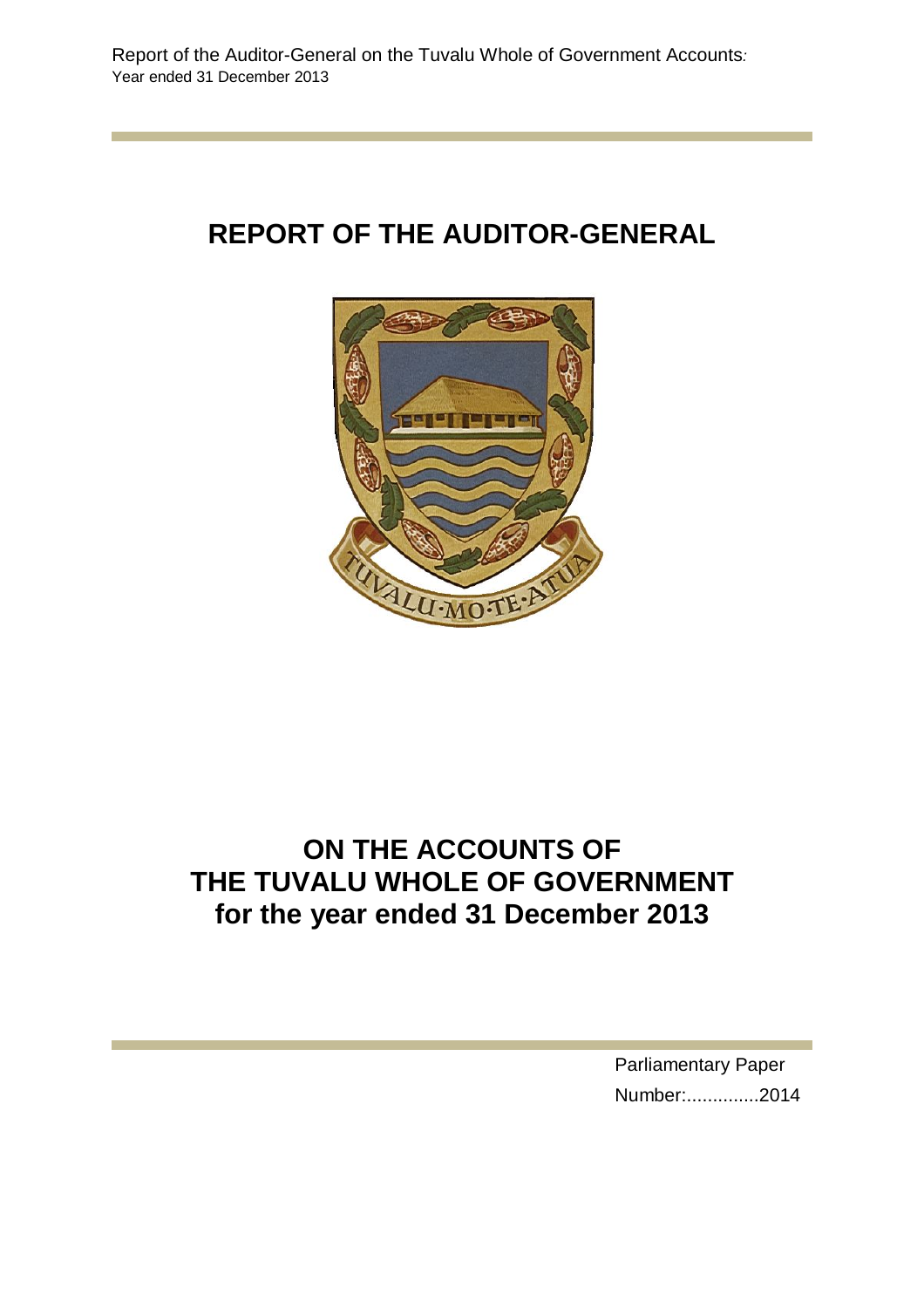**The Office of the Auditor-General is responsible for expressing an independent opinion on the financial statements and reporting that opinion to Parliament. This responsibility arises from section 32 of the Public Finance Act.**

**Our audit has been carried out in accordance with the International Standards of Supreme Audit Institutions. The audit cannot and should not be relied upon to detect every instance of misstatement, fraud, irregularity or inefficiency that is not material in terms of the Tuvalu Whole of Government's financial statements.**

**The implementation and maintenance of the Tuvalu Whole of Government's systems of controls for the detection of these matters remains the responsibility of the Minister for Finance and management.**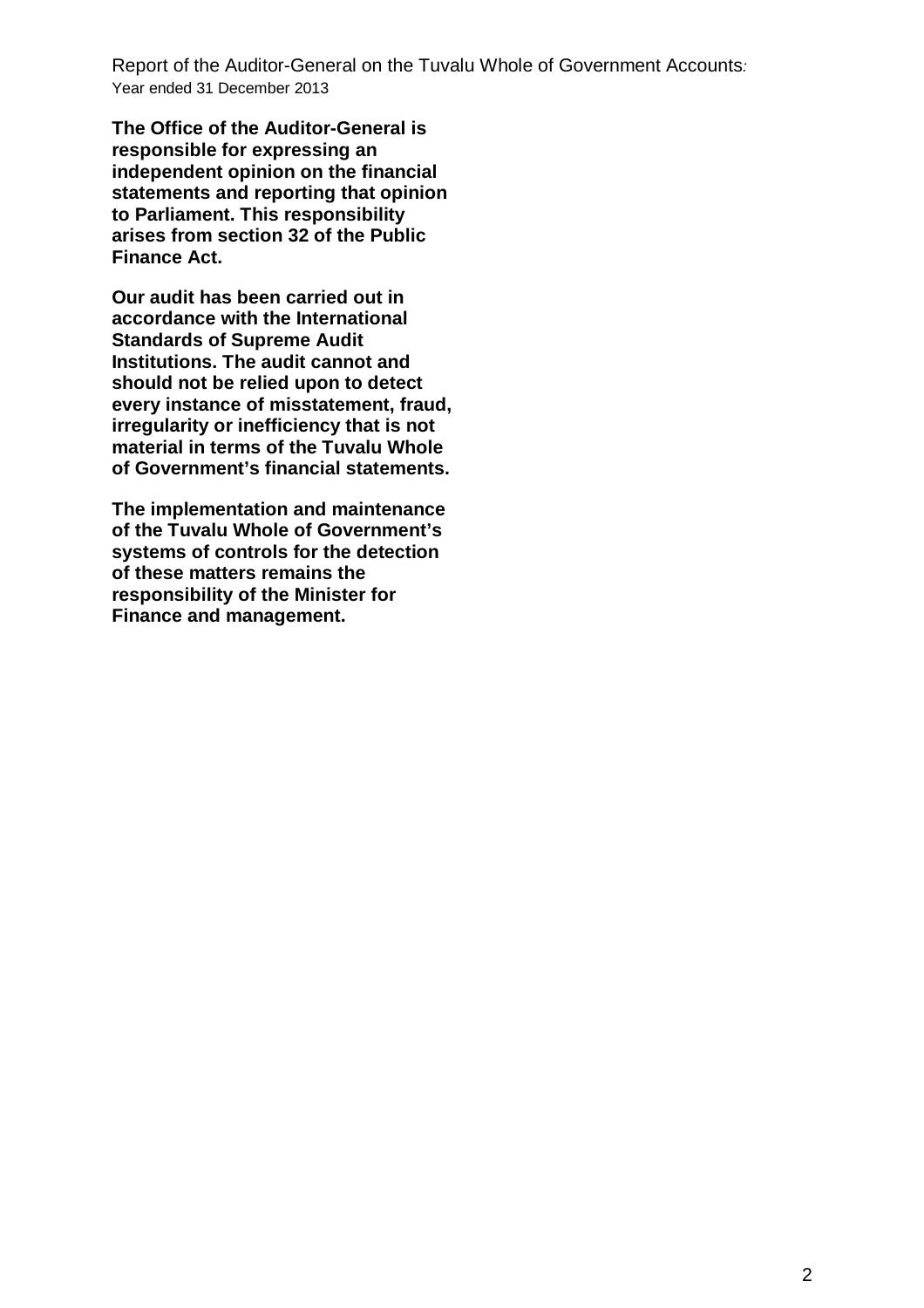## **Statutory Audit Report**

#### **Tuvalu Whole of Government Audit**

#### **For the year ended 31 December 2013**

To: Honourable Members of the Tuvalu Parliament

Dear Members

I have audited the financial report and transactions of the Tuvalu Whole of Government as required by the Public Finance Act. This Statutory Audit Report outlines the results of my audit for the years ended 31 December 2013, and details any significant matters that in my opinion call for special notice. The Public Finance Act requires that I send this report to the Parliament.

This report is not the Independent Audit Report, which expresses my opinion on the Tuvalu Whole of Government's financial report. **I have enclosed the Independent Audit Report for the year ended 31 December 2013, together with the Tuvalu Whole of Government's financial reports in Appendix 3.**

#### **Audit Result 2013**

I expressed a qualified (disclaimer) opinion on the Tuvalu Whole of Government's financial report for the years ended 31 December 2013. The limitations of scope are considered significant.

#### **Basis for qualified (disclaimer) opinion**

#### **Uncertainty surrounding valuation, completeness and existence of Fixed Assets in the financial statements**

The Tuvalu Whole of Government's accounting policy changed in 2013 to recognise fixed assets in the financial statements. The fixed assets were written on via an equity adjustment in 2013 using estimates of their value. I was unable to satisfy myself that the valuation estimates made by the Tuvalu Whole of Government were robust and accurate.

No stock count was performed at the end of 2013, thus I was unable to satisfy myself that the Fixed Assets balance was complete and that all assets in the balance existed.

I have not been able to obtain sufficient appropriate audit evidence to support the Fixed Assets portion of the Statement of Assets and Liabilities, the Introduction of Property Plant and Equipment portion of the Statement of Changes in Equity, and the non-inclusion of Depreciation expense in the Statement of Income and Expenditure.

The lack of robust valuation and lack of stock count of fixed assets constitutes a limitation of scope of the audit which is significant.

#### **Non-consolidation of NAFICOT**

The Tuvalu Whole of Government controls the National Fishing Corporation of Tuvalu (NAFICOT). NAFICOT has not produced financial statements since 1999, however it has become financially active in the past years, including entering into multiple joint venture agreements which are also financially active. Without the consolidation of the NAFICOT financial statements which include the joint venture operations, the Tuvalu Whole of Government accounts are incomplete.

I have not been able to obtain sufficient appropriate audit evidence to support the noninclusion of NAFICOT and through it the Joint Ventures. This constitutes a limitation of scope which is significant.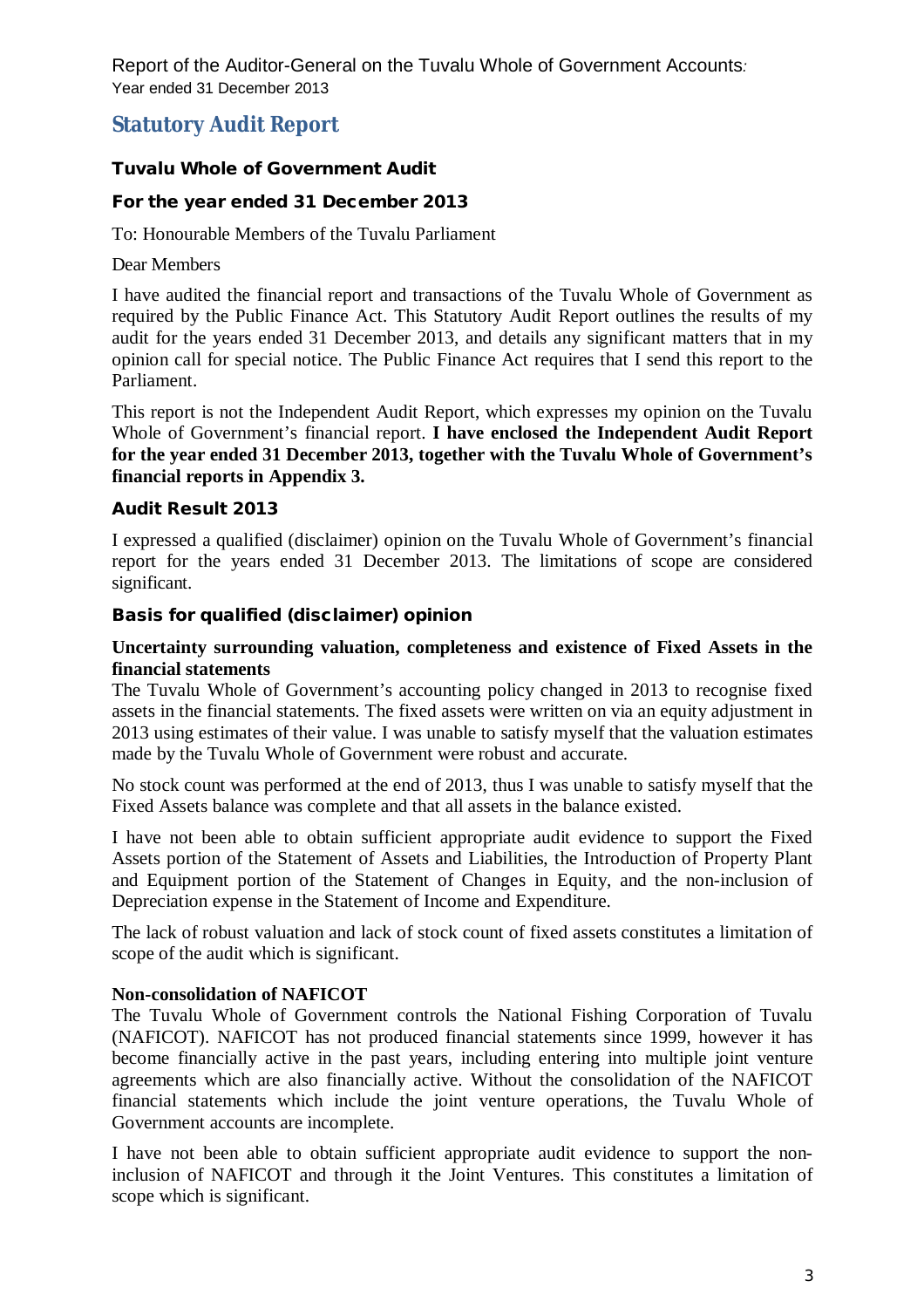#### **Non-disclosure of Tuvalu Development Fund opening and closing balances, and nonreconciliation of the movement in the Tuvalu Development Fund for the year to the movement in the Tuvalu Development Fund bank account**

The Tuvalu Development Fund receipts and payments by project for 2013 are disclosed in the financial statements. No opening cash balance of each project was provided and accordingly the closing balance (remaining funds) for each project as well as remaining funds for the entire Tuvalu Development Fund was not disclosed. The Tuvalu Whole of Government was unable to provide the opening balance of each project and was unable to reconcile the cash movement in the Tuvalu Development Fund for the year to the movement in the Tuvalu Development Fund bank account.

The non-inclusion of opening and closing balances of the individual projects in the Tuvalu Development Fund constitutes a limitation of scope which is significant.

#### **Lack of evidence to support prior year comparatives**

My audit report on the financial statements for the period ended 31 December 2012 was a Qualified Disclaimer of Audit Opinion. Due to deficiencies in controls and accounting records, there is uncertainty in relation to the 31 December 2012 comparatives presented in these financial statements.

I have not been able to obtain sufficient appropriate audit evidence to support the prior year comparatives. This constitutes a limitation of scope which is significant.

#### **The non-inclusion of Inventory in the financial statements**

Inventories are not disclosed as assets in the financial statements. They are expensed when purchased, rather than recorded as assets until consumed. There is no record of inventory, nor is there any management of inventory.

I have not been able to obtain sufficient appropriate audit evidence to support the noninclusion of Inventory in the Statement of Assets and Liabilities and the non-inclusion of the Statement of Summaries of Unallocated Stores and Manufacturing Accounts. This constitutes a limitation of scope of the audit which is significant.

#### **Movement of Statement of Receipts and Payments by Heads unable to be reconciled to Cash balances**

The movement in the Cash Balance in the Statement of Receipts and Payments by heads was unable to be reconciled to the in Cash balances as per the Statement of Assets and Liabilities. The variance of \$220,348 is considered to be material.

I have not been able to obtain sufficient appropriate audit evidence to support the figures in the Statement of Receipts and Payments, and the Statement of Unauthorised Expenditure.

#### **Report on Other Legal and Regulatory Requirements**

In auditing the accounts of the Tuvalu Whole of Government for the year ended 31 December 2013, due to the matters in the Basis for Disclaimer of Opinion above and the matters raised in the statutory audit report below, I do not express an opinion on the matters which are contained in section 24 of the Audit Act.

#### **Scope of the Audit**

My audit procedures are targeted specifically towards forming an opinion on the Whole of Government's financial report. This includes testing whether the Government has complied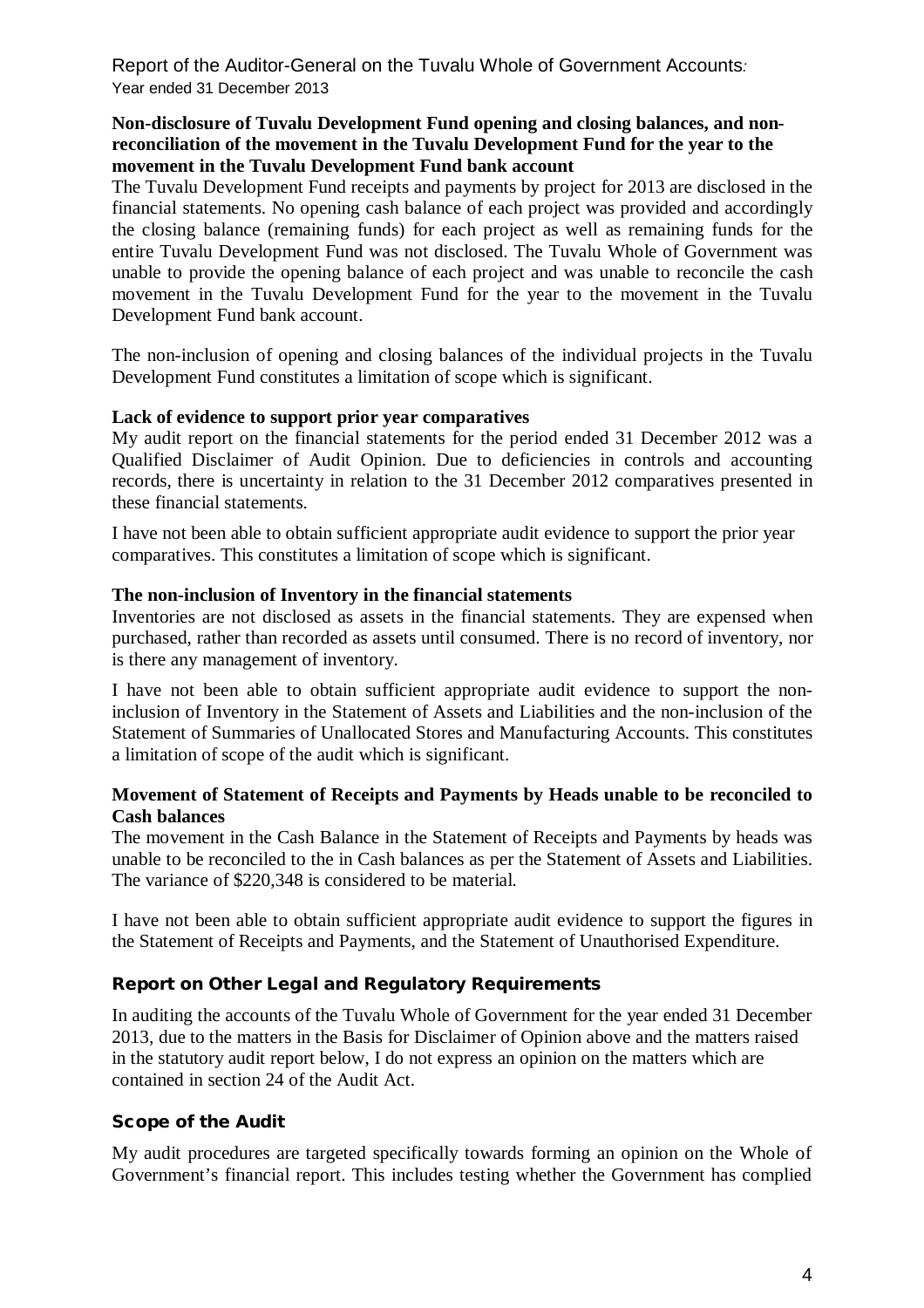with key legislation that may materially impact on the financial report. The results of the audit are reported in this context.

### **Acknowledgment**

I thank the Treasury and other departments' staff for their courtesy and assistance during the audit process. I again acknowledge that in 2013 improvement in the annual reporting process has been made and hope that these improvements continue into the future.

Yours sincerely

Eli Lopati **Auditor-General for Tuvalu**  29 September 2014 Funafuti Tuvalu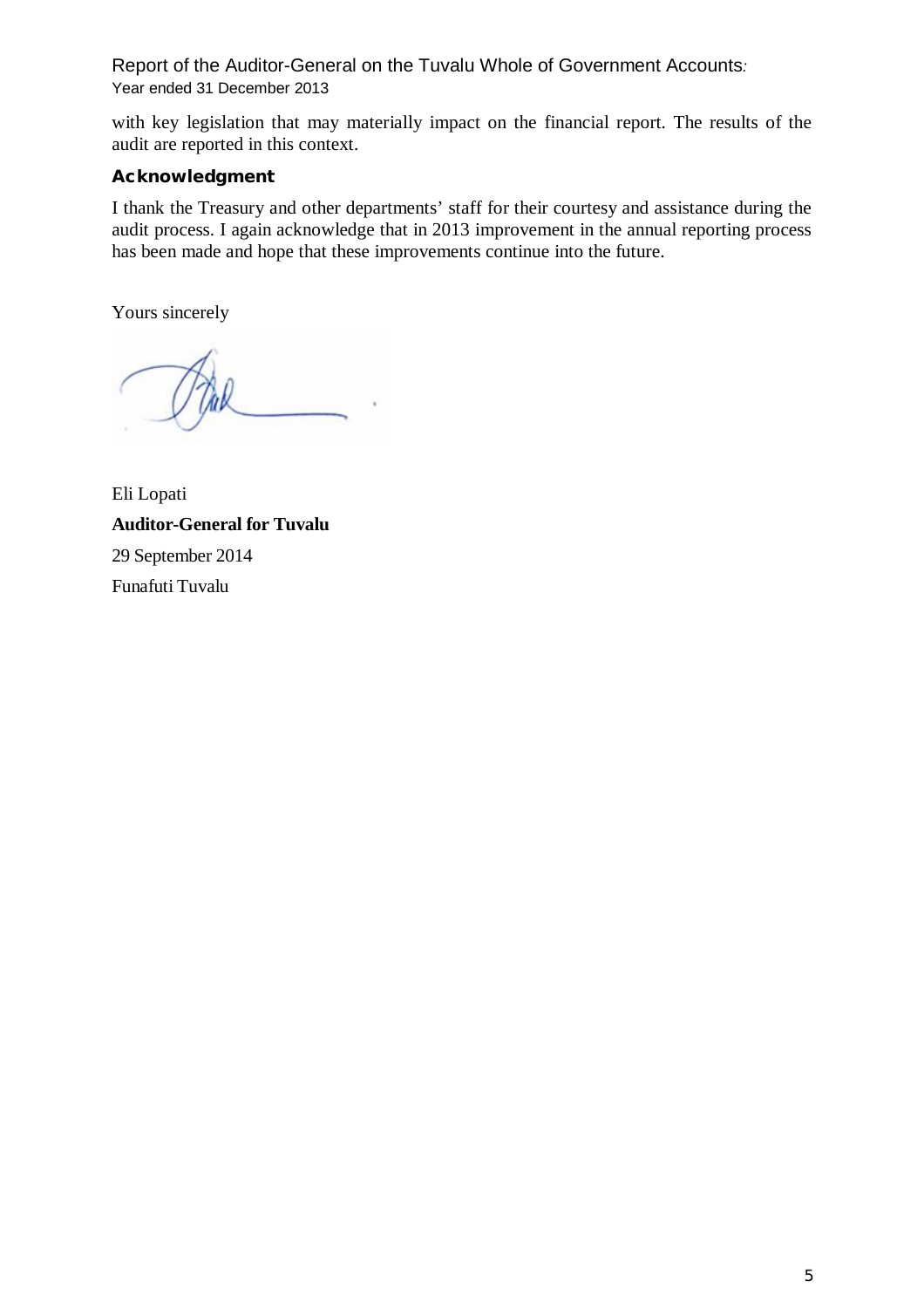## **Executive Summary**

### **Audit Opinion**

I expressed a qualified (disclaimer of opinion) opinion on the Tuvalu Whole of Government's (TWOG) financial report for the years ended 31 December 2013. The limitations of scope are significant.

The limitations of scope arise from uncertainty surrounding:

- valuation, completeness and existence of Fixed Assets in the financial statements;
- non-consolidation of NAFICOT and its joint ventures into the financial statements;
- non-disclosure of Tuvalu Development Fund opening and closing balances, and nonreconciliation of the movement in the Tuvalu Development Fund for the year to the movement in the Tuvalu Development Fund bank account;
- lack of evidence to support prior year comparatives;
- non-inclusion of Inventory in the financial statements; and
- movement of Statement of Receipts and Payments by Heads unable to be reconciled to Cash balances.

I draw your attention to Note 19 of the financial statements which discloses the Statement of Unauthorised Expenditure and the excess of expenditure over the Final Budget provision.

The Independent Audit Report is attached to the financial statements in Appendix 3 of this report.

### **Introduction**

We have performed this audit in accordance with the International Standards for Supreme Audit Institutions.

The key issues identified in the audit are lack of evidence, breaches of legislation and noncompliance with generally accepted accounting principles.

We confirm that we are independent. There are no unresolved disagreements at year end. The matters raised in previous management reports have not been adequately addressed. There has been a significant change to the TWOG's accounting policies where Fixed Assets are now recognised in the Statement of Assets and Liabilities rather than being expensed in their year of acquisition. Unusual accounting policies were noted surrounding the expensing of inventories at time of purchase rather than when consumed and not accounting for the deferred income component of in-kind assets.

#### **Areas of Audit Emphasis**

We note in respect of the areas of audit emphasis that:

- the 2012 Qualification issues which remain unresolved are:
	- o non-consolidation of NAFICOT;
	- o Tuvalu Development Fund non-disclosure of opening and closing balances;
	- o non-inclusion of inventory in the financial statements; and
	- o lack of evidence to support prior year comparative figures.
- there has been an effort to resolve issues raised in prior vears with 19 issues marked as closed during the 2013 audit;
- the accounts were largely in compliance with the Public Finance Act in terms of presentation. This is a significant improvement from the previous years' accounts in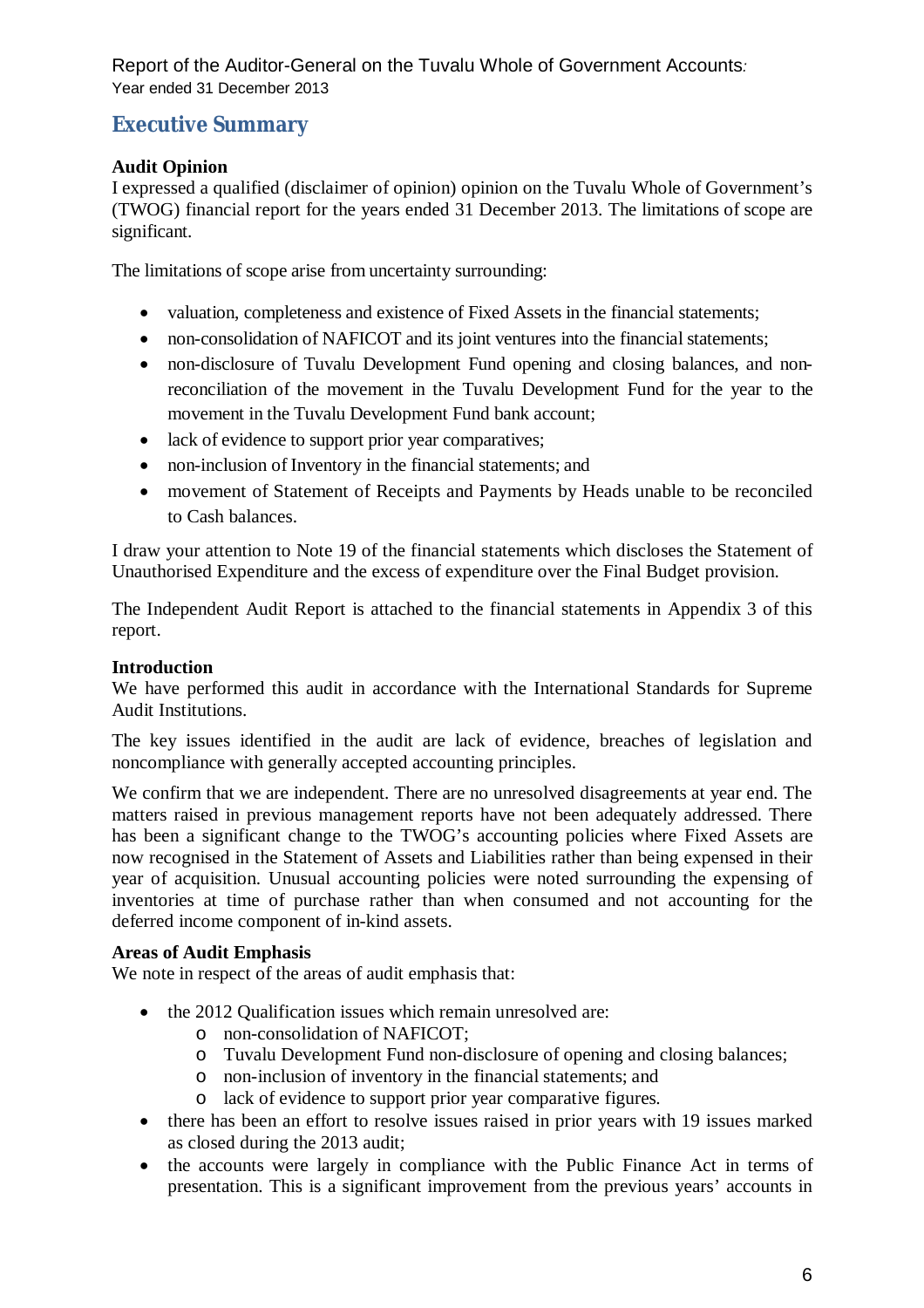terms of compliance with GAAP particularly the inclusion of Fixed Assets. The usability and understandability of the accounts has improved;

- financial statement supporting documentation was presented, however, further improvements are recommended;
- no fraud policy is in place;
- the management control environment in the Government was assessed as ineffective, however, there were some improvements; and
- multiple legislative breaches were noted during the audit.

#### **Legislative Compliance**

There were breaches of significant legislation noted. The most significant breaches were:

 the non-provision of estimates of expenditure and supplementary estimates of expenditure surrounding the Tuvalu Development Fund to Parliament;

#### **Significant Matters Arising from the Audit**

The most significant matter for attention is the qualification of the accounts and the issues causing the qualification. There has been an improvement in the quality of the accounts, however, we recommend that efforts are continued to ensure the financial statements are in compliance with GAAP, the Public Finance Act and that appropriate supporting documentation is provided to audit. The following significant matters were noted during the 2013 audit:

- Stocktake of Fixed Assets not completed.
- Valuation of Fixed Assets not robust.
- Incomplete Disclosures surrounding Fixed assets.
- Non-inclusion of inventory in the financial statements.
- Non-reconciliation of the movement in the Tuvalu Development Fund for the year to the movement in the Tuvalu Development Fund bank account.

The significant matters outstanding from the previous audits are:

- non consolidation of NAFICOT due to NAFICOT not producing financial statements since 1999. NAFICOT has recently entered into multiple substantial joint ventures, which have a material effect of the TWOG accounts:
- limited accountability of the Tuvalu Development fund as estimates of expenditures are not being produced and tabled into Parliament;
- no complete record of cabinet minutes and decisions were provided for review.
- limited rules and monitoring of Observer's Fund expenditure.
- non compilation of an inventory listing:
- movement of Statement of Receipts and Payments unable to be reconciled to the cash balances.
- weaknesses in management of Customs revenues surrounding documentation and reconciliations;
- no reconciliation between Fisheries and Treasury records of revenue, the fisheries management system is not updated and there are no records of fisheries negotiations on file;
- no financial link between Inland Revenue Department and Treasury; and
- lack of debt management policy to manage the TWOG's receivables.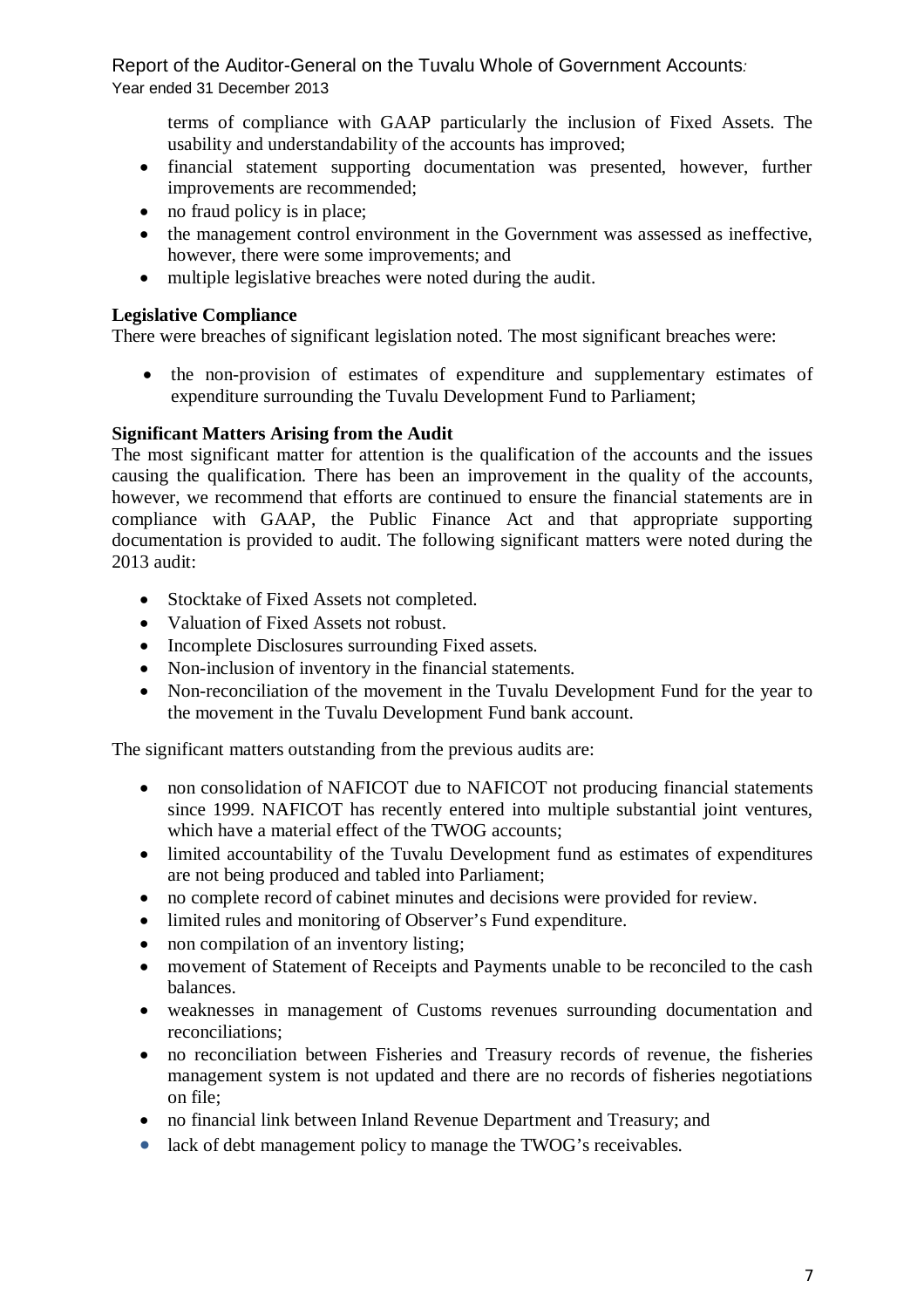### **Contents**

The Office of the Auditor-General Tuvalu has completed the financial audit of the Tuvalu Whole of Government for the year ended 31 December 2013. This report summarises our findings from the audit and draws attention to areas where the Tuvalu Whole of Government is doing well or could improve.

## **Table of Contents**

| LC 2013.1 Schedule to the Public Finance Act – Estimates of Expenditure  15<br>LC 2013.4 Payment of Allowances to Co-opted Members and Support Staff of the |
|-------------------------------------------------------------------------------------------------------------------------------------------------------------|
| 3.2013 Incomplete disclosures for fixed assets as per Tuvalu GAAP.  18                                                                                      |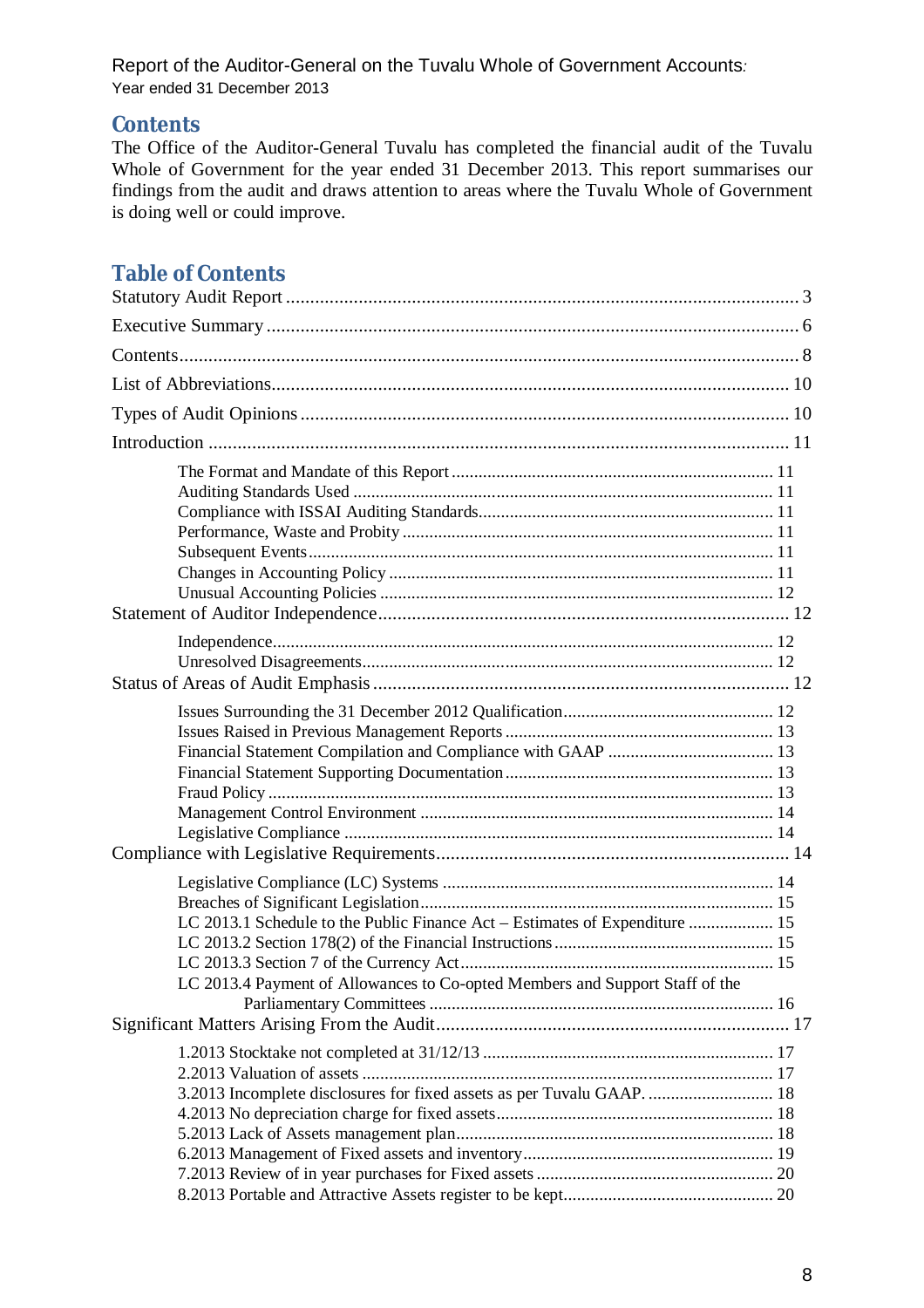| 11.2013 Non-reconciliation of the movement in the Tuvalu Development Fund for the year  |  |
|-----------------------------------------------------------------------------------------|--|
| to the movement in the Tuvalu Development Fund bank account 22                          |  |
|                                                                                         |  |
|                                                                                         |  |
| 14.2013 Tuvalu Post and Travel Limited revenues being incorrectly accounted for and     |  |
|                                                                                         |  |
|                                                                                         |  |
| 16.2013 Non-inclusion of donated services in the financial statements  24               |  |
| 17.2013 Usage and review of Miscellaneous Revenue account for sales of assets and       |  |
|                                                                                         |  |
| 18.2013 Votebook reconciliation process to include assets reporting and counting  25    |  |
|                                                                                         |  |
|                                                                                         |  |
|                                                                                         |  |
|                                                                                         |  |
| 23.2013 No reconciliation performed on Customs revenue from the warehouse entry to bill |  |
|                                                                                         |  |
|                                                                                         |  |
| 25.2013 Non reconciliation of Undelivered Cargo List to the warehousing file 28         |  |
| Appendix 1: Status of Prior Year Audit Issues which Remain Open as at 31 December 2013  |  |
|                                                                                         |  |
|                                                                                         |  |
| Appendix 3: Tuvalu Whole of Government Financial Statements and Independent Audit       |  |
|                                                                                         |  |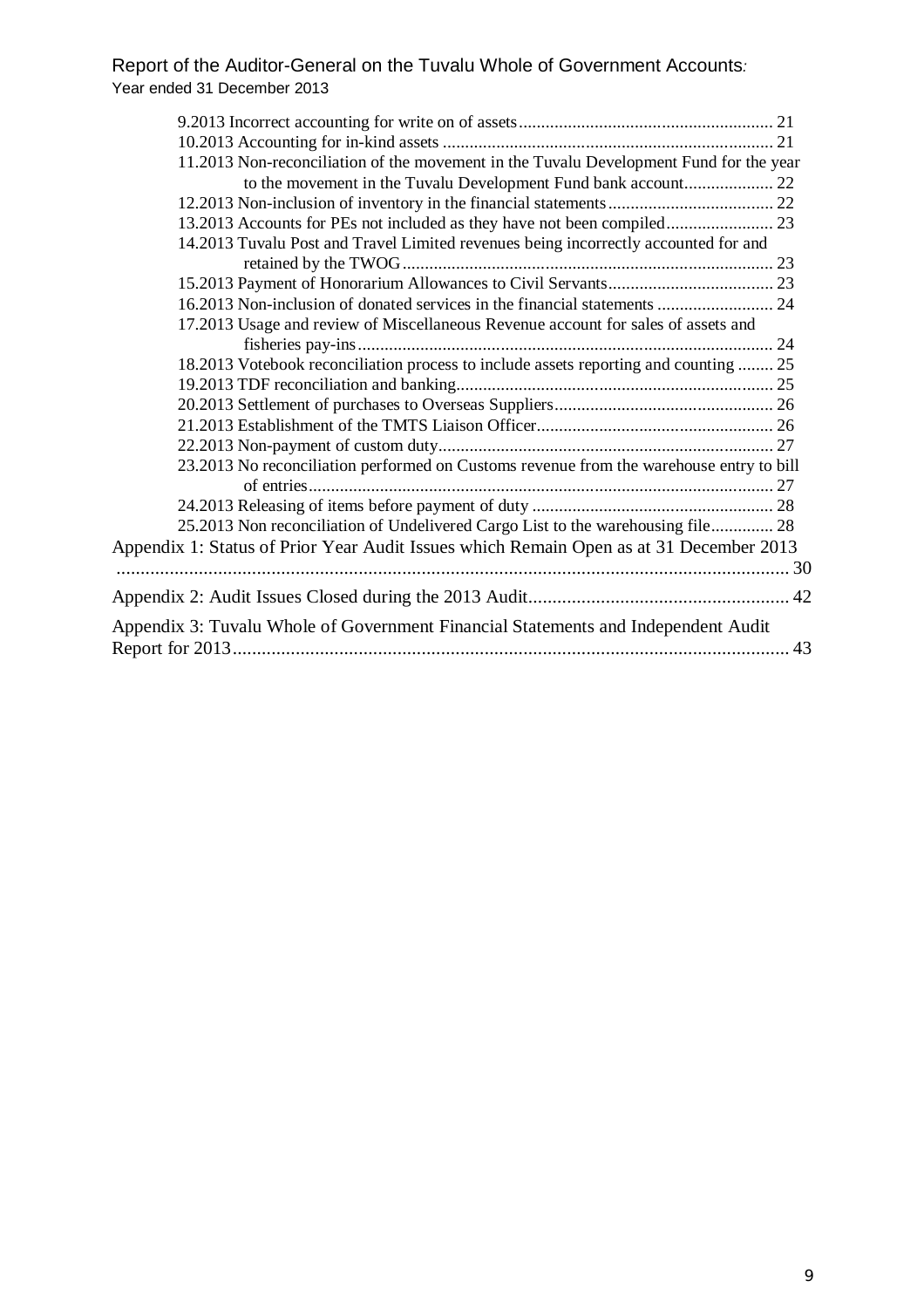## **List of Abbreviations**

ACCPAC: the Tuvaluan Government's Accounting Software FTF: Falekaupule Trust Fund GAAP: Generally Accepted Accounting Principles IBD: Interest Bearing Deposit IFRS: International Financial Reporting Standards IPSAS: International Public Sector Accounting Standards IRD: Internal Revenue Department ISSAI: International Standards of Supreme Audit Institutions k: Thousands MCE: Management Control Environment NAFICOT: National Fishing Corporation of Tuvalu NBT: National Bank of Tuvalu OAG: Office of the Auditor-General Tuvalu PAC: Public Accounts Committee PE Act: The Public Enterprises (Performance and Accountability) Act. PE: Public Enterprise TWOG: Tuvalu Whole of Government TDF: Tuvalu Development Fund TMTI: Tuvalu Maritime Training Institute TMTS: Tuvalu Medical Treatment Scheme UCL: Undelivered Cargo List

## **Types of Audit Opinions**

The following are the types of audit opinions issued by the Office of the Auditor-General Tuvalu:

- Unqualified: In our opinion the financial statements present a true and fair view.
- Qualified except for: In our opinion except for the matters noted in the qualification paragraph the financial statements present a true and fair view.
- Qualified adverse: In our opinion the financial statements do not present a true and fair view.
- Qualified disclaimer: We are unable to form an opinion whether the financial statements present a true and fair view.
- Unqualified with an emphasis of matter paragraph: In our opinion the financial statements do present a true and fair view, however, emphasis which we consider important to the user is drawn to a certain disclosure within the financial statements.
- Unqualified with an other matter paragraph: In our opinion the financial statements do present a true and fair view, however, users' attention is drawn to a matter relevant to their understanding of the audit of the financial statements or the audit report.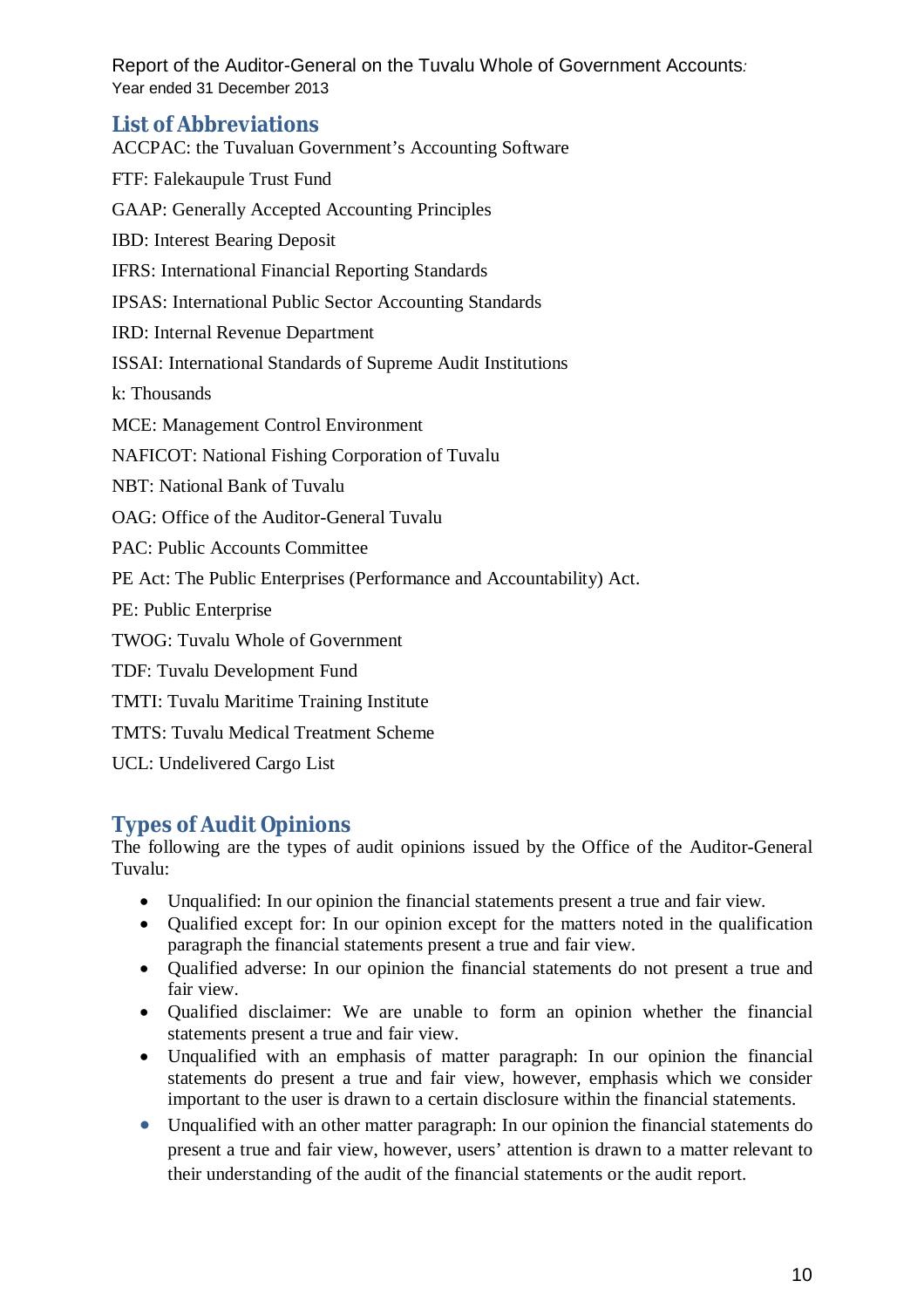### **Introduction**

#### **The Format and Mandate of this Report**

This report is tabled under section 45 of the Audit Act. The Auditor-General's mandate for this report comes from section 32 of the Public Finance Act. This report contains the results of the audit of the accounts of the Tuvalu Whole of Government for the year ended 31 December 2013 including:

- auditing standards used;
- compliance with ISSAI auditing standards;
- performance, waste and probity;
- subsequent events;
- changes in accounting policy;
- unusual accounting policies;
- statement of auditor independence;
- unresolved disagreements;
- status of areas of audit emphasis;
- legislative compliance systems;
- legislative compliance;
- breaches of significant legislation;
- significant matters arising from the audit;
- status of prior year audit issues; and
- audit issues closed in 2013.

#### **Auditing Standards Used**

The auditing standards used in the performance of the financial statement audits were the International Standards for Supreme Audit Institutions (ISSAI). The audit approach is a risk based approach and is considered to be compliant with the ISSAIs.

#### **Compliance with ISSAI Auditing Standards**

Our audit is considered to be in compliance with the requirements of ISSAI auditing standards.

#### **Performance, Waste and Probity**

During the planning and fieldwork stages of this audit, the Auditor-General briefed the team on the need to maintain awareness for performance, waste, probity, and fraud issues.

No specific performance, waste and probity issues were noted as part of the financial statement audit. Commentary regarding efficiency and effectiveness has been made in the significant matters arising from the audit, where appropriate.

#### **Subsequent Events**

No subsequent events were noted during the 2013 audit.

#### **Changes in Accounting Policy**

There has been a significant change to the accounting policies of the Tuvalu Whole of Government.

 Fixed assets (Property, Plant and Equipment) have been included in the financial statements for the first time in 2013. This has been adequately disclosed in the accounting policies, however, has not been accounted for in compliance with Tuvalu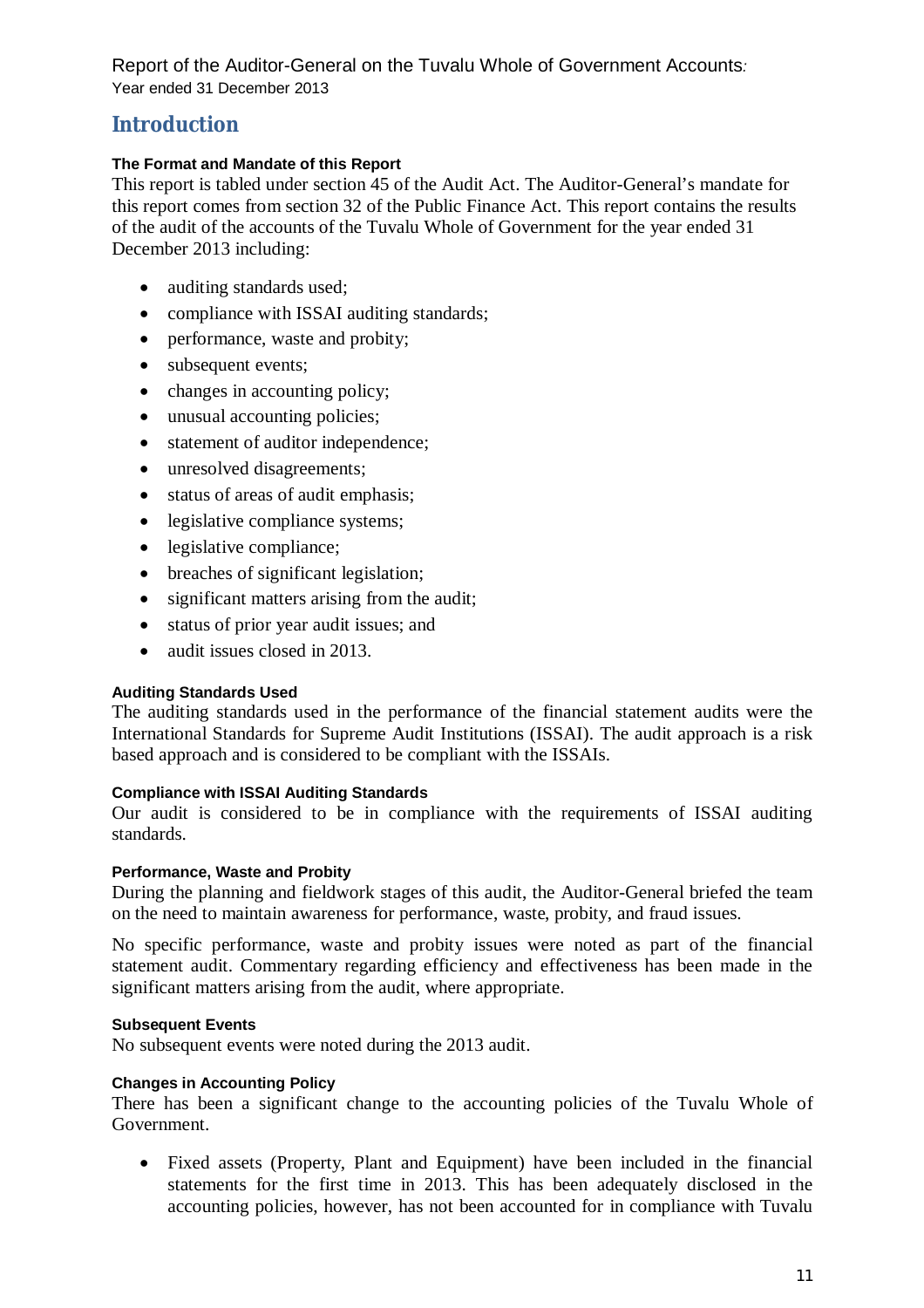GAAP. A qualification to the audit opinion has been raised as well as an audit issue raised.

#### **Unusual Accounting Policies**

The following accounting policy was considered unusual by the Auditor-General:

- expensing all inventories at time of purchase rather than when consumed; and
- not accounting for the deferred income component of in-kind assets.

These issues form part of our audit qualification or have been raised in significant matters arising from the audit.

### **Statement of Auditor Independence**

#### **Independence**

We confirm that, for the audit of the financial statements of the Tuvalu Whole of Government for the year ended 31 December 2013 we have maintained our independence in accordance with the requirements of the Constitution of Tuvalu, the Audit Act and the International Organisation of Supreme Audit Institutions.

Other than the audit, we have not provided any engagements for the Tuvalu Whole of Government during the year ended 31 December 2013. In addition, we confirm that we have no relationships with, or interests in, the Tuvalu Whole of Government.

#### **Unresolved Disagreements**

We have no unresolved disagreements with management. Management has not sought to influence our views on matters relevant to our audit opinion.

### **Status of Areas of Audit Emphasis**

In the audit arrangements letter issued to the Tuvalu Whole of Government, (TWOG) we identified areas of audit emphasis that we would pay particular attention to during the audit. Our response to these areas of audit emphasis is outlined below:

#### **Issues Surrounding the 31 December 2012 Qualification**

A disclaimer of audit opinion was issued for the year ended 31 December 2012 TWOG accounts. A disclaimer of audit opinion means that we are unable to form an opinion whether the financial statements present a true and fair view due to all evidence reasonably expected to be available not being available.

The 2013 audit opinion was a disclaimer of audit opinion. We acknowledge there has been considerable improvement in the presentation of the accounts and the issues within the qualification. The further evolution to a set of accounts which is approaching compliance with general accepted accounting practice (GAAP) was the major improvement in the financial statement reporting process as well as the inclusion of fixed assets.

The 2012 issues which are considered to be resolved are:

- the non-inclusion of fixed assets in the financial statements; and
- end of year transactions effecting expenses.

Issues remaining unresolved are:

• non-consolidation of NAFICOT;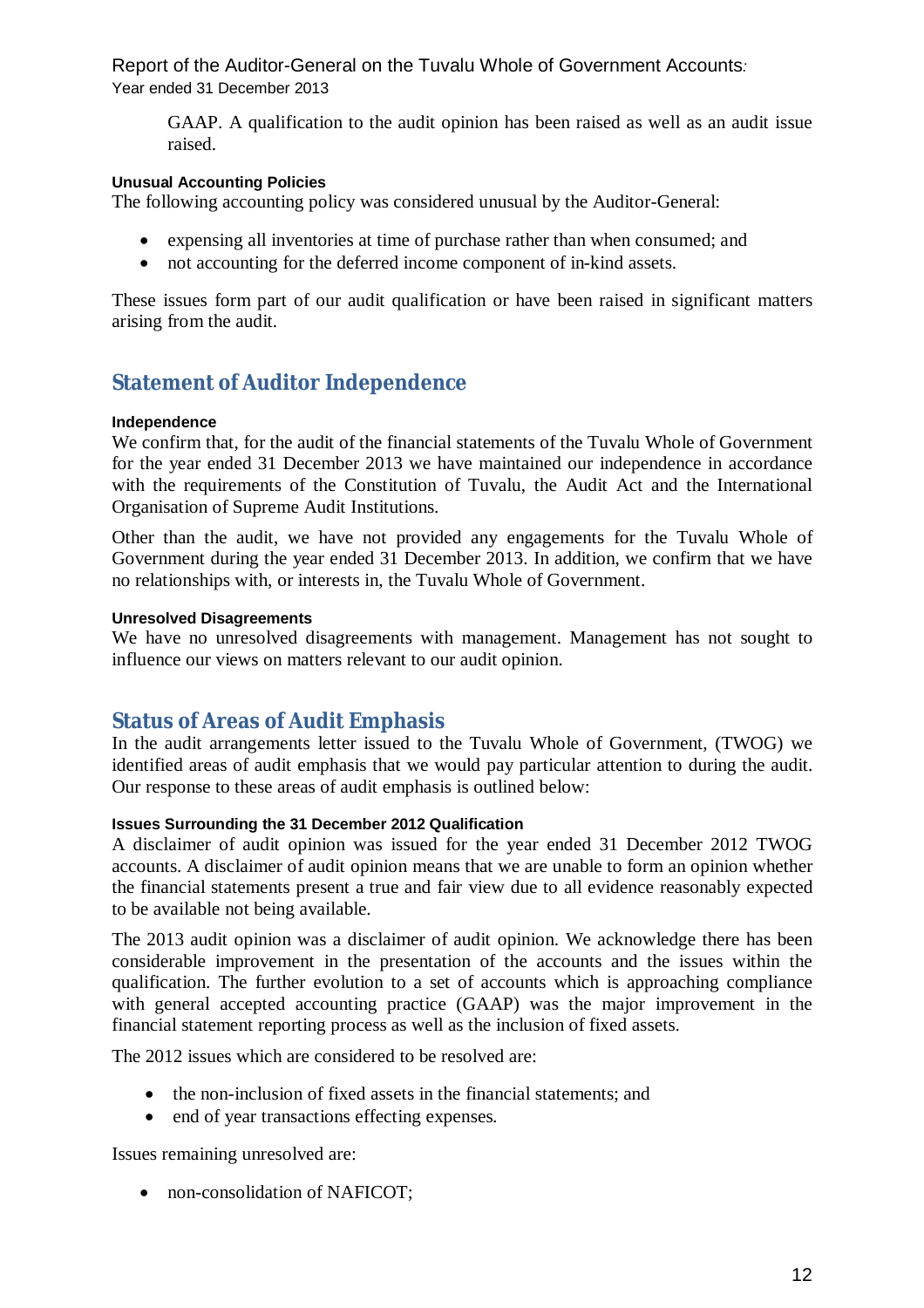- Tuvalu Development Fund non-disclosure of opening and closing balances;
- non-inclusion of inventory in the financial statements; and
- lack of evidence to support prior year comparative figures.

We recommend that the TWOG continue its efforts to improve the financial statement preparation and reporting process.

#### **Issues Raised in Previous Management Reports**

The progress that the TWOG has made in addressing the issues raised in the 2012 management report issues has been commented on at Appendix 1 and Appendix 2.

#### **Financial Statement Compilation and Compliance with GAAP**

The TWOG's 2013 financial statements were not prepared in compliance with international GAAP as required by section 3(3)(e) of the Public Finance Act. The major departure was the non-inclusion of inventory in the financial statements and the accounting for fixed assets (including in-kind assets) in the financial statements.

There has been considerable improvement in the presentation of the accounts, namely the production of the accounts largely in accordance with the Public Finance Act requirements. This is a significant improvement from the 2012 accounts. The usability and understandability of the accounts has improved.

The TWOG has defined its own Tuvalu GAAP, in which fixed assets have been accounted for. The fixed assets accounting policy was changed in 2013, to begin recognising fixed assets as assets rather than expensing them in the year of acquisition. This was accounted for in 2013 by writing on the value of fixed assets and increasing equity. This is contrary to Tuvalu GAAP which requires that changes in accounting policy are applied retrospectively (i.e. by updating comparative figures and the opening balances) rather than increasing equity in 2013. Because of the treatment of this change in accounting policy, the TWOG Financial statements are not considered by the Auditor-General to be in compliance with GAAP.

#### **Financial Statement Supporting Documentation**

Financial statement supporting documentation was presented to audit with the financial statements.

While acknowledging the improvements made to the supporting documentation, further work could be performed by Treasury in reviewing the accounts, performing variance explanations surrounding the movements in the accounts and attaching additional supporting documentation.

Going forward we will continue to work with Treasury to ensure that they continue to improve their documentation process.

#### **Fraud Policy**

The Auditor-General expects that every public entity should formally address the matter of fraud, and formulate an appropriate policy on how to minimise it and (if it occurs) how it will be dealt with.

In 2013, there has been no progress in relation to the development of a fraud policy. Progress of fraud policy creation and awareness will continue to be an area of audit emphasis in future audits.

We acknowledge that the Financial Instructions contain information on how to deal with fraud. However, a stand-alone policy with clear definitions and processes will benefit the TWOG.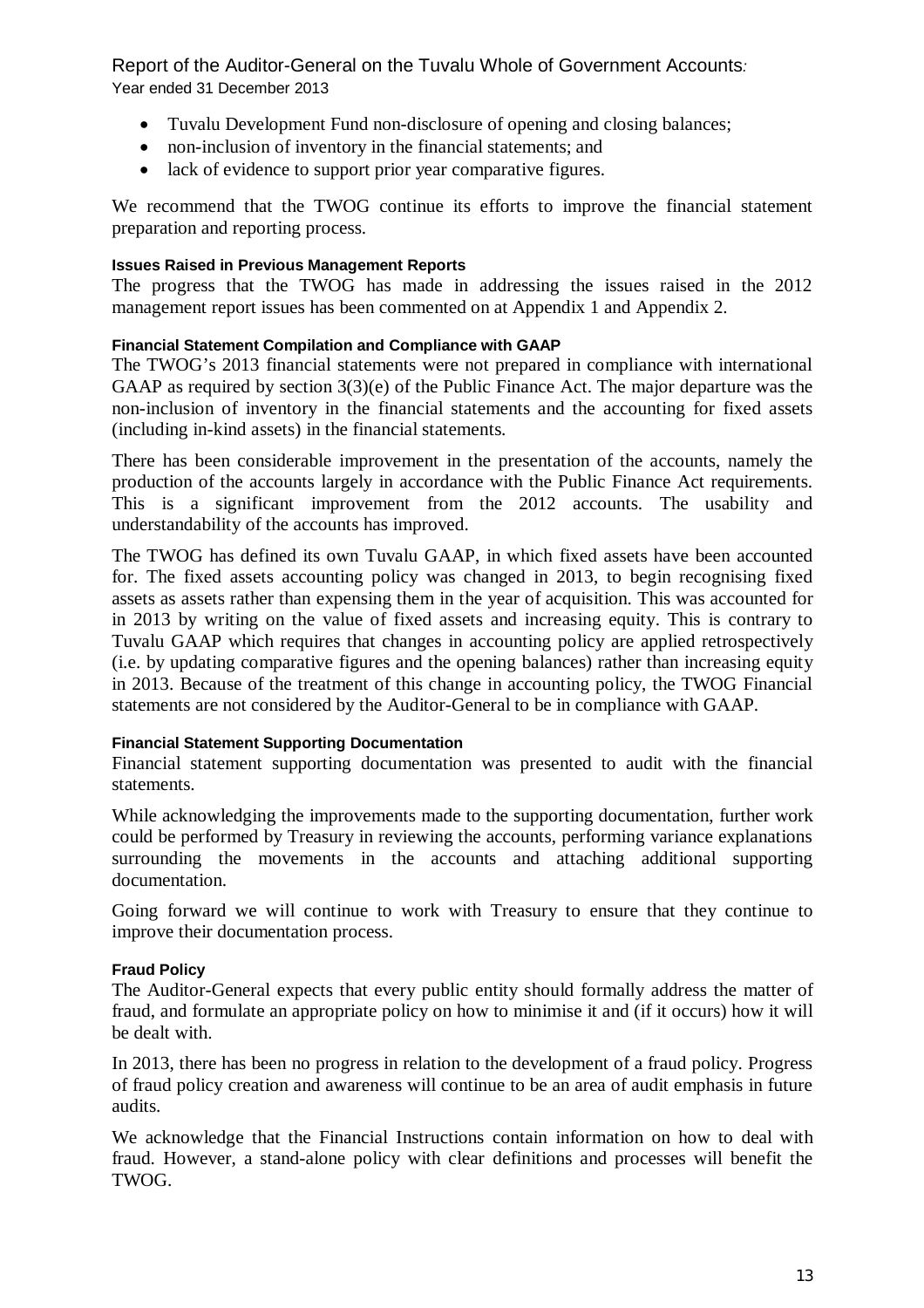Included in the fraud policy should be the requirement of training surrounding fraud for all new and existing staff.

#### **Management Control Environment**

The control environment of an entity co-ordinates all systems used in order to safeguard the entity's assets, check the accuracy of the accounting information, promote efficiency, encourage staff to be productive and assist management to adhere to the policies of the entity.

The purpose of the control environment is to monitor how the entity is performing and to implement a plan that will help the entity perform. Controls also deter and prevent people from doing things their own way, and from committing fraud.

With controls in place, employees' duties can be arranged and the records and systems designed to make it possible to carry out effective accounting control over the assets, liabilities, income and expenses of the entity. Under this system the work of the employees is broken up wherever possible, so no single employee will perform a complete cycle of a particular operation.

We have completed a management control environment (MCE) assessment and overall we have concluded that the MCE is "Ineffective".

Our primary bases for reaching this conclusion are:

- management decisions are sometimes taken without appropriate consultation with the finance and legal departments;
- management decisions are not recorded or disseminated to the appropriate members of staff;
- decisions are reached without proper risk assessment and due diligence;
- payments have been made which knowingly exceeded budget allocations; and
- significant capacity and capability gaps exist in all ministries.

We acknowledge that there have been improvements made to the MCE including:

- input of budget figures into ACCPAC and the monitoring process of expenditures to budget;
- the addressing of issues raised in audit reports; and
- production of ongoing monthly management accounts by Treasury.

We will continue to review the MCE in the 2014 audit to assess if further improvement has been made.

#### **Legislative Compliance**

Legislation breaches were noted during the audit. These are explained in the legislative compliance section below.

### **Compliance with Legislative Requirements**

#### **Legislative Compliance (LC) Systems**

We reviewed the systems and procedures the TWOG uses to identify and comply with legislative requirements. There is no formal system in place for monitoring, compliance and reporting.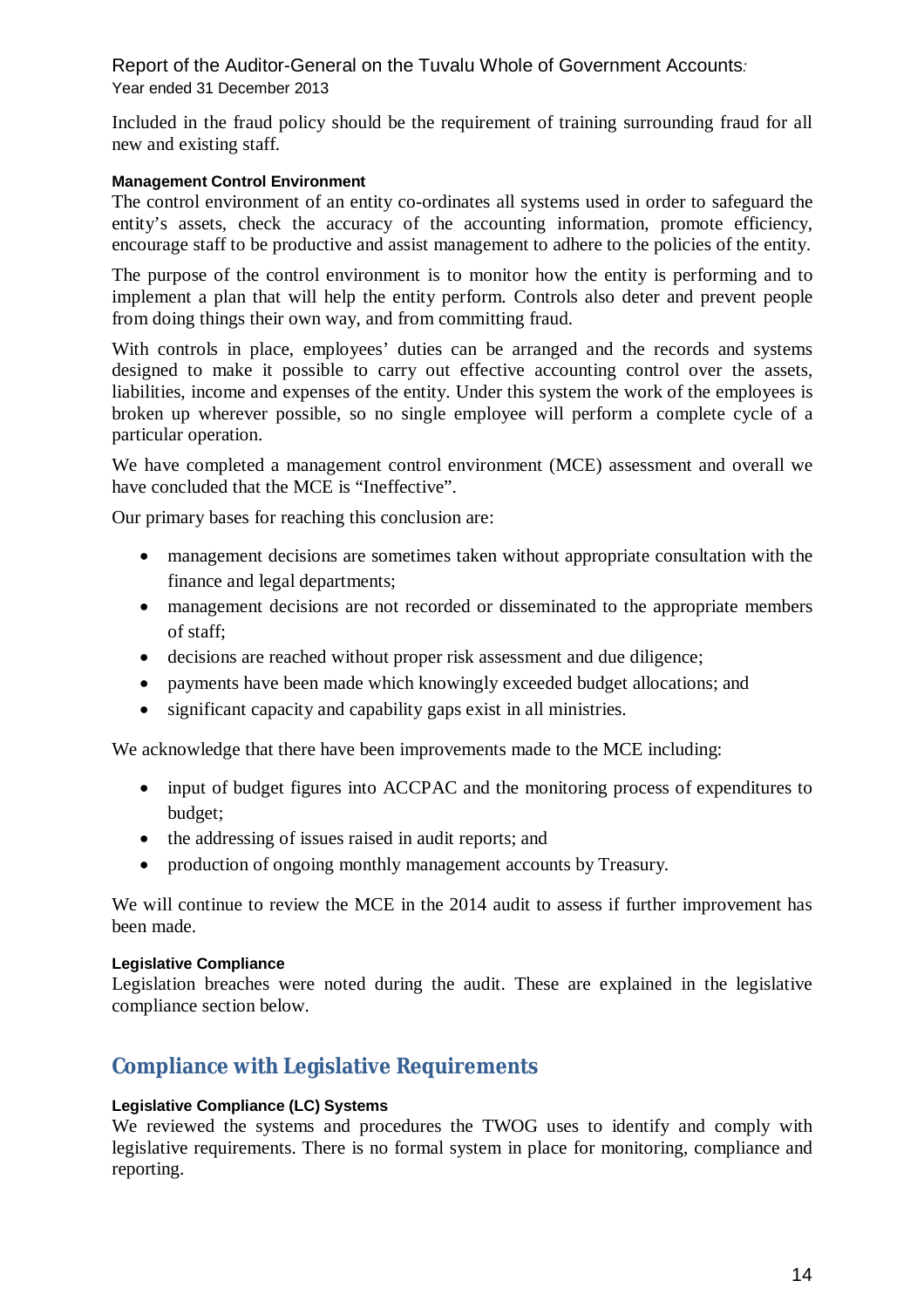We recommend that the TWOG put in place a system to monitor compliance of key legislation and ensure processes are in place to report breaches in legislation to the governing body.

#### **Breaches of Significant Legislation**

During the audit, our main focus has been on the TWOG's financial reporting obligations. As part of our planning we identified the Public Finance Act and the Financial Instructions as key legislation and regulations that government officers should comply with. While our focus is on financial reporting obligations, we do maintain an awareness of other legislation that impacts on the entity. We noted the following breaches of legislation:

#### **LC 2013.1 Schedule to the Public Finance Act – Estimates of Expenditure**

The schedule to the Public Finance Act requires that all expenditure from the Tuvalu Development Fund (TDF) is performed via a Development Warrant and that no Development Warrants are to be issued unless the expenditure has been authorised by resolution of Parliament.

No resolution of Parliament has been performed in order to approve expenditure out of the TDF for 2013.

The expenditure made out of the TDF is considered to be unlawful because there has been non-compliance with the Public Finance Act requirements. Estimates of the expenditure should be produced in line with the expectations of Parliament as part of the budget process and the expenditure limits are adhered to.

#### **LC 2013.2 Section 178(2) of the Financial Instructions**

Section 178(2) of the Financial Instructions specifies that no accounting officer shall incur or commit any expenditure that shall exceed the approved estimates of expenditure for any sub head item under his control. By incurring expenditure above the estimates for sub head items, the accounting officer will be in breach of section 178(2) of the Financial Instructions.

We note that during the year there has been expenditure above the estimates for sub head items. This was indicated by an overspend in the budget sub head expenditure. The expenditure estimates were updated for virements (approved movements) between sub head expenditure items before the calculation of overspends.

#### **LC 2013.3 Section 7 of the Currency Act**

Section 7 of the Currency Act requires the Commissioner of Currency (Minister for Finance) to:

*(d) not later than the 31st day of March each year prepare a report on all coin issued and redeemed during the preceding financial year together with an account of all expenditure incurred and revenue therefrom;*

*(e) publish as at the 31st day of March each year by such means as he may think appropriate to inform the public a statement of the liabilities and assets of the Coin Security Fund;*

*(f) perform all such other duties as are or may be imposed on him by or under this Act.*

No report under section (d) and (e) was produced by the Commissioner of Currency for the year ended 31 March 2013. Additionally, it is not clear from the Currency Act what the Coin Security Fund (the Fund) purpose is, nor are there any detailed reporting requirements in the Currency Act.

There is limited transparency surrounding the Fund, its usage and the distributions from the Fund. Payments may be made into the Fund which should be paid into the Consolidated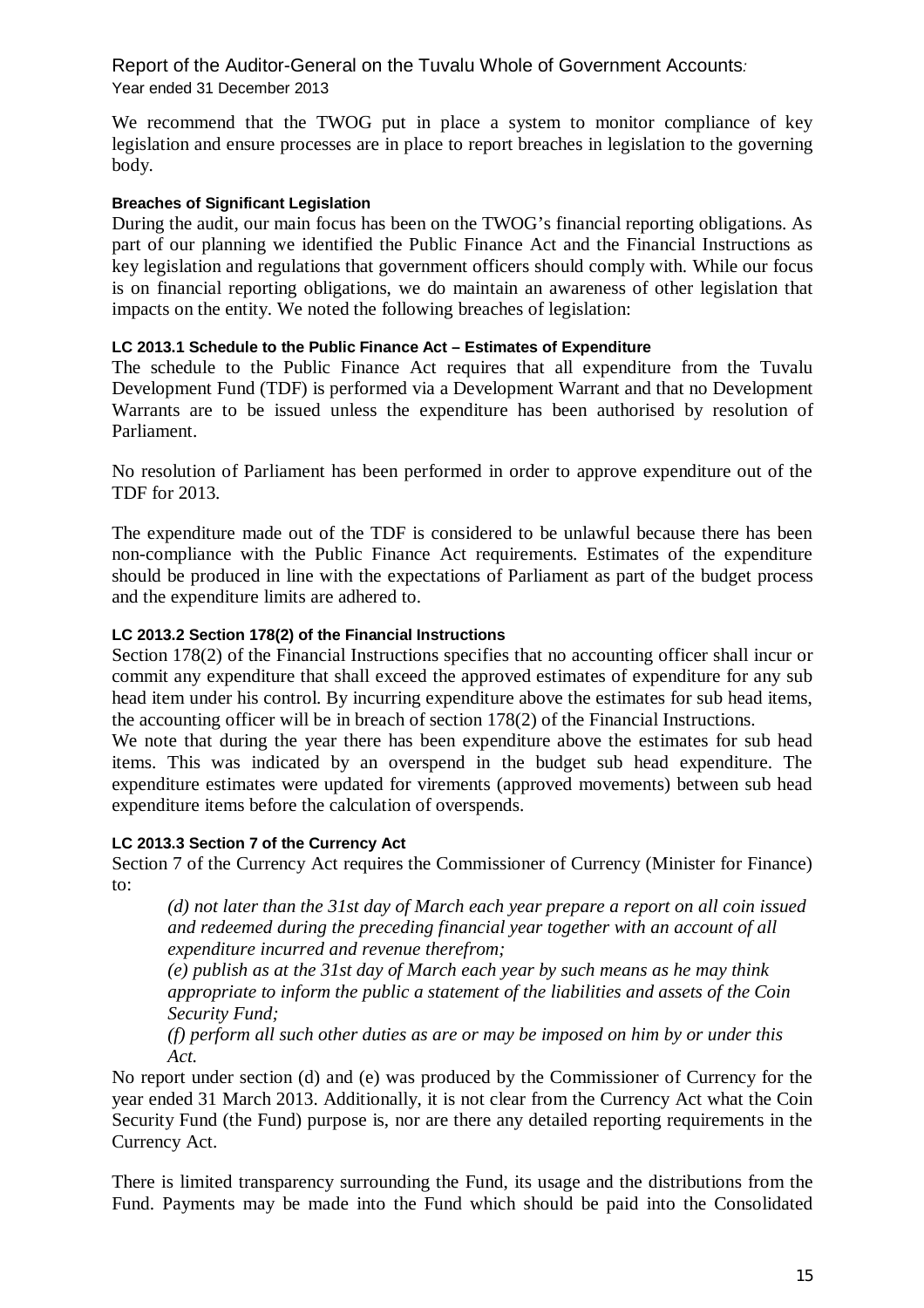Fund. Given the purpose of the Fund is not clear, the funds use is considered to be unclear as well.

The Currency Act should be amended to make clear the purpose of the Fund. The Commissioner of Currency should begin reporting on annual basis the financial position of the Fund. This could be incorporated into the TWOG Report for ease of reporting.

#### **LC 2013.4 Payment of Allowances to Co-opted Members and Support Staff of the Parliamentary Committees**

The Auditor-General noted that payments of allowances from the TWOG were made to support staff, non-members of Parliament and co-opted members of the Parliamentary Committees in 2013. The Auditor-General requested a legal opinion from the Attorney General regarding the legality of these payments. The support staff and allowance payments are not permitted under the Prescription of Salaries Act.

Sitting allowances should only be paid to Members of Parliament who are involved in Parliamentary committees.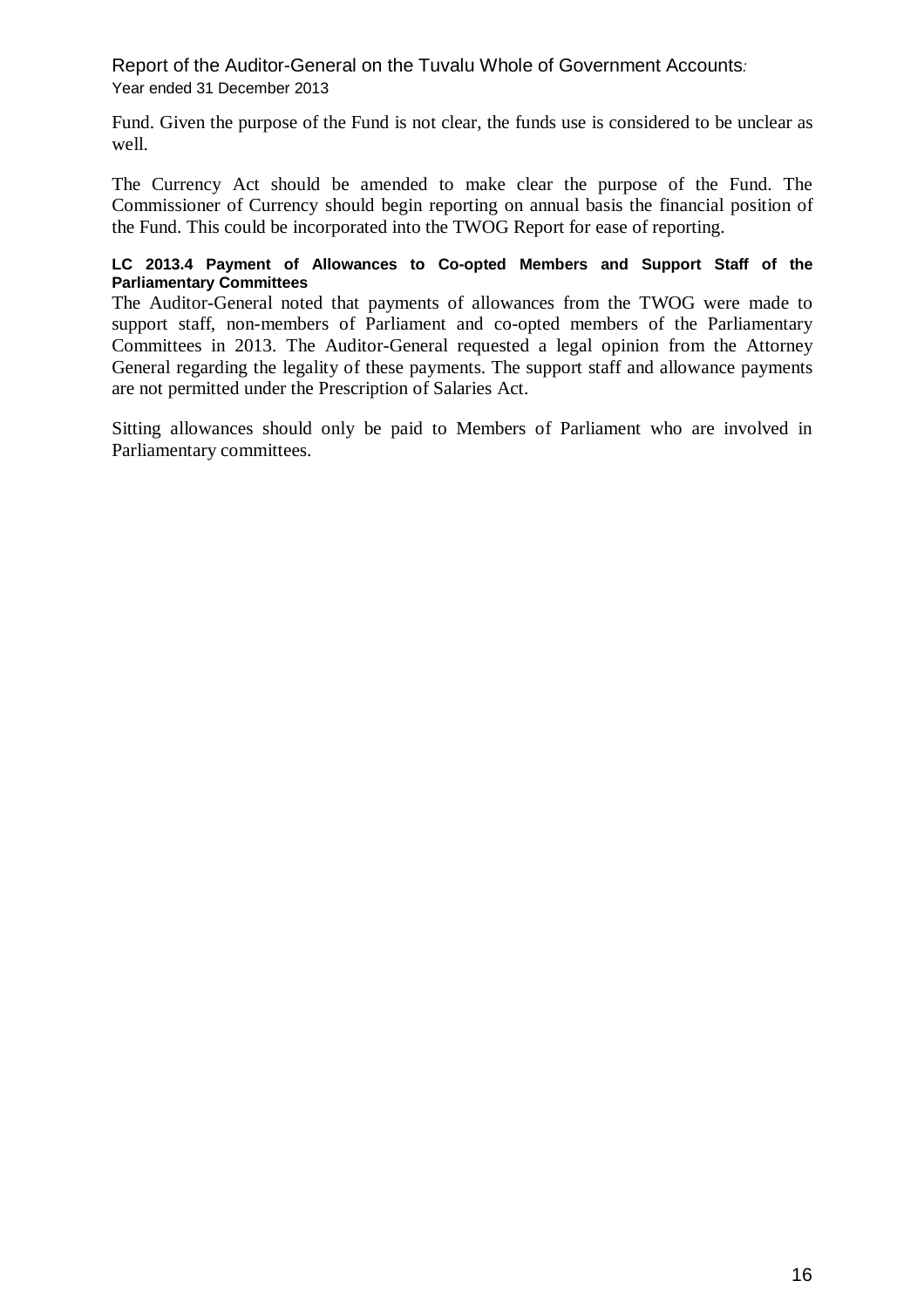### **Significant Matters Arising From the Audit**

The following significant matters have been raised during the audit for your attention and comment:

#### **1.2013 Stocktake not completed at 31/12/13**

FINDINGS AND ANALYSIS

The TWOG has included fixed assets in its financial statements. The fixed assets were included by requesting vote keepers compile a listing of assets on hand. This was performed at the end of 2013 and into 2014. No stock count was performed at year end rather was the count was completed in mid-2014.

IMPLICATION

- The assets written on as part of this exercise may have been purchased after the end of the year, or assets may have been disposed of after 31/12/2013, but before the stock count was performed.
- There is a risk that the assets recorded on the register were either not property of the TWOG at 31/12/13 or assets which were property of the TWOG at 31/12/13 have been disposed, misstating the assets balance.

RECOMMENDATION

- A stock count is performed annually as close the year end as possible and the OAG is invited to witness the count.
- A stock take report is compiled detailing the assets located, assets missing and recommending action to take.

#### MANAGEMENT COMMENT

No comments received from Management

#### **2.2013 Valuation of assets**

#### FINDINGS AND ANALYSIS

Fixed assets were included in the TWOG Financial Statements in 2013 for the first time. For some of the assets included, their value was estimated by using cost less depreciation. In other cases the cost needed to be estimated as records were unable to be located or the asset had been gifted to the TWOG and no cost information was able to be located.

IMPLICATION

 The correct value of the fixed assets included in the 2013 financial statements is uncertain given the estimation of costs used to value the assets.

RECOMMENDATION

- Further effort is put into obtaining evidence of the original value of assets on the asset register.
- In future, strong evidence of the value should be obtained for assets being added to the register. This includes requesting detailed financial information from Development Partners when an asset is provided by them.
- That the TWOG consider getting a professional asset valuer to estimate the value of assets.

MANAGEMENT COMMENT

No comments received from Management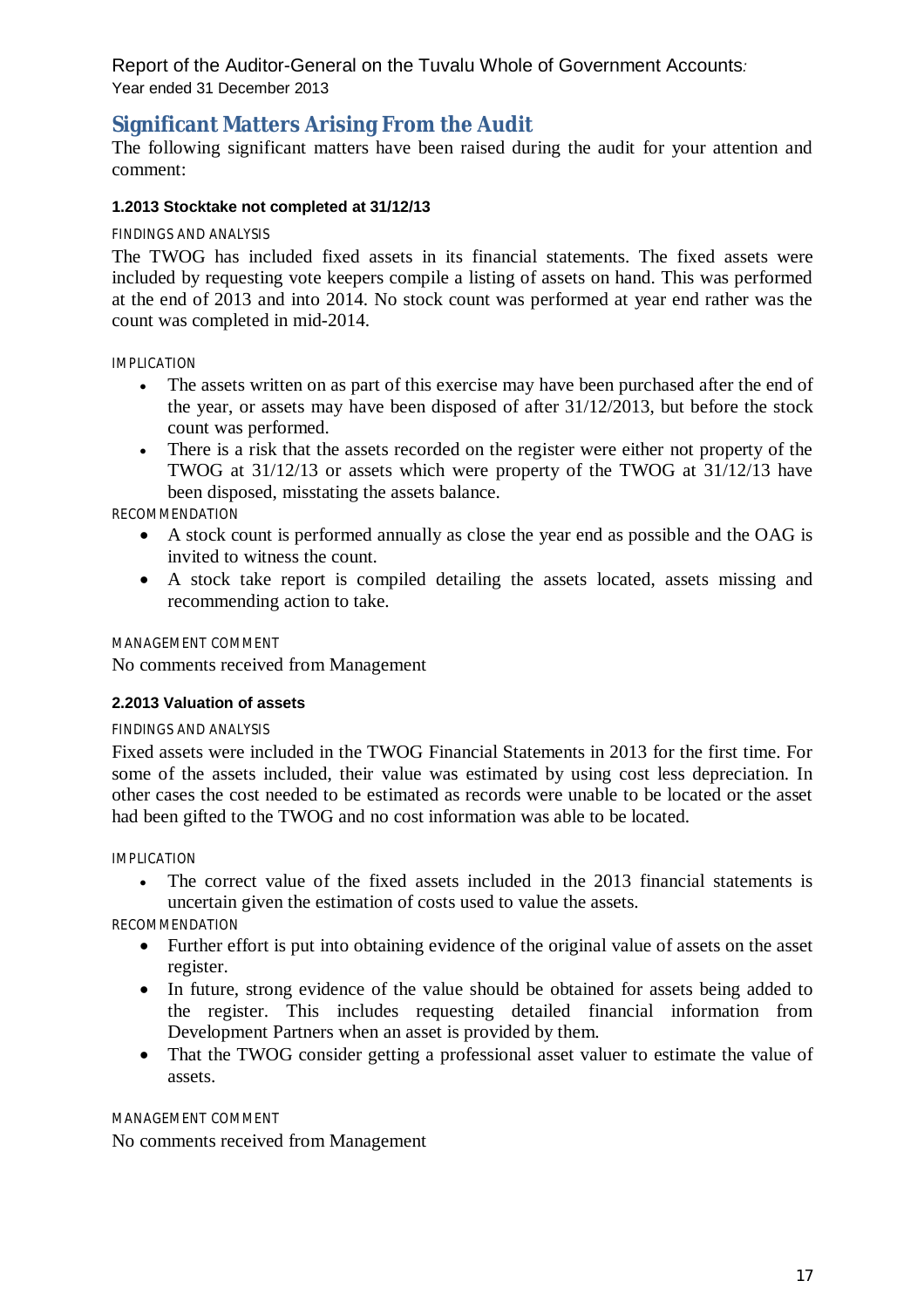#### **3.2013 Incomplete disclosures for fixed assets as per Tuvalu GAAP.**

#### FINDINGS AND ANALYSIS

The TWOG 2013 Financial Statements do not include disclosures of fixed assets as required by the Tuvalu GAAP (which looks to IPSAS and IFRS). Asset disclosures not included which are required include:

- Disclosure of Fixed Assets in the financial statements by defined classes (eg. Property, motor vehicles, boats, office equipment etc.)
- Disclosure of accumulated depreciation
- Disclosure of the comparative period asset values and accumulated depreciation

#### IMPLICATION

- Assets are not appropriately disclosed as per Tuvalu GAAP.
- The users of the financial statements have less of an understanding of the TWOG's asset base and values and what type of asset is held by the TWOG.

RECOMMENDATION

 A comprehensive disclosure of Fixed Assets in compliance with the accounting policies is performed in the Financial Statements.

MANAGEMENT COMMENT

No comments received from Management

#### **4.2013 No depreciation charge for fixed assets**

#### FINDINGS AND ANALYSIS

In the TWOG financial statements, there is no depreciation expense recognised for Fixed Assets. Given that this is the first year that fixed assets have been included, Fixed Assets have been written on at the end of the year at their Net Book Value (Cost less a depreciation estimate). Assets purchased during 2013 have not been depreciated during the 2013 year.

#### IMPLICATION

• The depreciation expense for 2013 is understated.

RECOMMENDATION

- In future, depreciation charges are calculated and included in the Statement of Income and Expenditure.
- Assets purchased in the future are identified and included as assets, rather than being initially expensed and then written on through an equity adjustment.

#### MANAGEMENT COMMENT

No comments received from Management

#### **5.2013 Lack of Assets management plan**

#### FINDINGS AND ANALYSIS

The TWOG does not have any plan in place for the replacement/ maintenance of key assets of the TWOG. The TWOG holds many strategically important assets which serve the people of Tuvalu.

IMPLICATION

• In the event that these assets become unusable, there would be quite a disruption to the performance of the TWOG's activities.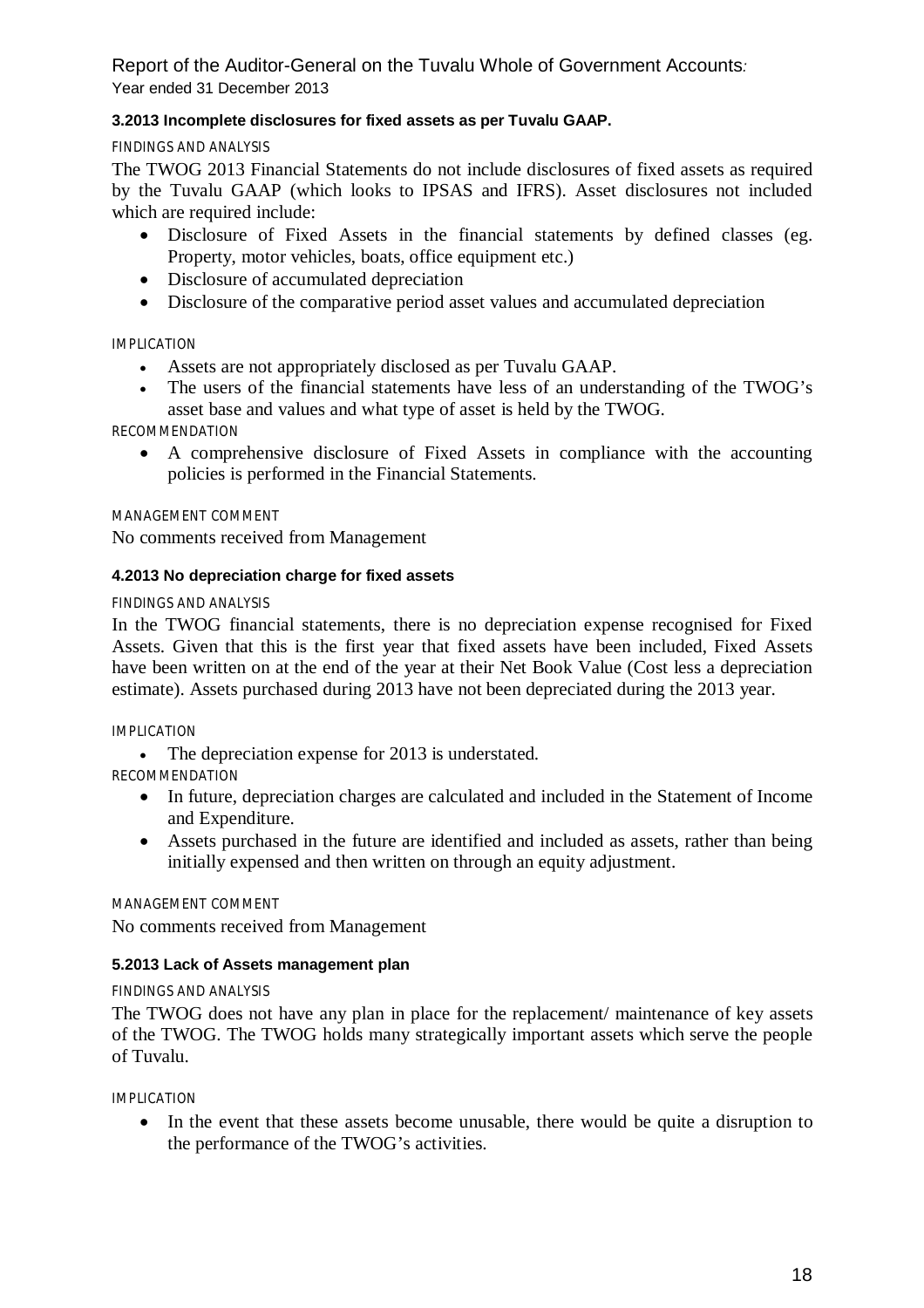• There may be a considerable delay/ disruption to the services the TWOG provides while a replacement is sought/ repair is made. This may include critical functions like transport and medical care.

#### RECOMMENDATION

- An assets management plan is developed which details for major assets:
	- o planned replacement dates;
	- o planned maintenance and repair schedules, including resources and skills required to perform maintenance;
	- o estimated costs of replacement and repairs, along with timelines for the replacement/repair work so it can be budgeted for;
	- o if asset is planned to be replaced or not;
	- o contingency plan if asset becomes unusable; and
	- o if a spare/ replacement asset needs to be held.

MANAGEMENT COMMENT

No comments received from Management

#### **6.2013 Management of Fixed assets and inventory**

#### FINDINGS AND ANALYSIS

TWOG has begun accounting for Fixed Assets in 2013. There is no asset management policy and the process in accounting for assets and inventory was considered to be weak. We acknowledge that the TWOG has recruited an asset manager in 2014, however, more needs to be done to ensure that Fixed Assets and Inventory are managed appropriately.

IMPLICATION

- Without a strong process in managing assets, the risk of assets being stolen, used for personal gain and used inappropriately is increased.
- Without a Fixed Asset management policy, there is an increased risk of assets being managed inconsistently.

#### RECOMMENDATION

- An assets management policy is developed, including defining depreciation rates, asset recognition process, disposal process, stocktake process, asset recognition threshold, how to write an asset on and how to estimate the value of assets provided by development partners.
- Assets are added to the asset register as soon as they are purchased, rather than being added at the year-end stock count.
- Instructions are documented on how to perform the stock count for both Assets and Inventory.
- The name and date of the staff member who performed the count is documented.
- Sign-off on the accuracy of the count by two staff members is performed.
- A stock take report is compiled which contains: the results of the count; requests approval for write off of items which are unable to be located; requests approval to write on for items located which are not on the asset listing; and details the investigations performed during the count. This report is presented to the Secretary for Finance for approval.
- A stock take of both assets and inventory in the middle of the year is performed, to ensure that staffs are familiar with and understand the process.
- The stock take is performed with representatives of the OAG being observers.
- The fixed assets register is updated with the results of the stock count.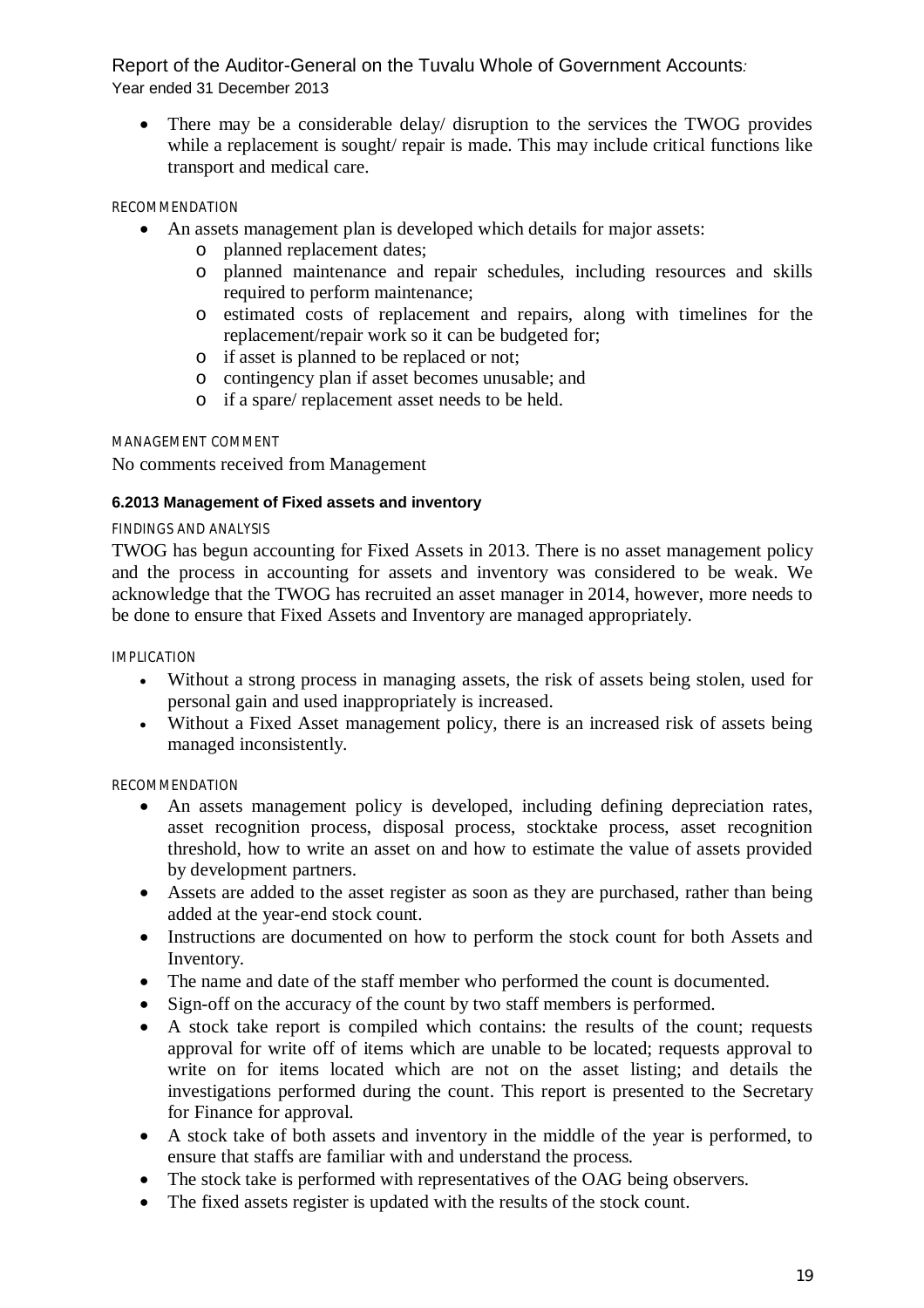- Labels are used on assets to ensure ease of identification.
- Assets located during the stock count which were not on the register are written onto the register and their value is estimated.

MANAGEMENT COMMENT

No comments received from Management

#### **7.2013 Review of in year purchases for Fixed assets**

FINDINGS AND ANALYSIS

The TWOG did not perform a review of all expenses during the 2013 year to ensure that all assets which were purchased in 2013 have been capitalised (put on the asset register). Instead the assets purchased in 2013 were expensed and written on via an equity journal at the end of the year.

IMPLICATION

- This method of capitalising assets is not in line with Tuvalu GAAP and the TWOG's accounting policies.
- Expenses in 2013 are overstated by the amount of assets which should have been capitalised, as is the movement in equity.

RECOMMENDATION

- Every quarter the TWOG should review all expenditure transactions over the asset recognition threshold to ensure that all assets have been capitalised rather than expensed.
- Repairs and Maintenance expenditure should be reviewed for improvements which have been incorrectly booked as repairs and maintenance which should be capitalised.
- Future budgets should split out planned capital purchases from recurrent expenditure to ensure increased value to the budget documentation, ease of reporting of planned asset purchases and identification of fixed assets.

MANAGEMENT COMMENT

No comments received from Management

#### **8.2013 Portable and Attractive Assets register to be kept**

#### FINDINGS AND ANALYSIS

Portable and attractive assets are those which are considered to have a high value and are easy to re-locate. These can be mobile phones, laptops, radios, USB sticks, tablets and projectors. While the value of the items may be less than the asset capitalisation and management threshold, the TWOG needs to ensure that these assets remain in their possession. Currently there is no register for portable and attractive items, nor is there any controls preventing theft or misuse.

IMPLICATION

 Without active management, there is an increased risk that portable and attractive items are stolen, pilfered and misused.

RECOMMENDATION

- A portable and attractive register is maintained and rules surrounding the addition of assets to this register are developed.
- Office expenses transactions are reviewed to ensure that all portable and attractive items are entered on the register and are properly managed.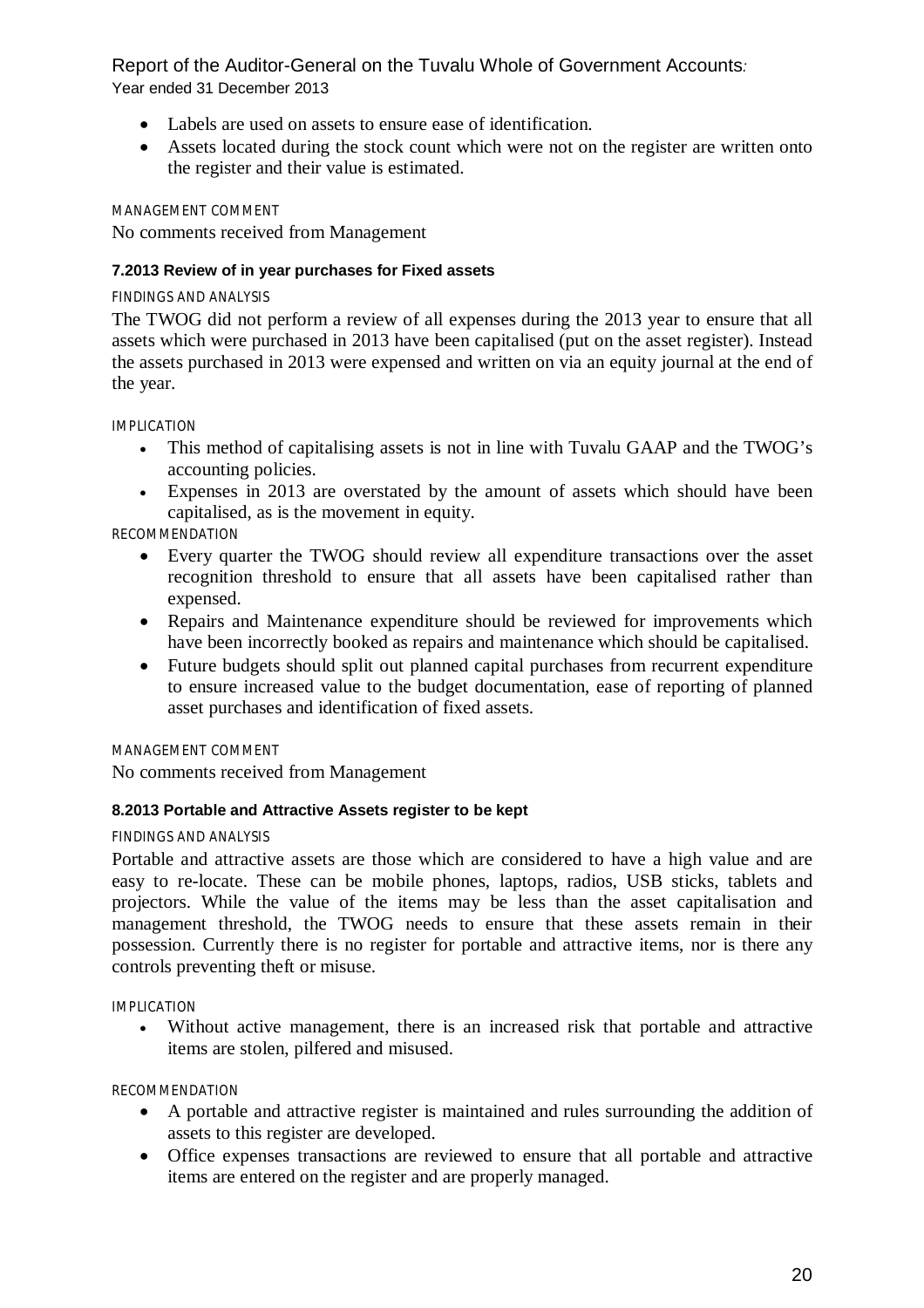- TWOG should ensure that all assets provided by Development Partners to individuals are included as assets on the Portable and Attractive register and remain TWOG property.
- There should be frequent counting of Portable and Attractive items to ensure they remain in the possession of the TWOG.
- A policy of clearly marking Portable and Attractive items as the TWOG's property should be developed and introduced.
- If a fraud plan is developed, there could be some commentary surrounding management of Portable and Attractive items.

#### MANAGEMENT COMMENT

No comments received from Management

#### **9.2013 Incorrect accounting for write on of assets**

#### FINDINGS AND ANALYSIS

Fixed assets have been included in the 2013 Financial Statements. This is a change in accounting policy which has been disclosed by the TWOG. The Fixed Assets have been written on via an Equity journal entry. The method of including these fixed assets is not consistent with the requirements of Tuvalu GAAP which looks to IFRS and IPSAS. These accounting standards require that any change in accounting policy is accounted for retrospectively, which means instead of the Assets being written on via Equity, they are written on by decreasing the relevant expense in the year of their purchase.

#### IMPLICATION

- The comparative periods (2012 and 2011) expenses are overstated and have not been adjusted.
- Expense for 2013 is over stated as assets purchased in year have been expensed rather than capitalised (put on the balance sheet)
- The equity movement should be via retained earnings movements not a "Introduction of Property, Plant and Equipment" movement
- Assets provided by Development partners are incorrectly accounted for as they should be recognised as deferred income over the period in which the asset is used, rather than in equity.

RECOMMENDATION

In future, all changes in accounting policies should be performed retrospectively.

#### MANAGEMENT COMMENT

No comments received from Management

#### **10.2013 Accounting for in-kind assets**

#### FINDINGS AND ANALYSIS

Assets which were provided in-kind to the TWOG were accounted for by increasing equity in 2013. This is not accounting for these assets according to Tuvalu GAAP and the standards that Tuvalu GAAP looks to.

In-kind assets should be accounted for by both recognising revenue and subsequent expense in a single year, or by recognising a deferred income component which is reduced each year of the assets useful life.

IMPLICATION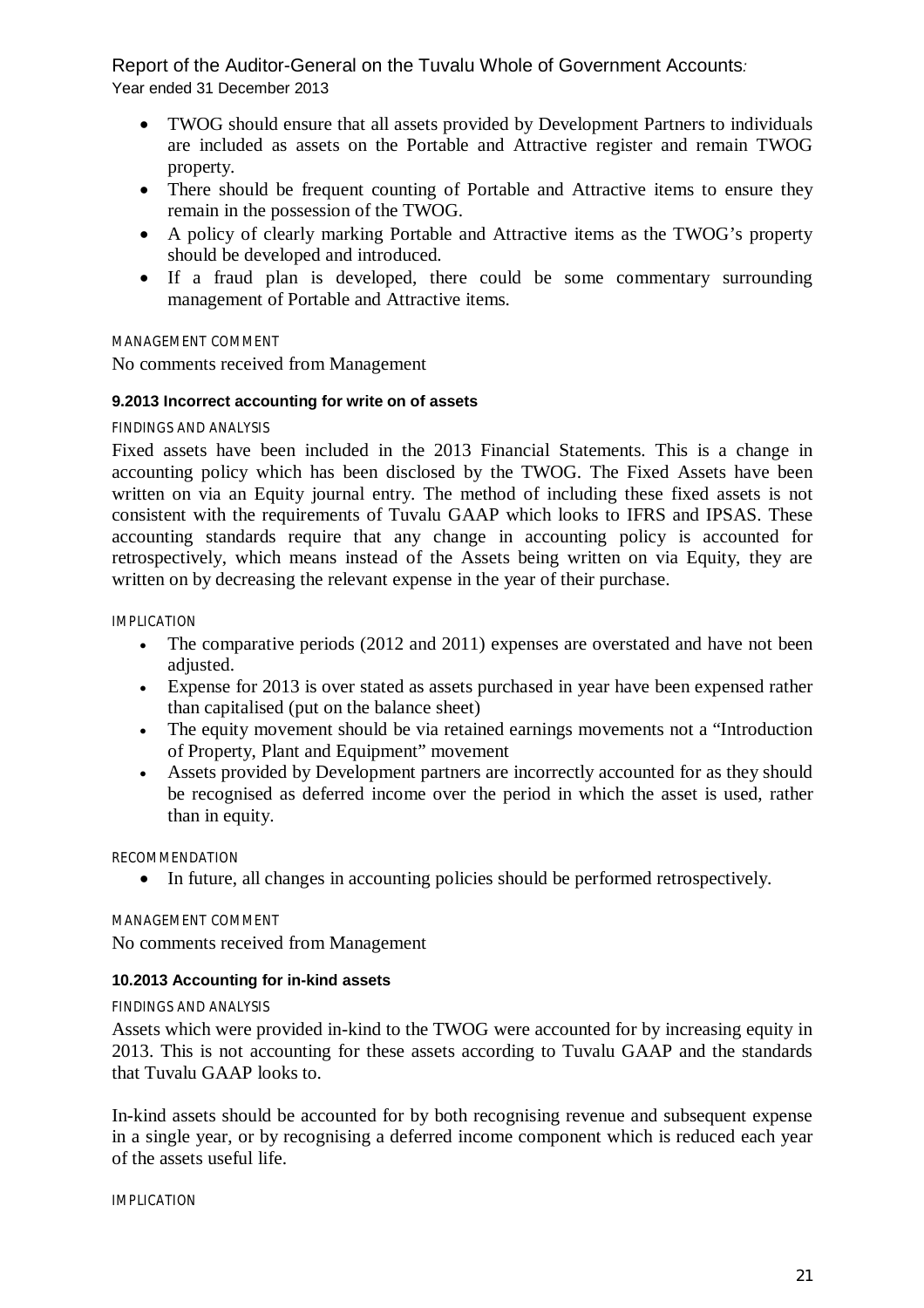- The TWOG is not accounting for in-kind assets correctly by writing them onto equity. There is no recognition of deferred income.
- The deferred income component of the financial statements is understated as well as the grant income component.

RECOMMENDATION

 In future all assets which are provided in-kind to the TWOG are accounted for as assets and deferred income, with deferred income being unwound appropriately.

MANAGEMENT COMMENT

No comments received from Management

#### **11.2013 Non-reconciliation of the movement in the Tuvalu Development Fund for the year to the movement in the Tuvalu Development Fund bank account**

FINDINGS AND ANALYSIS

The movement in cash in the Tuvalu Development Fund for the year was unable to be reconciled to the movement in the Tuvalu Development Fund bank account.

| Movement per Statement of the Balances of the Tuvalu      |             | $-$ \$73,859 |
|-----------------------------------------------------------|-------------|--------------|
| Development Fund By Aggregate Receipts and Payments       |             |              |
|                                                           |             |              |
| <b>Opening Balance of Tuvalu Development Fund Account</b> | \$2,204,653 |              |
| Closing Balance of Tuvalu Development Fund Account        | \$2,220,904 |              |
| Movement                                                  |             | \$16,251     |
| <b>Variance</b>                                           |             | $-$ \$90,110 |

IMPLICATION

 There are unexplained movements within the Tuvalu Development Fund. There are either incomplete receipts balances or incorrect accounting for expenditure.

RECOMMENDATION

 Going forward additional effort is placed in reconciling the movement in the Tuvalu Development Fund for the year to the movement in the Tuvalu Development Fund bank account.

MANAGEMENT COMMENT

No comments received from Management

#### **12.2013 Non-inclusion of inventory in the financial statements**

#### FINDINGS AND ANALYSIS

Inventories have not been disclosed as assets in the financial statements. They have been expensed when purchased, rather than when consumed. There is no record of inventory.

IMPLICATION

- Assets in the Financial Statements of the TWOG are understated by the value of inventory on hand at 31/12/13
- Expenses are overstated and retained earnings understated in the Financial Statements of the TWOG by the value of inventory

RECOMMENDATION

 Similar to the assets write on process undertaken in the 2013 Financial Statements, Inventories are documented and counted on a regular basis.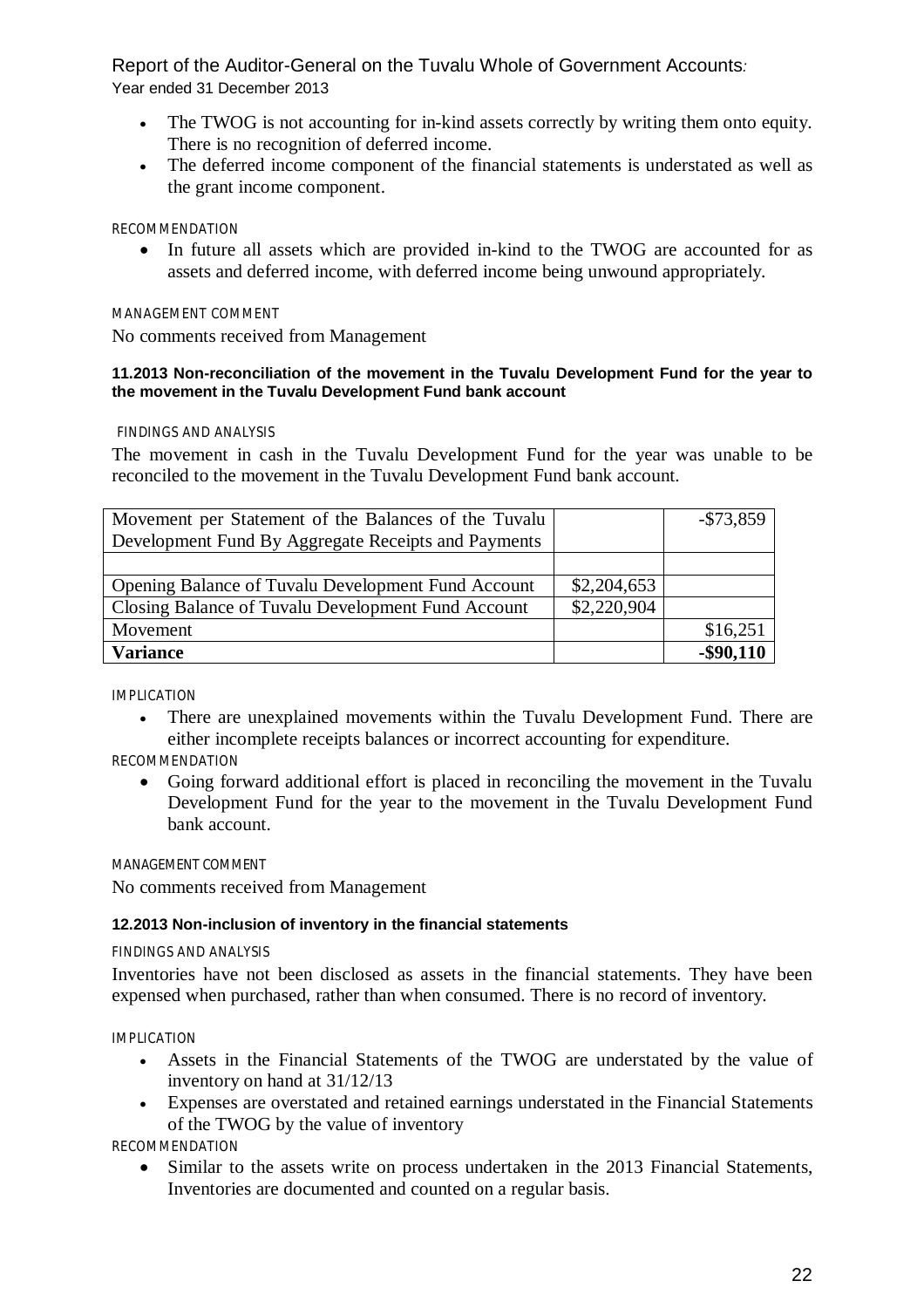• Inventory is included in the financial statements and the accounting policy note in the financial statements is updated.

MANAGEMENT COMMENT

No comments received from Management

#### **13.2013 Accounts for PEs not included as they have not been compiled**

FINDINGS AND ANALYSIS

A review of the Public Enterprises found that the Nation Fishing Corporation of Tuvalu (NAFICOT), Tuvalu Philatelic Bureau (TPB), Tuvalu Post and Travel Limited (TPTL), and the Tuvalu Maritime Training Institute (TMTI) had not finalised their financial statements at time of the Financial Statements being published. The figures used in the financial statements were either estimates or the prior year figures.

IMPLICATION

 The values of the Public Enterprises disclosed in the financial statements do not reflect their true financial position.

RECOMMENDATION

• That the Public Enterprises ensure that they submit accounts for audit and consolidation before 30 June the following year.

MANAGEMENT COMMENT

No comments received from Management

#### **14.2013 Tuvalu Post and Travel Limited revenues being incorrectly accounted for and retained by the TWOG**

FINDINGS AND ANALYSIS

Our review of the TWOG's revenues shown that revenue was booked for sales of post office goods and Travel Office commissions. According to new agreements for the Tuvalu Post and Travel Limited Public Enterprise, these functions (and revenues earned) are no longer part of the TWOG, rather are now part of Tuvalu Post and Travel Limited. It is understood that the TWOG is providing staff on a secondment basis to Tuvalu Post and Travel Limited.

IMPLICATION

- The revenue accounted for by Treasury which relate to the Travel Office and the Post Office are overstated.
- The liability to the Tuvalu Post and Travel Office is understated.

RECOMMENDATION

 Payment of the amount owing to Tuvalu Post and Travel limited for their revenues from the Travel Office and Post Office is made and continues to be made in the future.

#### MANAGEMENT COMMENT

This issue should be removed as Treasury has raised AP journal entry in 2013 to realise payable amount to TPTL

#### **15.2013 Payment of Honorarium Allowances to Civil Servants**

FINDINGS AND ANALYSIS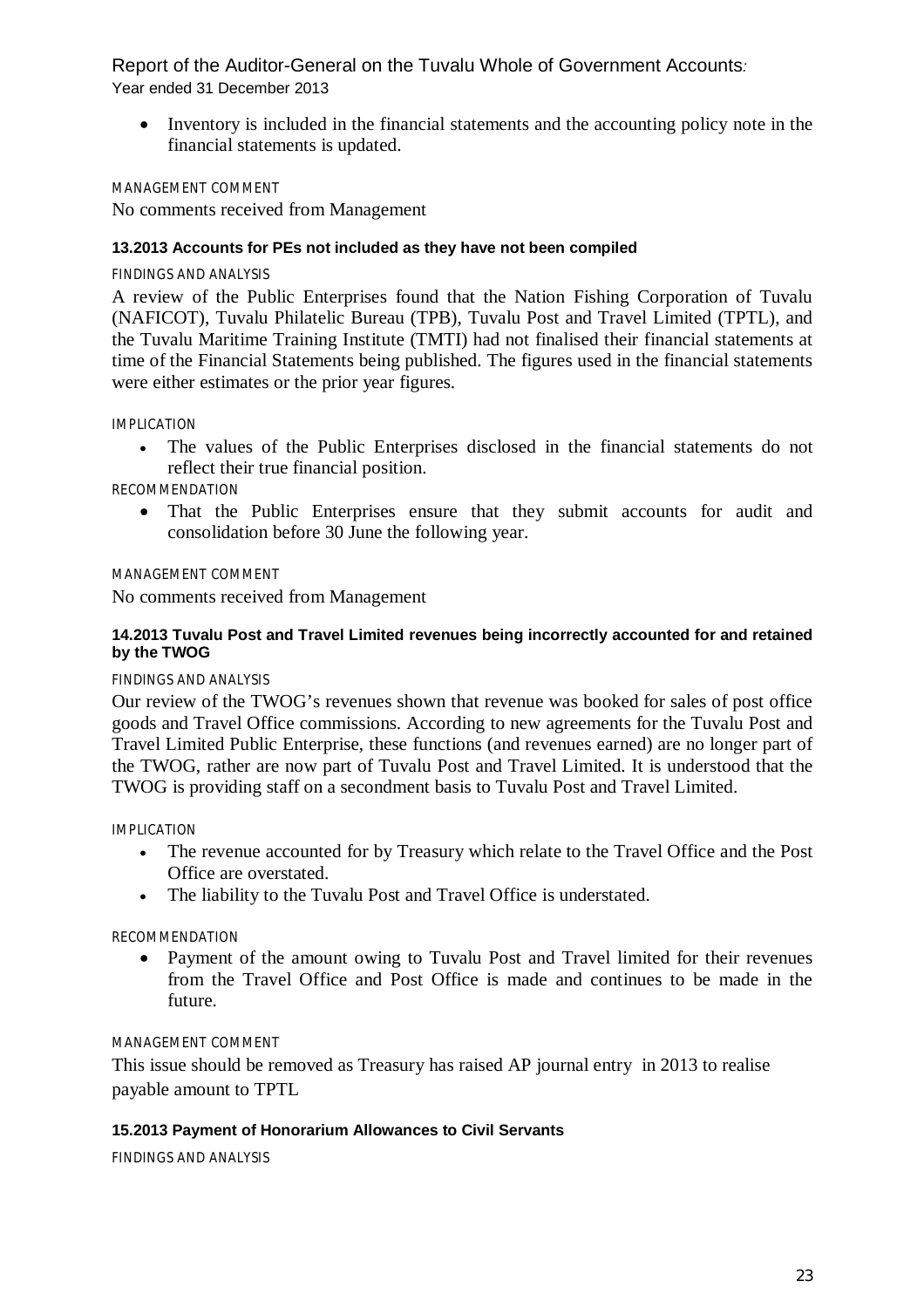A review of the Ministry of Education, Youth and Sports' expenses found that Honorarium payments were being made by the TWOG to civil servants who are attending or presenting workshops.

Payment of honorarium allowances is prohibited by the TWOG Policy on meeting allowances. Attendance or presentation at these workshops is considered part of the role of these civil servants.

IMPLICATION

 These payments are not in compliance with the Policy developed surrounding payments to civil servants, and should not have been made.

RECOMMENDATION

- In future, no payments of Honorarium allowances are made to civil servants.
- Any Payment Voucher requesting allowance payments should be rejected by the Secretary for Finance.

MANAGEMENT COMMENT

No comments received from Management

#### **16.2013 Non-inclusion of donated services in the financial statements**

#### FINDINGS AND ANALYSIS

The TWOG receives some professional services from development partners without any cost to the TWOG. This is in the form of the provision of people to perform functions that the TWOG are unable to provide either due to lack of expertise or lack of capacity. These provided services are not being accounted for in the financial statements. We acknowledge that some of these services are estimated in the budget documentation.

IMPLICATION

 The non-inclusion of services provided by development partners without any cost to the TWOG, understates the expenses of the TWOG in the year in which the services were received. The financial statements do not show the full costs of all of the goods and services provided by the TWOG.

RECOMMENDATION

- In the future, TWOG should record the services being provided by Development Partners and include these costs in the financial statements.
- We acknowledge that getting a full list and estimating the value of the services provided by all Development Partners is not a simple undertaking. We recommend that a lesser priority is placed on this issue.

#### MANAGEMENT COMMENT

This issue should be removed. It has less priority effect to the decision making of TWOG.

#### **17.2013 Usage and review of Miscellaneous Revenue account for sales of assets and fisheries pay-ins**

#### FINDINGS AND ANALYSIS

A review of the miscellaneous revenue account found transactions relating to asset sales and a single fisheries department cash pay-in. We acknowledge that effort has been made to clear amounts out of this account.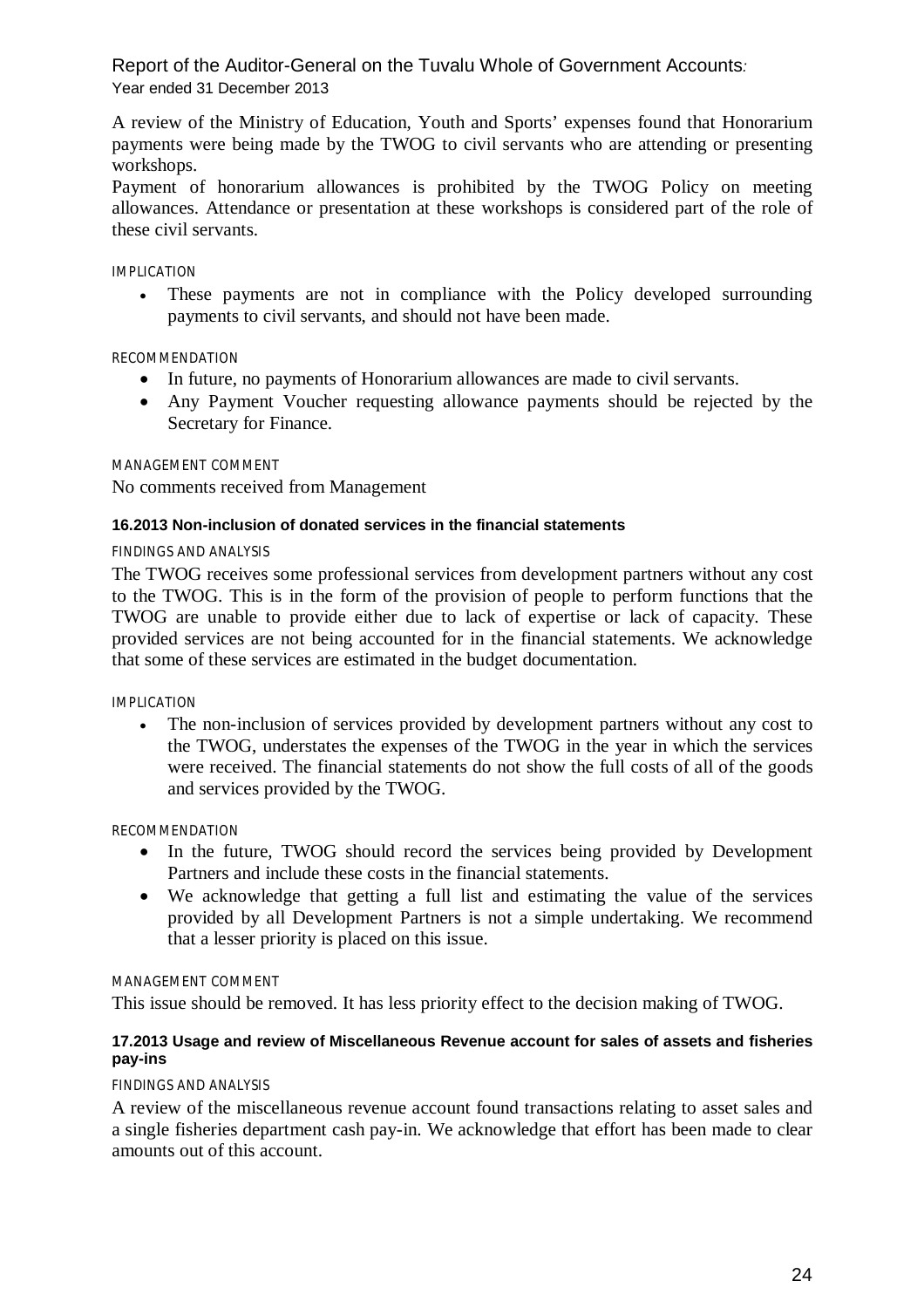These revenues are incorrectly classified and should be classified to their correct revenue heads.

IMPLICATION

- The head who earned these revenues does not show these revenues in the financial statements, thereby understating their revenues.
- Asset sales are not separately disclosed in the financial statements.

**RECOMMENDATION** 

- Review of the Miscellaneous Revenue account for mispostings continues into the future.
- A separate asset sales account is created, given the reporting of assets in the financial statements going forward and the likely disposal of assets by sale in the future.

MANAGEMENT COMMENT

No comments received from Management

#### **18.2013 Votebook reconciliation process to include assets reporting and counting**

#### FINDINGS AND ANALYSIS

With the recent introduction of fixed assets into the financial statements and management of fixed assets within the TWOG, there are limited measures in place to ensure that Fixed Assets, Inventory and Portable and Attractive assets are accounted for.

IMPLICATION

 Without some form of accounting process, Fixed Assets, Inventory and Portable and Attractive items may not be reported accurately, may be subject to fraud and may be not be included within the financial statements.

RECOMMENDATION

- The financial instructions are amended to include directions for the accounting for and management of Fixed Assets, Inventory and Portable and Attractive items
- The votekeepers and accountable officers on a regular basis should be required to perform a count of all of their Fixed Assets, Inventory and Portable and Attractive assets and report the results of the count to Treasury. Any unaccounted items from the previous count must be investigated and justified.

MANAGEMENT COMMENT No comments received from Management

#### **19.2013 TDF reconciliation and banking**

FINDINGS AND ANALYSIS:

- During our review of the TDF cash reconciliation process, we noted that some payments were being made before the Payment Voucher (PV) was entered into ACCPAC. These payments were identified as part of the Bank reconciliation process.
- The bank reconciliation process for the TDF is not being performed in a timely manner and is not being kept on record.
- There are limited segregation of duties surrounding the payment of monies from the TDF and their entry into ACCPAC.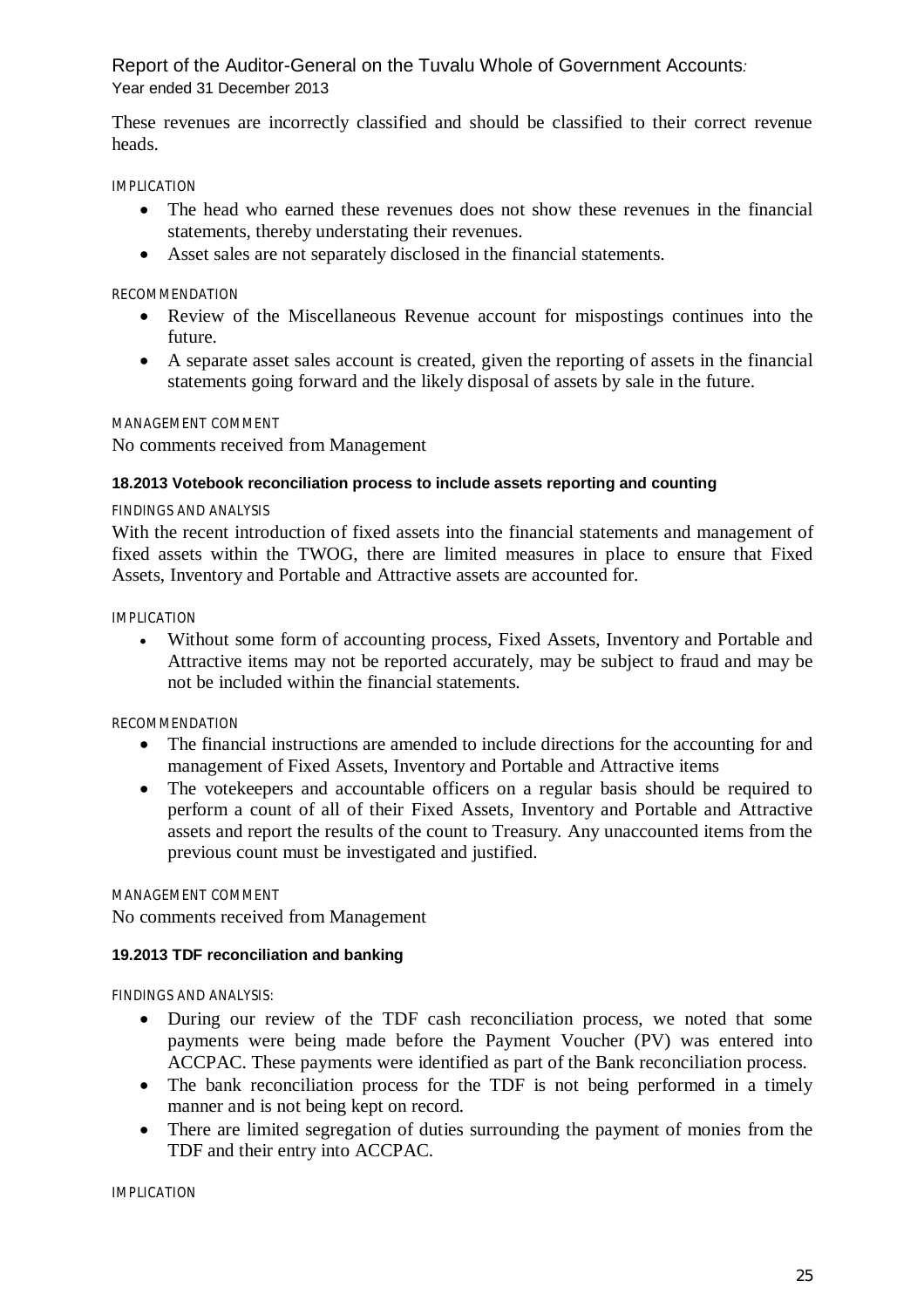- PVs and subsequent payments are not being entered into ACCPAC before the PV is approved and paid.
- If the bank reconciliation is not being performed in a timely manner, unauthorised payments, incorrect payments and charges may go unidentified. If there is no record of the reconciliation (hard or soft copy), than evidence of review is unable to be sought.
- Without adequate segregation of duties, the risk of payments or receipts being made incorrectly is increased as is the fraud risk.

RECOMMENDATION:

- PVs are entered into ACCPAC before payment is made.
- Bank reconciliation is performed in a timely manner and record of preparation and review is kept.
- Adequate segregation of duties are implemented in the processing of payments and receipts, entry of data into ACCPAC and bank reconciliation.

#### MANAGEMENT COMMENT

This is not true. Treasury enter payments which have been approved by countersigned officers before paid out.

#### **20.2013 Settlement of purchases to Overseas Suppliers**

FINDINGS AND ANALYSIS

• The payment of overseas suppliers can be arranged through the Tuvalu High Commission (THC) in Fiji. It was found that after the THC made some of these orders on behalf of the TWOG in Tuvalu and submitted the invoices/quotes to TWOG in Tuvalu, settlements of these invoice/quotes were made directly with the suppliers without the THC's consent or knowledge.

IMPLICATION

• Without notifying the THC that a direct payment to the supplier has been made by TWOG Tuvalu rather than via the THC, there is a risk of double payment occurring and accounting for these payments (and outstanding items) by the THC is considerably more complex.

RECOMMENDATION

 Documentation of settlements of purchases by telegraphic transfers in which the THC has been involved should be copied to the THC mission for monitoring purposes. This should include full details of payments including, who payment was made to, amount of the payment and what the payment was for.

MANAGEMENT COMMENT

No comments received from Management

#### **21.2013 Establishment of the TMTS Liaison Officer**

FINDINGS AND ANALYSIS

 During our review of the functions of the Tuvalu High Commission (THC), we found that the current Clerk/Registry Officer is dealing with the responsibilities of the Tuvalu Medical Treatment Scheme (TMTS) Liaison Officer. The TMTS Liaison Officer post remains vacant.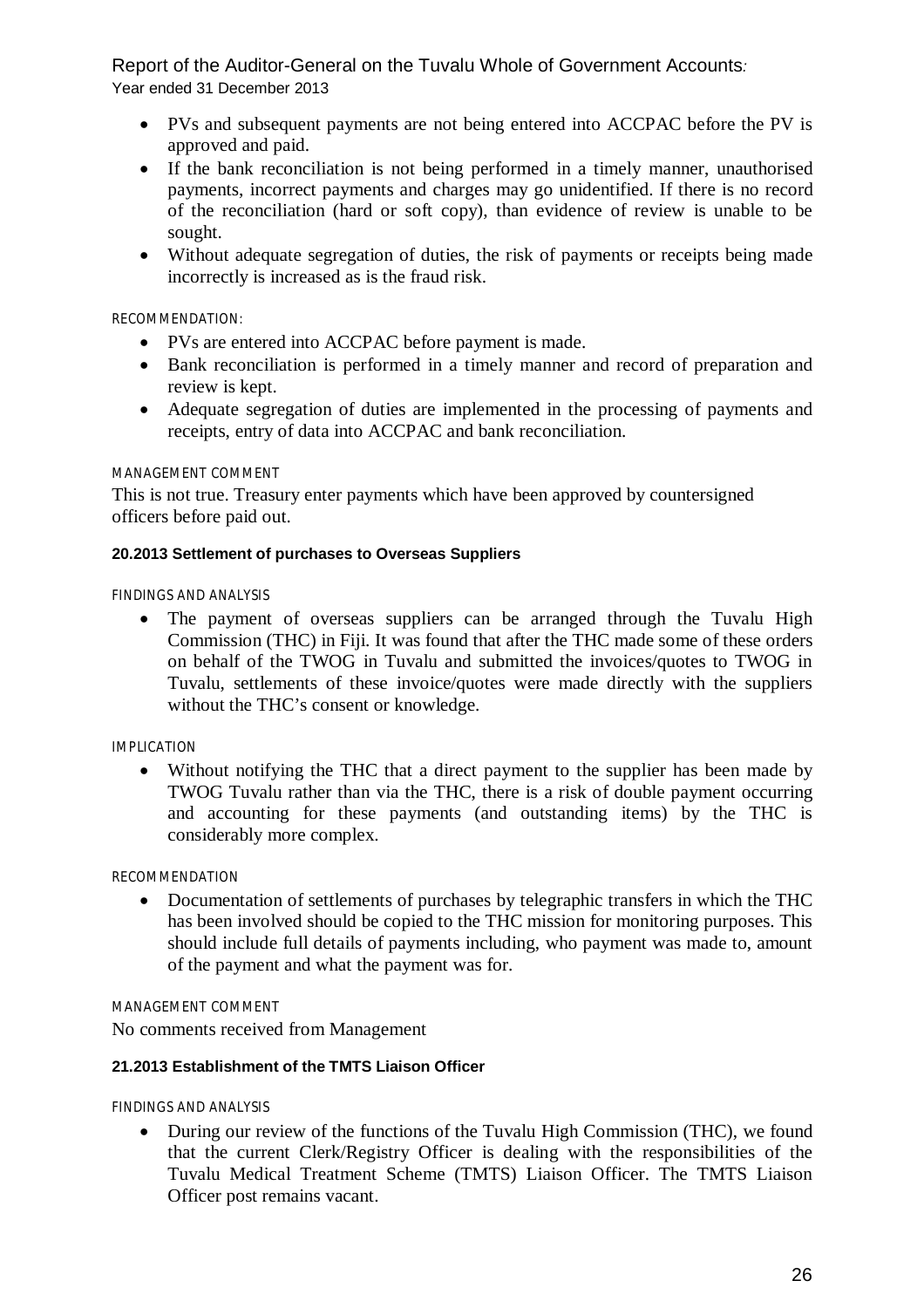IMPLICATION

 The Clerical/Registry Officer's responsibilities are left unperformed due to the additional effort required of taking on the functions of the TMTS Liaison Officer. This has the risk of affecting communication links between the THC and line ministries, communications with other embassies and the day to day functions of the THC.

RECOMMENDATION

 The TMTS Liaison Officer post should be established and filled so that the Clerk/Registry Officer can perform their duties.

MANAGEMENT COMMENT

No comments received from Management

#### **22.2013 Non-payment of custom duty**

FINDINGS AND ANALYSIS

Our review of Customs duty revenue found that 19 containers and 3 breakbulks (pallets of goods) have not been settled and remains outstanding to date. This was due to items being released before payment. The amount of unpaid duty could not be verified as there was no supporting documentation in the Customs file. Effort has been made by the Customs to confirm whether these items have been settled, however, they were unable to produce additional information.

IMPLICATION

- Non-payment of duty decreases TWOG revenue when customers continue to avoid payment of duty.
- The amount of Customs duty on these goods is unable to be verified.

RECOMMENDATION:

- Customs should ensure that all duty on goods should be paid prior to the releasing of items.
- Items should not be released if they have not been paid. This is to reduce the risk of non-payment of duty.
- Customs should improve their record keeping process so that they know all of the duty owed and by whom.

MANAGEMENT COMMENT

No comments received from Management

#### **23.2013 No reconciliation performed on Customs revenue from the warehouse entry to bill of entries**

#### FINDINGS AND ANALYSIS

During our review of Customs revenue we noted that there were no reconciliations performed on goods which were stored in private warehouses (items which duty has not been paid on yet) to the bills of entry clearing the goods out of the private warehouses. Audit noted that there was no evidence of physical counting performed on private warehouse goods.

IMPLICATION

 If the reconciliation of the private warehouse entry to the bills of entry (making payment of Customs duty) is not being performed, there is an increased risk that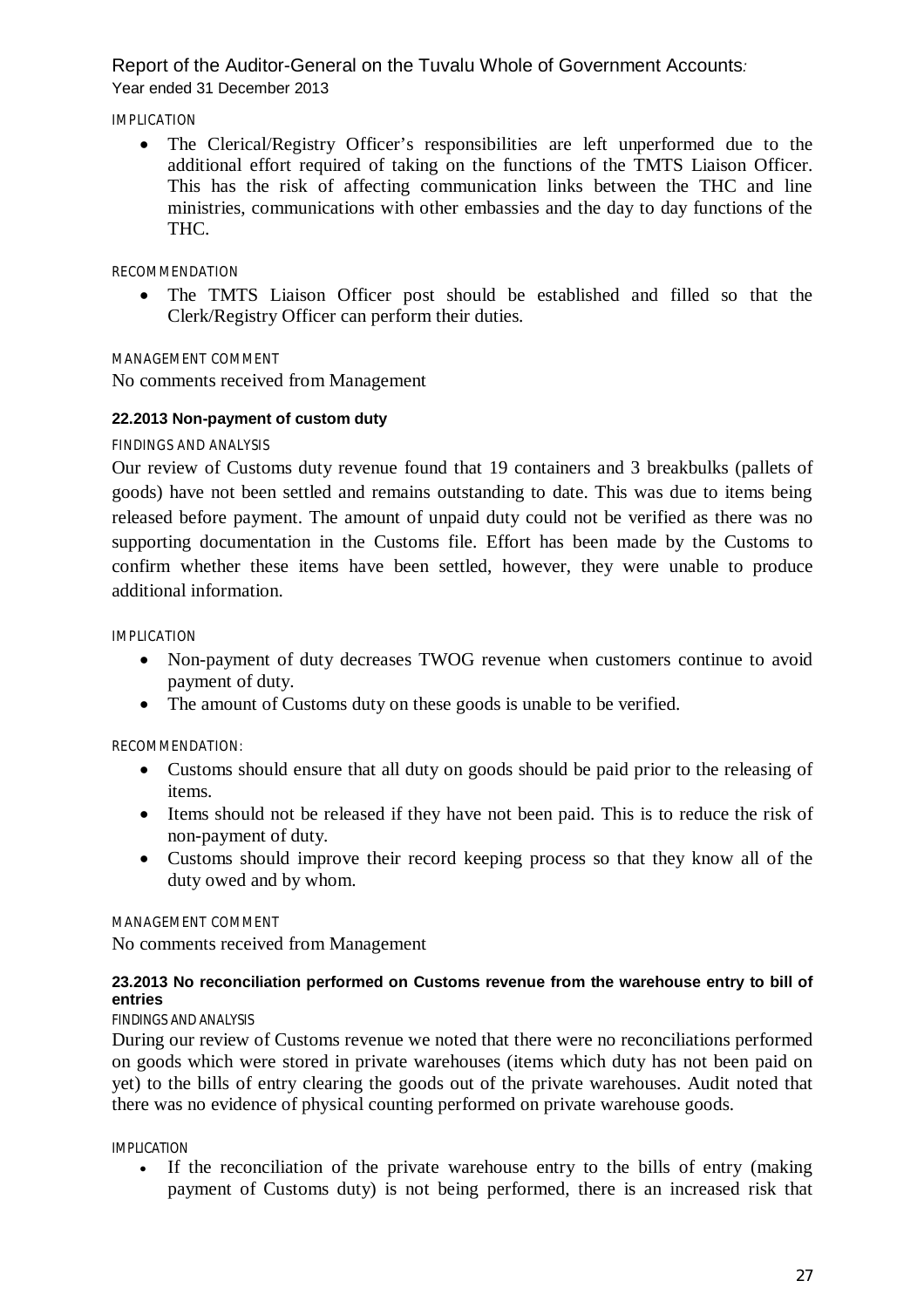outstanding items (without duty paid) may be taken from the warehouse and sold without the payment of duty.

RECOMMENDATION:

- Reconciliation of warehouse entries to bill of entries is performed and documented (for private warehouse) in a timely manner to ensure duty on all items have been paid.
- This reconciliation is reviewed by a senior officer.

MANAGEMENT COMMENT

No comments received from Management

#### **24.2013 Releasing of items before payment of duty**

#### FINDING AND ANALYSIS

Items brought in to Tuvalu by ship and aircraft have been released before duty has been paid on them. This practice is common and is not in line with current Customs policy and procedures.

IMPLICATION

- Customs duties outstanding will continue to increase if they continue to release items without payment of duty.
- There is high risk that customers may never settle their custom duty, decreasing TWOG revenue.

RECOMMENDATION:

- Custom should stop the current practice of releasing items before payment and strictly follow custom rules and procedures in regards to the releasing of items.
- Supervisors should check all the ships and aircraft documentation to ensure responsible officers are adhering to the rules and procedures in place.

MANAGEMENT COMMENT

No comments received from Management

#### **25.2013 Non reconciliation of Undelivered Cargo List to the warehousing file**

FINDING AND ANALYSIS

When a ship unloads its goods, the total amount of goods unloaded is detailed in a manifest. This manifest is reconciled to the bills of entry prepared to clear the goods into Tuvalu. The goods which do not have a bill of entry appear in the Undelivered Cargo List (UCL). This represents goods on which Customs duty has not been paid.

As part of our audit testing we found that the UCL is not being updated for duty which has been paid subsequent to the initial compilation of the UCL.

IMPLICATION

- Customs will not know which items on the UCL that Duty has not been paid on. They will not know which items should remain in their possession.
- There is an increased risk that Customs will not identify goods that are taken without payment if the UCL is not updated for cleared goods.

RECOMMENDATION: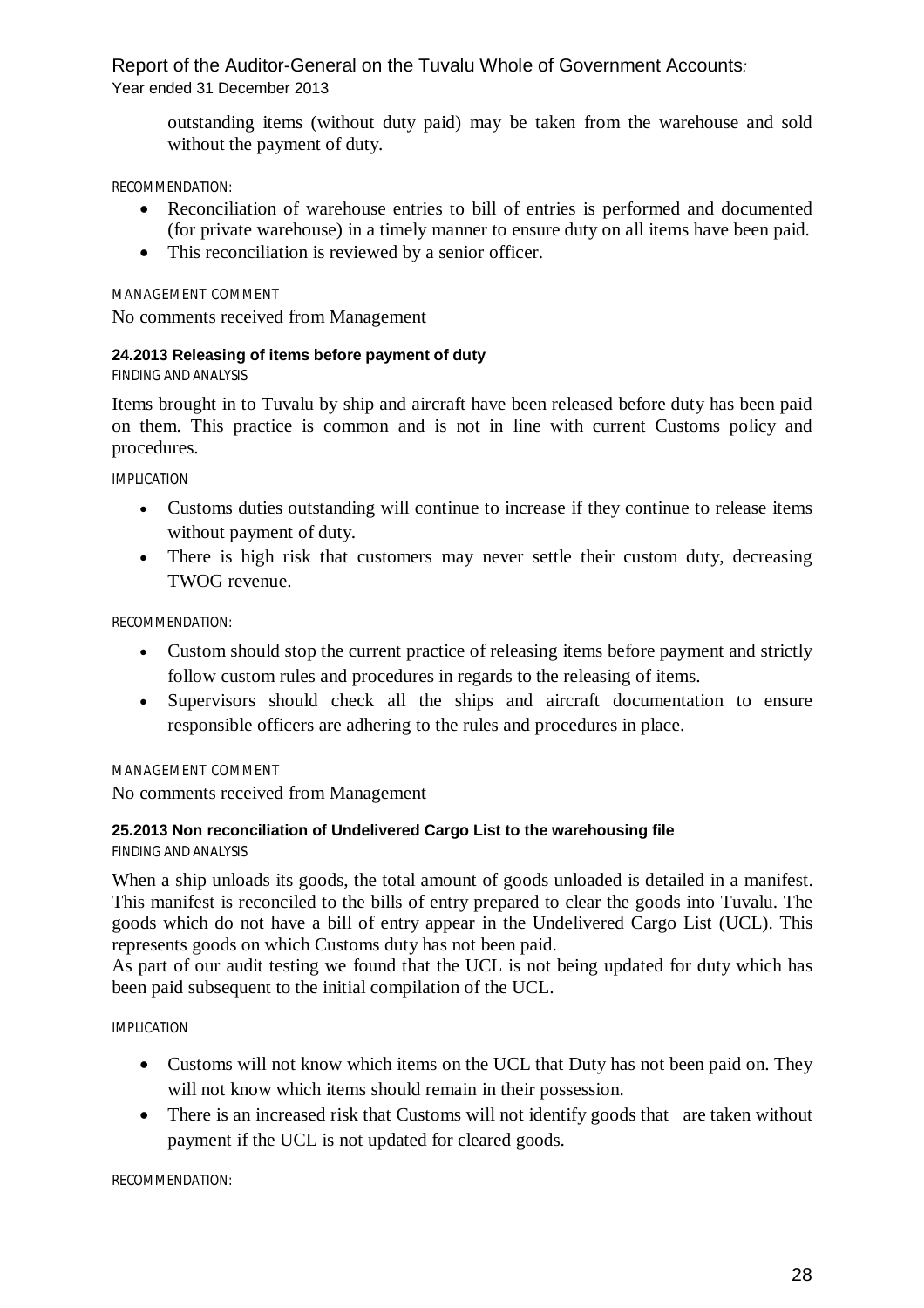The UCL continues to be updated until all goods are either cleared by Customs or are seized by Customs and auctioned.

MANAGEMENT COMMENT No comments received from Management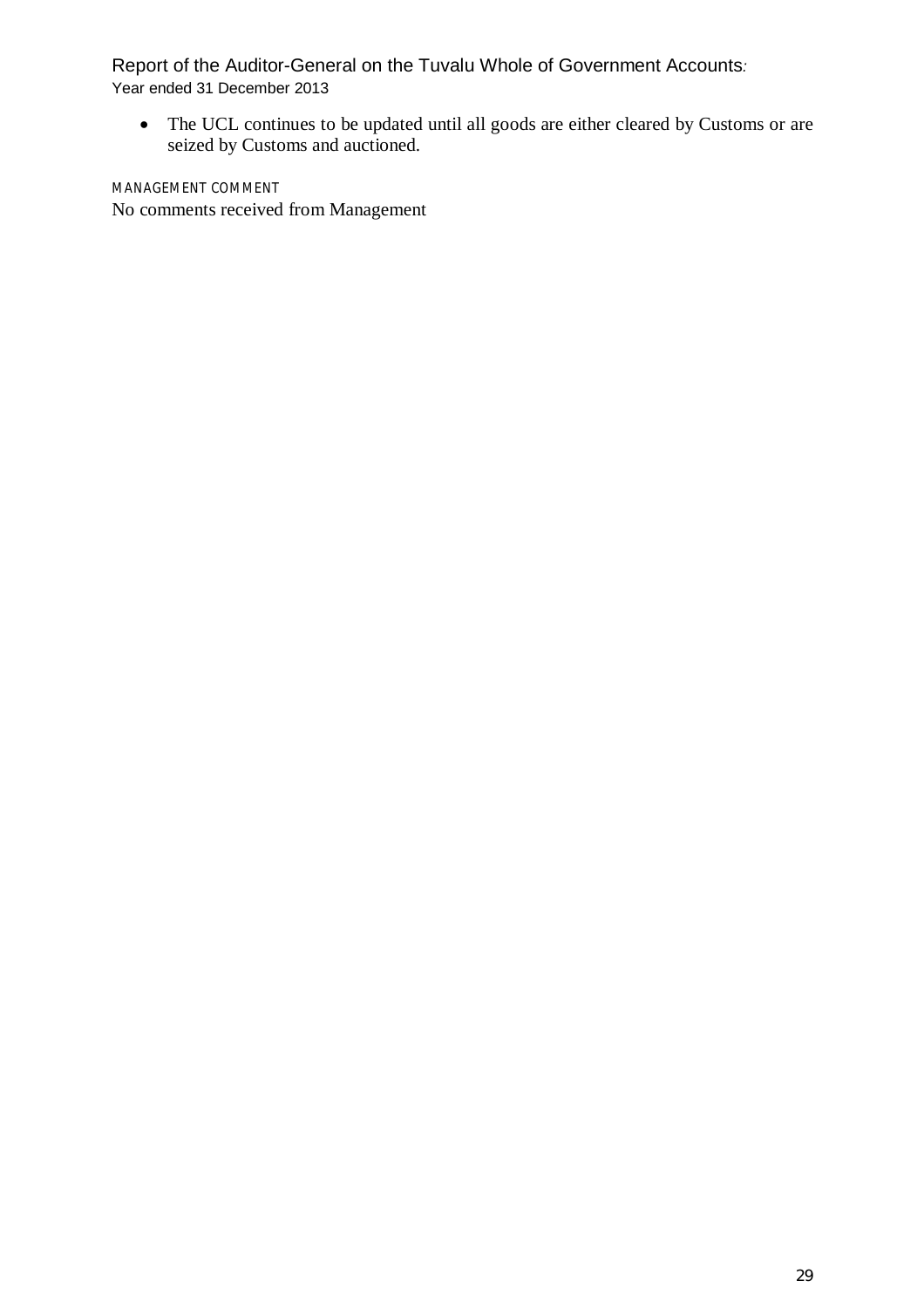Year ended 31 December 2013

### **Appendix 1: Status of Prior Year Audit Issues which Remain Open as at 31 December 2013**

| <b>Recommendation</b>                                                                                                                                                                                                                                                                                                                                                                                                                                                                                                                                                                                                                                                                    | <b>Risk</b>                                                                                                                                                                                                                                                                                                                                                                                                                                                                                                                                                                                                                                                                                                                                                                                                                                                                                                                                                                                                                                                                                                                                                                                 | <b>Management response</b>                                                                                                                                                                                                                                                                                                                                                                                                                      |
|------------------------------------------------------------------------------------------------------------------------------------------------------------------------------------------------------------------------------------------------------------------------------------------------------------------------------------------------------------------------------------------------------------------------------------------------------------------------------------------------------------------------------------------------------------------------------------------------------------------------------------------------------------------------------------------|---------------------------------------------------------------------------------------------------------------------------------------------------------------------------------------------------------------------------------------------------------------------------------------------------------------------------------------------------------------------------------------------------------------------------------------------------------------------------------------------------------------------------------------------------------------------------------------------------------------------------------------------------------------------------------------------------------------------------------------------------------------------------------------------------------------------------------------------------------------------------------------------------------------------------------------------------------------------------------------------------------------------------------------------------------------------------------------------------------------------------------------------------------------------------------------------|-------------------------------------------------------------------------------------------------------------------------------------------------------------------------------------------------------------------------------------------------------------------------------------------------------------------------------------------------------------------------------------------------------------------------------------------------|
| 1.2012 Non Consolidation of NAFICOT and its Joint<br><b>Ventures</b><br>The Joint Ventures are consolidated into the<br>$\bullet$<br>financial statements of the TWOG in the future;<br>Proper monitoring of the Joint Ventures'<br>performance occurs through NAFICOT; and<br>The TWOG requests that NAFICOT produce<br>financial statements and present them to the<br>Office of the Auditor-General for audit as<br>required by the PE Act.                                                                                                                                                                                                                                           | Although NAFICOT is a company scheduled as a public trading<br>enterprise under the PE Act, it is under the definite control of the<br>Ministry of Natural Resources and should be incorporated into the<br>TWOG's financial statements. The TWOG has via NAFICOT<br>entered into multiple joint ventures with companies who are fishing<br>within Tuvalu's waters. These are not recognised in the TWOG's<br>financial statements, given NAFICOT have not produced financial<br>statements since 1999.<br>The assets, liabilities, expenses and revenues of the TWOG will be<br>understated given the non-consolidation of the NAFICOT and<br>through NAFICOT the Joint Ventures, into the TWOG's financial<br>statements.<br>Without proper reporting by NAFICOT and the Joint Ventures, the<br>TWOG does not have any oversight of the operations of the Joint<br>Ventures.                                                                                                                                                                                                                                                                                                              |                                                                                                                                                                                                                                                                                                                                                                                                                                                 |
| 3.2012 Tuvalu Development Fund (TDF) Opening and<br><b>Closing Balances and Budget Estimates</b><br>We acknowledge that measures are being taken to<br>improve the management of Aid and the Tuvalu<br>Development Fund through the creation of the Aid<br>Information Management System. The TWOG should:<br>endeavour to produce opening and closing<br>$\bullet$<br>balances for each project.<br>produce budget estimates for the TDF within the<br>budget process which occurs surrounding the<br>expenditure from the Consolidated Fund.<br>Perform monitoring of the expenditure which<br>occurs to ensure that expenditure is in line with<br>amounts warranted from the budget. | Opening and closing balances per project have not been disclosed<br>in TDF account in the financial statements. The TWOG is unable to<br>show the remaining amount of funding in each project account.<br>Without opening and closing balances, the risk is greatly increased<br>that a project may overspend without the TWOG realising.<br>Overspent projects paid from the TDF are usually made by<br>expending funds from another project.<br>The TDF is required by 2(2) of the Schedule of the Public Finance<br>Act to produce budget estimates annually. No budget estimates<br>were produced for 2012 for the Tuvalu Development Fund.<br>Without budget estimates for expenditure from the TDF, which are<br>to be approved by resolution of Parliament, no development<br>warrant should be issued, except under exceptional circumstances<br>stated in the Schedule to the Public Finance Act. Payments made<br>under exceptional circumstances (without prior approval) must be<br>the subject of a supplementary development estimate and be<br>tabled and approved by resolution at the next session of<br>Parliament. Without this Parliamentary approval, all expenditures | This issue should be closed $-$ as per advice from<br>the Audit Office to remove opening and closing<br>balance for TDF projects in the financial<br>statements.<br>It has been a major step by the Tuvalu Treasury to<br>incorporate the TDF into the Annual Accounts.<br>Treasury is continuing to improve processes and<br>reporting of the TDF and expects to address these<br>findings as part of the 2014 Annual Financial<br>Statements. |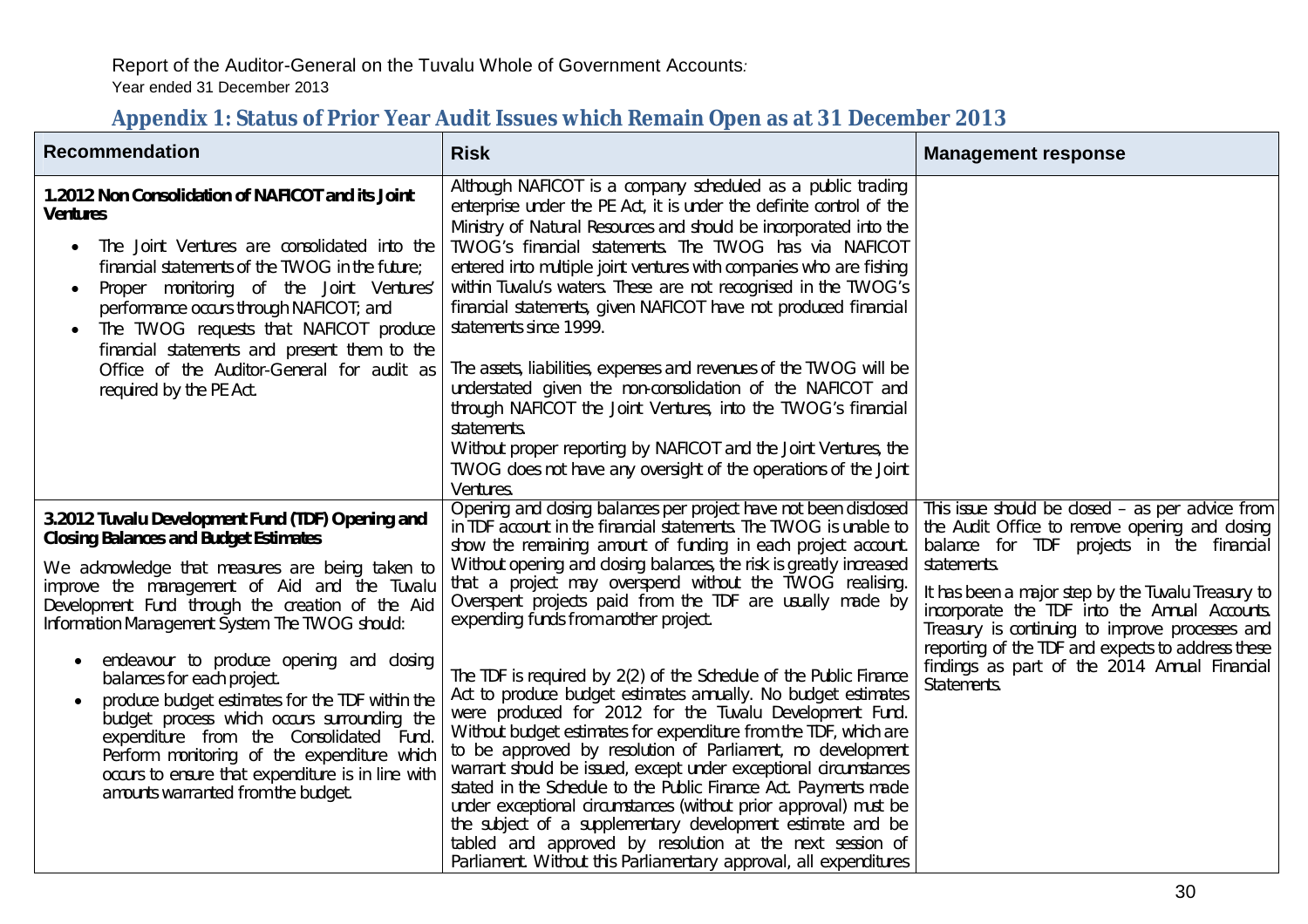| <b>Recommendation</b>                                                                                                                                                                                                                                                                                                                                                                                                                                                                                                                                                                                                                                                                                                                                  | <b>Risk</b>                                                                                                                                                                                                                                                                                                                                                                                                                                                                                                                                                                                                                                                                                                                                                                                                                                                                                                                                                                                                                                                                                                                                                                                                                                         | <b>Management response</b>                                                          |
|--------------------------------------------------------------------------------------------------------------------------------------------------------------------------------------------------------------------------------------------------------------------------------------------------------------------------------------------------------------------------------------------------------------------------------------------------------------------------------------------------------------------------------------------------------------------------------------------------------------------------------------------------------------------------------------------------------------------------------------------------------|-----------------------------------------------------------------------------------------------------------------------------------------------------------------------------------------------------------------------------------------------------------------------------------------------------------------------------------------------------------------------------------------------------------------------------------------------------------------------------------------------------------------------------------------------------------------------------------------------------------------------------------------------------------------------------------------------------------------------------------------------------------------------------------------------------------------------------------------------------------------------------------------------------------------------------------------------------------------------------------------------------------------------------------------------------------------------------------------------------------------------------------------------------------------------------------------------------------------------------------------------------|-------------------------------------------------------------------------------------|
|                                                                                                                                                                                                                                                                                                                                                                                                                                                                                                                                                                                                                                                                                                                                                        | out of the TDF are illegal.                                                                                                                                                                                                                                                                                                                                                                                                                                                                                                                                                                                                                                                                                                                                                                                                                                                                                                                                                                                                                                                                                                                                                                                                                         |                                                                                     |
| 4.2012 Tuvalu Development Fund Accountability<br>Amend the Public Finance Act to make the Schedule part<br>of the Public Finance Act, so that it can only then be<br>changed by an Act of Parliament. Additionally, include<br>further rules surrounding the expenditure from the TDF, to<br>ensure that expenditure is for the purpose of the funds<br>provided and made with Parliamentary approval.<br>A review of the rules of expenditure of all of the projects<br>within the TDF is performed, and where it is noted there<br>is limited accountability to external parties, the TWOG<br>develops expenditure guidelines. These guidelines are<br>then used by TWOG staff to assess whether payments<br>related to the purpose of the projects. | Currently the TDF requirements are contained in the Schedule to<br>the Public Finance Act, which can be amended by the Minister for<br>Finance, by giving notice to Parliament. Given these requirements<br>are surrounding the expenditure and provision of estimates from<br>the TDF, they are considered to be important. With these limited<br>controls over the amendment of the TDF schedule, the Minister for<br>Finance could potentially change the reporting and expenditure<br>requirements of the TDF and further limit the TWOG's<br>accountability in terms of expenditure of funds from the TDF. This<br>has the potential to undermine Parliaments responsibility for the<br>control of public finances.<br>The only accountability surrounding expenditure from the TDF is to<br>the provider of the funds into the TDF. Some of the contributions<br>into the fund (for example payment of observers fees by foreign<br>fishing vessels) do not require any accountability. The only method<br>of accountability is the estimates and reporting process required<br>by the Public Finance Act. With limited external accountability,<br>funds could be expended without any Parliamentary approval and<br>control of expenditure. | The Ministry will work on amending the Act to<br>make the Schedule part of the Act. |
| 5.2012 Cabinet Minutes and Records of Decisions<br>Cabinet Minutes are produced and circulated in a timely<br>manner to key decision makers.<br>A record of decisions made should be made available<br>soon after each meeting.                                                                                                                                                                                                                                                                                                                                                                                                                                                                                                                        | The Auditor-General requested copies of Cabinet minutes for<br>2013 and into 2014 to review the critical decisions made to ensure<br>that there was executive approval.<br>The majority of minutes requested were unable to be provided as<br>they were unable to be located by the OPM staff.<br>Without documentation of the decisions made by Cabinet, the<br>Government is less able to enforce and make the changes to<br>programs which are required. If an approved program is not<br>performed or there is disagreement on the outcomes of the<br>meeting, than there will be no evidence to demonstrate what<br>should have been done.                                                                                                                                                                                                                                                                                                                                                                                                                                                                                                                                                                                                     |                                                                                     |
| 7.2012 Observer Fund Expenditure                                                                                                                                                                                                                                                                                                                                                                                                                                                                                                                                                                                                                                                                                                                       | The Observer's Fund, one fund within the Tuvalu Development Fund,<br>is used to employ observers to monitor foreign fishing vessels                                                                                                                                                                                                                                                                                                                                                                                                                                                                                                                                                                                                                                                                                                                                                                                                                                                                                                                                                                                                                                                                                                                 | This issue should be closed.<br>This practice has been stopped in 2013. There are   |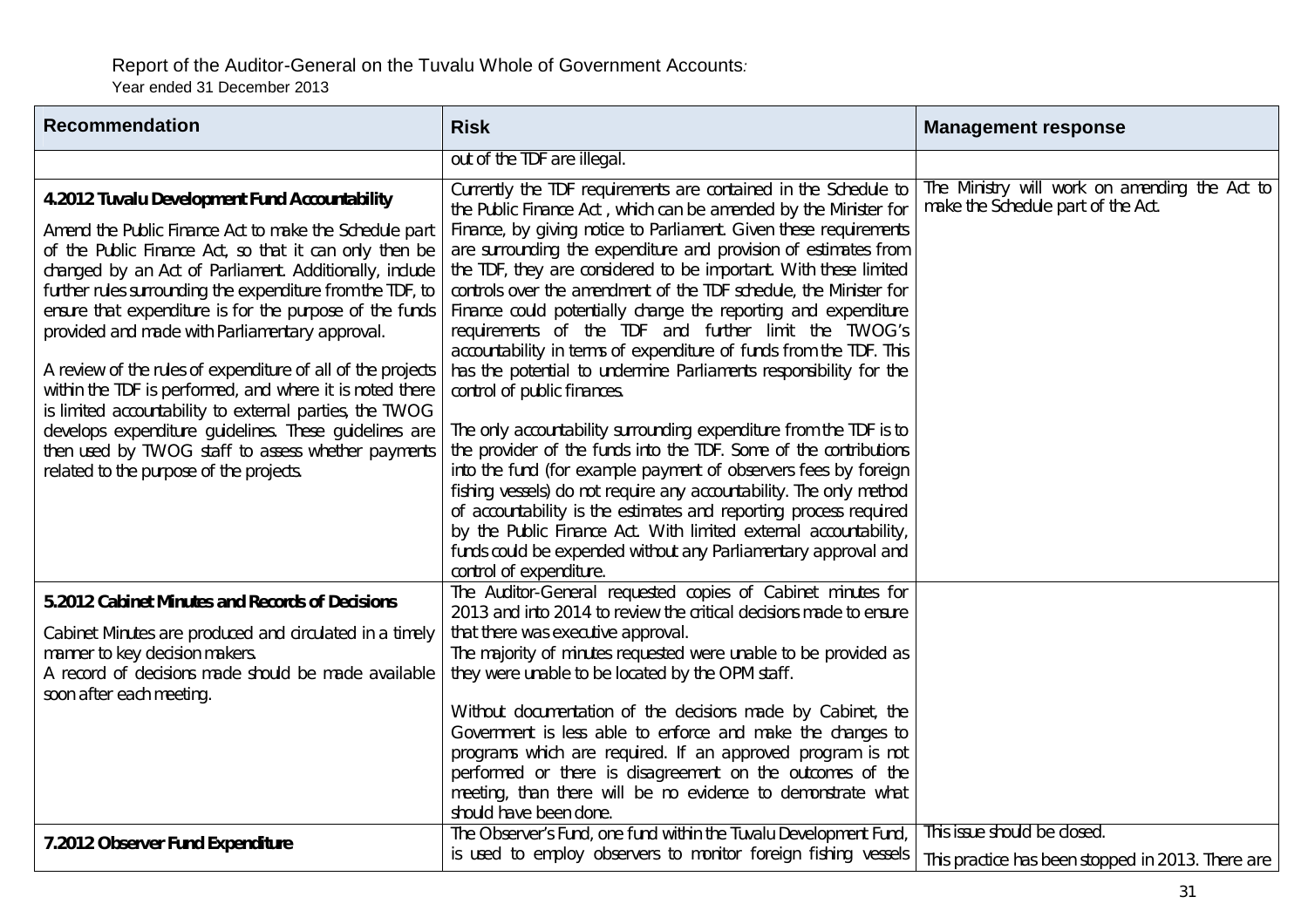| <b>Recommendation</b>                                                                                                                                                                                                                                                                                                                                         | <b>Risk</b>                                                                                                                                                                                                                                                                                                                                                                                                                                                                                                                                                                                                                                                                                                                                                                                                                                                                                                                                                                              | <b>Management response</b>                                                                                                                                                                                                                                                            |
|---------------------------------------------------------------------------------------------------------------------------------------------------------------------------------------------------------------------------------------------------------------------------------------------------------------------------------------------------------------|------------------------------------------------------------------------------------------------------------------------------------------------------------------------------------------------------------------------------------------------------------------------------------------------------------------------------------------------------------------------------------------------------------------------------------------------------------------------------------------------------------------------------------------------------------------------------------------------------------------------------------------------------------------------------------------------------------------------------------------------------------------------------------------------------------------------------------------------------------------------------------------------------------------------------------------------------------------------------------------|---------------------------------------------------------------------------------------------------------------------------------------------------------------------------------------------------------------------------------------------------------------------------------------|
| A detailed set of rules is developed in order to ensure<br>that expenditure out of the Observer's Fund is used to<br>fund the observers program and funding is not used for<br>purposes such as fuel and ministerial travel expenditure.                                                                                                                      | fishing in Tuvaluan waters. In our review of the transactions of the<br>fund we found that there was expenditure on fuel and ministerial<br>travel.<br>The Fisheries Department was unable to present us with any rules<br>governing the Observer's Fund, only a letter from the Secretary<br>with quidelines on expenditure.<br>Without any rules surrounding the usage of the Observer's Fund,<br>there is no accountability surrounding the expenditure out of the<br>fund.                                                                                                                                                                                                                                                                                                                                                                                                                                                                                                           | no related payments to ministerial and fuel made<br>in 2013 under the Observer Fund.                                                                                                                                                                                                  |
| 8.2012 Management of .TV Contract<br>The agreement is reviewed and all the benefits to Tuvalu<br>are documented and provided by VeriSign.                                                                                                                                                                                                                     | We have reviewed the .TV agreement with VeriSign and<br>subsequent amendments to the agreement. We found that there<br>were provisions in the contract surrounding scholarships and other<br>benefits to the TWOG. The TWOG is yet to take these benefits up<br>with VeriSign.<br>Tuvalu is missing out on benefits of the VeriSign contract                                                                                                                                                                                                                                                                                                                                                                                                                                                                                                                                                                                                                                             |                                                                                                                                                                                                                                                                                       |
| 10.2012 Purchase Order Usage<br>The TWOG develops rules surrounding purchase<br>$\bullet$<br>orders and procurement of goods, to ensure that<br>value for money is being obtained and those<br>funds are not committed without prior budget<br>approval.<br>financial<br>instructions/<br>legislation<br>The<br>are<br>updated to include these requirements. | Purchase Orders are a record of the commitment to purchase, so<br>that in the event that the incorrect goods/ service are supplied,<br>there is documentary evidence of the intent to purchase. Purchase<br>orders allow buyers to clearly and explicitly communicate their<br>intentions to sellers. Without using Purchase orders and rules<br>surrounding the usage of Purchase Orders, the TWOG could<br>potentially overcommitting funds, not getting the best value for<br>money, and not obtaining appropriate approval before<br>committing to purchase goods and services.<br>The TWOG does not use Purchase Orders as part of their<br>operating procedures. Purchase Orders are mentioned in the<br>financial instructions, however, there are no rules governing their<br>usage or a standard format for the TWOG. We acknowledge that<br>there are procurement rules and regulations coming into force, and<br>look forward to reviewing the implementation of these rules. | Agree with this issue with the exception that the<br>Procurement Unit was formed in mid 2013. Trials<br>for the usage of purchase order were done in<br>2014.<br>The Treasury Department with the Procurement<br>Unit are working together to enforce purchase<br>order usage in 2015 |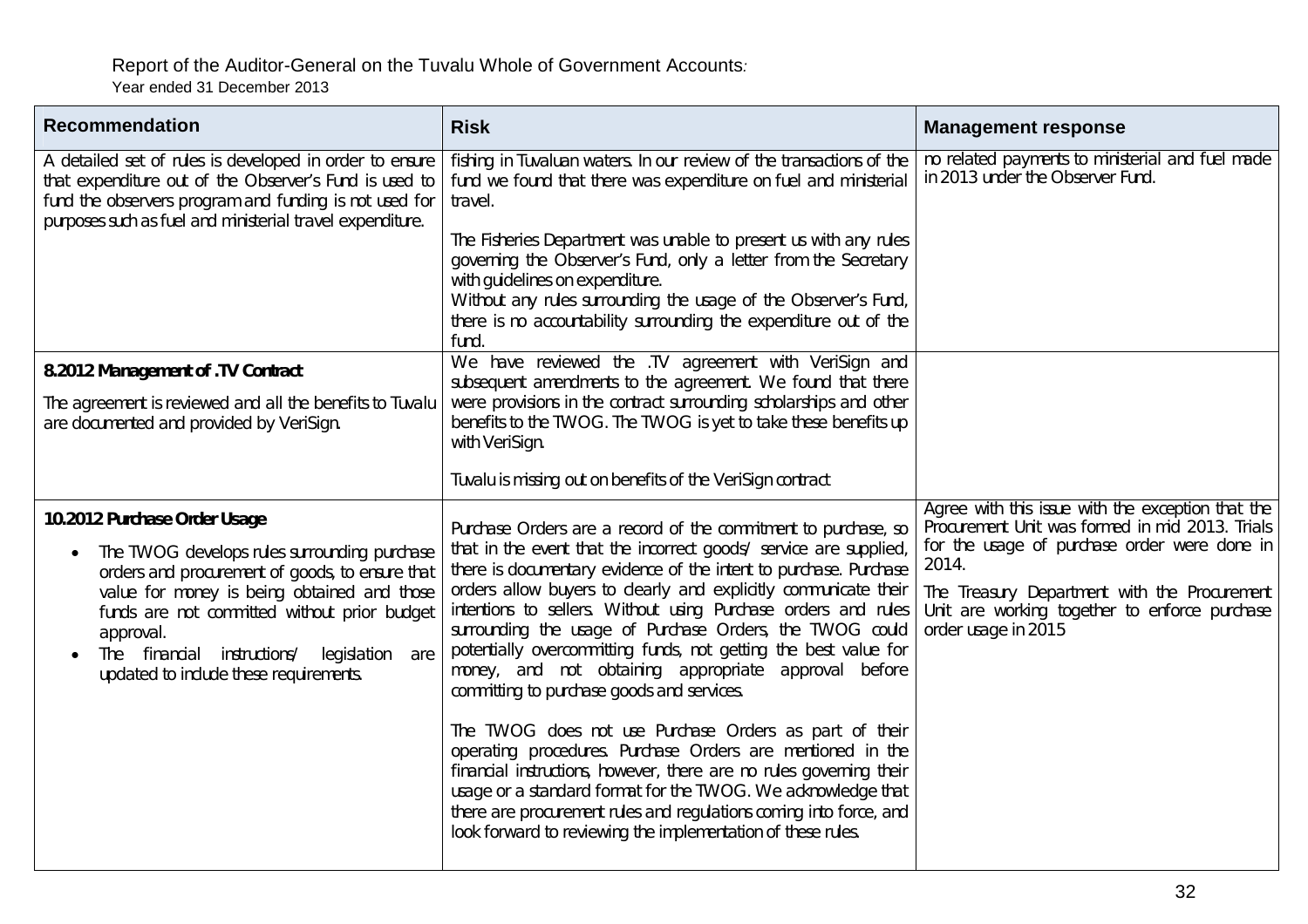| <b>Recommendation</b>                                                                                                                                                   | <b>Risk</b>                                                                                                                                                                                                                                                                                                                                                           | <b>Management response</b>                                               |
|-------------------------------------------------------------------------------------------------------------------------------------------------------------------------|-----------------------------------------------------------------------------------------------------------------------------------------------------------------------------------------------------------------------------------------------------------------------------------------------------------------------------------------------------------------------|--------------------------------------------------------------------------|
| 11.2012 Special Funds Rules and Governance<br>That the Minister establishes regulations for the<br>operations and control of the Special funds, or closes the<br>funds. | Under section 167(2) of the Constitution, special funds have to be<br>established under the authority of an Act of Parliament. During the<br>audit we requested the documentation for the establishment of<br>each of the special funds in existence by Ministerial Order under<br>the authority of the Public Finance Act or under a dedicated Act of<br>Parliament. |                                                                          |
|                                                                                                                                                                         | The documentation we received was satisfactory in the<br>establishment of the funds, however, it was not comprehensive<br>surrounding the rules and governance of each of the funds. We<br>acknowledge there has been limited expenditure from the funds.                                                                                                             |                                                                          |
|                                                                                                                                                                         | Without rules surrounding the usage, governance and purpose of<br>the funds, monies could be expended without proper justification<br>and management scrutiny. There are inadequate controls for<br>ensuring Parliamentary oversight of the receipt and expenditure of<br>public monies from special funds.                                                           |                                                                          |
| 12.2012 Review of Financial Statements<br><b>Reconciliations and Provision of Supporting</b><br><b>Documentation</b>                                                    | We acknowledge that there has been an improvement in the<br>preparation of the financial statement supporting documentation;<br>however, further effort is required. The issues which were noted by<br>the Auditor-General were:                                                                                                                                      | Treasury acknowledges that there will always be<br>room for improvement. |
| that supporting<br>recommend<br>documentation,<br>We<br>calculations and analytical review are attached to the<br>working papers and they are evidenced as reviewed.    | The reconciliations to the balance sheet accounts were<br>$\bullet$<br>completed, but limited supporting documentation was<br>attached.                                                                                                                                                                                                                               |                                                                          |
|                                                                                                                                                                         | No analytical review of movements to budget and the<br>prior year was completed.<br>No evidence of review on most of the documentation<br>presented to the Auditor-General.                                                                                                                                                                                           |                                                                          |
|                                                                                                                                                                         | No documentation of the payroll fortnightly reconciliation<br>and payroll analysis of movements in the pays.<br>Missing Payment Vouchers for pay 10, 14, 20 and 22 in<br>2013.                                                                                                                                                                                        |                                                                          |
|                                                                                                                                                                         | Compiling supporting documentation and performance of<br>analytical review demonstrates understanding of the formation of<br>the financial statements and the key drivers of the figures. This                                                                                                                                                                        |                                                                          |
|                                                                                                                                                                         | demonstration assists in the audit process and also develops<br>TWOG staff understanding.                                                                                                                                                                                                                                                                             |                                                                          |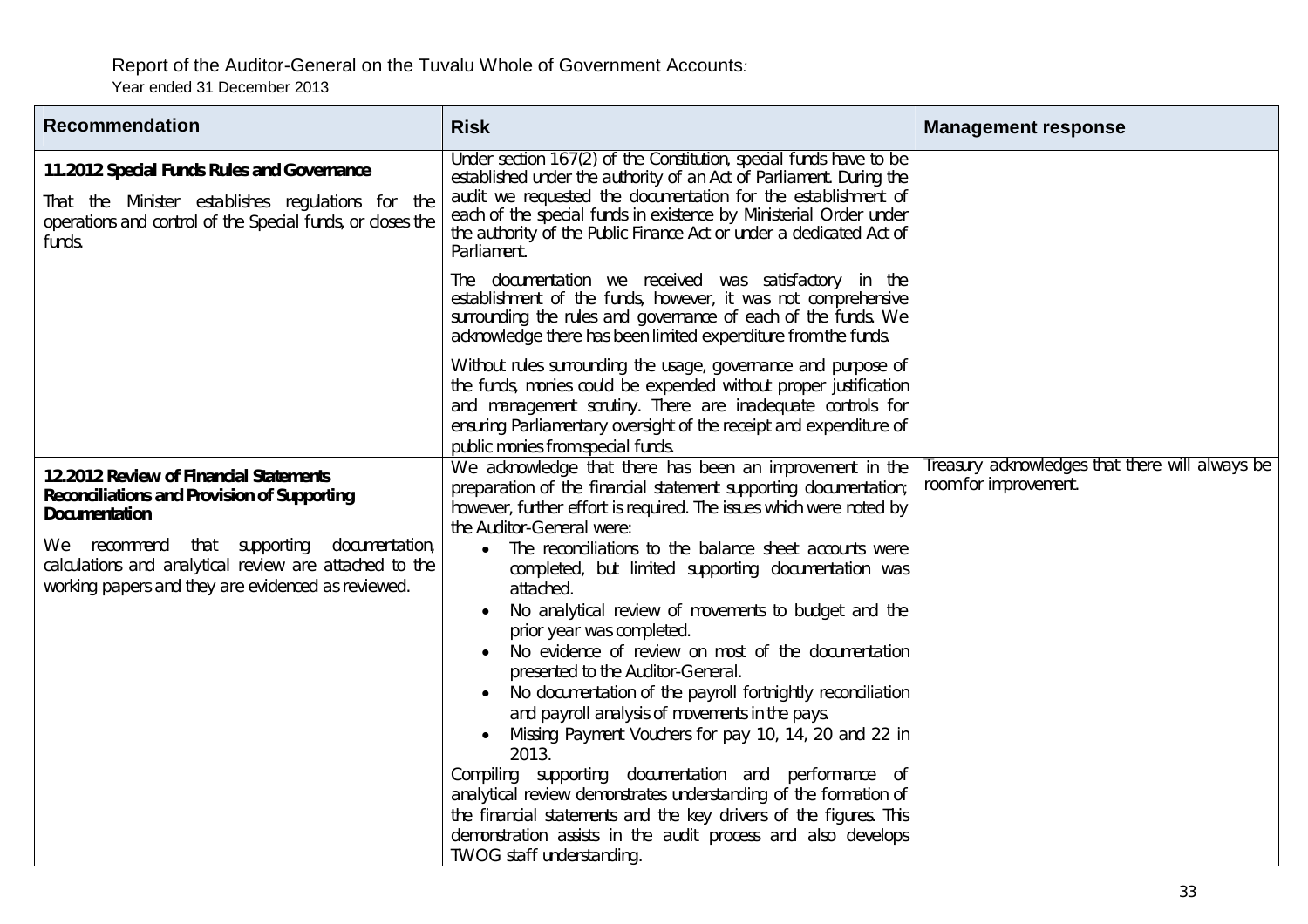| <b>Recommendation</b>                                                                                                                                                                                                                                                                                                                                                                                                                                                                                                                                                            | <b>Risk</b>                                                                                                                                                                                                                                                                                                                                                                                                                                                                                                                                                                                                                                                                                                                                                                                                                                                                                                                                                                                                                                                                                                                                                                                          | <b>Management response</b>                                                                                                                                                                                                                                                                                                                   |
|----------------------------------------------------------------------------------------------------------------------------------------------------------------------------------------------------------------------------------------------------------------------------------------------------------------------------------------------------------------------------------------------------------------------------------------------------------------------------------------------------------------------------------------------------------------------------------|------------------------------------------------------------------------------------------------------------------------------------------------------------------------------------------------------------------------------------------------------------------------------------------------------------------------------------------------------------------------------------------------------------------------------------------------------------------------------------------------------------------------------------------------------------------------------------------------------------------------------------------------------------------------------------------------------------------------------------------------------------------------------------------------------------------------------------------------------------------------------------------------------------------------------------------------------------------------------------------------------------------------------------------------------------------------------------------------------------------------------------------------------------------------------------------------------|----------------------------------------------------------------------------------------------------------------------------------------------------------------------------------------------------------------------------------------------------------------------------------------------------------------------------------------------|
|                                                                                                                                                                                                                                                                                                                                                                                                                                                                                                                                                                                  | Without review, the risk of errors being reported in the accounts is<br>increased.                                                                                                                                                                                                                                                                                                                                                                                                                                                                                                                                                                                                                                                                                                                                                                                                                                                                                                                                                                                                                                                                                                                   |                                                                                                                                                                                                                                                                                                                                              |
| 13.2012 Improper Consolidation of Public Enterprises.<br>Given the current stage of the TWOG's accounts, it is<br>recommended that a lesser priority be placed on the<br>proper consolidation of the Public Enterprises. The<br>TWOG should continue to account for the Public<br>Enterprises using the equity method until there is sufficient<br>capacity to undertake the consolidation process.<br>However, the improper consolidation is still considered an<br>accounting and audit issue, and should not be ignored<br>because of priorities currently taking precedence. | Currently the TWOG consolidates the Public Enterprises by taking<br>into account the equity movements (i.e. Assets minus Liabilities) of<br>each of the Public Enterprises at the end of each year. This is not in<br>compliance with GAAP, which the TWOG is using to prepare their<br>financial statements.<br>Under GAAP, entities that are controlled by the TWOG should be<br>consolidated into the financial statements of the TWOG. That is all<br>revenues, expenditures, assets and liabilities of the Public<br>Enterprises and other controlled entities should be added to the all<br>revenues, expenditures, assets and liabilities of the TWOG.<br>The process of consolidation should also include the elimination of<br>the TWOG's investment in each of the Public Enterprises with the<br>TWOG's equity in each of the entities; and the elimination of<br>transactions between the Public Enterprises and the TWOG,<br>including Community Service Obligations.<br>The expenses and revenues of the TWOG will be understated as<br>well as the assets and liabilities. In net terms, assets and liabilities<br>will be equivalent, as the PEs are accounted for as an investment. | The Treasury suggests that this finding be removed<br>by the Audit office, as Tuvalu currently includes the<br>Net Assets of Government Public Enterprises in the<br>annual financial statements in line with Tuvalu<br>Accounting Policies, and there would be minimal<br>benefit provided from the full consolidation of<br>these entities |
| 17.2012 Follow up of Special Imprests<br>The requirements of the Financial Instructions surrounding<br>imprests is adhered to, including sending timely reminders<br>of overdue imprests and charging interest on outstanding<br>imprest accounts.                                                                                                                                                                                                                                                                                                                               | No reminder letters were sent to officers with outstanding<br>special imprests to remind them to continue settling<br>amounts owed. This is required by section 318(2) of the<br>Financial Instructions which clearly states that reminder<br>letters must be sent to officers with outstanding imprest.<br>Interest which should be charged on overdue imprests as<br>per section 315(1) of the Financial Instructions is not being<br>charged. The imprests which have not been charged relate<br>to imprests issued in 2009.<br>Reminder letters not sent and not charging interest on overdue<br>imprest could lead to people with outstanding imprests neglecting                                                                                                                                                                                                                                                                                                                                                                                                                                                                                                                               | Treasury agrees with the recommendation and has<br>taken steps to improve processing in this regard.                                                                                                                                                                                                                                         |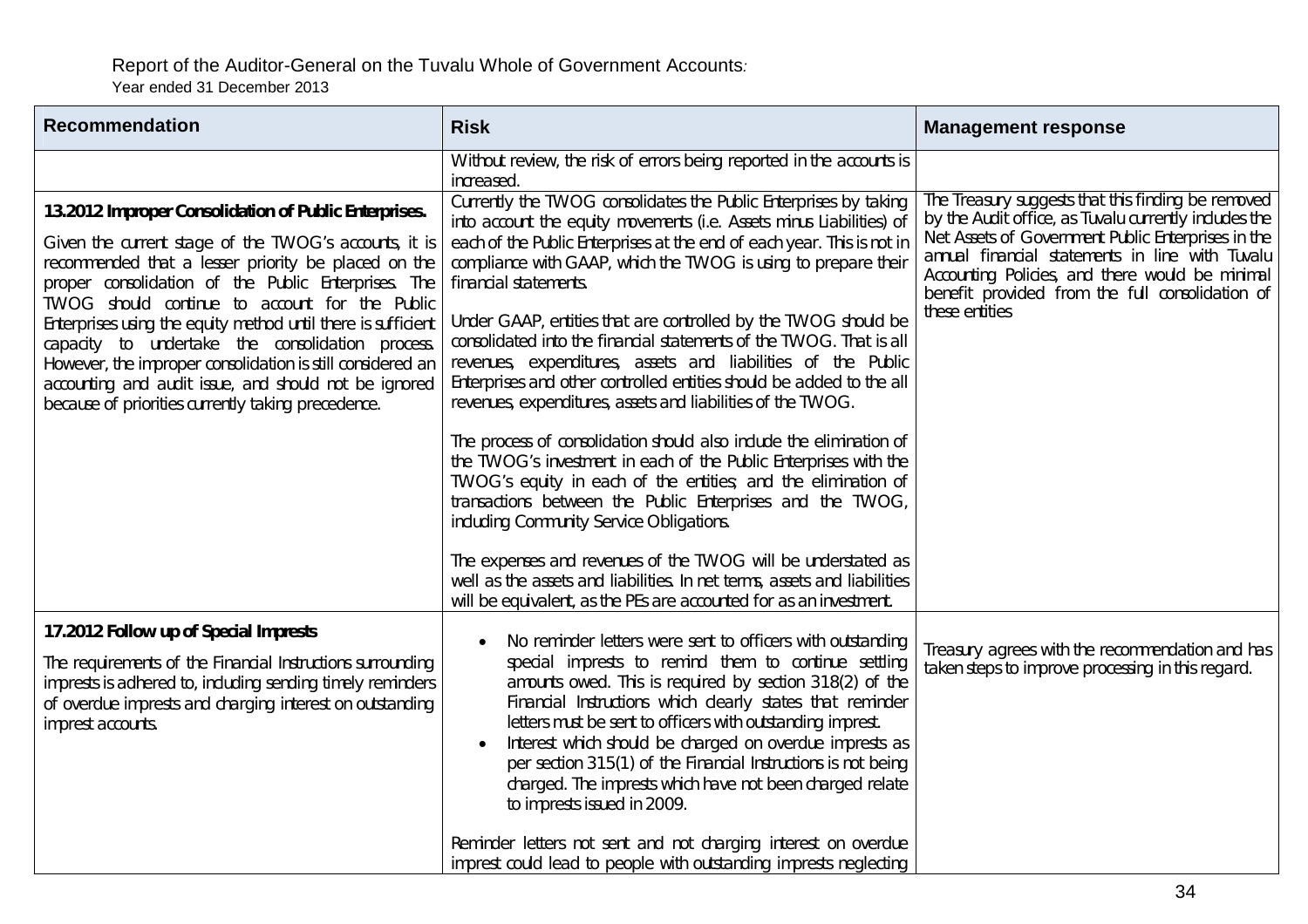| <b>Recommendation</b>                                                                                                                                                                                                                                                                                                                                                                                                                                                                                                                                                                                                                                                                                                                                                       | <b>Risk</b>                                                                                                                                                                                                                                                                                                                                                                                                                                                                                                                                                                                                                          | <b>Management response</b>                                                                                                                                                                              |
|-----------------------------------------------------------------------------------------------------------------------------------------------------------------------------------------------------------------------------------------------------------------------------------------------------------------------------------------------------------------------------------------------------------------------------------------------------------------------------------------------------------------------------------------------------------------------------------------------------------------------------------------------------------------------------------------------------------------------------------------------------------------------------|--------------------------------------------------------------------------------------------------------------------------------------------------------------------------------------------------------------------------------------------------------------------------------------------------------------------------------------------------------------------------------------------------------------------------------------------------------------------------------------------------------------------------------------------------------------------------------------------------------------------------------------|---------------------------------------------------------------------------------------------------------------------------------------------------------------------------------------------------------|
|                                                                                                                                                                                                                                                                                                                                                                                                                                                                                                                                                                                                                                                                                                                                                                             | to settle their overdue amounts with the TWOG. The interest which<br>is currently not charged on overdue imprests is lost revenue for<br>TWOG.                                                                                                                                                                                                                                                                                                                                                                                                                                                                                       |                                                                                                                                                                                                         |
| 19.2012 Variance Between Cash Accounts and<br><b>Statement of Receipts and Payments by Heads</b><br>That Treasury continues to perform this reconciliation in<br>the future, and investigate and amend any future<br>variances.                                                                                                                                                                                                                                                                                                                                                                                                                                                                                                                                             | During our review of the financial statements, we noted a variance<br>of \$220,348 between the Statement of Receipts and Payments by<br>Heads and the Cash Account movement. We acknowledge that this<br>is an improvement from the previous years of not producing a cash<br>based statement of receipts and payments.<br>With a variance, there is potential that an underspend of cash may<br>have been reported, which effects the Statement of Receipts and<br>Payments as well as the Statement of Unauthorised Expenditure.<br>\$9,851,362<br>Movement per statement of Receipts and<br>Payments<br>Movement in Cash Accounts | Treasury agrees and is looking to improve cash<br>reconciliation in the future.                                                                                                                         |
|                                                                                                                                                                                                                                                                                                                                                                                                                                                                                                                                                                                                                                                                                                                                                                             | \$9,631,015<br><b>Variance</b><br>\$220,348                                                                                                                                                                                                                                                                                                                                                                                                                                                                                                                                                                                          |                                                                                                                                                                                                         |
| 5.2011 Fraud<br>A fraud policy should be created, dealing with the<br>definition of fraud, what is and is not fraud, the process<br>to follow when you suspect fraud, the process to follow<br>investigating and prosecuting fraud and the training<br>which is required surrounding fraud.<br>We acknowledge that the Financial Instructions contain<br>information on how to deal with fraud. However, a more<br>user friendly, easier to understand policy with clear<br>definitions and processes will benefit the TWOG.<br>Both cases of fraud would have benefited from quidance<br>surrounding investigation, reporting and recovery of<br>monies. A more aggressive collection and faster<br>investigation process should occur, with the police being<br>involved. | The Auditor-General expects that every public entity should<br>formally address the matter of fraud, and formulate an<br>appropriate policy on how to minimise it and (if it occurs) how it<br>will be dealt with. There has been no progress in relation to the<br>development of a fraud policy.<br>There is limited communication, awareness and training being<br>conducted on fraud. There is a need to communicate ethics and<br>leadership code principles to the entire staff of the TWOG.                                                                                                                                   | The Headquarters has not yet develop a Fraud<br>Policy, or proceeded with investigation of the<br>instances referred to by Audit, despite the<br>provision of the supporting evidence from<br>Treasury. |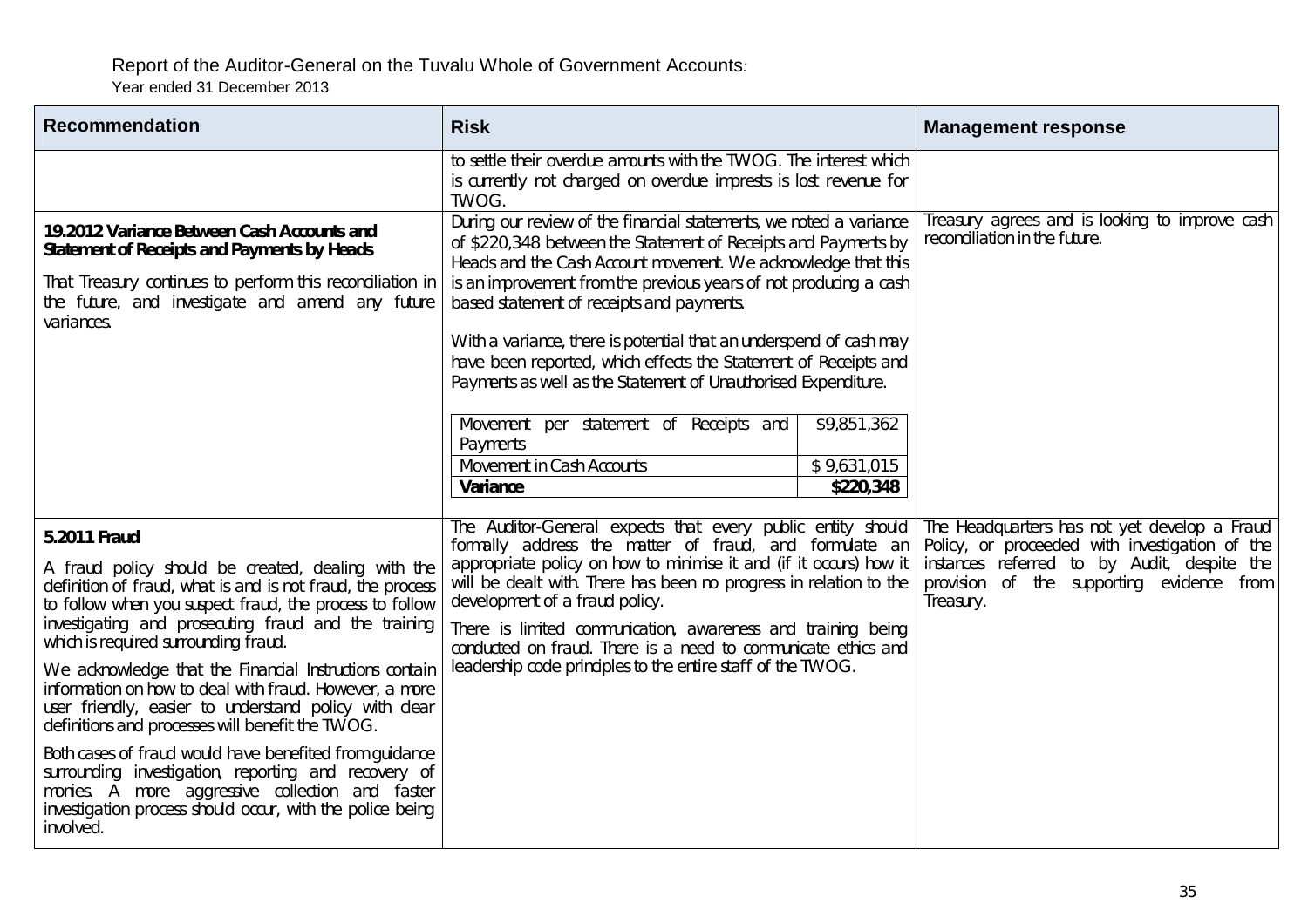| <b>Recommendation</b>                                                                                                                                                                                                                                                                                                                                                                                                                                                                                                                                                                                                                  | <b>Risk</b>                                                                                                                                                                                                                                                                                                                                                                                                                                                                                                                                                                                                                                                                                                                                                                                                                                                                                                                                                                                                     | <b>Management response</b>                                                                                                                                                                                                                                                                                                                                                                                                                                                                                                                                                                                                                                                                                                                                                  |
|----------------------------------------------------------------------------------------------------------------------------------------------------------------------------------------------------------------------------------------------------------------------------------------------------------------------------------------------------------------------------------------------------------------------------------------------------------------------------------------------------------------------------------------------------------------------------------------------------------------------------------------|-----------------------------------------------------------------------------------------------------------------------------------------------------------------------------------------------------------------------------------------------------------------------------------------------------------------------------------------------------------------------------------------------------------------------------------------------------------------------------------------------------------------------------------------------------------------------------------------------------------------------------------------------------------------------------------------------------------------------------------------------------------------------------------------------------------------------------------------------------------------------------------------------------------------------------------------------------------------------------------------------------------------|-----------------------------------------------------------------------------------------------------------------------------------------------------------------------------------------------------------------------------------------------------------------------------------------------------------------------------------------------------------------------------------------------------------------------------------------------------------------------------------------------------------------------------------------------------------------------------------------------------------------------------------------------------------------------------------------------------------------------------------------------------------------------------|
| 8.2011 Tax Reconciliation Issues<br>Monthly or more frequent reconciliation between<br>ACCPAC and RMS is recommended. The audit team can<br>provide an Excel template for the reconciliation. The<br>purpose of the reconciliation is to identify mis-posting<br>errors, payments received that are not in ACCPAC but<br>recorded, arrears of tax which are recorded in RMS but<br>not in ACCPAC, and payments received that appear in<br>ACCPAC but are not recorded with IRD. Additionally we                                                                                                                                        | In the past years, the Inland Revenue Department (IRD) had not<br>performed any reconciliation from their records of taxation<br>revenue due and collected with ACCPAC which records the actual<br>revenue and receivables. A Reconciliation was performed for<br>2013 between the IRD's Revenue Management System (RMS) and<br>the Treasury's ACCPAC for both revenues and taxation amounts<br>receivable.<br>We acknowledge that there has been improvement in the<br>documentation of the IRD's taxes due, however, no reconciliation is<br>being performed.                                                                                                                                                                                                                                                                                                                                                                                                                                                 | With the Cashier in place at IRD and Customs<br>office since 2011, IRD now has an up to date<br>record of taxes paid or unpaid and by which<br>taxpayers. Revenue collected by the cashier is<br>paid thrice a week to Treasury who then posts the<br>revenue totals to their relevant heads.<br>Reconciliations between what has been posted to<br>ACCPAC and IRD Cashier receipts are currently<br>done on a quarterly basis.                                                                                                                                                                                                                                                                                                                                             |
| recommend the IRD document the reconciliation as audit<br>evidence and to keep a record of variances.                                                                                                                                                                                                                                                                                                                                                                                                                                                                                                                                  | The non-performance of the reconciliation poses a risk in that: the<br>IRD are not be able to tell who has paid their tax or not, there<br>have been posting errors into ACCPAC, that payment of tax has<br>been made but is not recorded, unpaid taxes are unable to be<br>detected and other concealed fraudulent activities are occurring.<br>Even though Tax and Customs have their own cashier, reconciliation<br>with ACCPAC is essential.                                                                                                                                                                                                                                                                                                                                                                                                                                                                                                                                                                |                                                                                                                                                                                                                                                                                                                                                                                                                                                                                                                                                                                                                                                                                                                                                                             |
| 13.2011 Customs Revenue Management<br>Physical counts are completed and a record<br>is kept, when goods are cleared from<br>private warehouses. Once all of the goods<br>are cleared, perform reconciliation of the Bill<br>of Entry to Warehouse entry to ensure that<br>no goods have been taken from the<br>warehouse without paying duty.<br>Continue to follow up overdue bill of entries<br>2.<br>on a regular basis. Maintain a record of this.<br>Perform a stocktake of all goods present in<br>3.<br>the Customs Warehouse and update for any<br>movements in and out. Continue to update<br>and perform regular stocktakes. | We noted some issues with the process of clearing imported<br>goods through Customs and the payment of Duties and<br>Taxes:<br>No evidence of physical counting of released goods<br>$1_{\cdot}$<br>from the private warehouse by Customs Staff. Any<br>goods could be being taken out of the warehouse<br>and sold, without the payment of Customs Duty. This<br>could reduce revenue for the TWOG and increases<br>the risk of non-payment of Duty.<br>Settling of the majority of the Bills of Entry selected<br>2.<br>for audit testing was performed later than date<br>payment was required. The late settling of the bill of<br>entry implies that the follow-up performed by<br>Customs on overdue payments is inadequate.<br>No updated record of unclaimed goods stored at the<br>3.<br>Queens warehouse was kept. This is to determine<br>goods that will be auctioned and the numbers of<br>years the goods have been kept at the warehouse.<br>Without updated records of unclaimed goods the risk | 1. Despite no evidence as per finding, I am not<br>agreed with such issue due to the fact that we<br>do provide register to monitor the movement<br>of good in the warehouse. Therefore, I suggest<br>that registered provide trigger as an evidence<br>of physical counting.<br>2. The selected BE's with later payments<br>allowed and given based on requested. The<br>system established to assisted business with<br>their cash follow.<br>3. The register of unclaimed goods was not up<br>dated due to no overdue cargoes transferred<br>to Queen Warehouse. The department of<br>Customs had not conduct any auction last year<br>due to no overdue cargoes transferred.<br>The Customs had assessed this risk and been<br>treated so far and making sure the Queen |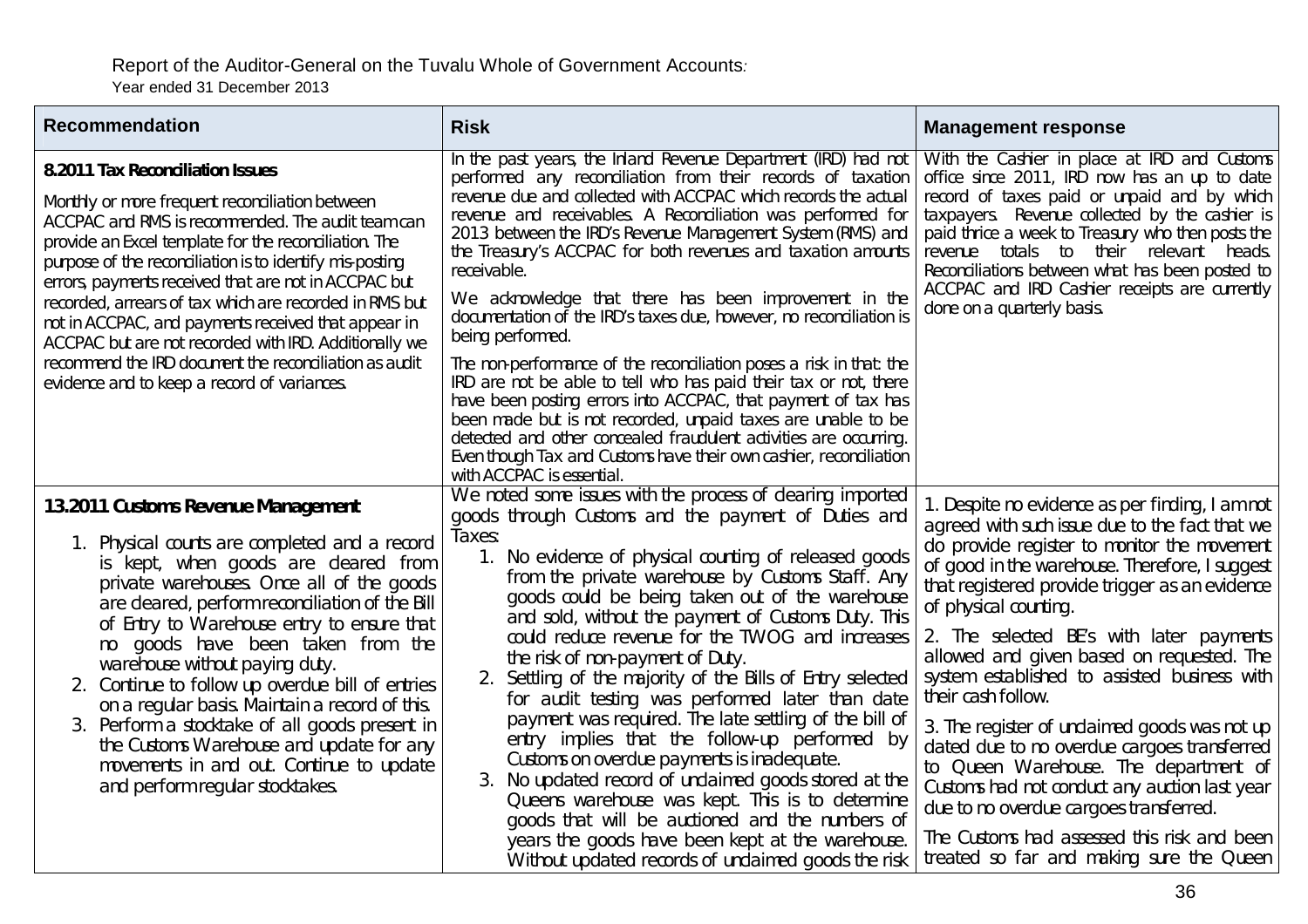| <b>Recommendation</b>                                                                                                                                                                                                                                                                                                                                                           | <b>Risk</b>                                                                                                                                                                                                                                                                                                                                                                                                                                                                                                                                                                                                                                                                                                                                                                                                                                                                                                                                                        | <b>Management response</b>                                                                                                                                                                                                                                                                                                                                                                  |
|---------------------------------------------------------------------------------------------------------------------------------------------------------------------------------------------------------------------------------------------------------------------------------------------------------------------------------------------------------------------------------|--------------------------------------------------------------------------------------------------------------------------------------------------------------------------------------------------------------------------------------------------------------------------------------------------------------------------------------------------------------------------------------------------------------------------------------------------------------------------------------------------------------------------------------------------------------------------------------------------------------------------------------------------------------------------------------------------------------------------------------------------------------------------------------------------------------------------------------------------------------------------------------------------------------------------------------------------------------------|---------------------------------------------------------------------------------------------------------------------------------------------------------------------------------------------------------------------------------------------------------------------------------------------------------------------------------------------------------------------------------------------|
|                                                                                                                                                                                                                                                                                                                                                                                 | of fraud through theft is increased. Customs are<br>unable to tell if there are unclaimed goods which<br>have gone missing.                                                                                                                                                                                                                                                                                                                                                                                                                                                                                                                                                                                                                                                                                                                                                                                                                                        | Warehouse register is update.                                                                                                                                                                                                                                                                                                                                                               |
| 15.2011 Tuvalu Fisheries Management System<br>(TUFMAN) Data not Up-to-date<br>1. The fisheries management system is updated<br>with all financial data, including payments,<br>and receivables.<br>2. Ensure that all license and access fees are<br>entered into TUFMAN not on an excel<br>spread sheet.                                                                       | Every vessel that has been granted permission/license to fish<br>within Tuvalu's Exclusive Economic Zone must pay access fees<br>and vessel day fees or licence fees. Tuvalu fisheries do not<br>maintain adequate records of payment of these fees by<br>vessels as they do not update their system of recording<br>payments. Currently payments are entered into an excel<br>spread sheet rather than into their fisheries management<br>system (TUFMAN), which has capability to record payments.<br>If record of payment is not updated in TUFMAN, fisheries are<br>unable to tell which foreign fishing vessels have made<br>payment of their licence fee. The completeness of revenues<br>collected from these fees is also at risk. Errors can be made<br>and not picked up when entering data into excel spread<br>sheets as there are no data entry controls.                                                                                             |                                                                                                                                                                                                                                                                                                                                                                                             |
| 16.2011 No Reconciliation Between Fisheries and<br><b>Treasury Records.</b><br>The Audit recommends that the Fisheries department<br>and Treasury department to perform a regular<br>reconciliation of their fishing license revenue and<br>fines to ensure that all amounts due are paid and<br>that all payments are recorded in the Fisheries<br>Management System (TUFMAN). | Fishing license Fees and Access Fees are collected by the<br>TWOG. Payment confirmation is sent to the Treasury<br>Department and sometimes copied to the Tuvalu Fisheries<br>Department to update their records of payments received.<br>No reconciliation of fishing licenses between Treasury records<br>and the Fisheries Department records is performed. The<br>Fisheries Department needs to know if payment has been<br>made in order to determine if a vessel is fishing illegally in<br>Tuvalu's Exclusive Economic Zone.<br>Vessels that are found to be illegally fishing in Tuvalu's<br>waters are normally fined in accordance with the laws of<br>Tuvalu. The monitoring of the fines imposed and payment of<br>the fines is not performed by the Fisheries Department. There<br>is no follow up on fines payment, nor any method to record<br>all fines which are due to be paid.<br>As treasury records and fisheries records are not reconciled, | The Office and Administration Team has been<br>established in Treasury in 2013. Government<br>Accounts Receivable is a component of this<br>team's responsibility and this team will<br>investigate opportunities<br>for<br>improved<br>tracking and reconciliation.<br>Treasury also notes that the position in the<br>Fisheries Department to support this process is<br>no longer filled |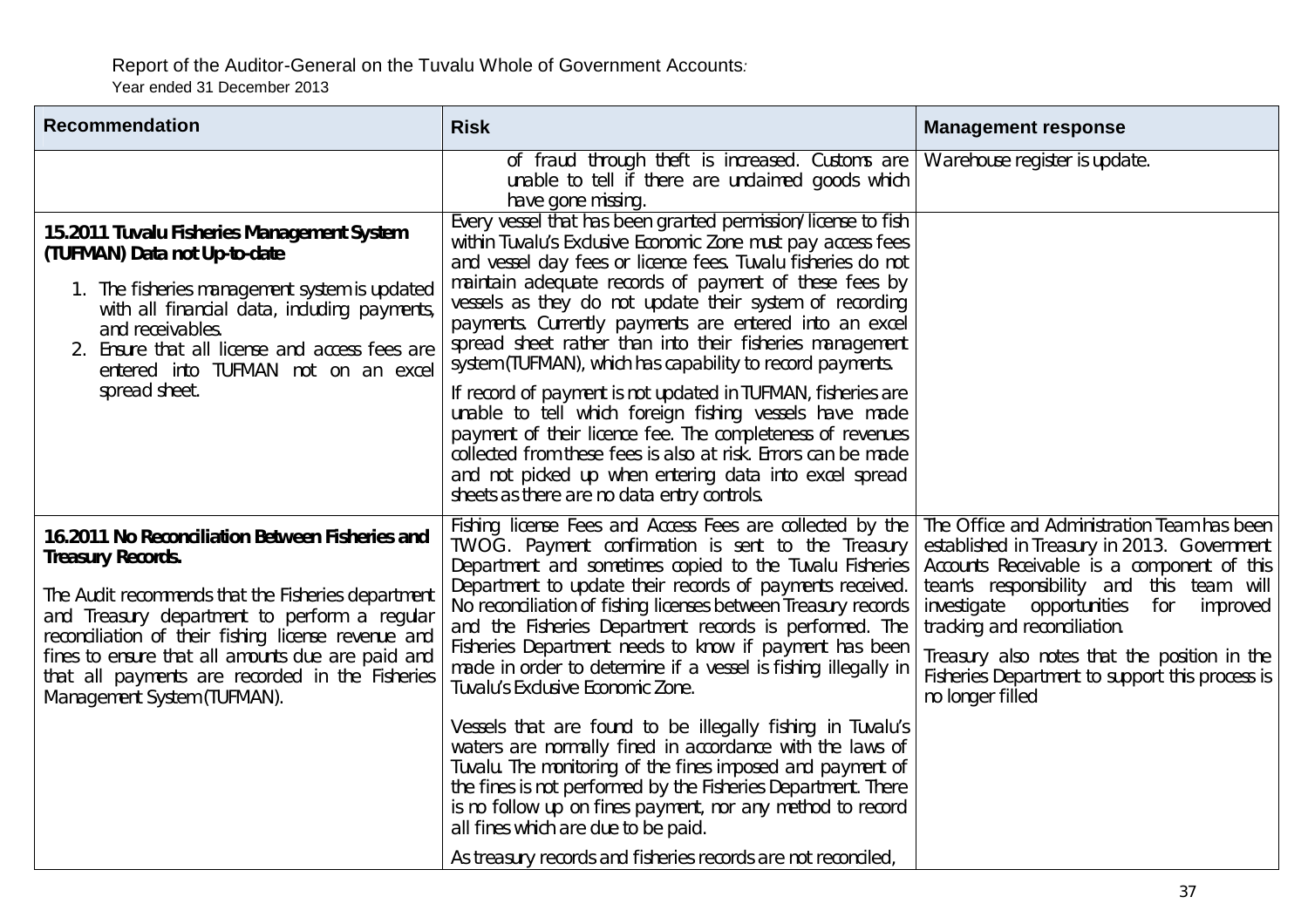| <b>Recommendation</b>                                                                                                                                                                                                                                                                                                    | <b>Risk</b>                                                                                                                                                                                                                                                                                                                                                                                                                                                                                          | <b>Management response</b>                                                                                                                                                                                                                                             |
|--------------------------------------------------------------------------------------------------------------------------------------------------------------------------------------------------------------------------------------------------------------------------------------------------------------------------|------------------------------------------------------------------------------------------------------------------------------------------------------------------------------------------------------------------------------------------------------------------------------------------------------------------------------------------------------------------------------------------------------------------------------------------------------------------------------------------------------|------------------------------------------------------------------------------------------------------------------------------------------------------------------------------------------------------------------------------------------------------------------------|
|                                                                                                                                                                                                                                                                                                                          | it makes it difficult for the fisheries department to trace<br>whether a particular fishing vessel has paid for their fees<br>and fines and also for Treasury to ensure that all revenues of<br>the TWOG are completely collected. This reconciliation<br>would also assist in identifying payments which relate to<br>multiple financial years.                                                                                                                                                     |                                                                                                                                                                                                                                                                        |
| 17.2011 Fisheries to Keep Minutes of Negotiation<br>on File<br>Official records and minutes of negotiating<br>$\bullet$<br>to approve fishing licenses discussed via<br>email should be filed for transparency.<br>The secretary for the Access Agreement and<br>$\bullet$<br>Licensing committee should file official   | Fishing nations/companies interested in fishing in Tuvalu's<br>waters will firstly negotiate with the Fisheries Department<br>through the Permanent Secretary and Director for Fisheries.<br>The negotiation is surrounding the terms and condition of the<br>Access Agreements. We noted that the fisheries staff are<br>using their personal email addresses for negotiation purposes<br>and that there are no written minutes to confirm the<br>negotiation outcomes.                             |                                                                                                                                                                                                                                                                        |
| records of decisions made (including printing<br>or saving emails), to ensure transparency<br>and accountability of the Access Agreement<br>and Licensing committee.                                                                                                                                                     | If negotiation records including emails and minutes are not<br>kept properly the process becomes more vulnerable to<br>fraudulent activities which can lead to decreased revenues<br>from fishing or increased exploitation of Tuvalu's limited<br>fisheries resource.                                                                                                                                                                                                                               |                                                                                                                                                                                                                                                                        |
| 8.2009 Reconciliation Between Customs and<br><b>ACCPAC</b><br>Develop a reconciliation which is performed monthly,<br>to ensure that all transactions in the Customs<br>database are accounted for in ACCPAC.<br>Initially the monthly movements could be reconciled<br>in order to simplify the reconciliation process. | Currently there is no reconciliation process between the<br>Customs revenue collection system and ACCPAC. The amount<br>of revenue noted in the Customs database does not agree to<br>the amount collected in ACCPAC.<br>The implication is that payments recorded by ACCPAC may<br>not agree to the Customs revenue collection database. This<br>may cause either issues surrounding the release of goods<br>without payment or the refusal to release goods, even though<br>payment has been made. | The Office and Administration Team has been<br>established in Treasury in 2013. Government<br>Accounts Receivable is a component of this<br>team's responsibility and this team will<br>investigate<br>opportunities<br>for<br>improved<br>tracking and reconciliation |
| 9.2009 Improper use of Bank Entries<br>Discontinue the practice of using bank entries to<br>process payments. Raise the payments in the<br>Accounts Receivable or Accounts Payable module                                                                                                                                | The Treasury uses bank entries to process some receipts which<br>have been made into the TWOG's bank account, but which<br>have not been journaled into ACCPAC.<br>This process does not use the Accounts receivable module<br>which is useful for tracking donations/ payments per vendor/                                                                                                                                                                                                          | This finding should be closed.<br>AR and AP modules are now being utilised for<br>the vast majority of payments and receipts.<br>The problem of incorrect coding of entries to                                                                                         |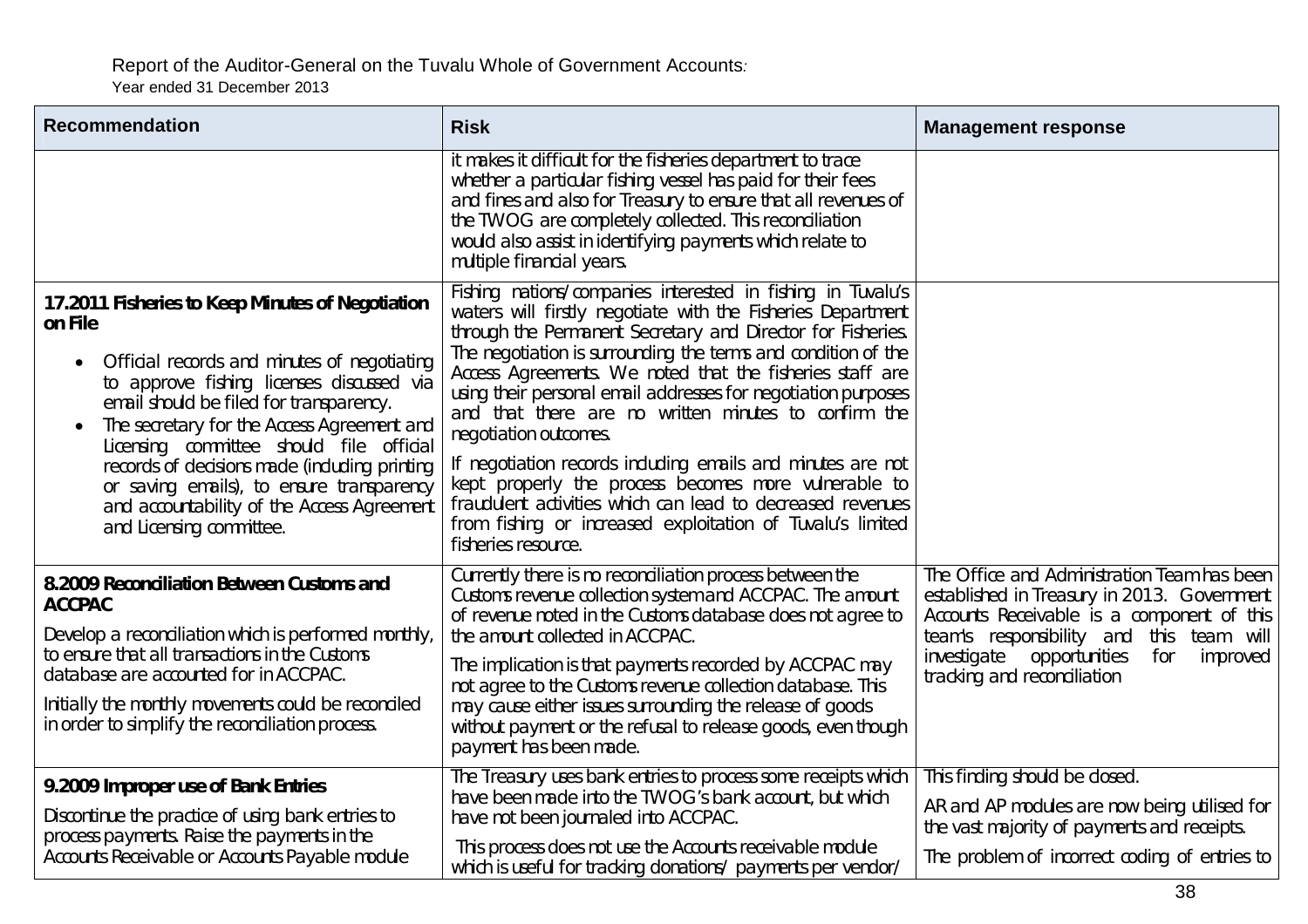| <b>Recommendation</b>                                                                                                                                                                                                                                                                                                                                                                                                                                                                                                                                                                                                                                                                                                                                                                    | <b>Risk</b>                                                                                                                                                                                                                                                                                                                                                                  | <b>Management response</b>                                                                                                                                                                                                                                                                                                                                              |
|------------------------------------------------------------------------------------------------------------------------------------------------------------------------------------------------------------------------------------------------------------------------------------------------------------------------------------------------------------------------------------------------------------------------------------------------------------------------------------------------------------------------------------------------------------------------------------------------------------------------------------------------------------------------------------------------------------------------------------------------------------------------------------------|------------------------------------------------------------------------------------------------------------------------------------------------------------------------------------------------------------------------------------------------------------------------------------------------------------------------------------------------------------------------------|-------------------------------------------------------------------------------------------------------------------------------------------------------------------------------------------------------------------------------------------------------------------------------------------------------------------------------------------------------------------------|
| and then clear them using the bank module.<br>We reviewed the 2013 General Ledger and noted<br>bank entries were made throughout the entire year.<br>We acknowledge that they are practical for bank<br>charges and interest, however, we noted substantial<br>revenues being journaled with Bank Entries including<br>.TV, Fishing Licences and Grant receipts.<br>We acknowledge that the amount of Bank Entries<br>has decreased over the years.                                                                                                                                                                                                                                                                                                                                      | person as well as tracking if full payment has been made or<br>not.<br>Bank entries should only be for transfers between bank<br>accounts, interest earned and bank fees.                                                                                                                                                                                                    | allocation error or cash has also been ceased.                                                                                                                                                                                                                                                                                                                          |
| 1.2008 Guarantees and Commitments Issued by<br><b>Government</b><br>Perform due diligence to identify the risks, exposure,<br>likelihood of recovery of outlay and alternative<br>options prior to issuing any guarantee or other<br>financial commitments to any local or overseas<br>institutions.<br>Involve the Attorney General's office to provide a<br>legal opinion as to the correct level of approval<br>authority required before the TWOG commits<br>financial or other obligations both locally and<br>overseas.<br>Formally notify and provide supporting<br>documentation to Treasury when such guarantees<br>are issued after proper approval and due diligence<br>so that the nature and extent of the TWOG's<br>commitments can be correctly recorded and<br>reported. | TWOG enters into contract/ commitment which is not able to<br>be serviced or is onerous<br>Cashflow forecasts are inaccurate as all contract payments<br>are not known by Treasury<br>Contract payments may not be in accordance with the Public<br>Finance Act if the correct authority is not provided.<br>Nature and extent of the TWOG's commitments are not<br>recorded | There is a Government policy for Public Debt,<br>but the assignment of responsibility for<br>monitoring and implementing this policy has<br>not been clearly identified. The Government<br>identified this need to assign responsibility<br>within the MFED in the Government's PFM<br>roadmap and it is expected to be reviewed<br>by the Ministry in the coming year. |
| 5.2008 Debt Management Policy<br>Develop and implement a debt management policy<br>to assist in the timely recovery of debts owed to<br>TWOG.                                                                                                                                                                                                                                                                                                                                                                                                                                                                                                                                                                                                                                            | That all debts which are owed to the TWOG are not<br>collected.                                                                                                                                                                                                                                                                                                              | There is a Government policy for Public Debt,<br>but the assignment of responsibility for<br>monitoring and implementing this policy has<br>not been clearly identified. The Government<br>identified this need to assign responsibility                                                                                                                                |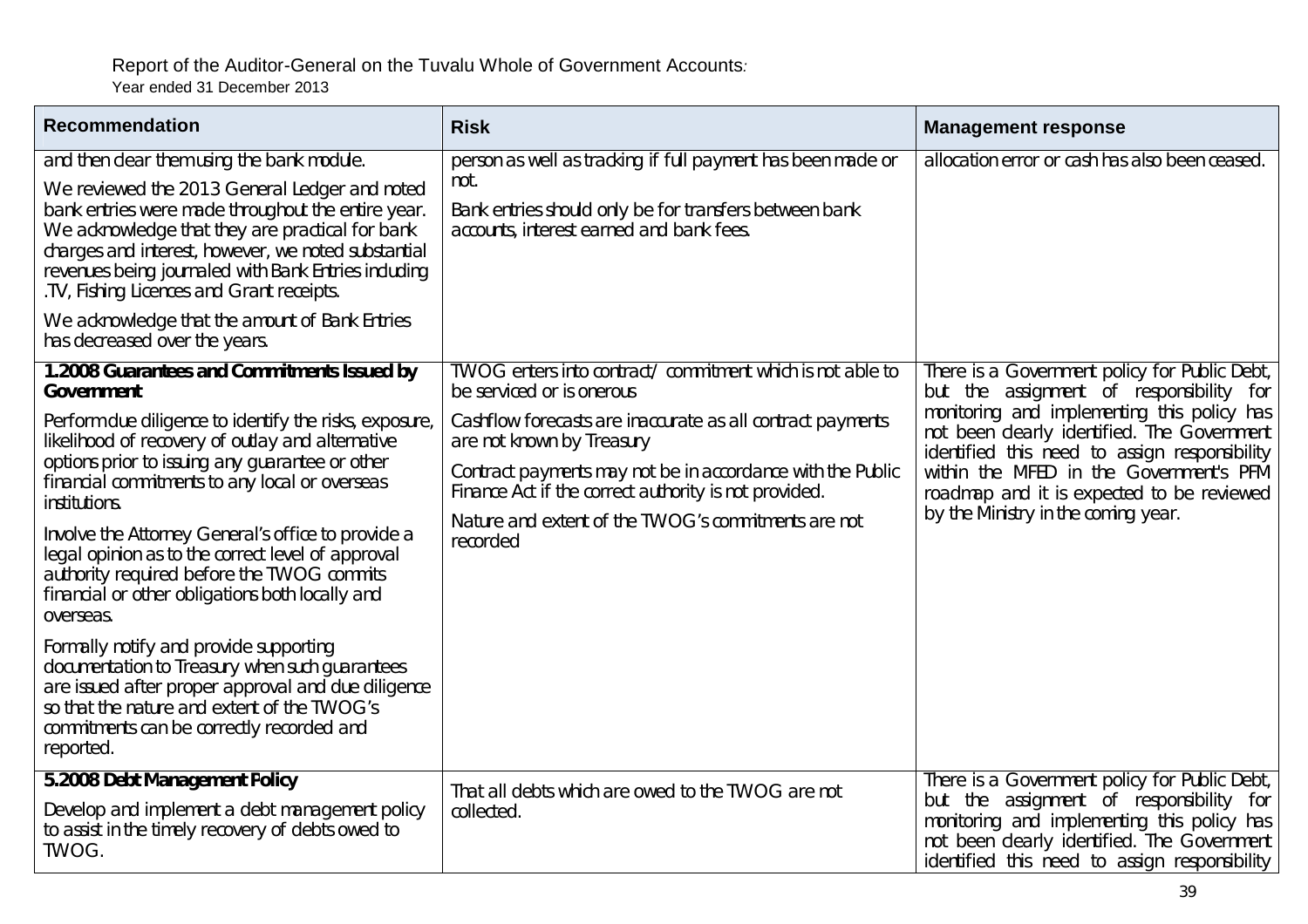| <b>Recommendation</b>                                                                                                                                         | <b>Risk</b>                                                                                                                                                           | <b>Management response</b>                                                                                                                                                                 |
|---------------------------------------------------------------------------------------------------------------------------------------------------------------|-----------------------------------------------------------------------------------------------------------------------------------------------------------------------|--------------------------------------------------------------------------------------------------------------------------------------------------------------------------------------------|
| Approve advances based only on full and complete<br>budget details.                                                                                           |                                                                                                                                                                       | within the MFED in the Government's PFM<br>roadmap and it is expected to be reviewed                                                                                                       |
| Ensure appropriate documentation is available for<br>all advances made against this account prior to<br>processing payment.                                   |                                                                                                                                                                       | by the Ministry in the coming year.                                                                                                                                                        |
| 9.2008 Employee Entitlements                                                                                                                                  | Liabilities for leave and sick leave may accrue without<br>finance being able to forecast resultant cash flows.                                                       | The Government of Tuvalu does not currently<br>record a liability for staff entitlements as this                                                                                           |
| Maintain a record of leave entitlement liabilities and<br>provide this information at least quarterly to                                                      | Leave may be taken, however, not recorded in the system.                                                                                                              | information is not maintained by the Personnel<br>Department.                                                                                                                              |
| Treasury to include in the Financial Statements.                                                                                                              |                                                                                                                                                                       | Treasury will liaise with Personnel to improve<br>this practice in 2013 and 2014. Additionally<br>the Payroll and Imprest Team is investigating<br>the possible use of ACCPAC for Payroll. |
| 4.2007 Unauthorised Expenditure                                                                                                                               | Unauthorised expenditure is processed without appropriate<br>authority i.e. through the initial budget process, virements or                                          | ACCPAC is now utilised to ensure spending is<br>maintained in line with Budgeted and                                                                                                       |
| That all expenditure is processed only within the<br>approved vote appropriation.                                                                             | supplementary funding.                                                                                                                                                | Warranted expenditure.<br>Responsibility drafted into Treasury role                                                                                                                        |
| Any irregular expenditure should be drawn to the                                                                                                              |                                                                                                                                                                       | descriptions.                                                                                                                                                                              |
| immediate attention of the Auditor-General.                                                                                                                   |                                                                                                                                                                       | Monthly vote keeper reconciliations also assist<br>this process.                                                                                                                           |
| 18.2007 Government Policy Register                                                                                                                            | TWOG officials apply TWOG policy inconsistently giving                                                                                                                | MFED agrees with the finding,<br>however<br>responsibility for this activity has not yet been                                                                                              |
| Compile a TWOG policy register to log all TWOG<br>policies to ensure easy access and consistent<br>application for all TWOG employees.                        | rise to inconsistent practices across ministries and functions.                                                                                                       | identified.                                                                                                                                                                                |
| 19.2007 Government Contracts Register                                                                                                                         | based on estimates rather than source<br>Budgets are                                                                                                                  | MFED agrees with the finding,<br>however<br>responsibility for this activity has not yet been                                                                                              |
| All TWOG contracts are reviewed by the TWOG                                                                                                                   | documents.                                                                                                                                                            | identified.                                                                                                                                                                                |
| legal division and monitored through a centralised<br>contracts register. Centralising and updating TWOG<br>contracts will facilitate better decision making, | TWOG is unaware at a global level what contracts they are<br>counter-party to and the impact this has on TWOG<br>cashflows. That the TWOG are not able to effectively | register is established in line with<br>This<br>Procurement processes that will be introduced                                                                                              |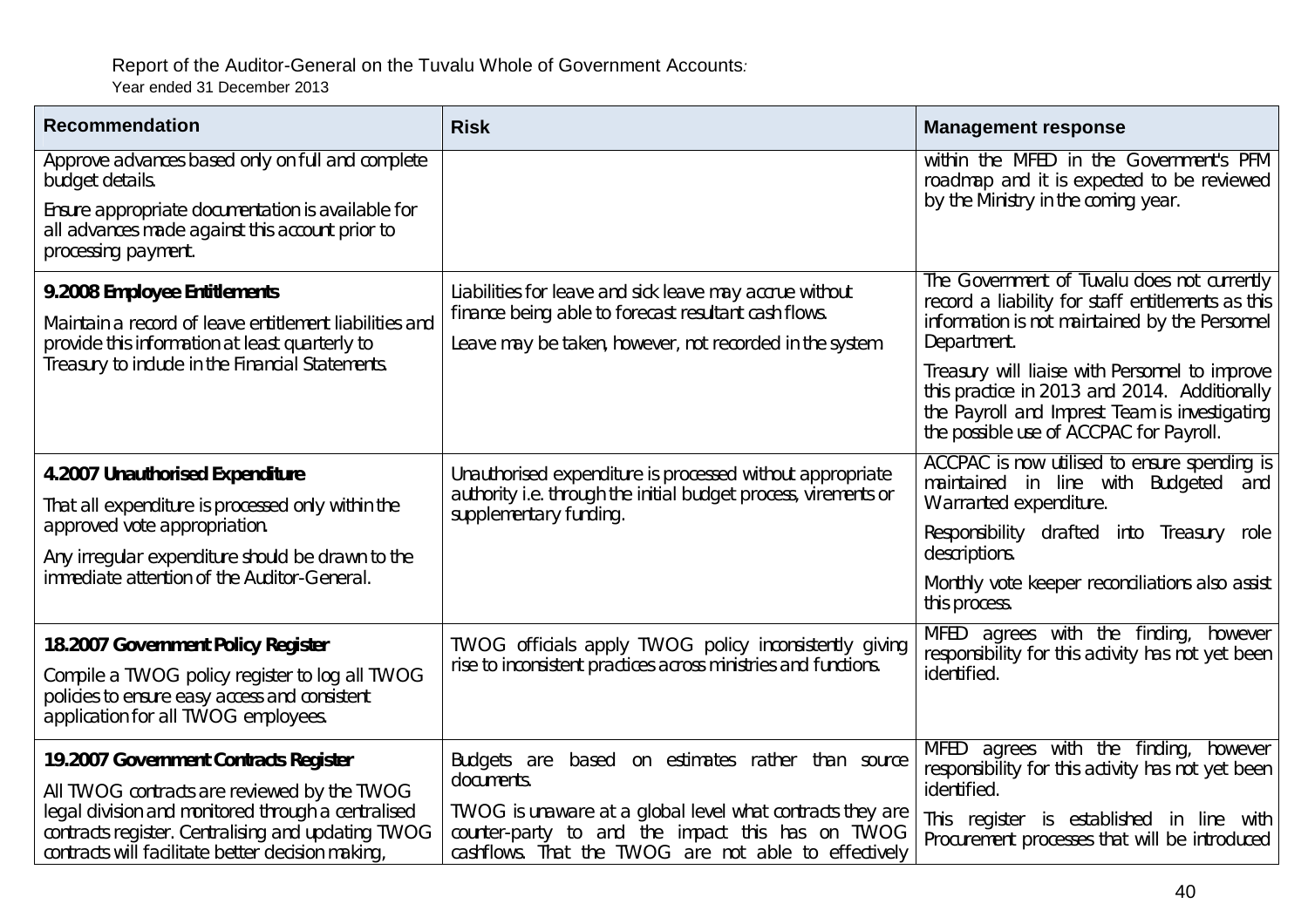| <b>Recommendation</b>                                                                                                                                                                                                                      | <b>Risk</b>                                                                                                                                                                                                                                                                                                                                          | <b>Management response</b>                                                                                                                                                                                                                                                                |
|--------------------------------------------------------------------------------------------------------------------------------------------------------------------------------------------------------------------------------------------|------------------------------------------------------------------------------------------------------------------------------------------------------------------------------------------------------------------------------------------------------------------------------------------------------------------------------------------------------|-------------------------------------------------------------------------------------------------------------------------------------------------------------------------------------------------------------------------------------------------------------------------------------------|
| better cash flow forecasting, better management<br>and budgeting and increased transparency.                                                                                                                                               | manage contracts to its fullest extent.                                                                                                                                                                                                                                                                                                              | in 2014.                                                                                                                                                                                                                                                                                  |
| 23.F.2007 Bank Reconciliations<br>Stale cheques >6 months need to be reviewed,<br>written back and then reissued. As at 31 December<br>2013 it was noted that there were 4 cheques issued<br>before 30 June 2013 which remain outstanding. | That stale cheques, outstanding deposits and unpresented<br>cheques are not valid                                                                                                                                                                                                                                                                    | This finding should be closed.<br>Treasury has improved Bank reconciliation<br>procedures. Only truly unpresented cheques<br>remain outstanding and there are no<br>significantly aged cheques.                                                                                           |
| 23.I.2007 Bank Reconciliations<br>Ensure that the Ministry of Finance are aware and<br>record all other bank accounts that are being<br>administered at individual ministry level for<br>completeness.                                     | That TWOG is not aware of all bank accounts in operation<br>at ministry level.<br>It was noted that there were 4 passbooks which were not in<br>the possession of Treasury. These were the:<br>Disaster Relief Fund Passbook<br><b>Health Passbook</b><br>Natural Resources (Project Development<br>3.<br>Fund)<br>Passbook<br>4. Judiciary Passbook | Remains Outstanding. Treasury has made<br>some progress in closing some departmental<br>bank accounts however there remain some<br>accounts not under the control of Treasury.<br>This is an item that requires Ministries to come<br>forward with bank accounts not held by<br>Treasury. |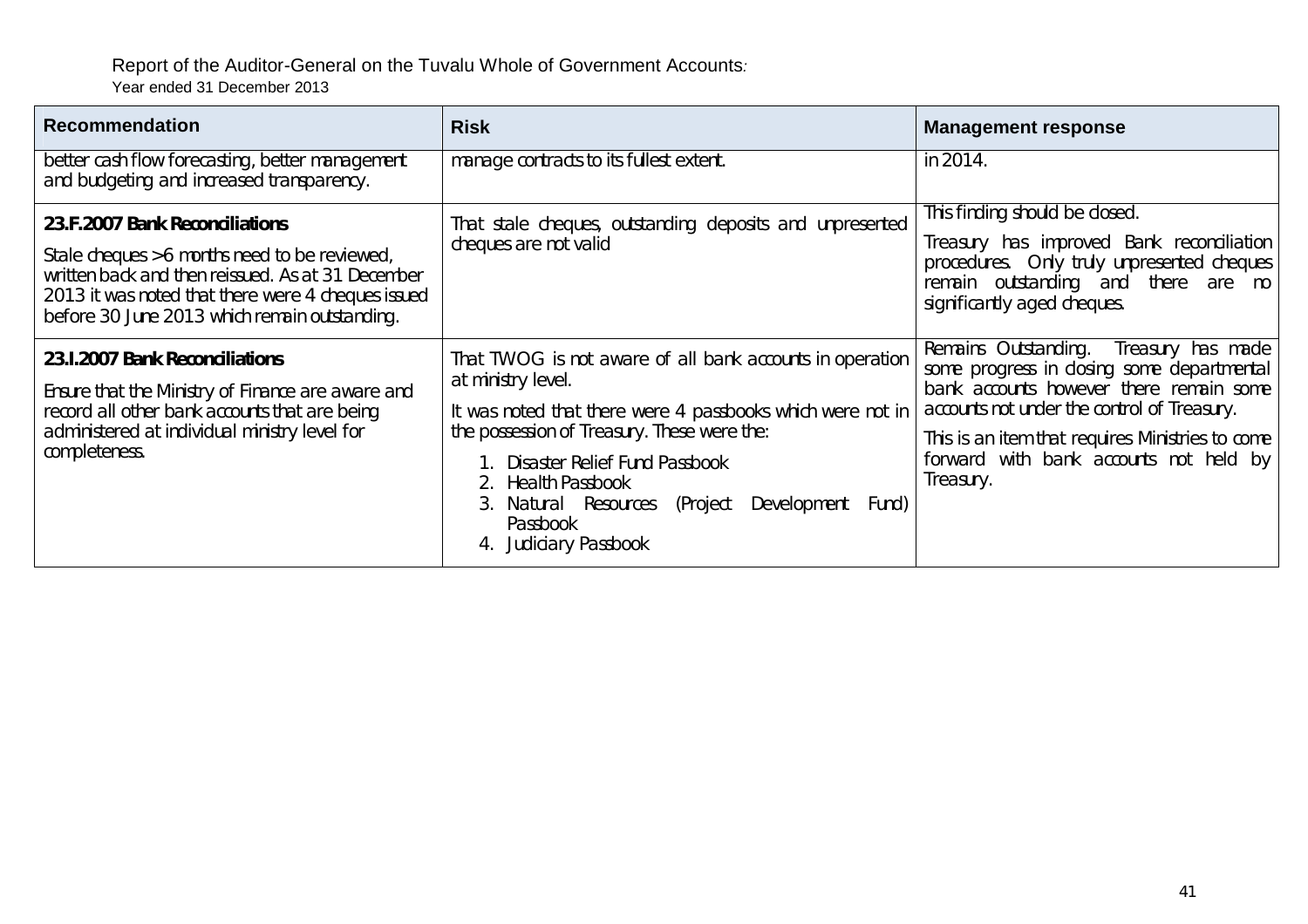# **Appendix 2: Audit Issues Closed during the 2013 Audit**

| ppendix 2: Audit issues closed during the 2013 Audit                                                  |  |
|-------------------------------------------------------------------------------------------------------|--|
| 1.2007 Property, Plant and Equipment                                                                  |  |
| 3.2007 Inventory Recognition                                                                          |  |
| 8.2007 Capital Items Recorded in Recurrent Expenditure                                                |  |
| 13.2007 Unlawful Issue of Guarantees                                                                  |  |
| 21.2007 Conflict of interest                                                                          |  |
| 6.2011 In Kind Asset Accounting Policy                                                                |  |
| 9.2011 Auditing of Business Taxation has not Been Performed for Past Two<br>Years                     |  |
| 10.2011 Penalties and Measures for Non-Compliance With Taxation Legislation<br>Have not Been Enforced |  |
| 11.2011 Ensure Reminder Letters Sent Have Been Received by Taxpayers                                  |  |
| 12.2011 RMS System is Not Updated in a Timely Manner                                                  |  |
| 2.2012 Non Appropriated Payments to Tuvalu Cooperative Society suppliers                              |  |
| 6.2012 Fraud Investigations                                                                           |  |
| 9.2012 Vote Book Maintenance and Reconciliation                                                       |  |
| 14.2012 Documentation of Cut-off Review                                                               |  |
| 15.2012 Cash Journal Entry in January to correct General Ledger                                       |  |
| 16.2012 Netting of Customs Income and Expenditure                                                     |  |
|                                                                                                       |  |

18.2012 Financial Information Security

LC 2012.3 Schedule to the Public Finance Act – Supplementary Estimates of Expenditure

LC 2012.5 Section 224 and 225 of the Financial Instructions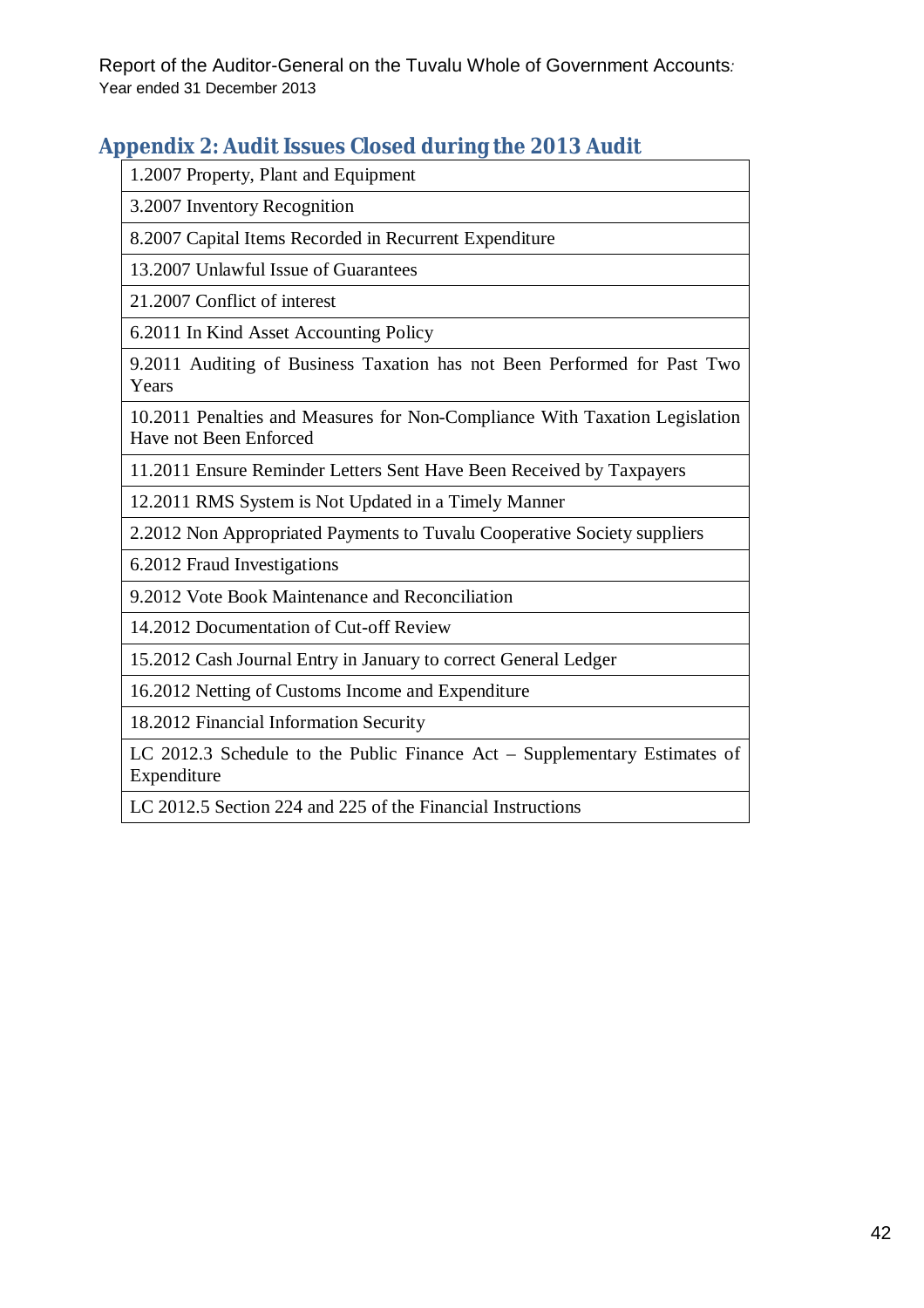# **Appendix 3: Tuvalu Whole of Government Financial Statements and Independent Audit Report for 2013**

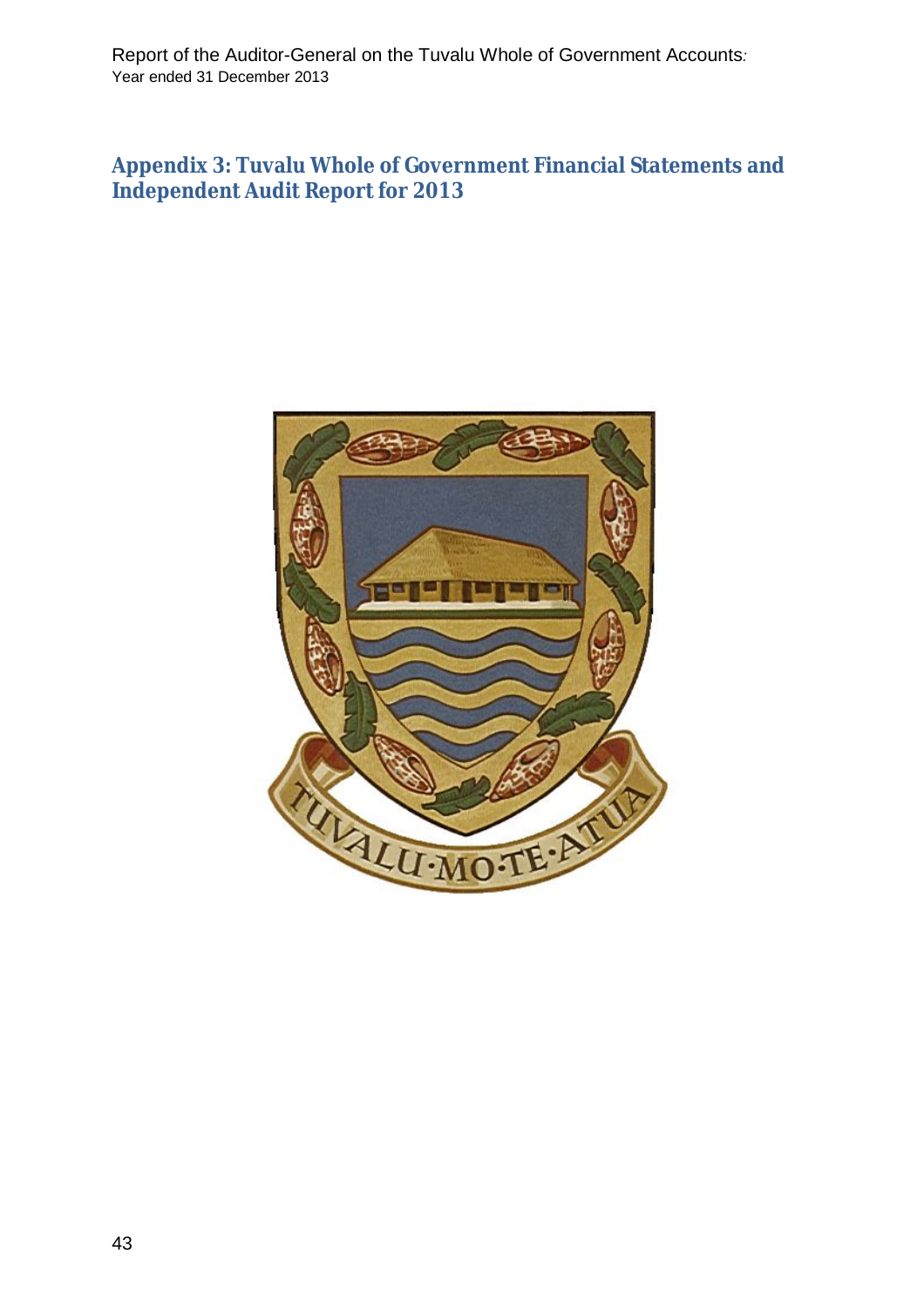# **Tuvalu Whole of Government Independent Audit Report for the year ended 31 December 2013**

To: Honourable Members of the Tuvalu Parliament

I have audited the accompanying financial statements of the Tuvalu Whole of Government, which comprise the Statement of Income and Expenditure, the Statement of Assets and Liabilities as at 31 December 2013, Statement of Changes in Equity, Statement of Revenue and Expenditure and by Heads, Statement of Receipts and Payments by Heads, Comparative Statement of Actual and Estimated Recurrent Expenditure by 'Subhead' for the year then ended, and a summary of significant accounting policies and other explanatory information.

# **The Financial Report and Finance Minister's Responsibility**

The Minister of Finance is responsible for the preparation and true and fair presentation of the financial report in accordance with the Public Finance Act and for such internal control as management determines is necessary to enable the preparation of financial statements that are free from material misstatement, whether due to fraud or error.

# **Basis for Disclaimer of Audit Opinion**

# **Uncertainty surrounding valuation, completeness and existence of Fixed Assets in the financial statements**

The Tuvalu Whole of Government's accounting policy changed in 2013 to recognise fixed assets in the financial statements. The fixed assets were written on via an equity adjustment in 2013 using estimates of their value. I was unable to satisfy myself that the valuation estimates made by the Tuvalu Whole of Government were robust and accurate.

No stock count was performed at the end of 2013, thus I was unable to satisfy myself that the Fixed Assets balance was complete and that all assets in the balance existed.

I have not been able to obtain sufficient appropriate audit evidence to support the Fixed Assets portion of the Statement of Assets and Liabilities, the Introduction of Property Plant and Equipment portion of the Statement of Changes in Equity, and the non-inclusion of Depreciation expense in the Statement of Income and Expenditure.

The lack of robust valuation and lack of stock count of fixed assets constitutes a limitation of scope of the audit which is significant.

# **Non-consolidation of NAFICOT**

The Tuvalu Whole of Government controls the National Fishing Corporation of Tuvalu (NAFICOT). NAFICOT has not produced financial statements since 1999, however it has become financially active in the past years, including entering into multiple joint venture agreements which are also financially active. Without the consolidation of the NAFICOT financial statements which include the joint venture operations, the Tuvalu Whole of Government accounts are incomplete.

I have not been able to obtain sufficient appropriate audit evidence to support the noninclusion of NAFICOT and through it the Joint Ventures. This constitutes a limitation of scope which is significant.

**Non-disclosure of Tuvalu Development Fund opening and closing balances, and nonreconciliation of the movement in the Tuvalu Development Fund for the year to the movement in the Tuvalu Development Fund bank account**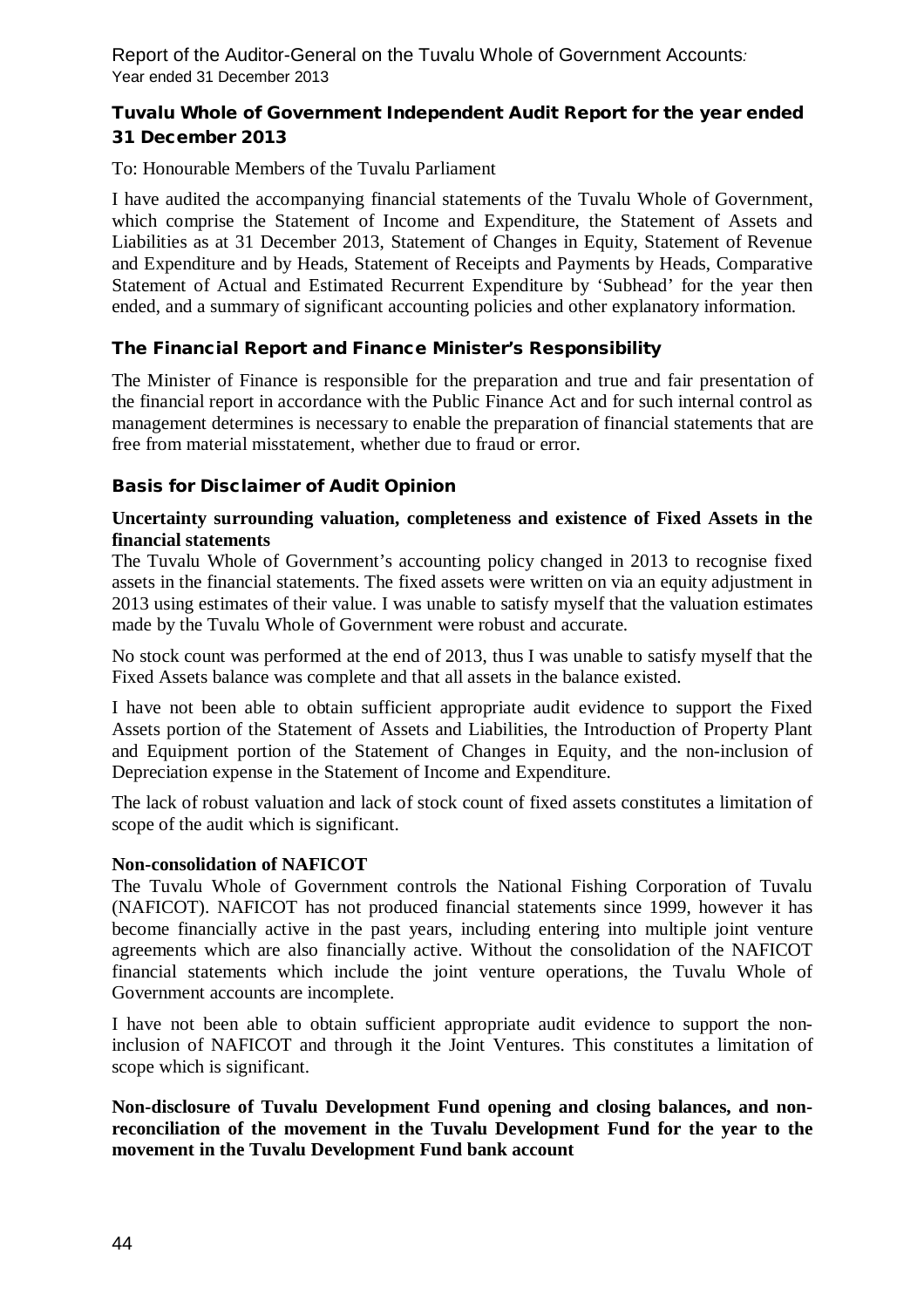The Tuvalu Development Fund receipts and payments by project for 2013 are disclosed in the financial statements. No opening cash balance of each project was provided and accordingly the closing balance (remaining funds) for each project as well as remaining funds for the entire Tuvalu Development Fund was not disclosed. The Tuvalu Whole of Government was unable to provide the opening balance of each project and was unable to reconcile the cash movement in the Tuvalu Development Fund for the year to the movement in the Tuvalu Development Fund bank account.

The non-inclusion of opening and closing balances of the individual projects in the Tuvalu Development Fund constitutes a limitation of scope which is significant.

# **Lack of evidence to support prior year comparatives**

My audit report on the financial statements for the period ended 31 December 2012 was a Qualified Disclaimer of Audit Opinion. Due to deficiencies in controls and accounting records, there is uncertainty in relation to the 31 December 2012 comparatives presented in these financial statements.

I have not been able to obtain sufficient appropriate audit evidence to support the prior year comparatives. This constitutes a limitation of scope which is significant.

# **The non-inclusion of Inventory in the financial statements**

Inventories are not disclosed as assets in the financial statements. They are expensed when purchased, rather than recorded as assets until consumed. There is no record of inventory, nor is there any management of inventory.

I have not been able to obtain sufficient appropriate audit evidence to support the noninclusion of Inventory in the Statement of Assets and Liabilities and the non-inclusion of the Statement of Summaries of Unallocated Stores and Manufacturing Accounts. This constitutes a limitation of scope of the audit which is significant.

# **Movement of Statement of Receipts and Payments by Heads unable to be reconciled to Cash balances**

The movement in the Cash Balance in the Statement of Receipts and Payments by heads was unable to be reconciled to the in Cash balances as per the Statement of Assets and Liabilities. The variance of \$220,348 is considered to be material.

I have not been able to obtain sufficient appropriate audit evidence to support the figures in the Statement of Receipts and Payments, and the Statement of Unauthorised Expenditure.

# **Audit Opinion**

Because of the significance of the matters described in the Basis for Disclaimer of Audit Opinion paragraph, I have not been able to obtain sufficient appropriate audit evidence to provide a basis for an audit opinion. Accordingly, I do not express an opinion on the financial statements.

# **Emphasis of Matter**

I draw attention to Note 19 to the financial statements which describe the unauthorised expenditures above the final budget amounts which have been made by the Tuvalu Whole of Government. My opinion is not qualified in respect of this matter.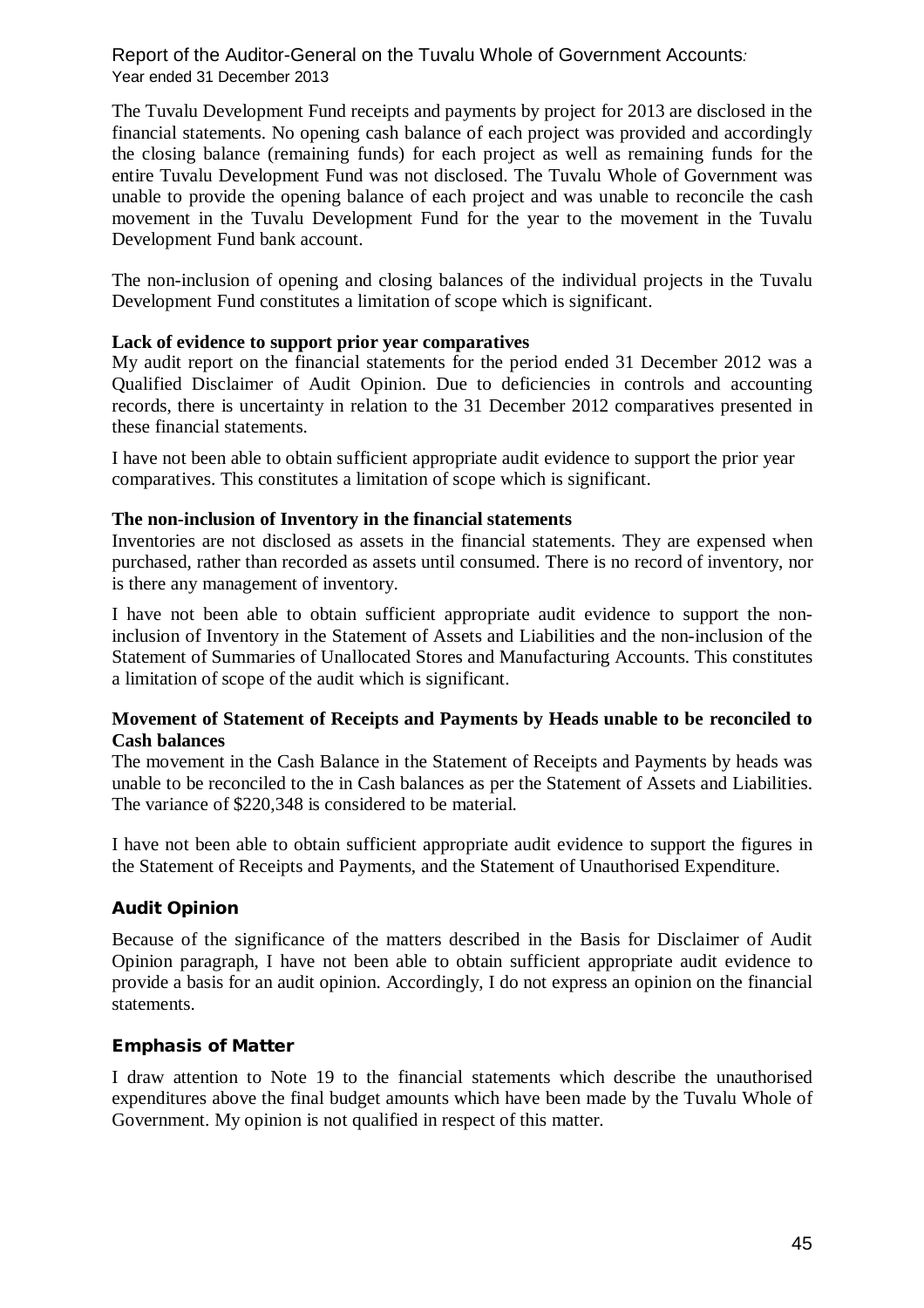# **Scope**

I was engaged to audit the accompanying financial statements of the Tuvalu Whole of Government, which comprise the all statements required under section 31 of the Public Finance Act for the year ended 31 December 2013.

# **Auditor's Responsibility**

I have conducted an independent audit in order to express an opinion on the financial report. I have audited the accounts of the Government of Tuvalu for the year ended 31 December 2013 in accordance with section 172 of the Constitution and section 32 of the Public Finance Act.

My responsibility is to express an opinion on these financial statements based on my audit. I conducted my audit in accordance with International Standards of Supreme Audit Institutions (ISSAI). This responsibility arises under the Audit Act. The ISSAI standards require that I comply with ethical requirements and plan and perform the audit to obtain reasonable assurance about whether the financial statements are free from material misstatement.

My audit involved performing procedures to obtain audit evidence about the amounts and disclosures in the financial statements. I assessed the results of those procedures in forming my opinion. The procedures selected depend on my judgment, including the assessment of the risks of material misstatement of the financial statements, whether due to fraud or error.

In making those risk assessments, I considered internal control relevant to the entity's preparation and fair presentation of the financial statements in order to design audit procedures that are appropriate in the circumstances, but not for the purpose of expressing an opinion on the effectiveness of the entity's internal control.

My audit also included evaluating the appropriateness of accounting policies used and the reasonableness of accounting estimates made by management, as well as evaluating the overall presentation of the financial statements.

I planned and performed the audit to obtain all information and explanations I considered necessary in order to obtain reasonable assurance that the financial statements are free from material misstatements, whether caused by fraud or error.

Material misstatements are differences or omissions of amounts and disclosures that would affect a reader's overall understanding of the financial statements.

I did not examine every transaction, nor do I guarantee complete accuracy of the financial statements. I evaluated the overall adequacy of the presentation of information in the financial statements.

I believe that the audit evidence we have obtained is sufficient and appropriate to provide a basis for my qualified audit opinion.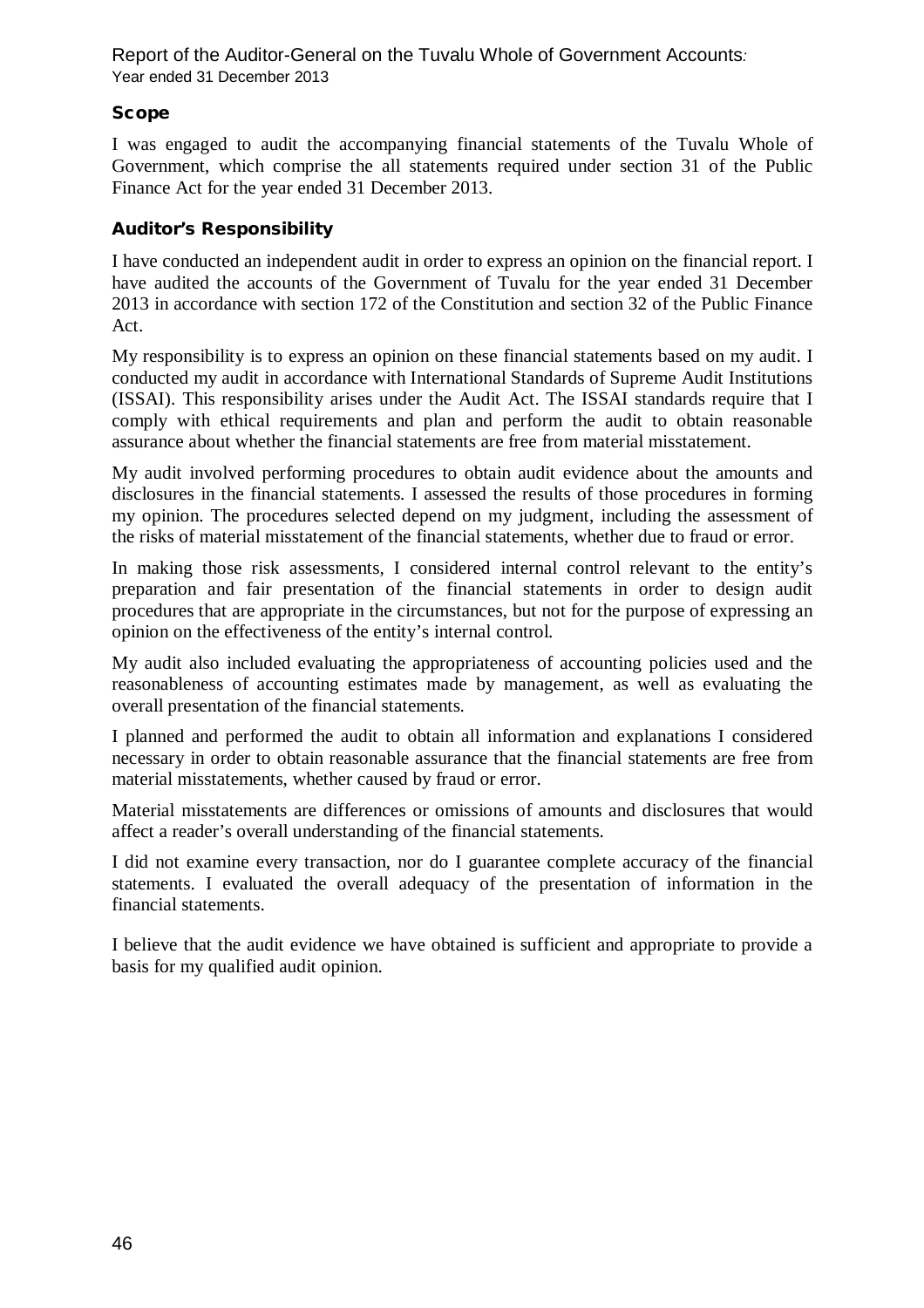# **Audit Independence**

The Office of the Auditor-General Tuvalu complies with all applicable independence requirements of the Audit Act.

Sincerely,

Eli Lopati **Auditor-General for Tuvalu**  Funafuti 29 September 2014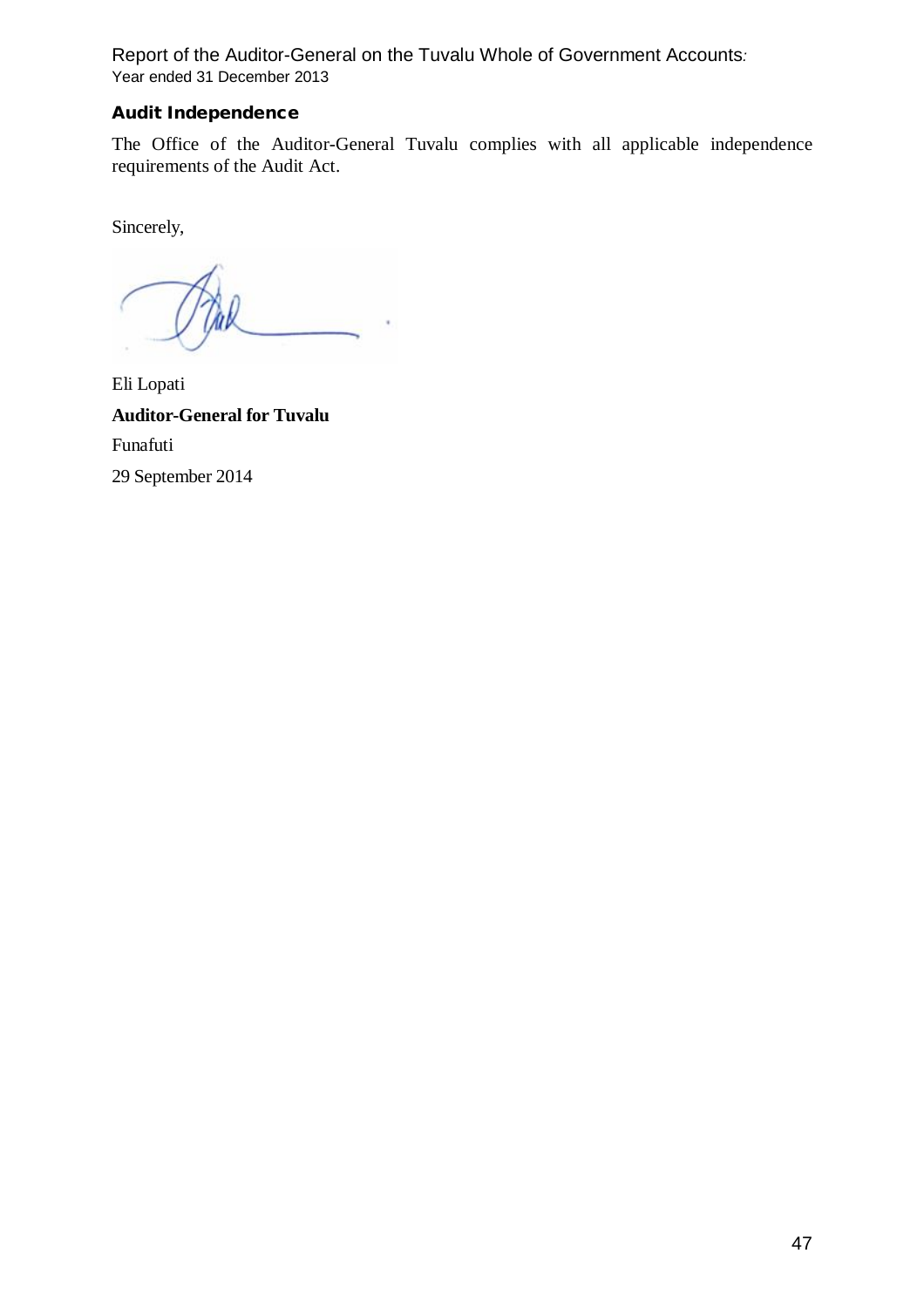This page intentionally left blank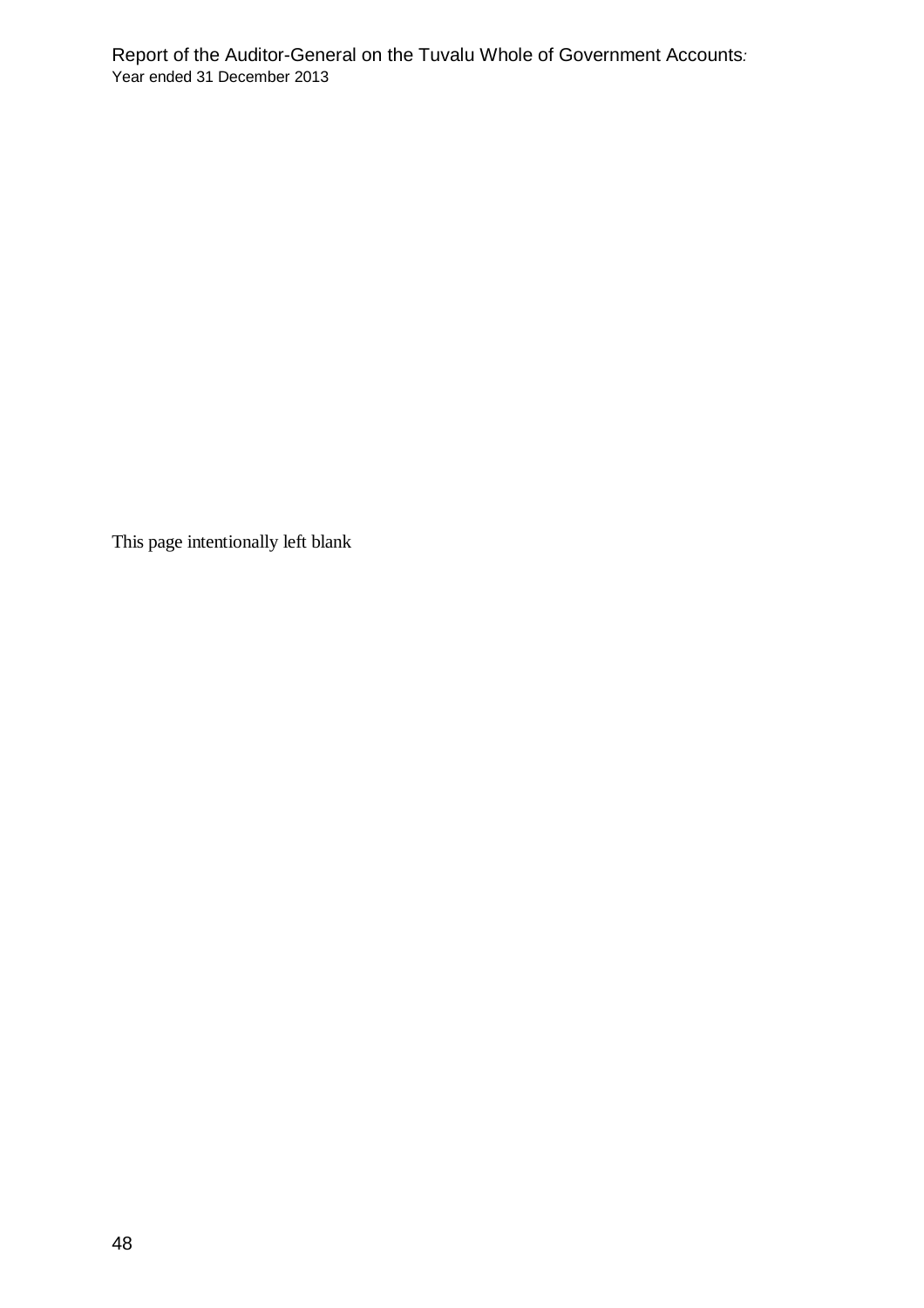# **TUVALU WHOLE OF GOVERNMENT**



# **FINANCIAL STATEMENTS**

**for the Year Ended 31 December 2013**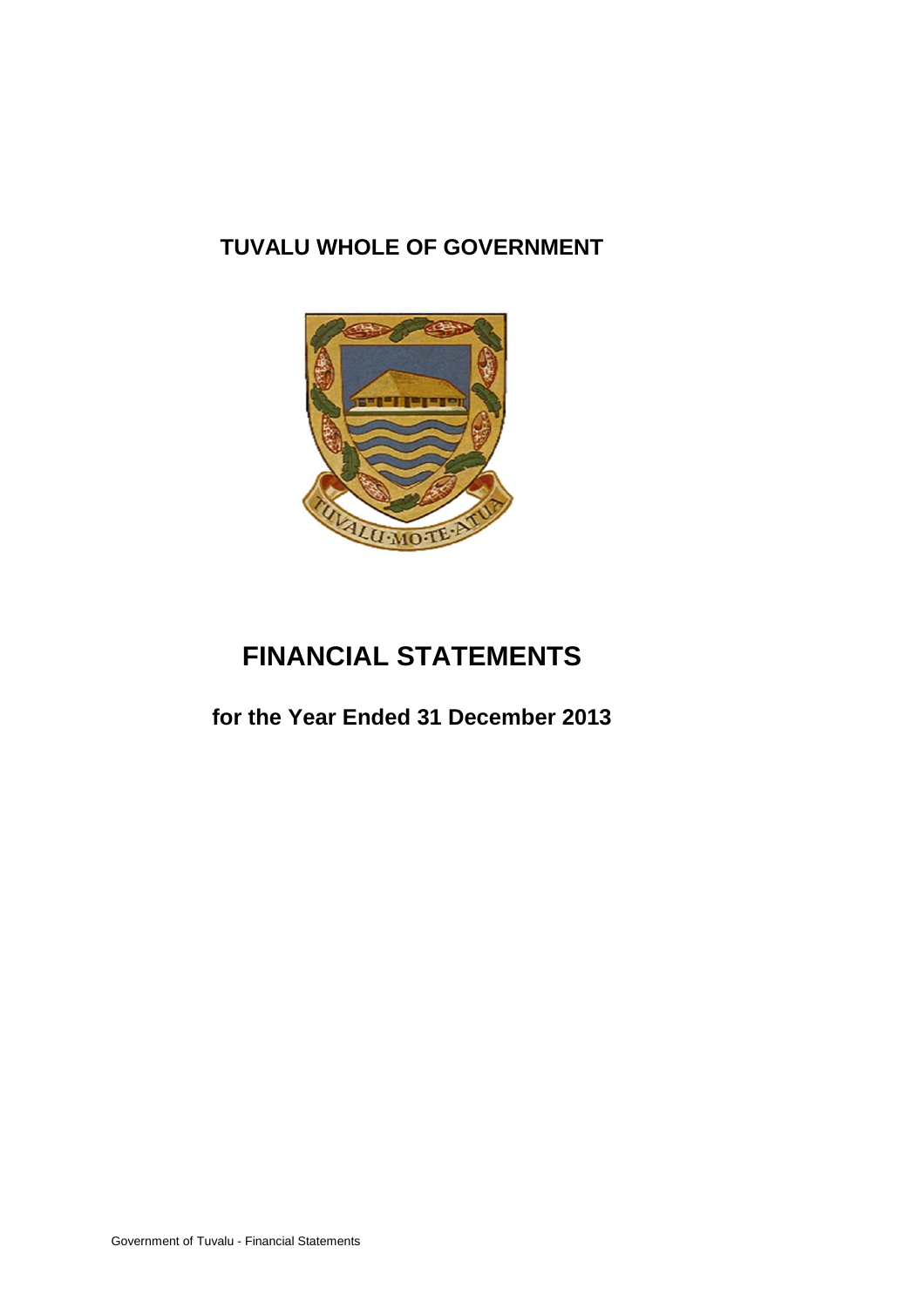# **STATEMENT OF RESPONSIBILITY**

The Government is pleased to present the Financial Statements of the Government of Tuvalu for the Year Ended 31 December 2013

We hereby declare that:

- **-** We have been responsible for the preparation of these Financial Statements and the judgments made in them.
- **-** We are responsible for establishing and maintaining a system of internal controls designed to provide reasonable assurance as to the integrity and reliability of financial reporting.
- **-** In our opinion these Financial Statements fairly reflect the financial position and operations of the Government of Tuvalu for the Year Ended 31 December 2013

The Financial Statements were authorised for issue by the Minister of Finance on 30 June 2014**.**

These finanical Statements have been adjusted in line with audit identified mispostings and reissued on 22 September 2014

**Hon.** Maatia Toafa **Mrs.** Limasene Teatu Minister of Finance & Economic Development

Permanent Secretary for Finance and Economic Development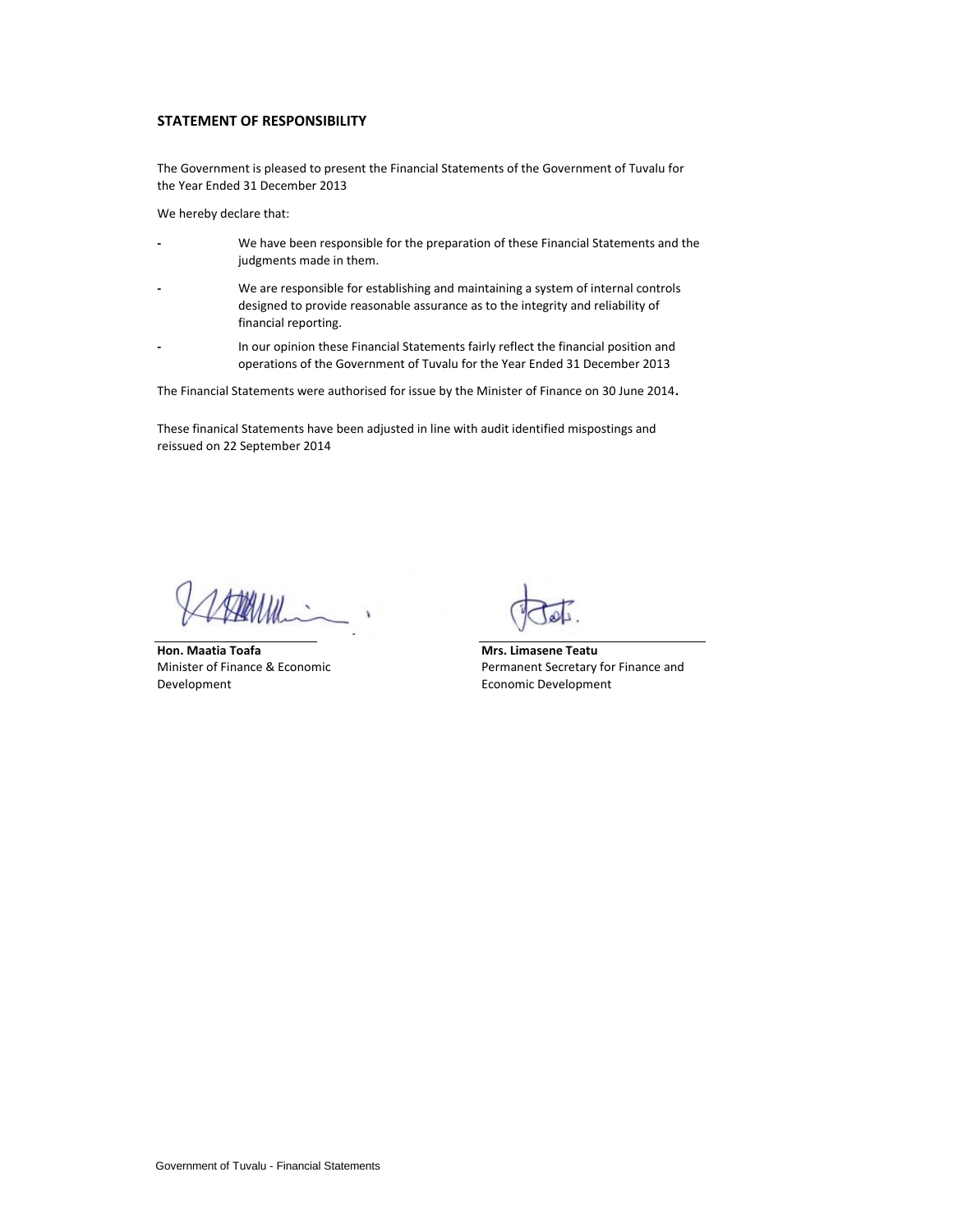## **STATEMENT OF INCOME AND EXPENDITURE**

## **For the Year Ended 31/12/2013**

*The accompanying notes form part of these financial statements.*

| The accompanying notes form part of these miancial statements. |              | 2013          | 2013          | 2012         |
|----------------------------------------------------------------|--------------|---------------|---------------|--------------|
|                                                                | <b>Notes</b> | <b>Actual</b> | <b>Budget</b> | Actual       |
| <b>RECURRENT INCOME</b>                                        |              |               |               |              |
|                                                                |              |               |               |              |
| Taxation                                                       | 9            | 8,160,636     | 6,796,480     | 5,697,335    |
| Interest, Dividends and Rent                                   | 10           | 531,581       | 1,662,753     | 1,304,096    |
| <b>Fisheries Licenses</b>                                      |              | 18,058,838    | 7,050,000     | 8,436,208    |
| .TV                                                            |              | 4,355,012     | 4,050,000     | 3,712,031    |
| <b>External Assistance and Grants</b>                          | 11           | 9,757,540     | 4,846,000     | 10,760,913   |
| Other Income                                                   | 12           | 2,936,758     | 2,897,733     | 2,674,898    |
| Distribution from Tuvalu Trust Fund                            |              | $\Omega$      | $\Omega$      | $\mathbf 0$  |
| <b>TOTAL RECURRENT INCOME</b>                                  |              | 43,800,364    | 27,302,966    | 32,585,481   |
| <b>RECURRENT EXPENDITURE</b>                                   |              |               |               |              |
| Wages, Salaries, and Allowances                                |              | 11,955,930    | 12,286,079    | 11,291,669   |
| Contributions to Tuvalu National Provident Fund                |              | 1,013,053     | 1,085,427     | 984,579      |
| Travel                                                         | 13           | 1,414,932     | 1,216,821     | 1,690,827    |
| Fuel, Electricity and Communications                           |              | 1,864,091     | 1,975,488     | 1,934,031    |
| Maintenance                                                    |              | 1,679,531     | 1,270,256     | 1,309,154    |
| <b>Bank Charges and Fees</b>                                   |              | 145,872       | 674,000       | 228,310      |
| Grants and Subsidies (incl. Scholarships Support)              | 14           | 7,844,265     | 8,288,617     | 6,517,570    |
| <b>Tuvalu Medical Treatment Scheme</b>                         |              | 2,310,962     | 1,431,650     | 1,926,981    |
| <b>Other Expenses</b>                                          | 15           | 3,907,860     | 3,893,904     | 3,183,703    |
| Special Development Expenditures                               |              | 489,169       | 526,011       | 98,433       |
| <b>TOTAL RECURRENT EXPENDITURE</b>                             |              | 32,625,665    | 32,648,254    | 29, 165, 256 |
|                                                                |              |               |               |              |
| <b>RECURRENT SURPLUS / (DEFICIT)</b>                           |              | 11,174,699    | (5, 345, 287) | 3,420,225    |
| OTHER REVENUE AND EXPENDITURE                                  |              |               |               |              |
| Unrealised Gain (Loss) on Trust Fund Investment                | 4            | 3,140,000     |               | 3,461,000    |
| Unrealised Gain (Loss) on Investment in Corporations           | 5            | 2,174,347     |               | (311, 137)   |
| Unrealised Gain (Loss) on Currency Movement (Offshore Loans)   | 8            | (1,071,045)   |               | 133,123      |
| Gain (Loss) on Tuvalu Development Fund Operation               | 16           | (68, 828)     |               | 835,376      |
| Doubtful Debts Expense                                         | 6            | (1, 770)      |               | (172, 448)   |
| TOTAL OTHER REVENUE AND EXPENDITURE                            |              | 4,172,704     |               | 3,945,914    |
| <b>TOTAL SURPLUS / (DEFECIT)</b>                               |              | 15,347,403    |               | 7,366,139    |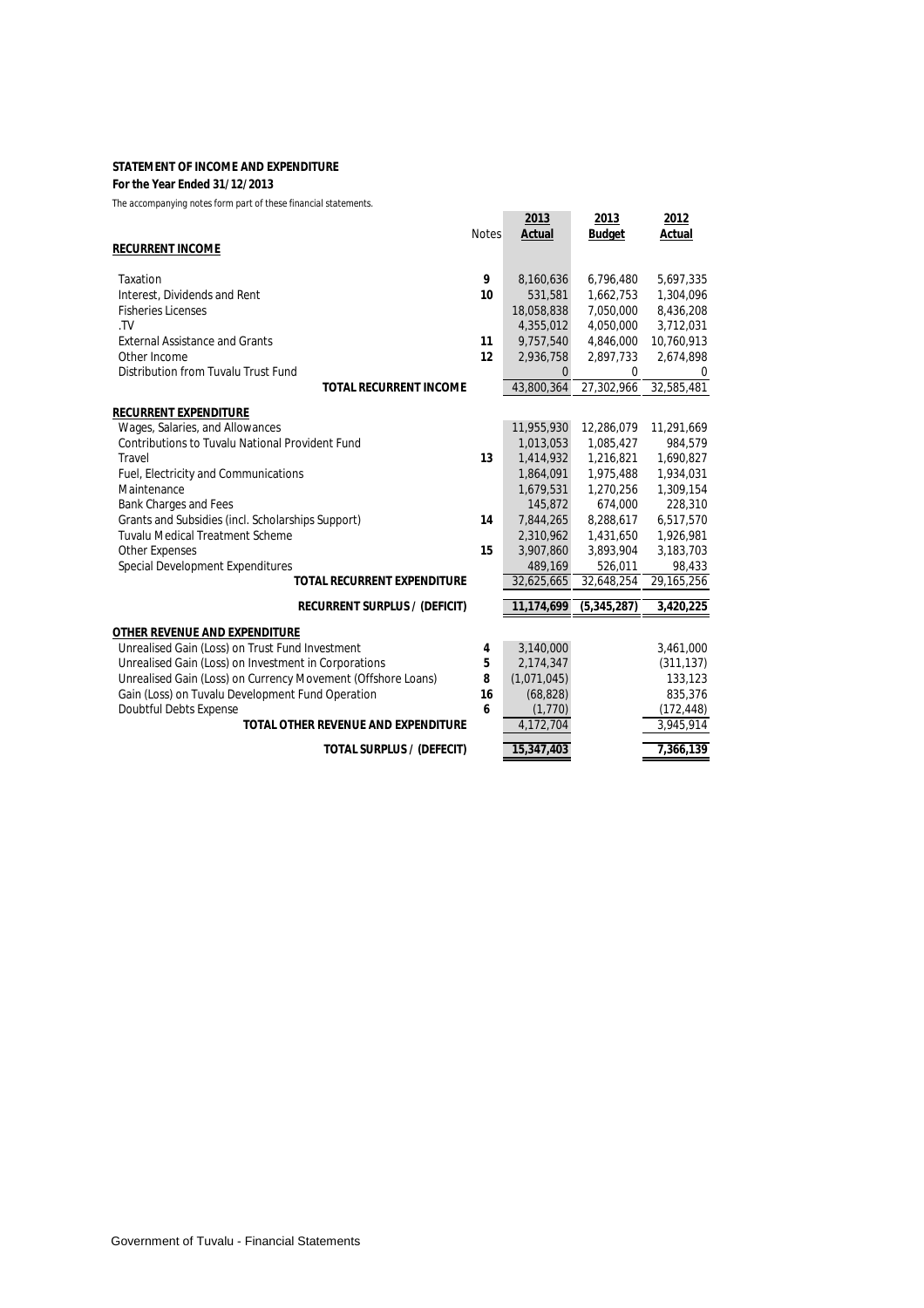# **STATEMENT OF ASSETS AND LIABILITIES Prepared in accordance with Public Finance Act s31(1)(i) For the Year Ended 31/12/2013**

*The accompanying notes form part of these financial statements.*

|                                          | <b>Notes</b>   | 2013        | 2012       |
|------------------------------------------|----------------|-------------|------------|
| <b>GOVERNMENT EQUITY</b>                 |                |             |            |
| Surplus / (Deficit)                      |                | 15,347,403  | 7,366,139  |
| <b>Retained Earnings</b>                 |                | 120,063,358 | 54,390,522 |
| <b>TOTAL GOVERNMENT EQUITY</b>           |                | 135,410,761 | 61,756,661 |
| <b>REPRESENTED BY:</b>                   |                |             |            |
| <b>ASSETS</b>                            |                |             |            |
| <b>Current Assets</b>                    |                |             |            |
| Cash & Cash Equivalents                  | 1              | 10,118,073  | 1,565,471  |
| <b>Special Funds</b>                     | $\overline{2}$ | 1,229,520   | 1,098,226  |
| Cash Investments                         | 3              | 5,465,837   | 4,504,381  |
| <b>Debtors</b>                           | 6              | 1,813,255   | 791,410    |
| <b>Total current assets</b>              |                | 18,626,684  | 7,959,488  |
| <b>Non-Current Assets</b>                |                |             |            |
| <b>Tuvalu Trust Fund</b>                 | 3 & 4          | 53,548,827  | 50,408,827 |
| Tuvalu Development Fund                  | 3 & 16         | 2,404,937   | 2,384,159  |
| Investments in Corporations              | 3 & 5          | 13,222,612  | 11,048,265 |
| Property, Plant and Equipment            | 18             | 58,306,697  | 0          |
| <b>Total Non-Current Assets</b>          |                | 127,483,072 | 63,841,251 |
| <b>TOTAL ASSETS</b>                      |                | 146,109,757 | 71,800,739 |
|                                          |                |             |            |
| <b>LIABILITIES</b>                       |                |             |            |
| <b>Less Current Liabilities</b>          |                |             |            |
| <b>Accounts Payable</b>                  |                | 902,975     | 571,298    |
| Accounts Payable - Tuvalu Provident Fund |                | 348,058     | 301,018    |
| Other                                    | 7              | 3,948       | 4,008      |
| <b>Total current liabilities</b>         |                | 1,254,981   | 876,324    |
| <b>Less Non-Current Liabilities</b>      |                |             |            |
| Offshore Loans                           | 8              | 7,262,791   | 6,614,396  |
| Domestic Loans                           | 8              | 2,181,224   | 2,553,357  |
| <b>Total non-current liabilities</b>     |                | 9.444.015   | 9,167,753  |
| <b>TOTAL LIABILITIES</b>                 |                | 10,698,995  | 10,044,078 |
| <b>TOTAL NET ASSETS</b>                  |                | 135,410,761 | 61,756,661 |
|                                          |                |             |            |

Note; Property plant & equipment included as non-Current Asset of Government of Tuvalu for the first time in 2013. See 4.0 of the accounting policies for further details.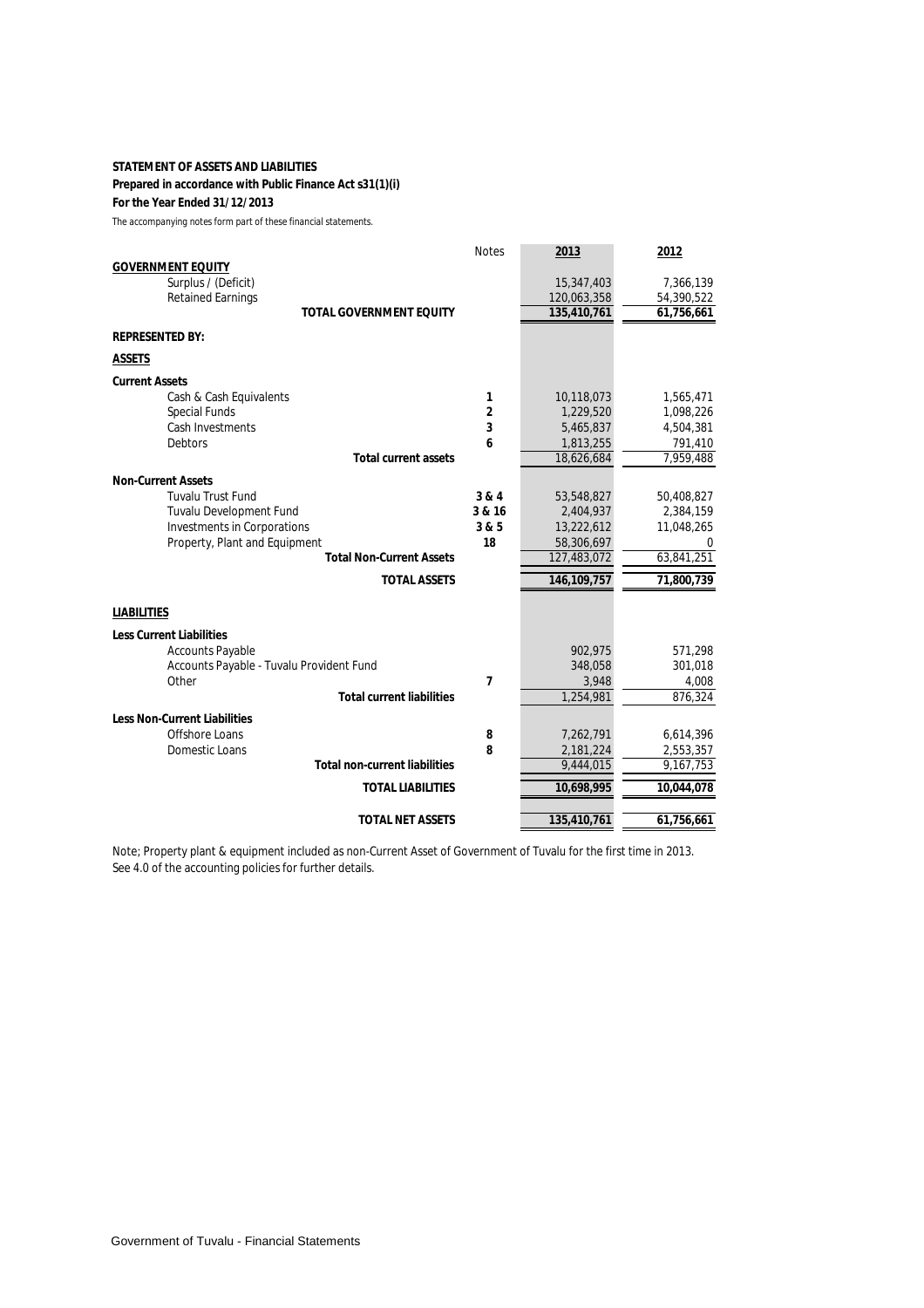# **STATEMENT OF CHANGES IN EQUITY**

#### **For the Year Ended 31/12/2013**

*The accompanying notes form part of these financial statements.*

| <b>Notes</b>                                                                                                        | 2013                    | 2012                   |
|---------------------------------------------------------------------------------------------------------------------|-------------------------|------------------------|
| <b>Retained Earnings as at 1 January</b>                                                                            | 61,756,661              | 54,390,522             |
| Movements reflected on Income Statement<br>Net Surplus/(Deficit) for the period<br>Other Gain (Loss) for the period | 11,174,699<br>4.172.704 | 3.420.225<br>3.945.914 |
| Movements not reflected on Income Statement<br>Introduction of Property, Plant & Equipment<br>18                    | 58.306.697              | O                      |
| <b>Accumulated Funds as at 31 December</b>                                                                          | 135,410,761             | 61,756,661             |

Note: See 4.0 of the Accounting Policies for details of the Introdction of Property, Plant and Equipment.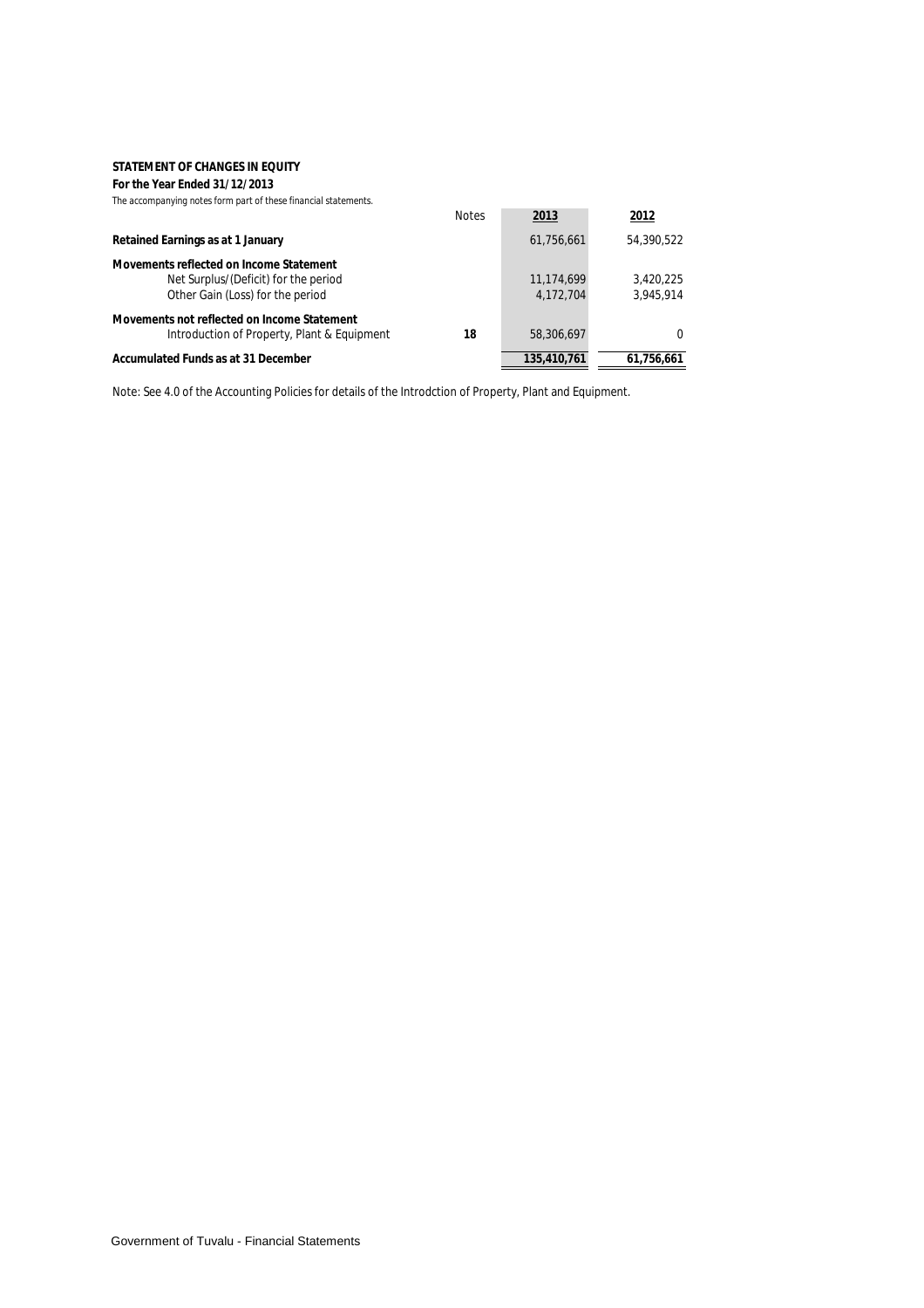#### **STATEMENT OF REVENUE AND EXPENDITURE BY HEADS**

**For the Year Ended 31/12/2013**

*The accompanying notes form part of these financial statements.* **Budget Approved on Cash Basis**

| Duuyet Apploveu oli Casii Dasis |                                                              |                       |                                   |                |
|---------------------------------|--------------------------------------------------------------|-----------------------|-----------------------------------|----------------|
| Head                            | <b>Head of Expenditure / Government Function</b>             | 2013<br><b>Actual</b> | 2013<br>Original<br><b>Budget</b> | Variance       |
|                                 | <b>RECURRENT REVENUE</b>                                     |                       |                                   | (Bud - Act)    |
| A                               | Office of the Governer General                               | $\Omega$              | $\Omega$                          | $\Omega$       |
| B                               | Office of the Prime Minister                                 | 261,659               | 330,500                           | (68, 841)      |
| C                               | <b>Legal Services</b>                                        | 94,994                | 70,500                            | 24,493         |
| D                               | Parliament                                                   | $\Omega$              | $\Omega$                          | $\Omega$       |
| E                               | Office of the Auditor General                                | 5,594                 | 110,000                           | (104, 406)     |
| F                               | Finance and Economic Development                             | 18,612,821            | 12,189,026                        | 6,423,795      |
| G                               | <b>Public Utilities</b>                                      | 93,331                | 128,800                           | (35, 469)      |
| H.                              | Health                                                       | 10,389                | 14,500                            | (4, 111)       |
| L                               | <b>Natural Resources</b>                                     | 18,246,690            | 7,881,150                         | 10,365,539     |
| J                               | <b>Home Affairs</b>                                          | 28,883                | 16,200                            | 12,683         |
| K                               | Police and Prison Services                                   | 14,151                | 38,800                            | (24, 649)      |
| L                               | <b>Transport and Communications</b>                          | 6,127,704             | 6,152,236                         | (24, 532)      |
| M                               | Education, Youth and Sports                                  | 43,108                | 92,200                            | (49,092)       |
| N                               | Judiciary                                                    | 14,923                | 3,900                             | 11,022         |
| 0                               | Foreign Affairs, Trade, Tourism, Environment & Labour        | 246,119               | 275,153                           | (29, 034)      |
|                                 | Drawdown from the Tuvalu Trust Fund                          | 0                     | 0                                 | 0              |
|                                 | <b>TOTAL RECURRENT REVENUE</b>                               | 43,800,364            | 27,302,966                        | (16, 497, 398) |
|                                 | <b>RECURRENT EXPENDITURE</b>                                 |                       |                                   |                |
| A                               | Office of the Governer General                               | 149,236               | 135,909                           | (13, 327)      |
| B                               | Office of the Prime Minister                                 | 2,411,369             | 2,508,005                         | 96,636         |
| С                               | <b>Legal Services</b>                                        | 240,631               | 319,997                           | 79,366         |
| D                               | Parliament                                                   | 508,888               | 478,683                           | (30, 205)      |
| E                               | Office of the Auditor General                                | 155,169               | 268,380                           | 113,211        |
| F                               | Finance and Economic Development                             | 3,506,162             | 3,426,129                         | (80,033)       |
| G                               | <b>Public Utilities</b>                                      | 1,626,394             | 1,818,545                         | 192,151        |
| H.                              | Health                                                       | 5,426,364             | 4,506,944                         | (919, 421)     |
| $\mathbf{I}$                    | <b>Natural Resources</b>                                     | 2,085,127             | 2,100,390                         | 15,263         |
| J                               | Home Affairs                                                 | 2,925,631             | 3,354,463                         | 428,833        |
| K                               | Police and Prison Services                                   | 929,582               | 954,507                           | 24,924         |
| L                               | <b>Transport and Communications</b>                          | 4,253,994             | 3,900,287                         | (353, 707)     |
| M                               | Education, Youth and Sports                                  | 6,188,359             | 6,550,078                         | 361,719        |
| N                               | Judiciary                                                    | 97,676                | 117,934                           | 20,257         |
| 0                               | Foreign Affairs, Trade, Tourism, Environment & Labour        | 2,121,083             | 2,208,004                         | 86,921         |
|                                 | <b>TOTAL RECURRENT EXPENDITURE</b>                           | 32,625,665            | 32,648,254                        | 22,588         |
|                                 | <b>RECURRENT SURPLUS / (DEFICIT)</b>                         | 11,174,699            | (5, 345, 287)                     | (16, 519, 986) |
|                                 |                                                              |                       |                                   |                |
|                                 | OTHER REVENUE AND EXPENDITURE                                |                       |                                   |                |
|                                 | Unrealised Gain (Loss) on Trust Fund Investment              | 3,140,000             |                                   |                |
|                                 | Unrealised Gain (Loss) on Investment in Corporations         | 2,174,347             |                                   |                |
|                                 | Unrealised Gain (Loss) on Currency Movement (Offshore Loans) | (1,071,045)           |                                   |                |
|                                 | Gain (Loss) on Tuvalu Development Fund Operation             | (68, 828)             |                                   |                |
|                                 | Doubtful Debts Expense                                       | (1,770)               |                                   |                |
|                                 | TOTAL OTHER REVENUE AND EXPENDITURE                          | 4,172,704             |                                   |                |
|                                 | <b>TOTAL SURPLUS / (DEFECIT)</b>                             | 15,347,403            |                                   |                |
|                                 |                                                              |                       |                                   |                |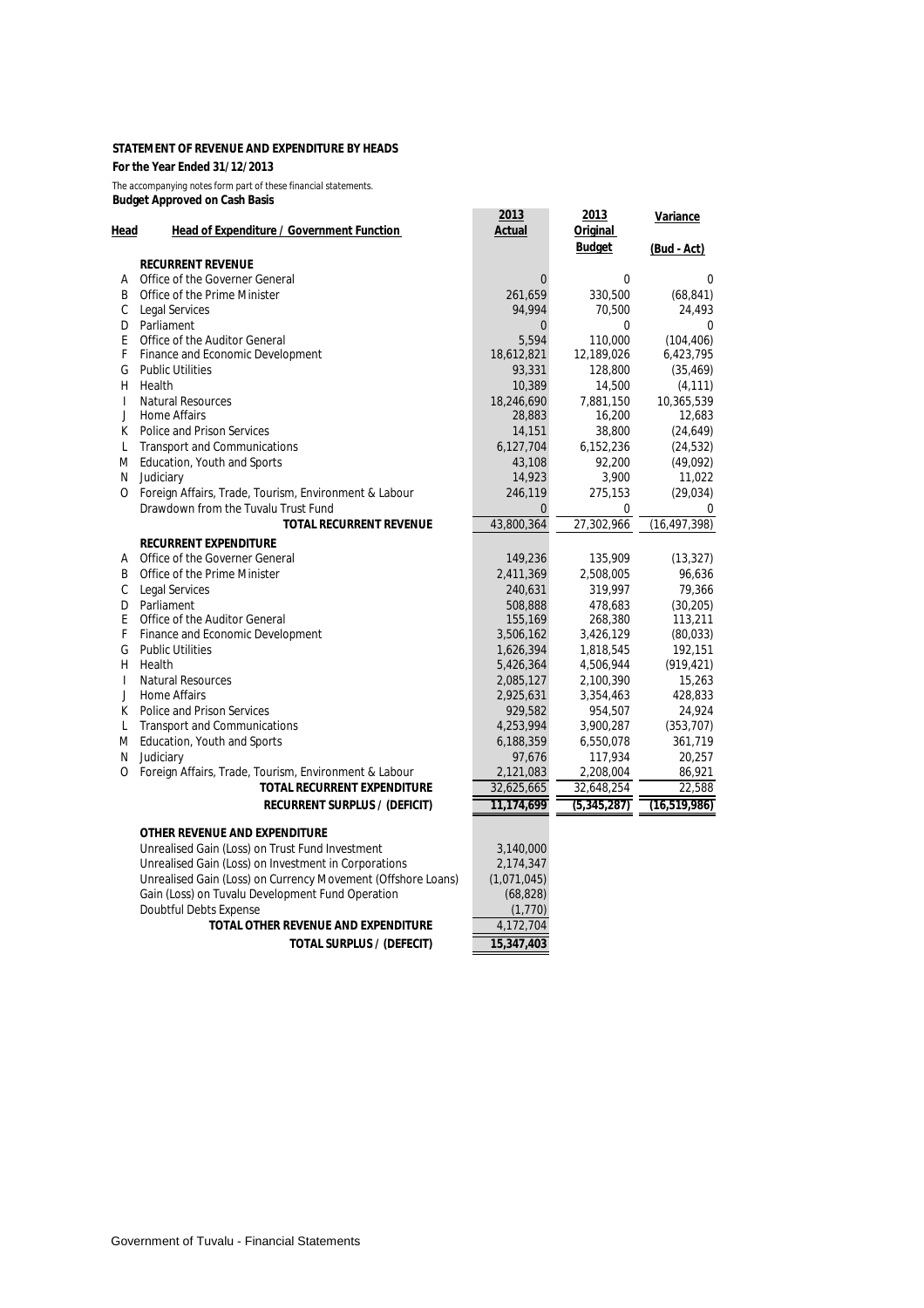#### **STATEMENT OF RECEIPTS AND PAYMENTS BY HEADS Prepared in accordance with Public Finance Act s31(1)(ii) For the Year Ended 31/12/2013**

*The accompanying notes form part of these financial statements.*

**Budget Approved on Cash Basis**

|              |                                                | 2013                 | 2013            | 2013            | 2013          | 2013                 | Variance       |
|--------------|------------------------------------------------|----------------------|-----------------|-----------------|---------------|----------------------|----------------|
| Head         | <b>Head / Government Function</b>              | <b>Expense &amp;</b> | Accrual         | Receipts &      | Original      | <b>Final Budget</b>  |                |
|              |                                                | Revenue              | <b>Movement</b> | <b>Payments</b> | <b>Budget</b> | <b>Provision</b>     | (Bud - Act)    |
|              | <b>RECURRENT RECEIPTS</b>                      |                      |                 |                 |               |                      |                |
| Α            | Office of the Governer General                 | $\Omega$             | (332)           | (332)           | 0             | $\Omega$             | 332            |
| B            | Office of the Prime Minister                   | 261,659              | 3,737           | 265,396         | 330,500       | 330,500              | 65,104         |
| C            | <b>Legal Services</b>                          | 94,994               | (27)            | 94,967          | 70,500        | 70,500               | (24, 467)      |
| D            | Parliament                                     | $\Omega$             | $\Omega$        | $\Omega$        | $\Omega$      | $\Omega$             | $\Omega$       |
| E            | Office of the Auditor General                  | 5,594                | (338)           | 5,256           | 110,000       | 110,000              | 104,744        |
| F            | Finance and Economic Development               | 18,214,451           | (481, 820)      | 17,732,631      | 12,189,026    | 12,189,026           | (5,506,530)    |
| G            | <b>Public Utilities</b>                        | 93,331               | (627)           | 92,705          | 128,800       | 128,800              | 36,096         |
| H            | Health                                         | 10,389               | (493)           | 9,896           | 14,500        | 14,500               | 4,604          |
| $\mathbf{I}$ | <b>Natural Resources</b>                       | 18,246,690           | (3,270)         | 18,243,419      | 7,881,150     | 7,881,150            | (10, 362, 269) |
| J            | Home Affairs                                   | 28,883               | (3,596)         | 25,286          | 16,200        | 16,200               | (9,086)        |
| К            | <b>Police and Prison Services</b>              | 14,151               | 10,468          | 24,619          | 38,800        | 38,800               | 14,181         |
| L            | <b>Transport and Communications</b>            | 6,127,704            | (239, 298)      | 5,888,406       | 6,152,236     | 6,152,236            | 95,075         |
| M            | Education, Youth and Sports                    | 43,108               | (1, 422)        | 41,686          | 92,200        | 92,200               | 50,514         |
| N            | Judiciary                                      | 14,923               | 0               | 14,923          | 3,900         | 3,900                | (11, 022)      |
| 0            | Foreign Affairs, Trade, Tourism, Env. & Labour | 246,119              | (217)           | 245,902         | 275,153       | 275,153              | 29,251         |
|              | Drawdown from the Tuvalu Trust Fund            | 0                    | $\mathbf 0$     | 0               | 0             | $\Omega$             | (0)            |
|              | <b>TOTAL RECEIPTS by heads</b>                 | 43,401,994           | (717, 234)      | 42,684,761      | 27,302,966    | 27,302,966           | (16,099,028)   |
|              | <b>RECURRENT PAYMENTS</b>                      |                      |                 |                 |               |                      |                |
| Α            | Office of the Governer General                 | 152,300              | 1,920           | 154,220         | 135,909       | 135,908              | (18, 312)      |
| B            | Office of the Prime Minister                   | 2,411,369            | (4,224)         | 2,407,145       | 2,508,005     | 2,702,902            | 295,758        |
| C            | <b>Legal Services</b>                          | 240,631              | 137             | 240,768         | 319,997       | 319,996              | 79,229         |
| D            | Parliament                                     | 508,888              | (5,952)         | 502,936         | 478,683       | 502,905              | (31)           |
| E            | Office of the Auditor General                  | 155,169              | 609             | 155,778         | 268,380       | 354,115              | 198,336        |
| F            | Finance and Economic Development               | 3,514,963            | 184,360         | 3,699,323       | 3,426,129     | 3,566,871            | 166,417        |
| G            | <b>Public Utilities</b>                        | 1,626,394            | 2,615           | 1,629,009       | 1,818,545     | 1,816,448            | 149,390        |
| H            | Health                                         | 5,289,343            | (124, 542)      | 5,164,800       | 4,506,944     | 5,359,616            | 101,336        |
| $\mathbf{I}$ | <b>Natural Resources</b>                       | 2,085,127            | 2,514           | 2,087,641       | 2,100,390     | 2,172,865            | 80,686         |
| J            | Home Affairs                                   | 2,925,631            | 249,231         | 3,174,862       | 3,354,463     | 3,354,463            | 107,545        |
| К            | Police and Prison Services                     | 929,582              | 606             | 930,188         | 954,507       | 968,414              | 38,226         |
| L            | <b>Transport and Communications</b>            | 4,254,693            | (89, 120)       | 4,165,573       | 3,900,287     | 4,211,089            | (2,759)        |
| M            | Education, Youth and Sports                    | 6,167,994            | 141,092         | 6,309,087       | 6,550,078     | 6,511,720            | 222,998        |
| N            | Judiciary                                      | 97,676               | 107             | 97,783          | 117,934       | 124,355              | 26,572         |
| 0            | Foreign Affairs, Trade, Tourism, Env. & Labour | 2,121,083            | (6, 798)        | 2,114,285       | 2,208,004     | 2,340,875            | 226,590        |
|              | <b>TOTAL PAYMENTS by heads</b>                 | 32,480,844           | 352,555         | 32,833,398      | 32,648,254    | 34,442,542           | 167,410        |
|              | <b>TOTAL CASH MOVEMENT</b>                     |                      |                 | 9,851,362       |               |                      |                |
|              |                                                |                      |                 |                 |               | <b>Balance as at</b> |                |
|              | Cash movement reconciled to:                   | Note                 |                 | <b>Movement</b> |               | 31/12/2013           | 30/12/2012     |
|              | <b>Movement in Balance of Deposit Accounts</b> | 1                    |                 | 8,533,738       |               | 10,099,210           | 1,565,471      |
|              | <b>Movement in Special Fund Balances</b>       | 2                    |                 | 131,294         |               | 1,229,520            | 1,098,226      |
|              | <b>Movement in Cash Investments</b>            | 3                    |                 | 961,456         |               | 5,465,837            | 4,504,381      |
|              | Interest on Tuvalu Development Fund IBD        | 3                    |                 | 4,527           |               | 184,033              | 179,506        |

**CASH ACCOUNT MOVEMENT 9,631,015** UNRECONCILED MOVEMENT 220,348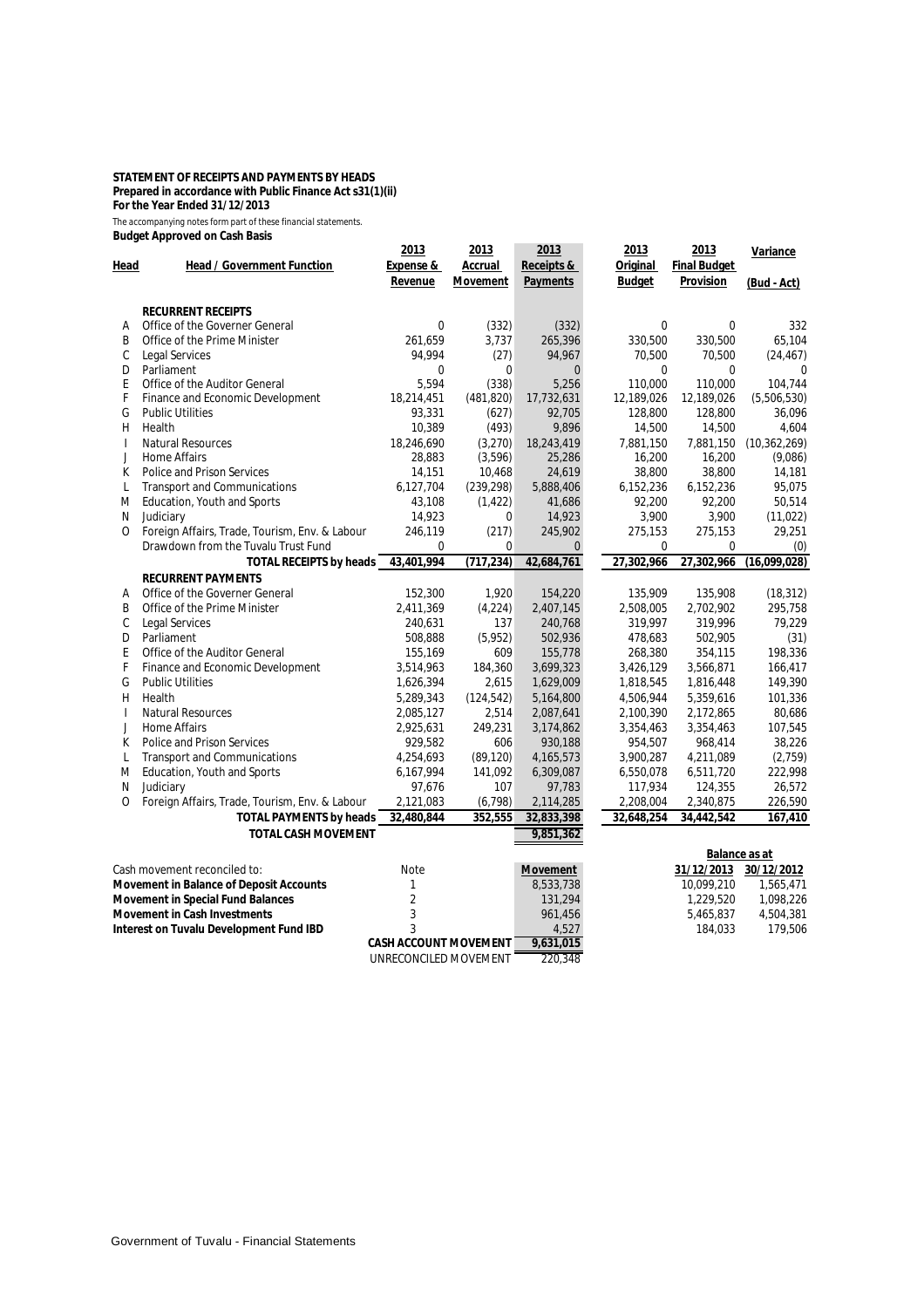#### **COMPARATIVE STATEMENT OF ACTUAL AND ESTIMATED RECURRENT REVENUE by 'SUB HEAD' Prepared in accordance with Public Finance Act s 31 (1)(iii)**

**For the Year Ended 31/12/2013**

*The accompanying notes form part of these financial statements.* **Budget Approved on Cash Basis**

|                                   |                                                       | 2013       | 2013       | Variance       |
|-----------------------------------|-------------------------------------------------------|------------|------------|----------------|
|                                   | <b>Head of Revenue / Government Function</b>          | Actual     | Budget     | (Bud - Act)    |
| <b>RECURRENT REVENUE</b>          | <b>Office of the Prime Minister</b>                   |            |            |                |
| B01                               | Corporate Services - Office of the Prime Minister     | 622        | 1,500      | 878            |
| <b>B04</b>                        | Personnel and Training                                | 127,230    | 124,000    | (3,230)        |
| <b>B08</b>                        | Tuvalu Media Department                               | 57,733     | 137,000    | 79,267         |
| <b>B11</b>                        | Immigration                                           | 76,073     | 68,000     | (8,073)        |
| <b>Legal Services</b>             |                                                       |            |            |                |
| CO <sub>1</sub>                   | Office of the Attorney General                        | 94,952     | 67,500     | (27, 451)      |
| CO <sub>2</sub>                   | People's Lawyer                                       | 42         | 3,000      | 2,958          |
|                                   | <b>Office of the Auditor General</b>                  |            |            |                |
| E01                               | Office of the Auditor General                         | 5,594      | 110,000    | 104,406        |
|                                   | <b>Finance and Economic Development</b>               |            |            |                |
| F01                               | Corporate Services - Finance                          | 9,071,859  | 5,395,596  | (3,676,263)    |
| F <sub>0</sub> 3                  | <b>Central Statistics Division</b>                    | 40         | 50         | 10             |
| F04                               | Customs                                               | 2,650,876  | 3,022,000  | 371,124        |
| F <sub>0</sub> 5                  | Postal                                                | 1,196      | 13,500     | 12,304         |
| F06                               | Treasury                                              | 1,430,125  | 0          | (1,430,125)    |
| F07                               | <b>Inland Revenue</b>                                 | 5,452,310  | 3,746,480  | (1,705,830)    |
| F09                               | Industries                                            | 6,415      | 11,400     | 4,985          |
| <b>Public Utilities</b>           |                                                       |            |            |                |
| G01                               | Corporate Services - Public Utilities                 | 19,362     | 0          | (19, 362)      |
| G <sub>02</sub>                   | Energy                                                | 4,870      | 5,000      | 130            |
| G <sub>03</sub>                   | Public Works Department                               | 69,099     | 123,800    | 54,701         |
| Health                            |                                                       |            |            |                |
| H <sub>03</sub>                   | Curative                                              | 7,863      | 11,000     | 3.137          |
| H <sub>04</sub>                   | Preventative Primary and Preventative Health Services | 2,526      | 3,500      | 974            |
| <b>Natural Resources</b>          |                                                       |            |            |                |
| 101                               | <b>MNRE Headquarters</b>                              | 8          | 0          | (8)            |
| 102                               | Agriculture                                           | 7,812      | 10,400     | 2,588          |
| 103                               | <b>Fisheries</b>                                      | 18,214,745 | 7,813,000  | (10, 401, 745) |
| 104                               | Lands and Surveys                                     | 24,125     | 57,750     | 33,626         |
| <b>Home Affairs</b>               |                                                       |            |            |                |
| J01                               | Corporate Services - Home Affairs                     | 28,883     | 16,200     | (12,683)       |
| <b>Police and Prison Services</b> |                                                       |            |            |                |
| K01                               | Police and Prison Services                            | 14,151     | 38,800     | 24,649         |
|                                   | <b>Transport and Communications</b>                   |            |            |                |
| L01                               | Corporate Services - Communications and Transport     | 4,355,012  | 4,050,000  | (305, 012)     |
| L <sub>02</sub>                   | Marine                                                | 1,515,174  | 1,827,000  | 311,826        |
| L03                               | Aviation                                              | 256,174    | 272,000    | 15,826         |
| L04                               | Information, Communication and Technology             | 998        | 3,000      | 2,002          |
| L07                               | Meteorological Office                                 | 346        | 236        | (110)          |
|                                   | <b>Education, Youth and Sports</b>                    |            |            |                |
| M04                               | <b>EFA Secondary School</b>                           | 40,980     | 80,000     | 39,020         |
| M05                               | Library                                               | 2,128      | 3,200      | 1,072          |
| M06                               | Sports                                                | 0          | 9,000      | 9,000          |
| Judiciary                         |                                                       |            |            |                |
| N01                               | Judiciary                                             | 14,923     | 3.900      | (11, 022)      |
|                                   | Foreign Affairs, Trade, Tourism, Environment & Labour |            |            |                |
| O03                               | Suva Mission                                          | 15,226     | 21,553     | 6,327          |
| <b>O04</b>                        | Permanent Mission of Tuvalu to the UN                 | 0          | 100        | 100            |
| <b>O08</b>                        | Trade Office                                          | 1,810      | 500        | (1, 310)       |
| 010                               | Labour                                                | 38,567     | 73,000     | 34,433         |
| 011                               | <b>Taipei Mission</b>                                 | 190,516    | 180,000    | (10, 516)      |
| <b>TTF Distribution to CIF</b>    |                                                       | 0          | 0          | (0)            |
|                                   | TOTAL RECURRENT REVENUE                               | 43,800,364 | 27,302,966 | (16, 497, 398) |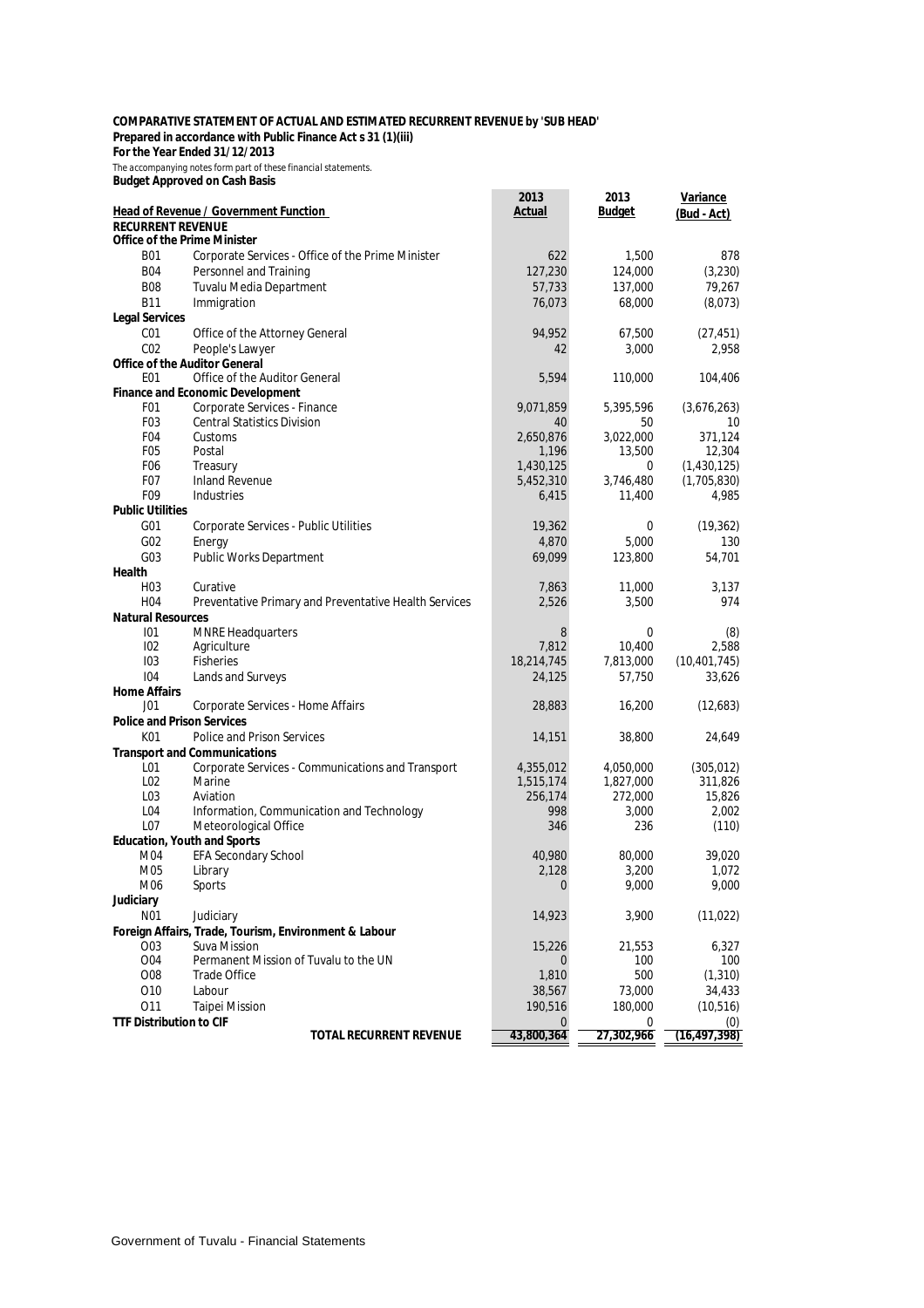#### **COMPARATIVE STATEMENT OF ACTUAL AND ESTIMATED RECURRENT EXPENDITURE by 'SUB HEAD' Prepared in accordance with Public Finance Act s 31 (1)(iv) For the Year Ended 31/12/2013**

The accompanying notes form part of these financial statements. **Budget Approved on Cash Basis**

|                          |                                                       | 2013      | 2013          | Variance    |
|--------------------------|-------------------------------------------------------|-----------|---------------|-------------|
|                          | <b>Head of Expenditure / Government Function</b>      | Actual    | Original      |             |
|                          |                                                       |           | <b>Budget</b> | (Bud - Act) |
|                          | <b>RECURRENT EXPENDITURE</b>                          |           |               |             |
|                          | <b>Office of the Governer General</b>                 |           |               |             |
| A01                      | Office of the Governor General                        | 149,236   | 135,909       | (13, 327)   |
|                          | <b>Office of the Prime Minister</b>                   |           |               |             |
| <b>B01</b>               | Corporate Services - Office of the Prime Minister     | 1,087,777 | 887,754       | (200, 024)  |
| <b>B04</b>               | Personnel and Training                                | 828,382   | 1,115,092     | 286,710     |
| <b>B08</b>               | <b>Tuvalu Media Department</b>                        | 363,099   | 357,195       | (5,905)     |
| <b>B10</b>               | Department of Women                                   | 57,591    | 72,490        | 14,900      |
| <b>B11</b>               | Immigration                                           | 74,519    | 75,474        | 955         |
| <b>Legal Services</b>    |                                                       |           |               |             |
| CO <sub>1</sub>          | Office of the Attorney General                        | 194,640   | 212,250       | 17,610      |
| CO <sub>2</sub>          | People's Lawyer                                       | 45,991    | 62,633        | 16,643      |
| CO <sub>3</sub>          | Office of the Ombudsman                               | $\Omega$  | 45,114        | 45,114      |
| <b>Parliament</b>        |                                                       |           |               |             |
| D <sub>01</sub>          | Office of the Parliament                              | 508,888   | 478,683       | (30, 205)   |
|                          | <b>Office of the Auditor General</b>                  |           |               |             |
| E01                      | Office of the Auditor General                         | 155,169   | 268,380       | 113,211     |
|                          | <b>Finance and Economic Development</b>               |           |               |             |
| F01                      | Corporate Services - Finance                          | 2,264,999 | 2,112,170     | (152, 829)  |
| F02                      | Planning and Budget                                   | 184,021   | 209,805       | 25,784      |
| F03                      | <b>Central Statistics Division</b>                    | 130,089   | 143,318       | 13,228      |
| F <sub>04</sub>          | Customs                                               | 177,139   | 202,336       | 25,197      |
| F <sub>0</sub> 5         | Postal                                                | 79,440    | 97,482        | 18,042      |
| F <sub>06</sub>          | Treasury                                              | 475,192   | 458,833       | (16, 359)   |
| F <sub>0</sub> 7         | <b>Inland Revenue</b>                                 | 82,072    | 93,496        | 11,423      |
| F09                      | Industries                                            | 113,208   | 108,690       | (4, 519)    |
| <b>Public Utilities</b>  |                                                       |           |               |             |
| G01                      | Corporate Services - Public Utilities                 | 205,786   | 323,189       | 117,403     |
| G <sub>02</sub>          | Energy                                                | 78,317    | 107,155       | 28,838      |
| G <sub>03</sub>          | <b>Public Works Department</b>                        | 1,342,292 | 1,388,202     | 45,910      |
| Health                   |                                                       |           |               |             |
| H <sub>01</sub>          | Corporate Service - Health                            | 2,599,061 | 1,685,813     | (913, 248)  |
| H <sub>02</sub>          | <b>Health Administration</b>                          | 351,069   | 386.009       | 34.940      |
| H <sub>0</sub> 3         | Curative                                              | 1,977,681 | 1,846,086     | (131, 595)  |
| H <sub>04</sub>          | Preventative Primary and Preventative Health Services | 498,553   | 589,036       | 90,483      |
| <b>Natural Resources</b> |                                                       |           |               |             |
| 101                      | <b>MNRE Headquarters</b>                              | 210,041   | 106,681       | (103, 359)  |
| 102                      | Agriculture                                           | 342,165   | 382,240       | 40,075      |
| 103                      | <b>Fisheries</b>                                      | 555,232   | 602,077       | 46,845      |
| 104                      | Lands and Surveys                                     | 977,690   | 1,009,392     | 31,703      |
| <b>Home Affairs</b>      |                                                       |           |               |             |
| J01                      | Corporate Services - Home Affairs                     | 206,334   | 449,432       | 243,098     |
| J02                      | Department of Rural Development                       | 2,262,791 | 2,335,364     | 72,573      |
| J03                      | <b>Community Affairs</b>                              | 250,431   | 273,450       | 23,019      |
| J05                      | Culture                                               | 21,322    | 21,311        | (11)        |
| J <sub>08</sub>          | Solid Waste Agency of Tuvalu (SWAT)                   | 184,753   | 274,907       | 90,154      |
|                          |                                                       |           |               |             |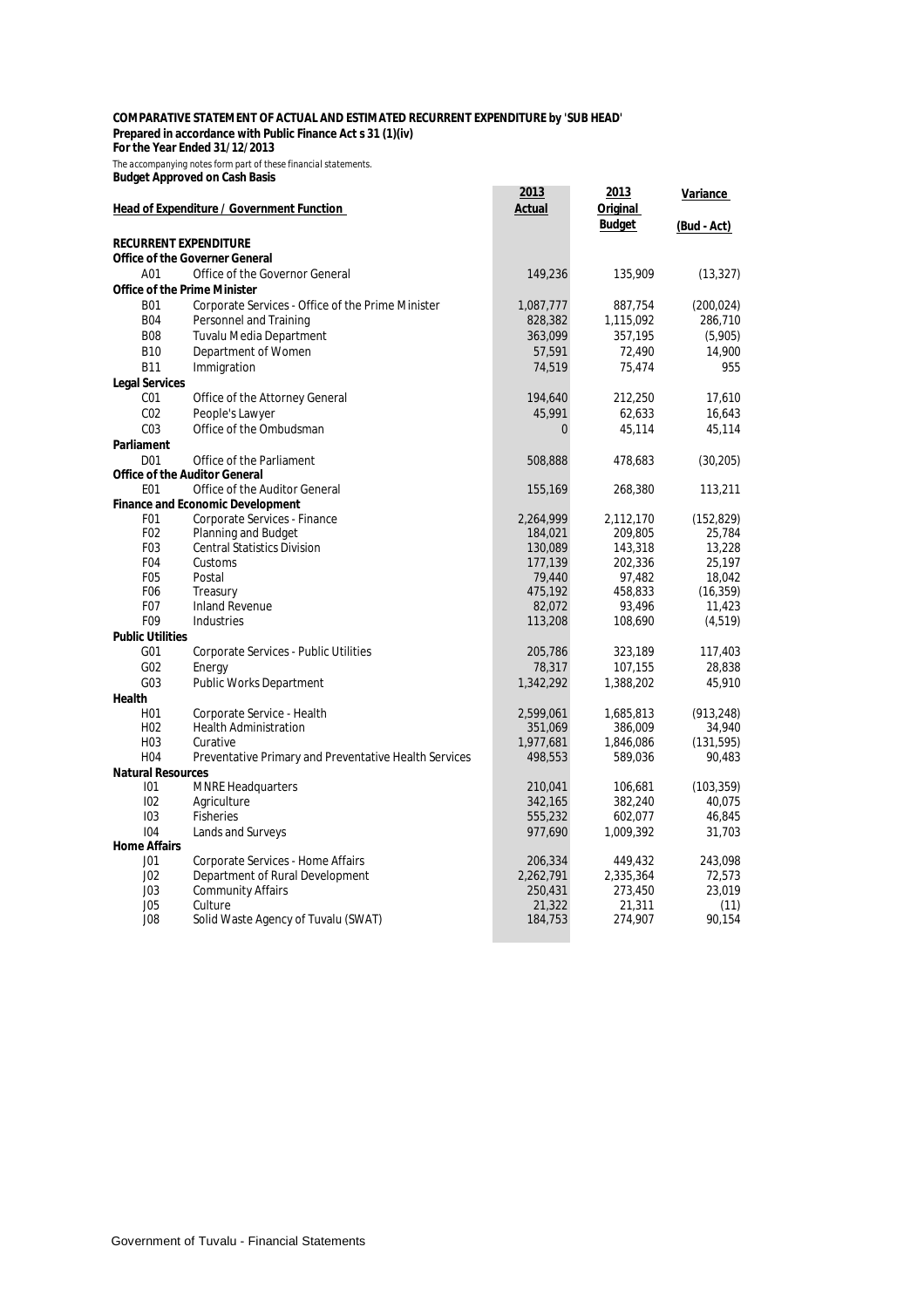|                  | <b>Continued from previous page</b><br><b>Head of Expenditure / Government Function</b> | 2013<br><b>Actual</b> | 2013<br>Original<br><b>Budget</b> | Continued on next page<br>Variance<br>between<br><b>Actual and</b> |  |
|------------------|-----------------------------------------------------------------------------------------|-----------------------|-----------------------------------|--------------------------------------------------------------------|--|
|                  | <b>Police and Prison Services</b>                                                       |                       |                                   | <b>Budget</b>                                                      |  |
| K01              | Police and Prison Services                                                              | 929,582               | 954,507                           | 24,924                                                             |  |
|                  | <b>Transport and Communications</b>                                                     |                       |                                   |                                                                    |  |
| L01              | Corporate Services - Communications and Transport                                       | 279,498               | 266,158                           | (13, 340)                                                          |  |
| L02              | Marine                                                                                  | 3,258,243             | 2,882,314                         | (375, 929)                                                         |  |
| L03              | Aviation                                                                                | 174,208               | 191,821                           | 17,613                                                             |  |
| L04              | Information, Communication and Technology                                               | 344,093               | 349,904                           | 5,811                                                              |  |
| L07              | Meteorological Office                                                                   | 197,952               | 210,089                           | 12,137                                                             |  |
|                  | <b>Education, Youth and Sports</b>                                                      |                       |                                   |                                                                    |  |
| M01              | Corporate Services - Educations, Youth and Sports                                       | 889,577               | 941,423                           | 51,846                                                             |  |
| M02              | <b>Education Department</b>                                                             | 360,638               | 405.794                           | 45,156                                                             |  |
| M <sub>03</sub>  | Primary Education                                                                       | 1,430,673             | 1,404,922                         | (25, 751)                                                          |  |
| M <sub>04</sub>  | <b>EFA Secondary School</b>                                                             | 1,686,754             | 1,818,981                         | 132,228                                                            |  |
| M05              | Library                                                                                 | 85,808                | 96,503                            | 10,695                                                             |  |
| M06              | Sports                                                                                  | 90,653                | 13,143                            | (77, 510)                                                          |  |
| M07              | Pre-service Scholarships                                                                | 1,531,203             | 1,733,499                         | 202,296                                                            |  |
| M08              | Youth                                                                                   | 3,283                 | 20,481                            | 17,198                                                             |  |
| M09              | Early Childhood Care and Education                                                      | 109,770               | 115,332                           | 5,562                                                              |  |
| Judiciary        |                                                                                         |                       |                                   |                                                                    |  |
| N <sub>01</sub>  | Judiciary                                                                               | 97,676                | 117,934                           | 20,257                                                             |  |
|                  | Foreign Affairs, Trade, Tourism, Environment & Labour                                   |                       |                                   |                                                                    |  |
| 001              | <b>MFAETLT Headquarter</b>                                                              | 224,244               | 223,384                           | (861)                                                              |  |
| 002              | Labour                                                                                  | 185,047               | 280.753                           | 95,706                                                             |  |
| O03              | Suva Mission                                                                            | 269,760               | 300.901                           | 31,141                                                             |  |
| <b>O04</b>       | Permanent Mission of Tuvalu to the UN                                                   | 389,865               | 371,964                           | (17,901)                                                           |  |
| O <sub>0</sub> 5 | <b>Brussels Mission</b>                                                                 | 360,000               | 368,094                           | 8,094                                                              |  |
| 006              | Environment                                                                             | 101,152               | 108,136                           | 6,984                                                              |  |
| 007              | Tuvalu Consulate in Auckland                                                            | 202,227               | 162,814                           | (39, 413)                                                          |  |
| O08              | <b>Trade Office</b>                                                                     | 37,285                | 40,961                            | 3,677                                                              |  |
| O09              | Tourism                                                                                 | 32,034                | 41,196                            | 9,162                                                              |  |
| O10              | Labour                                                                                  | 84,834                | 124,420                           | 39,586                                                             |  |
| 011              | <b>Taipei Mission</b>                                                                   | 234,636               | 185,382                           | (49, 254)                                                          |  |
|                  | <b>TOTAL RECURRENT EXPENDITURE</b>                                                      | 32,625,665            | 32,648,254                        | 22,588                                                             |  |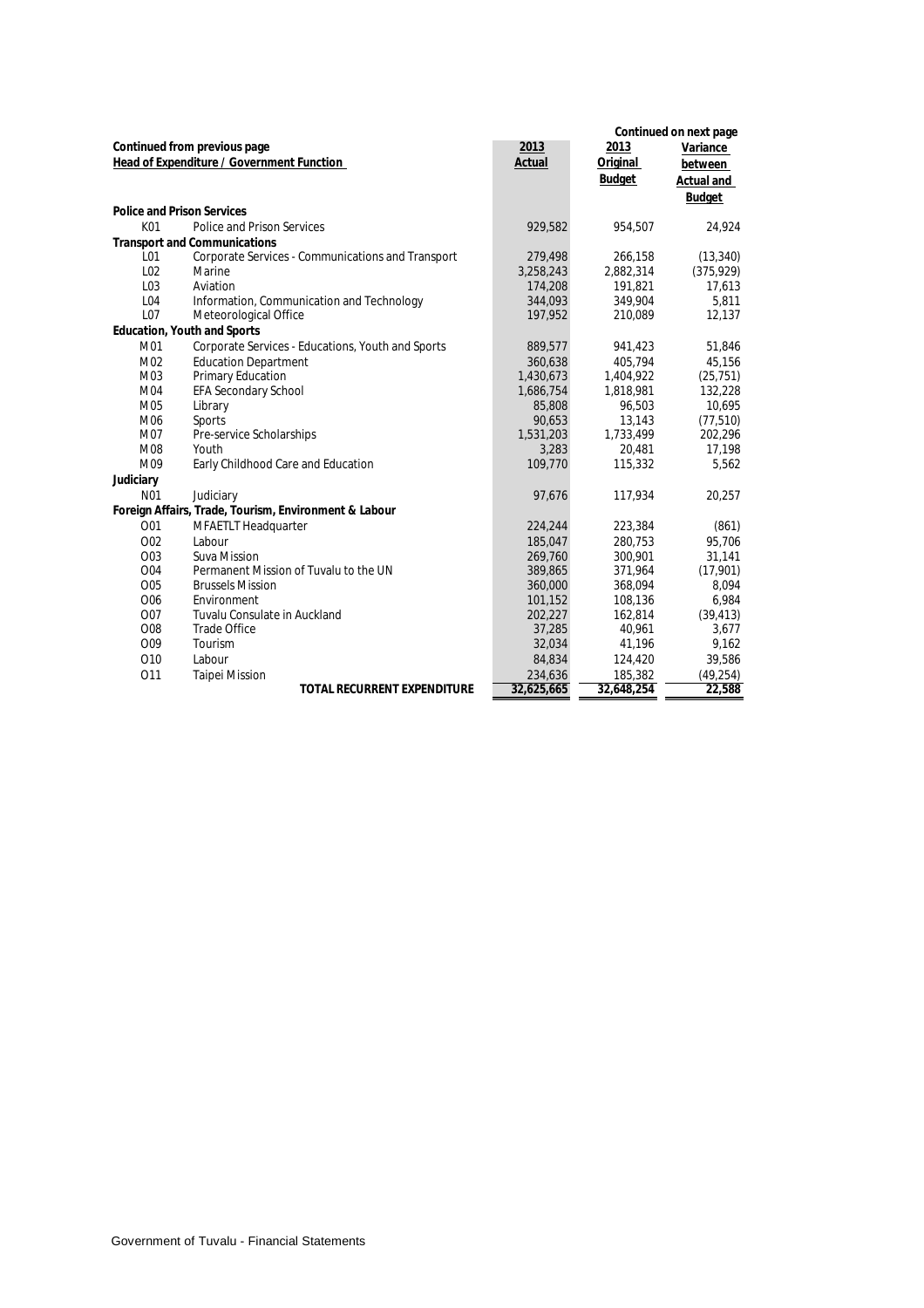# **1 REPORTING ENTITY**

## **1.0 GOVERNMENT OF TUVALU**

The Financial Statements of the Government of Tuvalu represent the financial activities undertaken by Government Departments including entities which operate on the outer islands and in Foreign diplomatic posts.

Tuvalu Public Enterprises, including the Tuvalu Electricity Corporation, Vaiaku Lagi Hotel, National Bank of Tuvalu, Development Bank of Tuvalu, National Fisheries Corporation of Tuvalu (NAFICOT), Tuvalu Philatelic Bureau, Tuvalu Maritime Training Institute (TMTI) and Tuvalu Telecommunications Corporation are not consolidated into the Government of Tuvalu Accounts. The Government's investment in these enterprises is included on the Statement of Assets and Liabilities.

The joint ventures in commercial fishing operations entered into by NAFICOT on behalf of the Government of Tuvalu will

be include in these accounts when NAFICOT start reporting and dividends paid from NAFICOT are included as revenue.

## **1.1 TUVALU TRUST FUND**

In 1987 under the Tuvalu Trust Fund (Finance and Information) Act, the Government of Tuvalu established the Tuvalu Trust Fund (TTF) to contribute to the long term financial stability and viability of Tuvalu by enabling it to meet financial commitments from the proceeds of investments. The Trustees represent the Governments of Tuvalu, New Zealand and Australia, which are the main contributors to the Trust Fund.

Despite being the sole beneficiary of the TTF, the Government of Tuvalu does not control the TTF. The complete Financial Statements of the TTF are not consolidated in these Financial Statements of Government. The market value of the Government of Tuvalu's contribution to the TTF is included in these Financial Statements on the Statement of Assets and Liabilities,and the remaining balance of the TTF is contained in the notes to these Financial Statements as a contingent asset.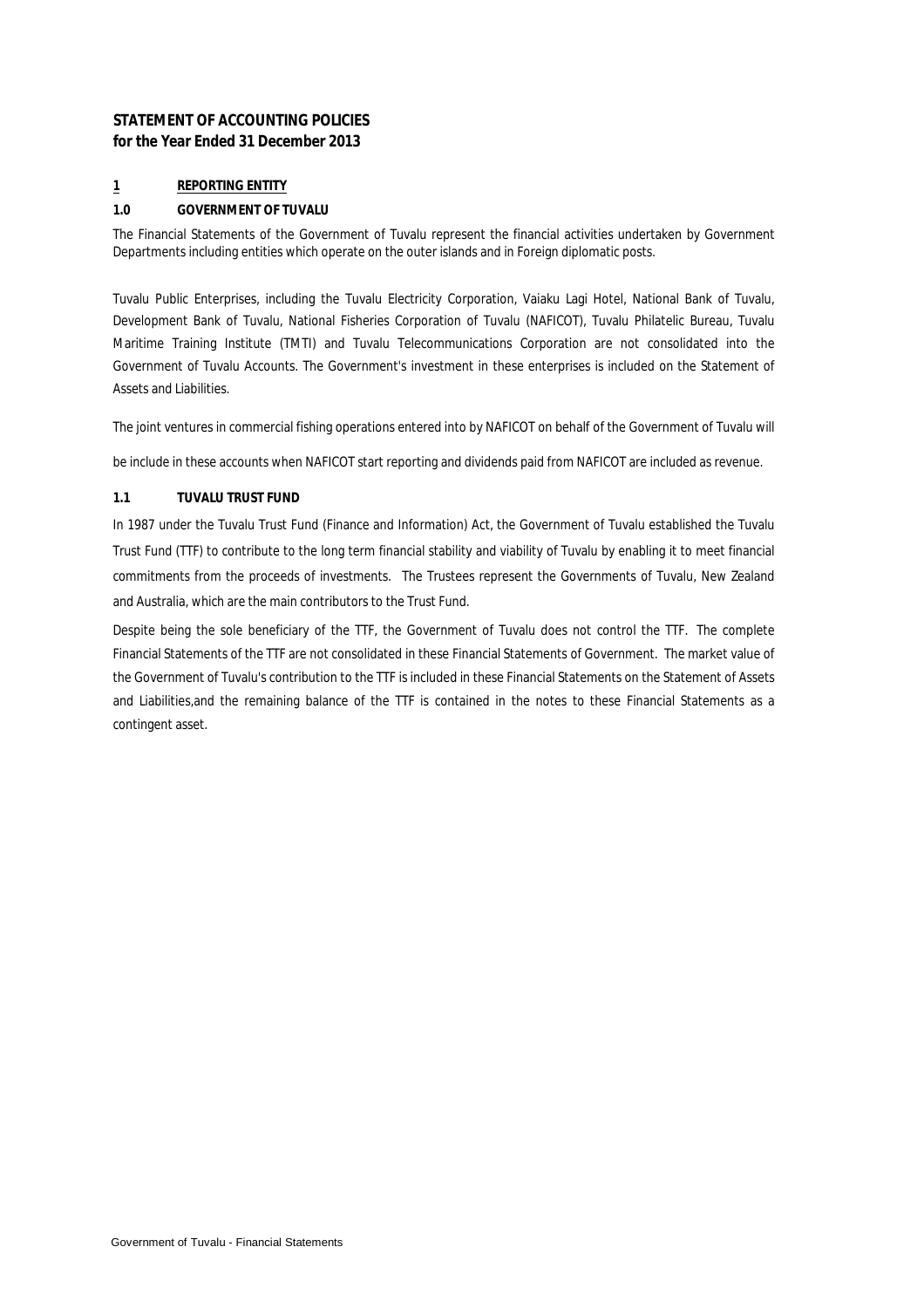# **STATEMENT OF ACCOUNTING POLICIES**

# **for the Year Ended 31 December 2013**

## **2 BASIS OF PREPARATION**

The Statement of Income and Expenditure, Assets and Liabilities and Equity are prepared on an accrual basis, and include non-cash items such as accruals and provisions.

The Financial Statements are presented in Australian dollars, and all monetary values are rounded to whole dollars, unless mentioned otherwise.

# **2.1 STATEMENT OF COMPLIANCE**

These Financial Statements are prepared pursuant to the Public Finance Act and are consistent with prior financial

years. The Statements are in accordance with generally accepted accounting practice in Tuvalu (Tuvalu GAAP) as

determined by the Government of Tuvalu. Where necessary Tuvalu GAAP is guided by the International Public Sector

Accounting Standards (IPSAS) and International Financial Reporting Standards (IFRS) to guide general accounting policy.

## **2.2 TRANSLATION OF FOREIGN CURRENCY TRANSACTIONS**

Both the functional and presentation currencies of the Government of Tuvalu are the Australian dollar. Transactions in foreign currencies are initially recorded in the Australian dollar at the exchange rates provided by the National Bank of Tuvalu on the dates of the transactions.

At balance date, monetary assets and liabilities held in Foreign Currency are translated at the exchange rates ruling at the balance date. Resulting exchange differences are recognised in the Income Statement.

### **2.3 BUDGET AMOUNTS**

The Financial Statements show as comparatives the amounts appropriated by the original annual Appropriation Act that relates to the current financial year. Appropriations are on a cash basis. Budget amounts in the Statement of Unauthorised expenses are the final budget figures and take into account supplementary appropriations and virements between sub heads.

### **2.4 CHANGES IN ACCOUNTING POLICIES**

Changes in accounting policies are applied retrospectively. There has been a change in accounting policy in 2013 in relation to Property, Plant and Equipment, see note 4.0 for the details of the change.

New accounting policies may be adopted for types of transactions that have become material to the Financial Statements for the first time. These are not considered changes in accounting policies. Likewise, some accounting policies may be reworded to better reflect the treatment of transactions; such rewording is also not considered a change in accounting policies.

### **2.5 MATERIAL PRIOR YEAR ERRORS**

If errors are detected that have a material impact on prior years, then these are applied retrospectively, and

comparatives are restated. There were no material prior year errors identified in the preparation of these accounts.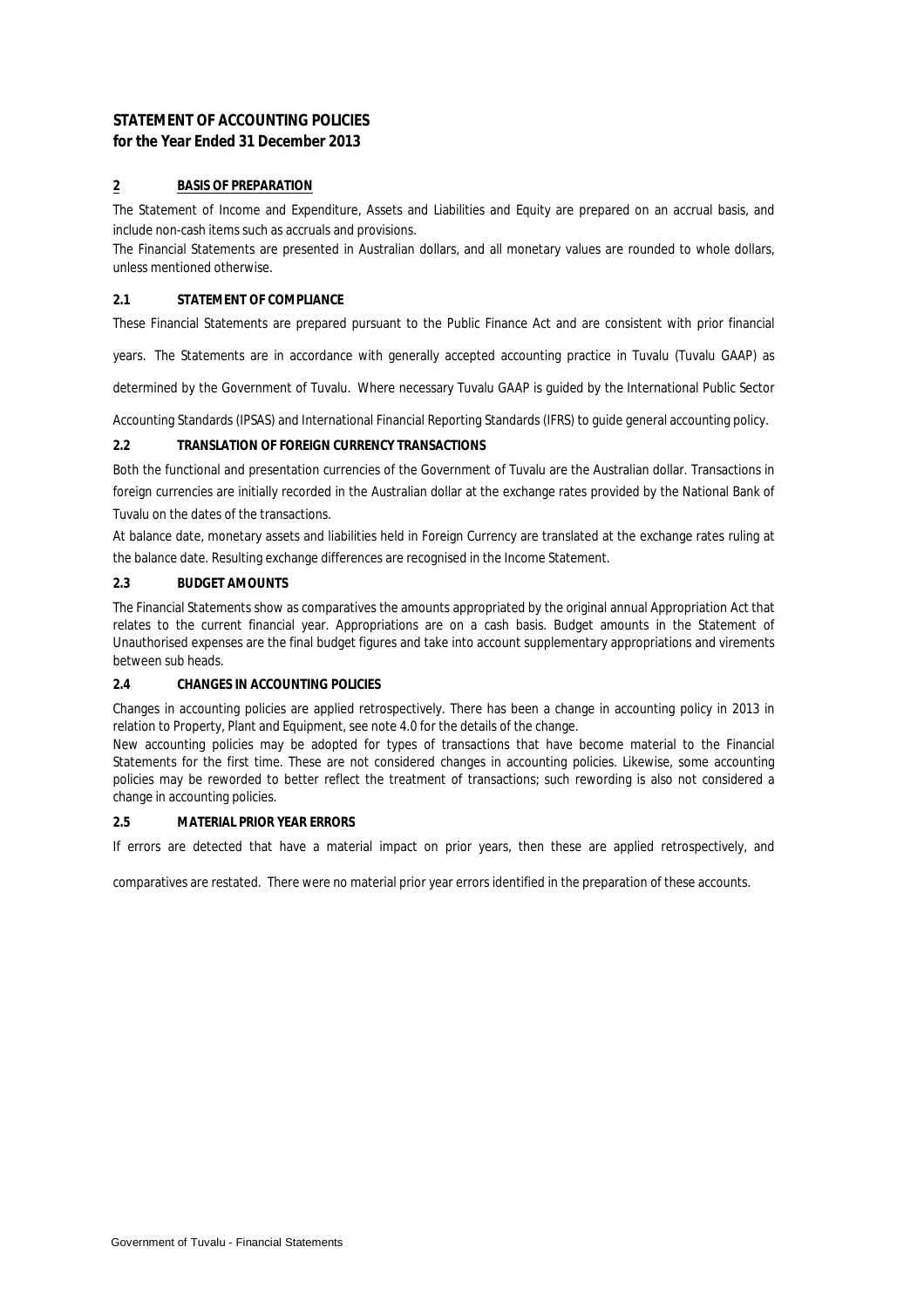# **3 ACCOUNTING POLICIES**

## **3.0 BASIS OF PREPERATION**

The Statement of Income and Expenditure; Statement of Assets and Liabilities; Statement of Changes in Equity; Statement of Revenue and Expenditure by Heads; Comparative Statements of Actual and Estimated Revenue by Subhead; and the Comparative Statement of Actual and Estimated Revenue by Subhead are prepared on an accrual basis, and include non-cash items such as accruals and provisions.

# **3.1 REVENUE**

Revenue is recognised when earned or becomes receivable. Revenue is measured at the fair value of consideration received or receivable.

### **Accrued Revenue**

Accrued revenue is recorded for items where revenue is earned or becomes receivable prior to the creation of an invoice.

## **Tuvalu Trust Fund (TTF) Disbursement Revenue**

Disbursement revenue from the TTF is recognised at the time of receipt into the Government's Consolidated Investment Fund account. Transfers from the Consolidated Investment Fund Account to the Government General Account are recorded as a transfer of funds and are not treated as Government Revenue.

## **Taxation Revenue**

Taxation Revenue is recognised at the earlier of receipt, invoice or filing of return, audit results and assessment and includes:

Income Tax – a tax on salaries and wages of workers in the economy as outlined in the Income Tax Act.

Company Tax – Taxes on the profits of large businesses. (Note: Small companies are subject to Presumptive Tax classified under "Other Taxes").

Tuvalu Consumption Tax – A tax on goods and services set at a rate of 7% of the value of the good or service.

Import Duties – Taxes, normally at percentage of the cost of the imported good based on cost plus insurance plus freight, placed on imports to Tuvalu and levied at the port of entry.

Excise Duties – Special taxes on imported goods that the Government may wish to discourage consumption of such as alcohol, and cigarettes.

Other Taxes - Include Hotel Room Tax, Departure Tax, Presumptive Tax and Sales Tax.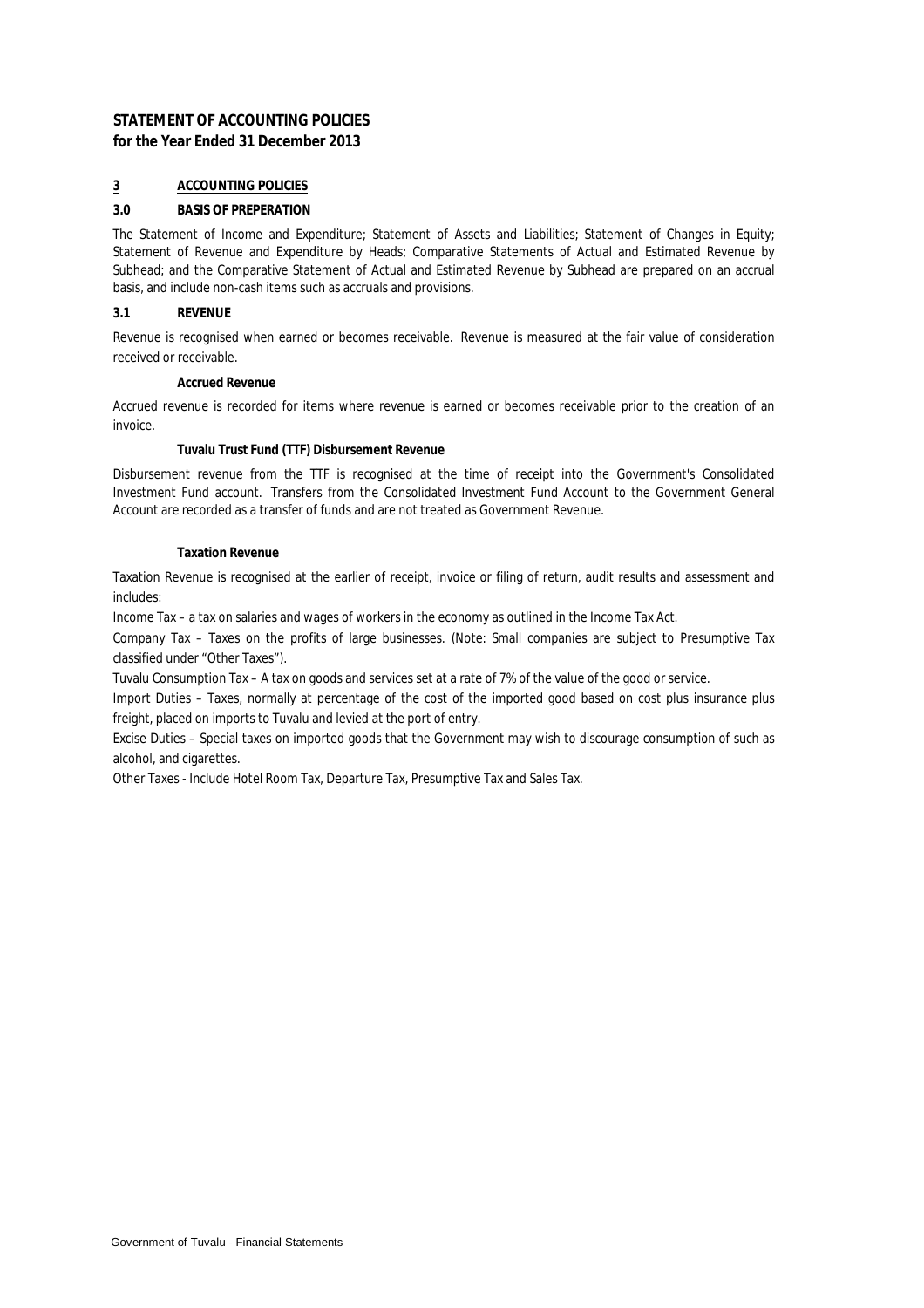### **Interest, Dividends, and Rent**

Revenue related to interest on Government accounts, dividends received from profits of companies in which the Government holds a share, and rental revenue from Government houses and buildings is recorded in the period it relates to.

#### **Fishing Licenses**

Revenue related to the granting of Fishing Licenses to foreign fishing vessels fishing in Tuvalu's Exclusive Economic Zone is recorded in the period it relates to.

#### **.TV Revenue**

Revenue related to the license agreement with Verisign for the marketing of Tuvalu's top level internet domain ".tv" is recorded in the period it relates to.

#### **Other Income**

Other revenue related to vessel registrations, operation of maritime services (Nivaga II & Manu Folau), stevedoring and wharfage, and other operational activities is recorded in the period it relates to.

# **3.2 AID ACCOUNTING**

## **External Assistance and Grants**

Direct budget support is recognised at time of legally binding commitment by the donor as revenue. Aid funding received from donor agencies for projects is recognised as a receipt within the Tuvalu Development Fund account when paid, distinctly separate to the Government Consolidated Fund at time of receipt.

#### **Grants in Kind**

Tuvalu often receives grants in kind. These are often in the form of technical assistance, office equipment, investments

in major infrastructure projects and property plant and equipment. Grants in kind which are assets are recognised as

Property, Plant and Equipment in the year they are provided.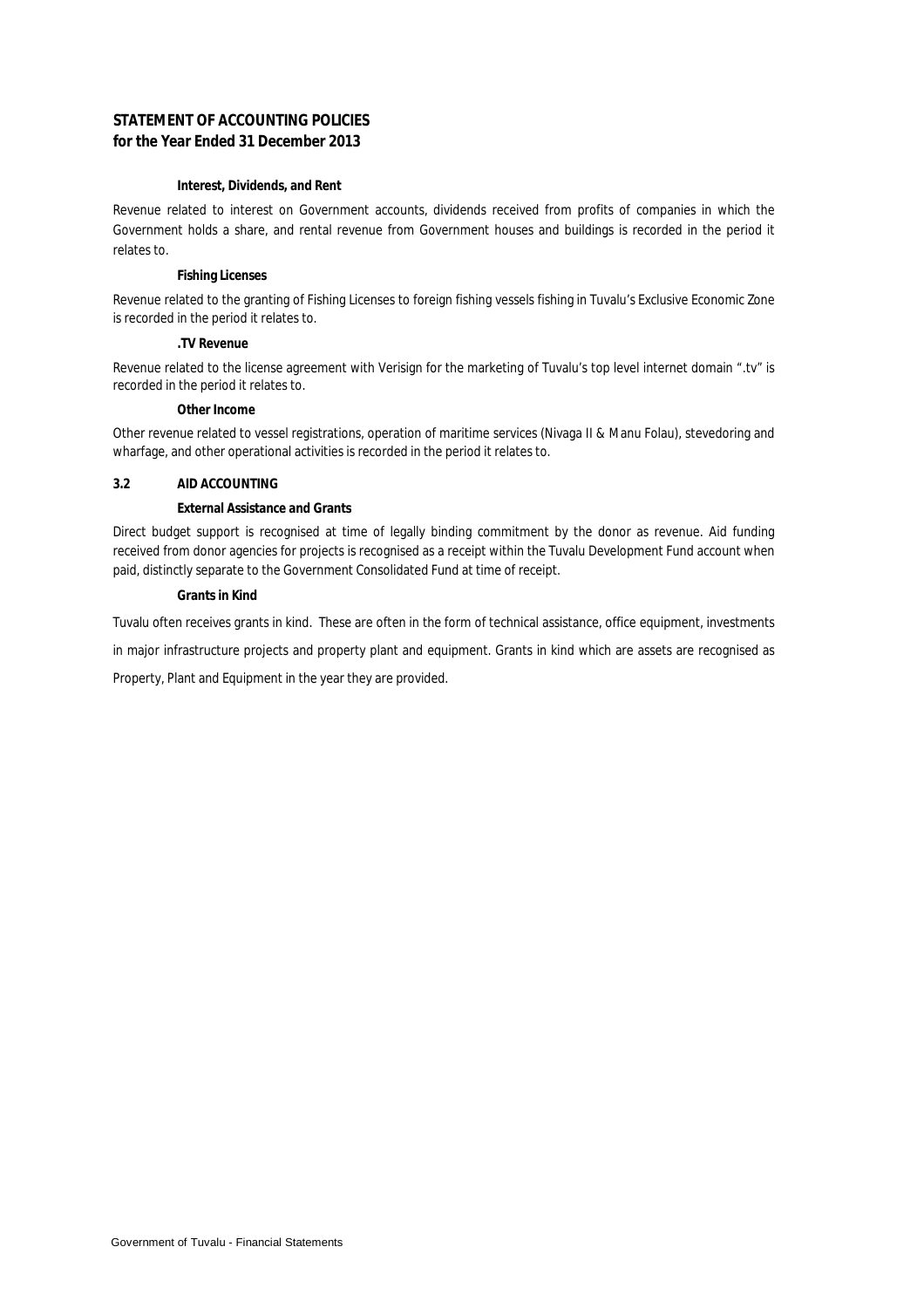## **3.3 EXPENDITURE**

Expenditure is recognised when incurred. This is generally upon receipt of goods or receipt of invoice.

#### **Wages and Salaries**

Wage and salary expenses are recognised in the period incurred.

## **Contributions to Tuvalu National Provident Fund**

Contributions to the Tuvalu National Provident fund are recognised for the period to which they apply.

#### **Loan repayments, bank and interest fees**

Loan Interest repayments are recognised as expenditure in the period they relate to.

# **Grants and Subsidies**

Grant Expenses in relation to grants provided to Tuvaluans, the Kaupules of Tuvalu, and Non-Government Organisations (NGOs) are recognised at the earliest of payment to the grant recipient or legal obligation to pay has been established. The Grants provided by Government include:

General Grants and Subsidies - provided to non-Government entities to assist them in providing goods or services, to civil servants for private housing rent subsidies, and to local councils and government.

Overseas Contributions – Payments to international organizations of which the Government is a member of (e.g. United Nations, University of the South Pacific (USP), Forum Secretariat).

Scholarships and support - Expenditure incurred supporting the Government's scholarship program.

Outer Island Projects grants - Special development spending on projects for the outer islands.

Japan Fuel Grant Counterpart Fund - Payments made to the Japan Fuel Grant Counterpart Fund as a contribution to recognise Japan's assistance for fuel purchasing.

#### **Tuvalu Medical Treatment Scheme**

Expenditure incurred in the operation of the Government's overseas medical referral scheme is recognised in the period incurred.

#### **Other Expenditure**

Other expenditure related to advertising, purchasing of provisions, purchasing supplies, minor equipment, social welfare payments such as the Senior Citizen Scheme, payments for land rent to traditional landowners for Government leased land, and rent of properties by the Government is recorded in the period it relates to.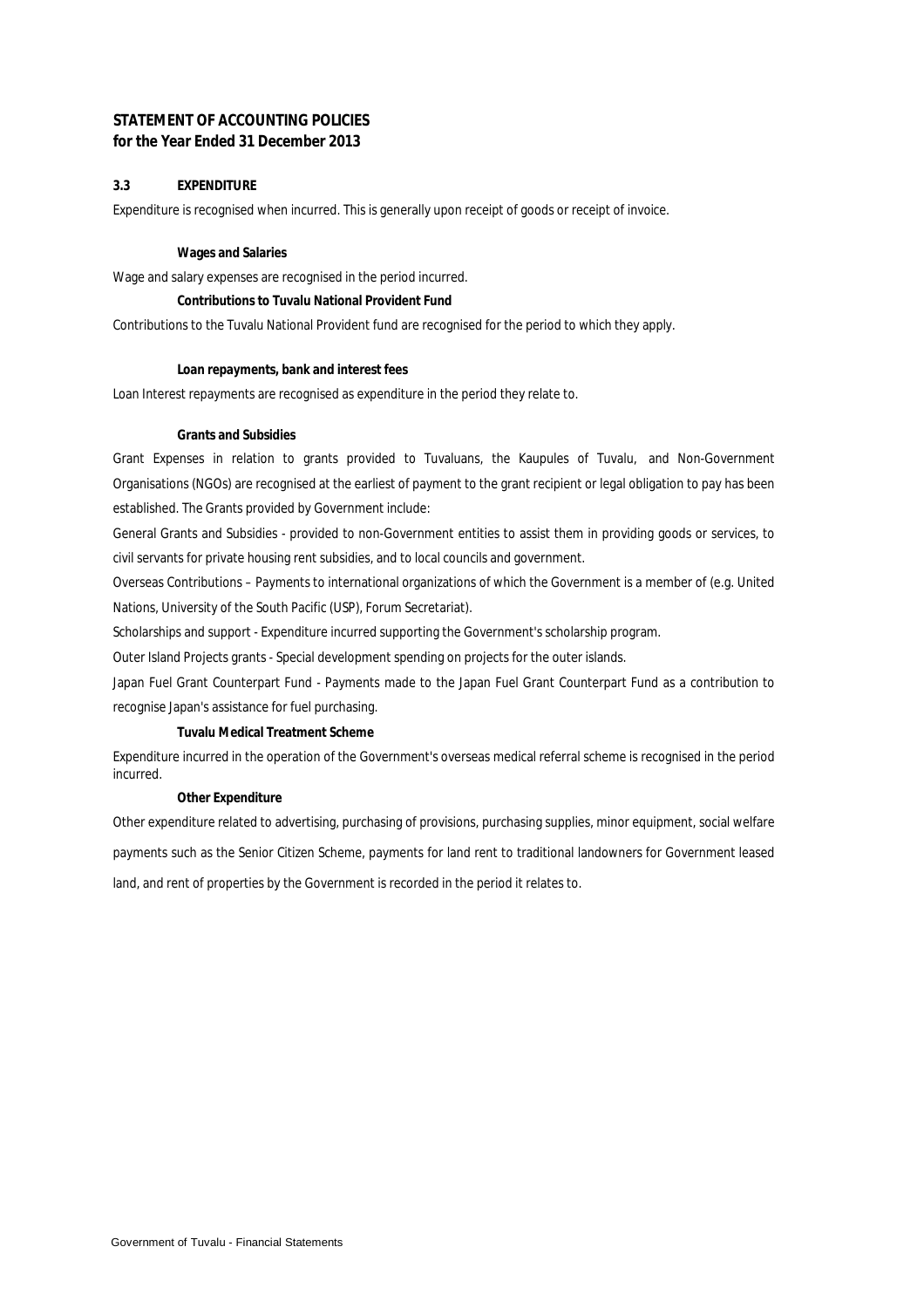## **Special Development Expenditure (Capital Expenditure)**

Special Development Expenditure records a range of normally non-recurrent expenditures that include Government

contributions to donor-funded projects, equipment purchases, small projects, and arrears payments.

Infrastructure assets and property, plant and equipment are recognised as assets in the period they are acquired. These

capital expenditures are classified as Special Development Expenditures (SDE) in the annual budget documentation.

## **Tuvalu Development Fund**

Payments out of the Tuvalu Development Fund is recognised on payment of amount, rather than when incurred.

#### **3.4 ASSETS**

The Government of Tuvalu recognises both Financial Assets and Non Financial Assets in these accounts. Special Development Expenditure for Property Plant and Equipment purchases, and major infrastructure investment are reflected on the Balance Sheet, and depreciation of these assets is reflected on the Statement of Income and Expenditure.

#### **Current Assets**

A current asset is deemed to be current if it is liquid or expected to be made liquid within 12 months.

#### **Cash & Cash Equivalents**

Cash comprises cash on hand and demand deposits. Cash equivalents are short-term, highly liquid investments that are

readily convertible to known amounts of cash and which are subject to an insignificant risk of changes in value.

#### **Debtors**

Debtors are measured at their expected realisable value, which is generally the original amount less a provision for amounts uncollected after 365 days. Bad debts are written off when approved by Parliament.

### **Property Plant and Equipment**

Propery, Plant and Equipment is presented at cost less accumulated depreciation and impairment losses and includes assets provided in-kind. Leasehold improvements, furniture and equipment are initially measured at cost, and then depreciated on a straight-line basis.

### **Depreciation**

Items of Premises and equipment are depreciated using the straight line method at rates specified under the Tuvalu Asset Management Manual. The annual depreciation rates used for each class of asset are as follows:

| Asset Class                                 | Annual Depreciation Rate (%) |
|---------------------------------------------|------------------------------|
| Automobiles & bikes                         | 20                           |
| Equipment (Computers, Photocopier & others) | 20                           |
| Buildings excluding land                    | 3.6                          |
| Plant & Machinery (not) Vehicles)           | 12                           |
| Furnitures & Fittings                       | 5                            |
| <b>Technical Equipment</b>                  | 5                            |
| Ships & Boats                               | 5                            |

#### **Subsequent Costs**

The cost of replacing part of an item of property, plant or equipment is recognised in the carrying amount of the item if it is probable that the future economic benefits embodied within the part will flow to the Tuvalu Government and its cost can be measured reliably. The costs of the day-to-day servicing of premises and equipment are recognised in the statement of income and expenditure as incurred.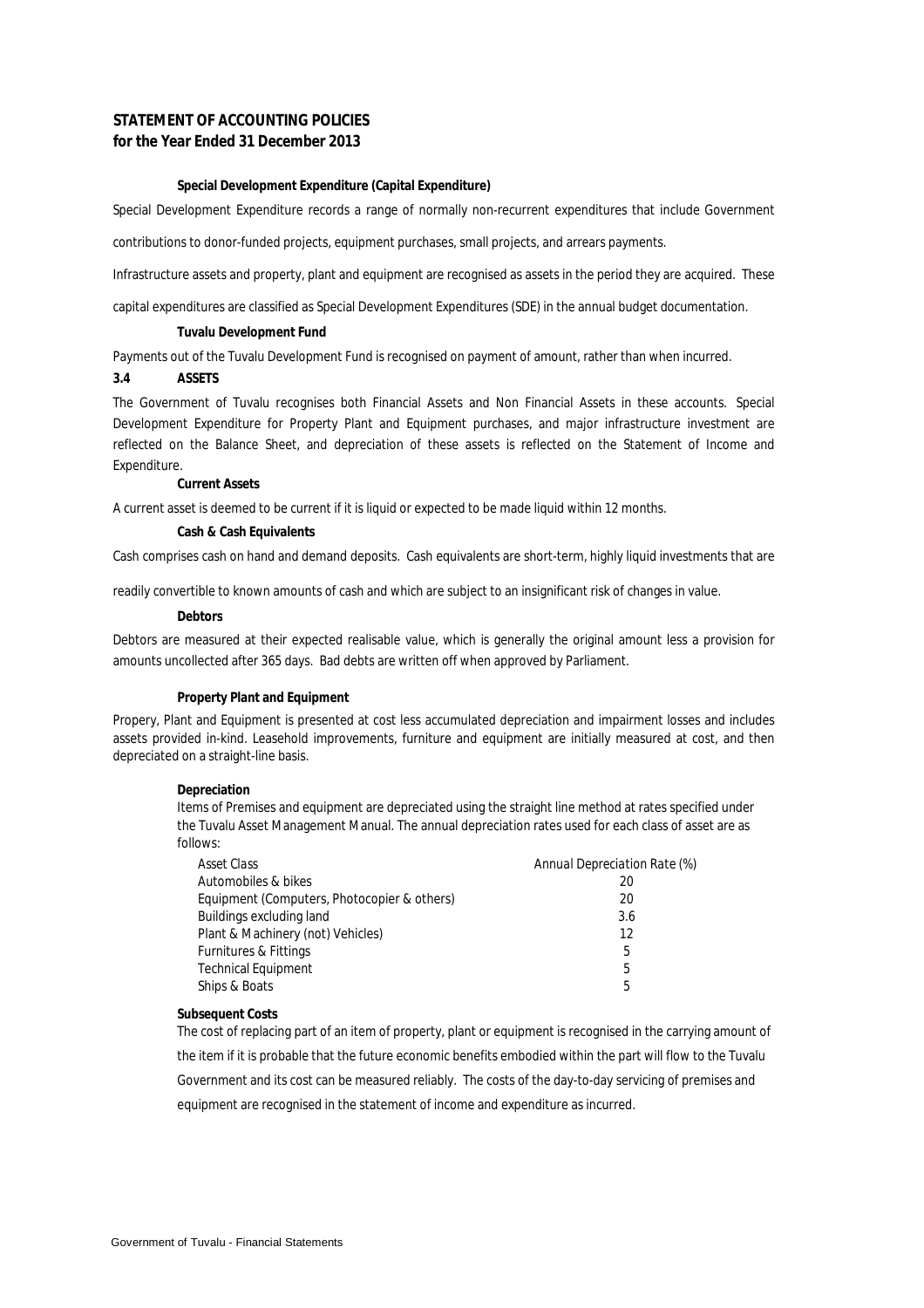# **STATEMENT OF ACCOUNTING POLICIES**

# **for the Year Ended 31 December 2013**

### **Disposal of Property, Plant and Equipment**

The gain or loss on disposal of Property, Plant and Equipment is calculated as the difference between the

carrying amount of the asset at the time of disposal and the proceeds of disposal, and is included in the

Statement of Revenue and Expenditures in the year of Disposal.

# **Tuvalu Development Fund**

The Tuvalu Development Fund is recognised as a Non-Current Asset, reflecting the Government's agreement with donor

partners to utilise development funds in line with approved donor agreements.

### **Other Investments**

Other Investments include investments in subsidiaries, other associated parties and investments in shares in non controlled entities.

Other Investments are measured at Fair Value.

# **3.5 LIABILITIES**

## **Creditors**

Creditors are recognised on receipt of an approved invoice.

#### **Accrued Expenditure**

Accrued expenditure is recorded for items where expenditure is incurred prior to the receipt of an approved invoice.

## **Employee Entitlements**

The Government does not recognise employee entitlement liabilities such as annual leave in these accounts.

### **Public Debt**

All Public Debt is measured and presented at fair value.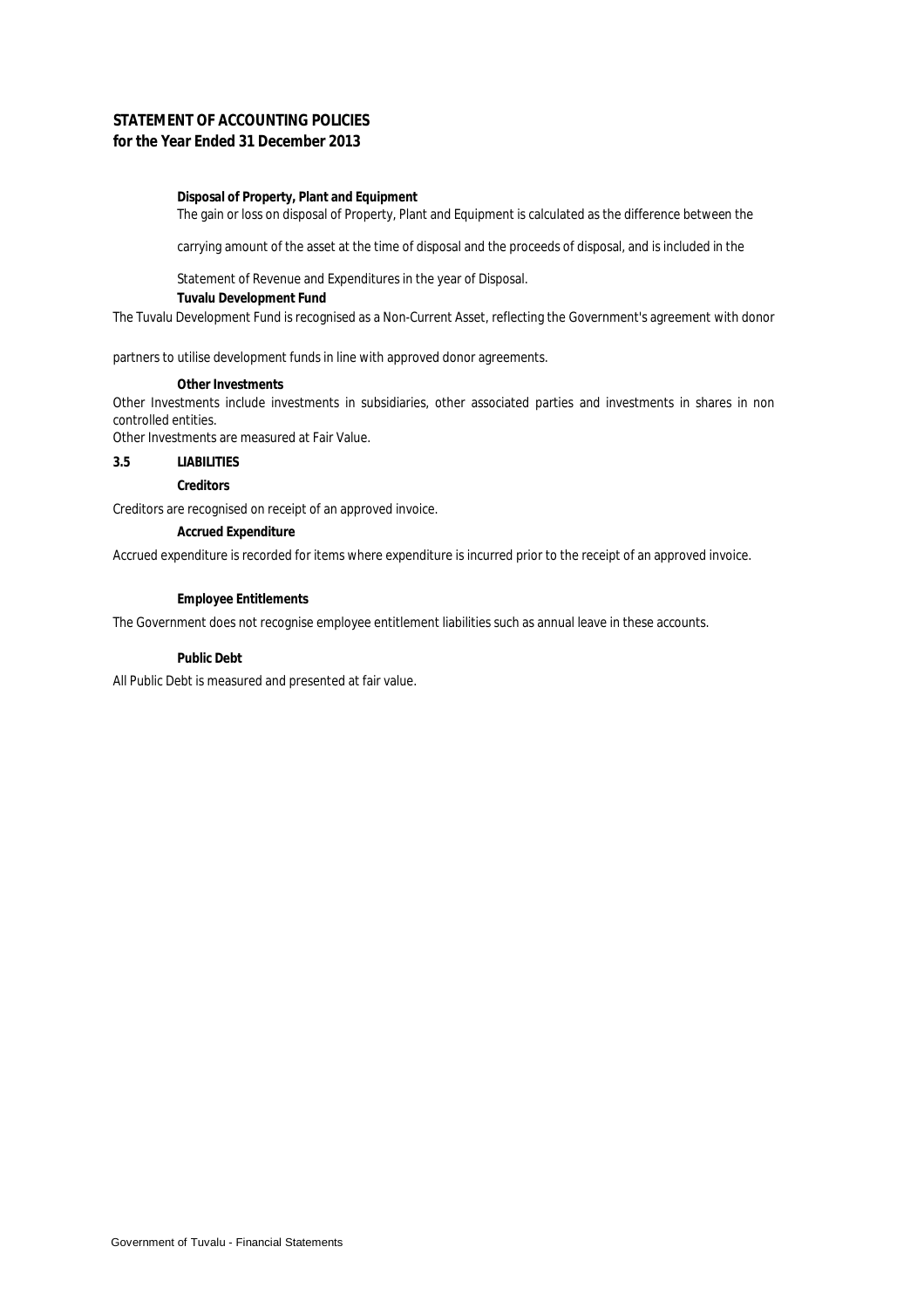# **STATEMENT OF ACCOUNTING POLICIES**

**for the Year Ended 31 December 2013**

## **4.0 EVENTS AND DECISIONS WITH SIGNIFICANT ACCOUNTING IMPACTS**

### **CHANGES IN ACCOUNTING POLICIES**

There have been changes in accounting policies for the Year Ended 31 December 2013

#### **Inclusion of additional information and statements**

Additional Statement have been included in these 2013 Annual Financial Statements, this include the introduction of a Statement of Property, Plant and Equipment by Government departments and by assets category.

### **Inclusion of Fixed Asset Values in the Financial Statements**

Prior to the 2013 Financial year, there was no reflection of Property, Plant and Equipment Assets and Depreciation

expenses on the Statement of Assets and Liabilities and the Statement of Income and Expenditure respectively.

- In these 2013 Annual Financial Statements, the Property, Plant and Equipment Assets value has been reflected on the Statement of Assets and Liabilities as a total amount of each department's asset. The total value of Property Plant and Equipment was directly adjusted to Retained Earnings as "Introduction of Property, Plant and Equipment".

- The process undertaken in 2013 to include the Property, Plant and Equipment assets was:

\* A request was sent to all Governemnt Departments to detail their Property, Plant and Equipment Assets.

 \* These requests were complied into a fixed assets register and an estimate of the cost, the useful life of each was produced.

 \* The assets were written on as assets and directly to equity. The value of each asset written on was estimated by calculating the carrying amout of the asset by taking the estimated cost and deducting accumulated depreciation.

The details of Property, Plant and Equipment Assets is presented by categories and by department in Notes 18 to the Financial Statements.

# **4.1 SUBSEQUENT EVENTS**

No events have occurred since balance date which would materially affect the Government of Tuvalu's Financial Statements for the year.

**5.0**

## **REQUIREMENTS OF THE PUBLIC FINANCE ACT WITH ZERO BALANCE**

Statement of Other Leger Balances (Nil Balances) Statement of Outstanding Loans made from the Consolidated Revenue Fund Tabulated summaries of unallocated stores and manufacturing accounts Statement of balances on remittance account (Remittance Account no longer exists)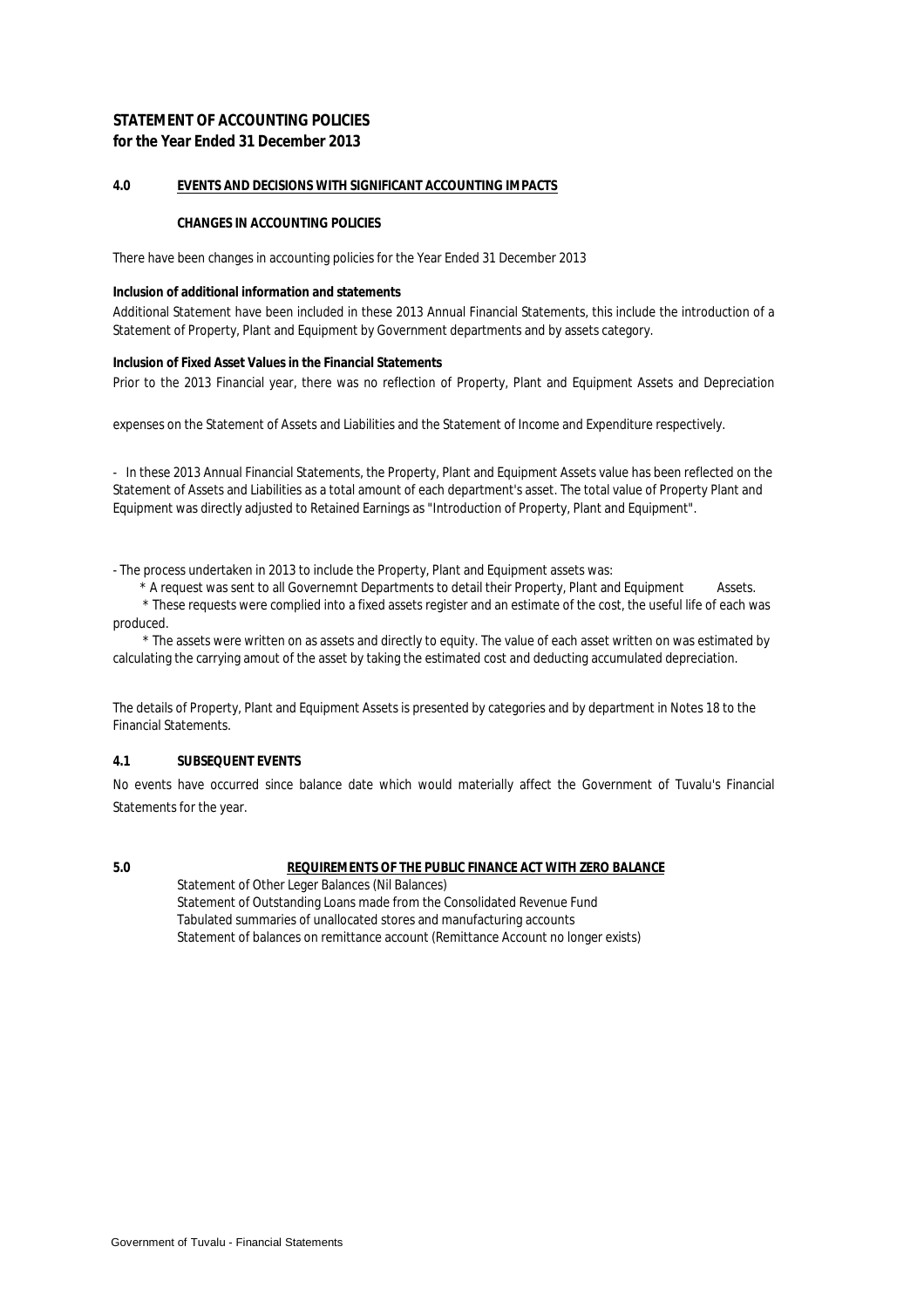# **NOTES TO AND FORMING PART OF THE FINANCIAL STATEMENTS**

**for the Year Ended 31 December 2013**

| NOTE <sub>1</sub>  | Statement of Balances on Deposit Accounts                                |
|--------------------|--------------------------------------------------------------------------|
| NOTE <sub>2</sub>  | <b>Statement of Special Fund Balances</b>                                |
| NOTE <sub>3</sub>  | Statement of Investments                                                 |
| NOTE <sub>4</sub>  | Statement of Contingent Assets - Tuvalu Trust Fund                       |
| NOTE <sub>5</sub>  | Government Investment in Corporations                                    |
| NOTE <sub>6</sub>  | Debtors                                                                  |
| NOTE <sub>7</sub>  | <b>Other Liabilities</b>                                                 |
| NOTE <sub>8</sub>  | Statement of Public Debt and Statement of Contingent<br>Liabilities      |
| NOTE <sub>9</sub>  | Taxation                                                                 |
| NOTE <sub>10</sub> | Interest, Dividends and Rent                                             |
| NOTE <sub>11</sub> | <b>External Assistance and Grants</b>                                    |
| NOTE <sub>12</sub> | Other Income                                                             |
| NOTE <sub>13</sub> | Travel                                                                   |
| NOTE <sub>14</sub> | Grants and Subsidies (Include Scholarship Support)                       |
| NOTE <sub>15</sub> | <b>Other Expenditures</b>                                                |
| NOTE 16            | TDF Aggregate Receipts & Payments                                        |
| NOTE 17            | Requirement of the Public Finance Act without balances                   |
| NOTE <sub>18</sub> | Statement of Property, Plant and Equipment by Department<br>and Category |
| NOTE 19            | <b>Statement of Unauthorised Expenditures</b>                            |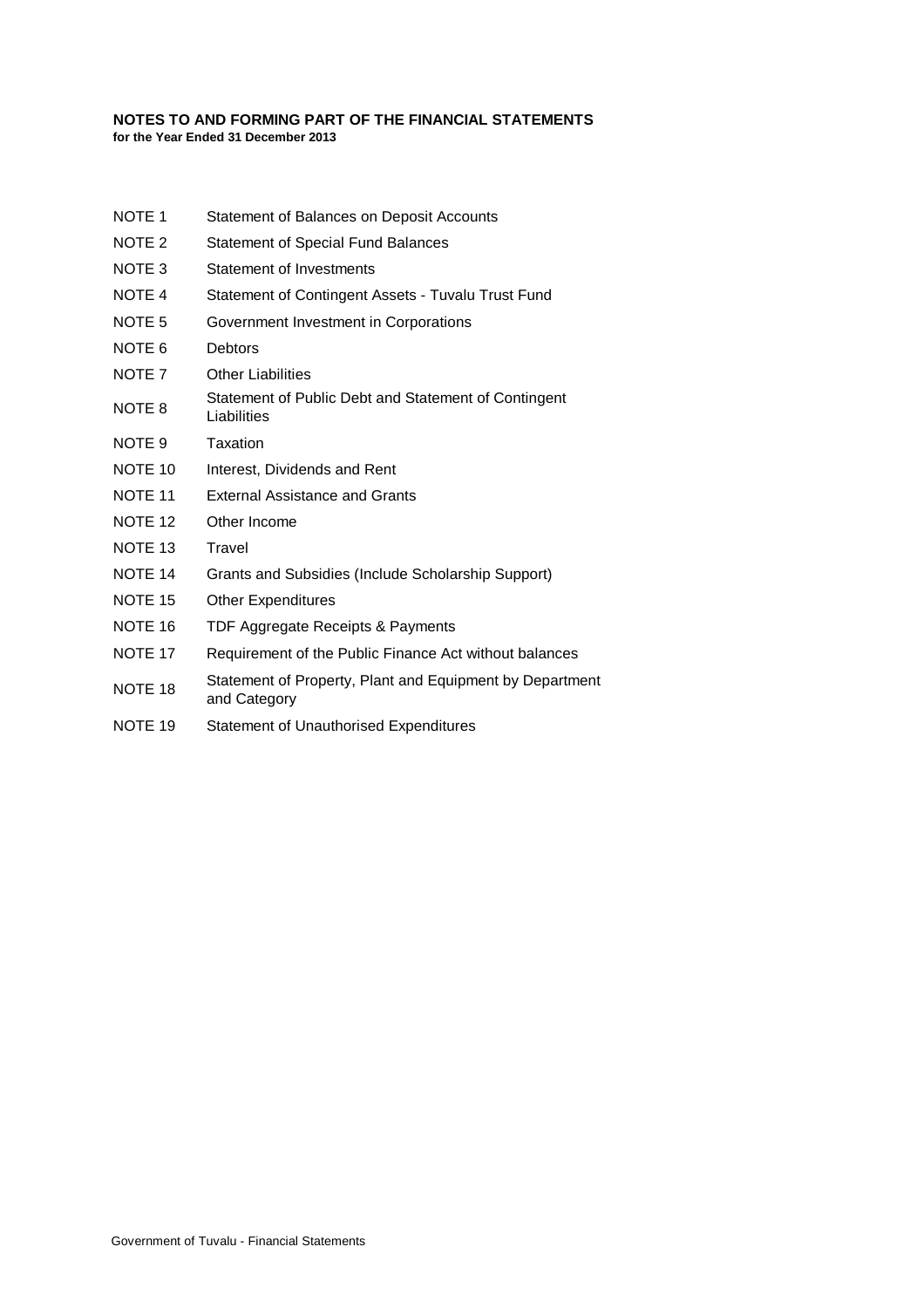#### **STATEMENT OF BALANCES ON DEPOSIT ACCOUNTS Prepared in accordance with Public Finance Act s31(1)(ix) For the Year Ended 31/12/2013**

|                                                          | <b>Financial Year Ending</b> |            |  |
|----------------------------------------------------------|------------------------------|------------|--|
|                                                          | 31/12/2013                   | 31/12/2012 |  |
| <b>Consolidated Fund Accounts</b>                        |                              |            |  |
| <b>General Current Account</b>                           | 9,245,265                    | 225,983    |  |
| Government Call Account - 01-420002-02                   | 0                            | 60,611     |  |
| Miscellaneous Passbook a/c - 01-420002-34                | $\Omega$                     | 1,588      |  |
| Intellectual Property Account - 170955-30                | 52,208                       | 181,346    |  |
| IBD - Housing Repurchasing - 01-420002-46                | 256,195                      | 249,877    |  |
| IBD - Business/Passport Investment Scheme - 01-420002-31 | $\Omega$                     | 188,145    |  |
| IBD - Tuvalu Parliment Building - 01-420002-42           | 77,804                       | 75,889     |  |
| IBD - Investment in Education Office - 01-420061-44      | 150,772                      | 147,063    |  |
| <b>Total Consolidated Fund Cash account balances</b>     | 9,782,243                    | 1,130,502  |  |
| <b>Foreign Mission Accounts</b>                          |                              |            |  |
| Cash on Hand - UN Mission                                | 62,092                       | 104,542    |  |
| Cash on Hand - Brussel Mission                           | 29,715                       | 57,519     |  |
| Cash on hand - Suva Embassy                              | 76,960                       | 57,771     |  |
| Cash in transit - Suva Embassy                           | 6,607                        | 30.420     |  |
| Cash on Hand - New Zealand Consulate Office              | 97,852                       | 64,911     |  |
| Cash on hand - Taiwan Embassy                            | 9.331                        | 0          |  |
| <b>Total Foreign Mission Cash account balances</b>       | 282,557                      | 315,163    |  |
| <b>Outer Island General Accounts</b>                     |                              |            |  |
| Cash on Hand Nanumaga                                    | 150                          | 29         |  |
| Cash on Hand Nanumea                                     | 150                          | 17,038     |  |
| Cash in Transist - Nanumea                               | 396                          | $\Omega$   |  |
| Cash on Hand Niutao                                      | 3,787                        | 6,602      |  |
| Cash on Hand Nui                                         | 153                          | 18,782     |  |
| Cash on Hand Nukufetau                                   | 47,584                       | 63,711     |  |
| Cash on Hand Nukulaelae                                  | 105                          | 255        |  |
| Cash on Hand Vaitupu                                     | 948                          | 13,390     |  |
| Total Outer Island Cash account balances                 | 53,273                       | 119,806    |  |
|                                                          |                              |            |  |
| Total Cash Balances as at 31/12/2013                     | 10,118,073                   | 1,565,471  |  |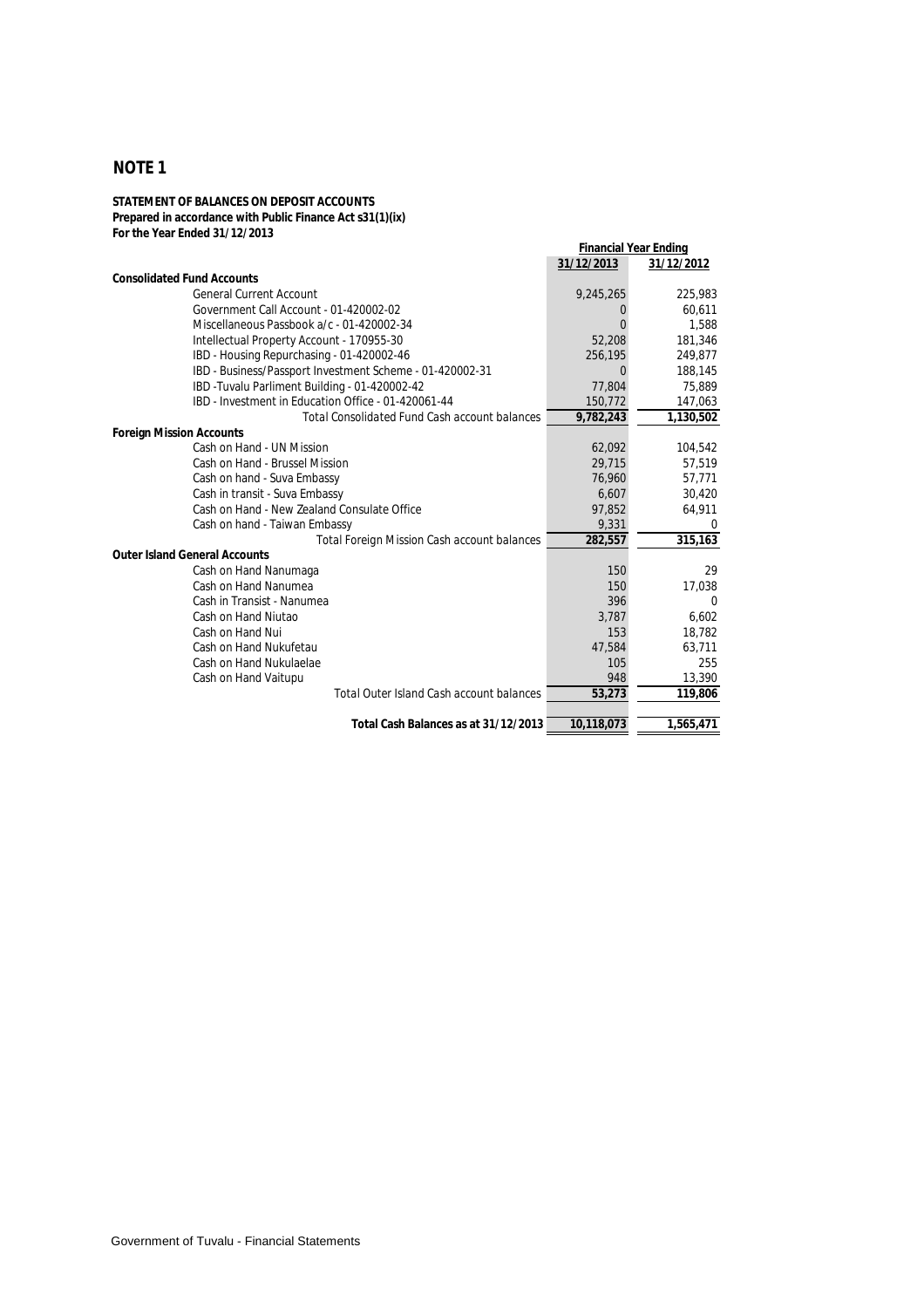#### **STATEMENT OF SPECIAL FUND BALANCES Prepared in accordance with Public Finance Act s31(1)(v) For the Year Ended 31/12/2013**

|                                                                             | <b>Financial Year Ending</b> |            |           |  |  |
|-----------------------------------------------------------------------------|------------------------------|------------|-----------|--|--|
| <b>Special Funds</b>                                                        | 31/12/2013                   | 30/12/2012 |           |  |  |
| IBD - Coinage Security - 01-420002-07                                       |                              |            |           |  |  |
| [Refer to s5(1)-Currency Act]                                               |                              |            |           |  |  |
| Opening Balance                                                             | 89,416                       | 39,709     |           |  |  |
| Proceeds of sales of coins & royalties                                      | 105,814                      | 49,707     |           |  |  |
| Transfer - Government General Account                                       |                              |            |           |  |  |
| <b>Closing Balance</b>                                                      | 195,230                      |            | 89,416    |  |  |
|                                                                             |                              |            |           |  |  |
| IBD - Rehabilitation - 01-420002-45                                         |                              |            |           |  |  |
| [Refer to Order 2 of the Community Rehabilitation Fund (Special Fund) Order |                              |            |           |  |  |
| Opening Balance                                                             | 17,594                       | 17,160     |           |  |  |
| <b>Interest Earnings</b>                                                    | 445                          | 434        |           |  |  |
| <b>Closing Balance</b>                                                      | 18,039                       |            | 17,594    |  |  |
|                                                                             |                              |            |           |  |  |
|                                                                             |                              |            |           |  |  |
| IBD - Insurance Fund - 01-420002-48                                         |                              |            |           |  |  |
| [Refer to s20(3)(c) of Public Finance Act]                                  |                              |            |           |  |  |
| Opening Balance                                                             | 395,646                      | 385,901    |           |  |  |
| <b>Interest Earnings</b>                                                    | 9,977                        | 9,745      |           |  |  |
|                                                                             |                              |            |           |  |  |
| <b>Closing Balance</b>                                                      | 405,624                      |            | 395,646   |  |  |
|                                                                             |                              |            |           |  |  |
| IBD - NBT Insurance - 01-680824-40                                          |                              |            |           |  |  |
| [Refer to s4-NBT(Insurance Fund)Act]                                        |                              |            |           |  |  |
| Opening Balance                                                             | 595,570                      | 580.877    |           |  |  |
| <b>Interest Earnings</b>                                                    | 15,058                       | 14,693     |           |  |  |
| <b>Closing Balance</b>                                                      | 610,627                      |            | 595,570   |  |  |
|                                                                             |                              |            |           |  |  |
| Total Special Funds balance as at 31/12/2013                                | 1,229,520                    |            | 1,098,226 |  |  |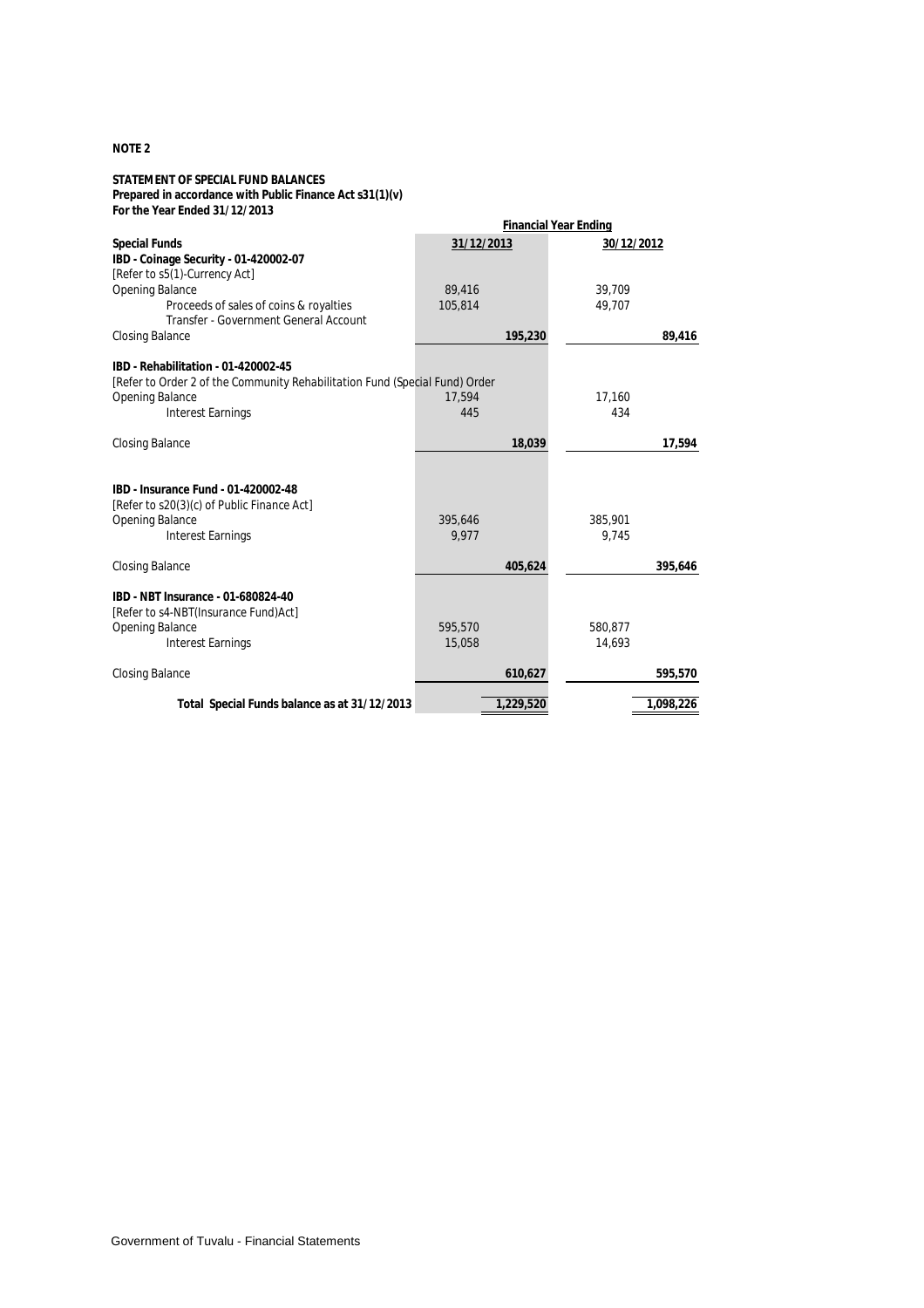**STATEMENT OF INVESTMENTS**

**Prepared in accordance with Public Finance Act s31(1)(xi) For the Year Ended 31/12/2013**

|                                                      | <b>Notes</b> |            | <b>Financial Year Ending</b> |
|------------------------------------------------------|--------------|------------|------------------------------|
|                                                      |              | 31/12/2013 | 30/12/2012                   |
| Cash Investments                                     |              |            |                              |
| Consolidated Investment Fund                         | 3            | 5,419,544  | 4,459,230                    |
| Government Air Pacific Bank Guarantee - 01-420002-40 | 3            | 46,293     | 45,152                       |
| Total Cash Investments as at 31/12/2013              |              | 5,465,837  | 4,504,381                    |
|                                                      |              |            |                              |
| <b>Non-Current Investments</b>                       |              |            |                              |
| Tuvalu Trust Fund - GOT Contribution                 | 4            | 53,548,827 | 50,408,827                   |
| Capital in Corporations (total)                      | 5            | 13,222,612 | 11,048,265                   |
| Sub total                                            |              | 66,771,439 | 61,457,092                   |
|                                                      |              |            |                              |
| <b>Tuvalu Development Fund</b>                       |              | 2.220.904  | 2.204.653                    |
| IBD - Tuvalu Development Fund - 01-751389-40         |              | 184,033    | 179,506                      |
| Sub total Tuvalu Development Fund                    |              | 2,404,937  | 2,384,159                    |
| Total Non-current Investments as at 31/12/2013       |              | 69,176,375 | 63,841,251                   |
| Total Investments of Government as at 31/12/2013     |              | 74.642.212 | 68.345.632                   |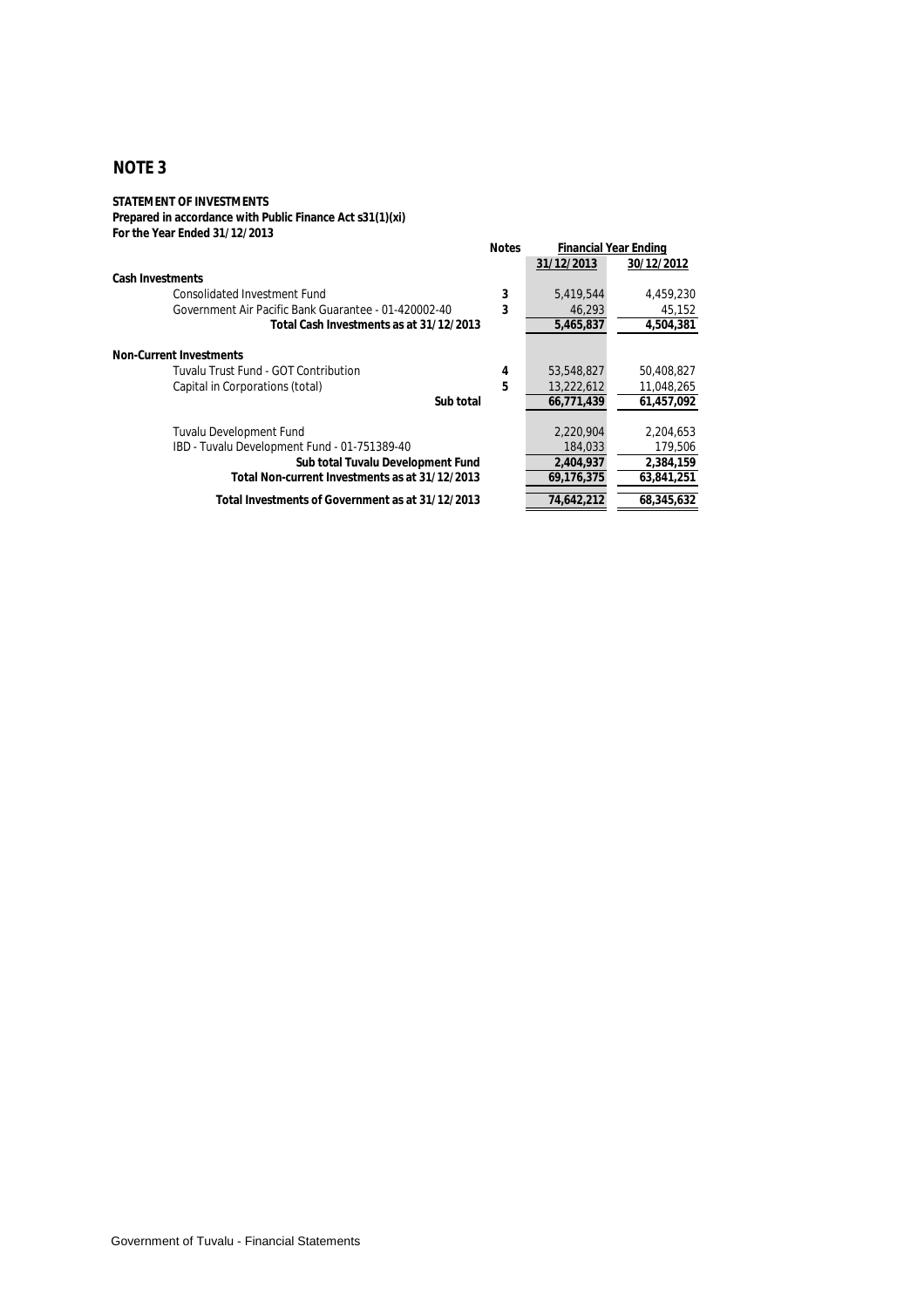**STATEMENT OF CONTINGENT ASSETS Prepared in accordance with Public Finance Act s31(1)(x) For the Year Ended 31/12/2013**

## **TUVALU TRUST FUND (TTF)**

Given the nature of the TTF and the fact that Tuvalu is the sole beneficiary of the TTF, it is anticipated that in the event of any 'wind up' of the TTF, the market value of all TTF balances would be available to the Government of Tuvalu.

The market value of Government of Tuvalu contribution balance of the TTF is disclosed on the Statement of Assets and Liabilities.

The market value of contribution balances from other parties to the TTF are classified as a contingent asset of the Government. There is no existing 'wind up' provision within the TTF legislation.

## **Tuvalu Trust Fund Balance**

|                      | Market<br>Value (MV)<br>(TTF) as at<br>31<br>December<br>\$'000 |         | <b>GOT</b><br><b>Total TTF</b><br>Contribution<br><b>Contribution</b><br><b>Balance</b><br><b>Balance</b><br>\$'000<br>\$'000 |        | GOT % of<br><b>Contributions</b> | Disclosed as<br>GOT Asset (%<br>cont. x MV) |     | <b>GOT</b><br>Contingent<br>Asset<br>\$'000 |        |    |        |
|----------------------|-----------------------------------------------------------------|---------|-------------------------------------------------------------------------------------------------------------------------------|--------|----------------------------------|---------------------------------------------|-----|---------------------------------------------|--------|----|--------|
| 2008 Closing Balance | \$                                                              | 95.026  | -\$                                                                                                                           | 71,996 | \$                               | 31,885                                      | 44% | \$                                          | 42.084 | \$ | 52,942 |
| 2009 Closing Balance | \$                                                              | 97.561  | S                                                                                                                             | 73.279 | S                                | 31,885                                      | 44% | \$                                          | 42.450 | \$ | 55,111 |
| 2010 Closing Balance | \$                                                              | 110,610 | \$.                                                                                                                           | 76,611 | \$                               | 31,885                                      | 42% | \$                                          | 46,035 | \$ | 64,575 |
| 2011 Closing Balance | \$                                                              | 118.692 | -\$                                                                                                                           | 80,611 | \$                               | 31,885                                      | 40% | \$                                          | 46,948 | \$ | 71,744 |
| 2012 Closing Balance | \$                                                              | 130,605 | \$.                                                                                                                           | 82,611 | \$                               | 31,885                                      | 39% | \$                                          | 50.409 | \$ | 80,196 |
| 2013 Closing Balance |                                                                 | 140.705 | S                                                                                                                             | 83,781 | S                                | 31,885                                      | 38% | \$                                          | 53,549 | \$ | 87,156 |

#### **Tuvalu Trust Fund Contribution Balances**

|                            | 2008   | 2009   | 2010   | 2011   | 2012   | 2013   |
|----------------------------|--------|--------|--------|--------|--------|--------|
|                            | \$'000 | \$'000 | \$'000 | \$'000 | \$'000 | \$'000 |
| Tuvalu                     | 31,885 | 31,885 | 31,885 | 31,885 | 31,885 | 31,885 |
| <b>United Kingdom</b>      | 8,450  | 8,450  | 8,450  | 8,450  | 8,450  | 8,450  |
| Australia                  | 18,319 | 19,570 | 22,901 | 26,901 | 28,901 | 30,071 |
| New Zeland                 | 12,579 | 12,579 | 12,579 | 12,579 | 12,579 | 12,579 |
| Japan                      | 695    | 695    | 695    | 695    | 695    | 695    |
| South Korea                | 69     | 101    | 101    | 101    | 101    | 101    |
| <b>Total Contributions</b> | 71.996 | 73.279 | 76,611 | 80,611 | 82,611 | 83,781 |

Note; The movement of the GOT Asset on the Statement of Income & Expenditure from \$50.409m in 2012 to \$53.549m in 2013 is \$3.140m.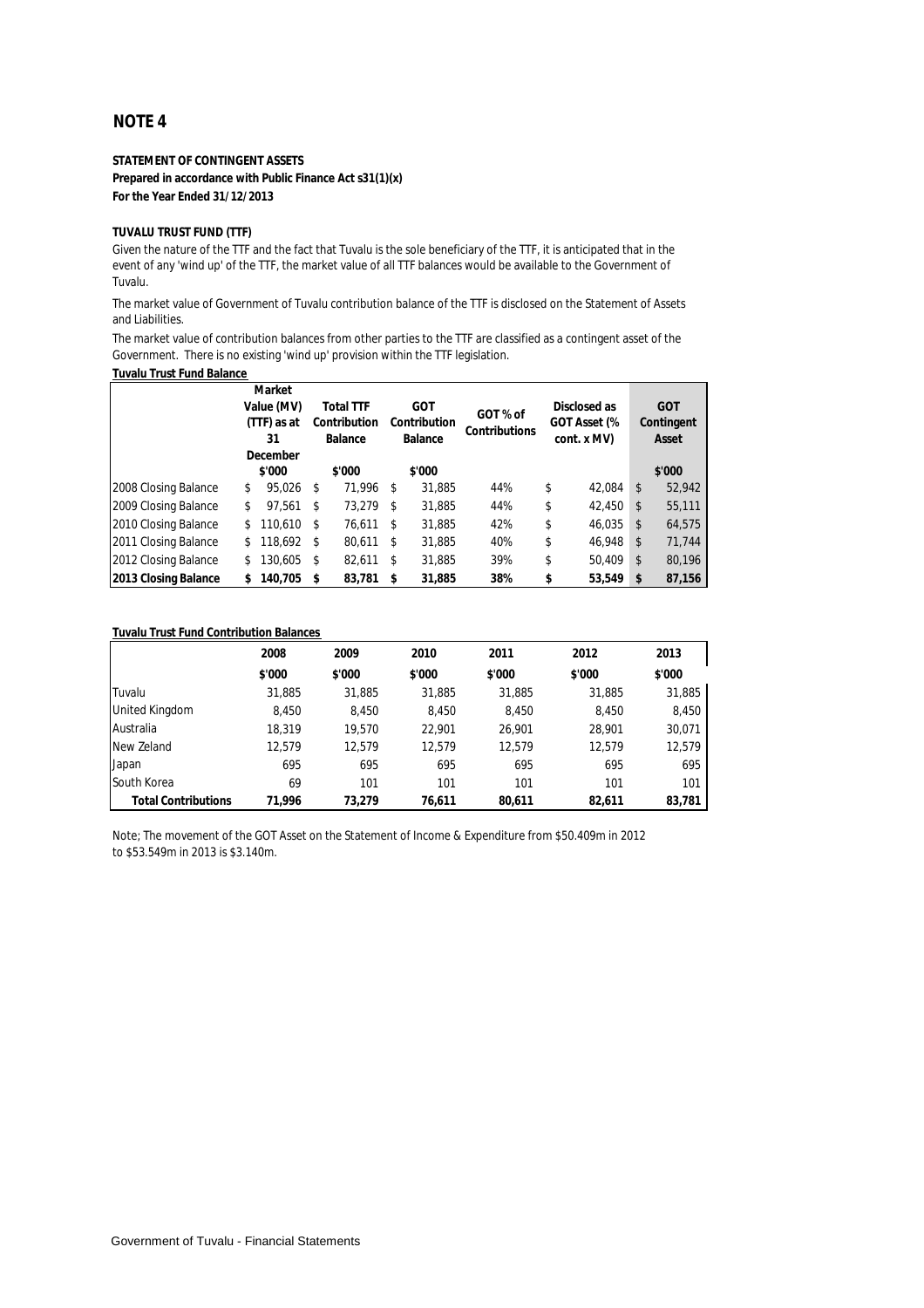#### **GOVERNMENT INVESTMENT IN CORPORATIONS For the Year Ended 31/12/2013**

Tuvalu Public Enterprises are not consolidated into the Government of Tuvalu Accounts. The net asset positions of Public Enterprises listed below are included on the Statement of Assets and Liabilities as an Investment in Corporations, in addition to Government investments in non-Government corporations.

|                                                             | 2011                                |                                          | 2012                                |                                   | 2013                                |                                          |  |
|-------------------------------------------------------------|-------------------------------------|------------------------------------------|-------------------------------------|-----------------------------------|-------------------------------------|------------------------------------------|--|
| Corporation                                                 | <b>Net Assets of</b><br>corporation | <b>GOT share of</b><br><b>Net Assets</b> | <b>Net Assets of</b><br>corporation | GOT share of<br><b>Net Assets</b> | <b>Net Assets of</b><br>corporation | <b>GOT share of</b><br><b>Net Assets</b> |  |
| Tuvalu Maritime Training Institute 1                        | 1,561,649                           | 1,561,649                                | 565,639                             | 565,639                           | 2,914,420                           | 2,914,420                                |  |
| National Fisheries Corporation of Tuvalu <sup>1&amp;2</sup> | $\Omega$                            |                                          | 0                                   |                                   | $\Omega$                            |                                          |  |
| Development Bank of Tuvalu                                  | 2,410,843                           | 2.410.843                                | 2,024,750                           | 2.024.750                         | 887.345                             | 887,345                                  |  |
| Vaiaku Lagi Hotel                                           | 29.283                              | 29.283                                   | $-36,852$                           | O                                 | $-49.043$                           |                                          |  |
| National Bank of Tuvalu                                     | 7,377,037                           | 7,377,037                                | 7,741,360                           | 7,702,843                         | 9,420,846                           | 9,420,846                                |  |
| Philatelic Bureau <sup>3</sup>                              | $-157,170$                          | 0                                        | $-201,240$                          | 0                                 | $\Omega$                            | $\Omega$                                 |  |
| Tuvalu Electricity Corporation '                            | $-937,572$                          | 0                                        | 755,032                             | 755,032                           | $-901,153$                          |                                          |  |
| Tuvalu Telecommunications Corporation '                     | $-984.335$                          | $\Omega$                                 | $-1.283.449$                        | $\Omega$                          | $-700.731$                          |                                          |  |
| Tuvalu Post and Travel Limited <sup>4</sup>                 |                                     |                                          | 0                                   | 0                                 | $\Omega$                            | 0                                        |  |
|                                                             |                                     | 11,474,370                               |                                     | 11,048,265                        |                                     | 13,222,611                               |  |
| Unrealised Gain (Loss) on Investment in Corporations        |                                     | 808,488                                  |                                     | $-426,105$                        |                                     | 2,174,346                                |  |

#### **Notes**

 Corporations with negative net assets are recognised at zero value, as in the event of wind-up of the PE, the Government of Tuvalu is not considered liable for the deficit in Net Assets.

<sup>1</sup> The Net Asset Values for these Public Enterprises have been sourced from 2013 unaudited Financial Statements.

 $^2$  The National Fisheries Corporation of Tuvalu has not prepared its accounts since 1999, the debt of NAFICOT is recognised as a liability.

<sup>3</sup> The Tuvalu Philatelic Bureau has not yet prepared its financial statements for the year 2013, therefore the 2012 Net Assets value was used.

4 The Tuvalu Postal Office, Tuvalu Philatelic Bureau and Travel Office departments were officially merged into one public enterprise (TPTL) on the 26th of November 2012 as per approval of Parliament. The Tuvalu Philatelic Bureau has not been removed from the Public Enterprise Act and remains a Public Enterprise. All shares in the held under Tuavlu Philatelic Bureau have been transferred to TPTL. The TPTL has not prepared any accounts since it was established.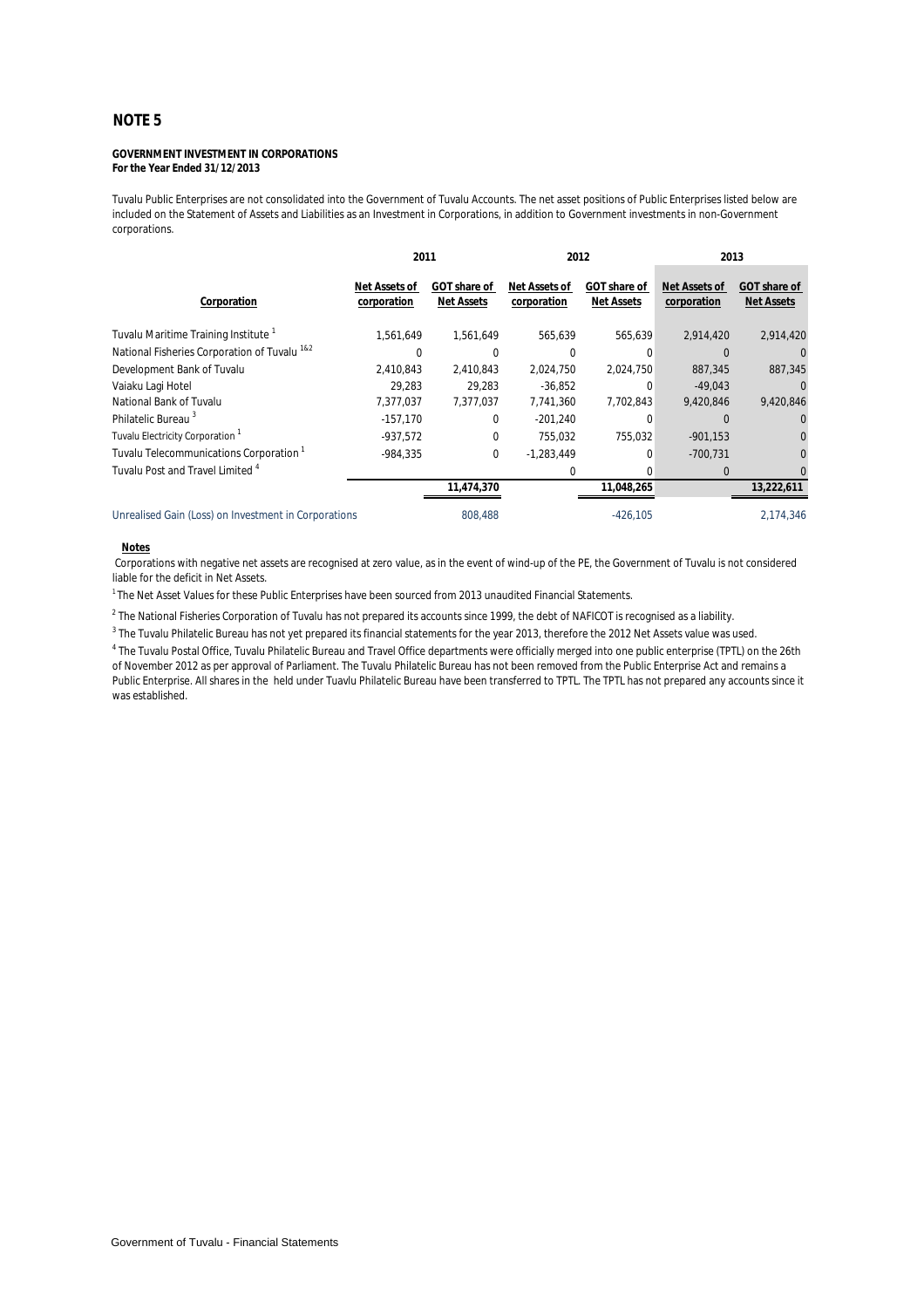### **DEBTORS**

### **For the Year Ended 31/12/2013**

|                                              |                      |           | <b>Financial Year Ending</b> |
|----------------------------------------------|----------------------|-----------|------------------------------|
|                                              | <b>Notes</b>         | 2013      | 2012                         |
| Classification                               |                      |           |                              |
|                                              |                      |           |                              |
| Claimed Debts Control Account                | 6 <sub>b</sub>       | 1.096.910 | 490.599                      |
| Other Debtors Control Account                | 6b                   | 547.629   | 335,453                      |
| Personal Loan Control Account                | 6b                   | 18,866    | 33.986                       |
| Special Imprest Control Account              | 6b                   | 42.815    | 5.112                        |
| Standing and Working Imprest Control Account | 6b                   | 3,000     | 6,827                        |
|                                              |                      | 1.709.219 | 871.976                      |
| <b>Accrued Revenue</b>                       |                      | 248,508   | 131.680                      |
| Other Debtors NBT                            |                      | 14.072    | 16,072                       |
|                                              | <b>TOTAL DEBTORS</b> | 1,971,798 | 1,019,727                    |
| Less Allowance for Doubtful Debts            |                      |           |                              |
| Provision for Doubtful Debts                 |                      | (158.544) | (228, 318)                   |
|                                              | <b>NET DEBTORS</b>   | 1.813.255 | 791.410                      |

### **NOTE 6(a)**

### **STATEMENT OF BALANCES ON ADVANCES ACCOUNT FROM THE CONSOLIDATED FUND Prepared in accordance with Public Finance Act s31(1)(vii) For the Year Ended 31/12/2013**

|     |                                                                                                                                                                      |                                                                                                                                                                    |                  | <b>Financial Year Ending</b>           |
|-----|----------------------------------------------------------------------------------------------------------------------------------------------------------------------|--------------------------------------------------------------------------------------------------------------------------------------------------------------------|------------------|----------------------------------------|
|     | <b>CATEGORIES OF s13 (1) PFA</b>                                                                                                                                     | <b>Advance Description</b>                                                                                                                                         | 2013             | 2012                                   |
| (a) | issued on behalf of.<br>and recoverable from, any<br>other Government.                                                                                               | <b>Tuvalu Delegation to Mauritius</b><br>GG Delegation to Malta<br>Nui Ramp                                                                                        | 70,537<br>60,075 | 70.537<br>60,075<br>467                |
|     |                                                                                                                                                                      | Sub-total                                                                                                                                                          | 130,612          | 131,079                                |
| (c) | issued to public officers for such<br>purposes and on such terms<br>and conditions as may be<br>prescribed from time to time                                         | Malaysian Technical Cooperation Programme<br>Reimbursement of patients<br>Min Finance and Economic Development<br>Regional Seasonal Employment Scheme<br>Sub-total |                  | 782<br>70<br>699<br>150,567<br>152,118 |
| (e) | <i>issued in accordnace with a specific</i> NZ Medical Treatment Scheme<br>agreement, to agents appointed<br>by the Government to perform<br>functions on its behalf | Sub-total<br>TOTAL ADVANCES                                                                                                                                        | 130.612          | 62,689<br>62,689<br>345,886            |
|     |                                                                                                                                                                      |                                                                                                                                                                    |                  |                                        |

*Disclosure; There are no advances under items (b),(d) and (f).*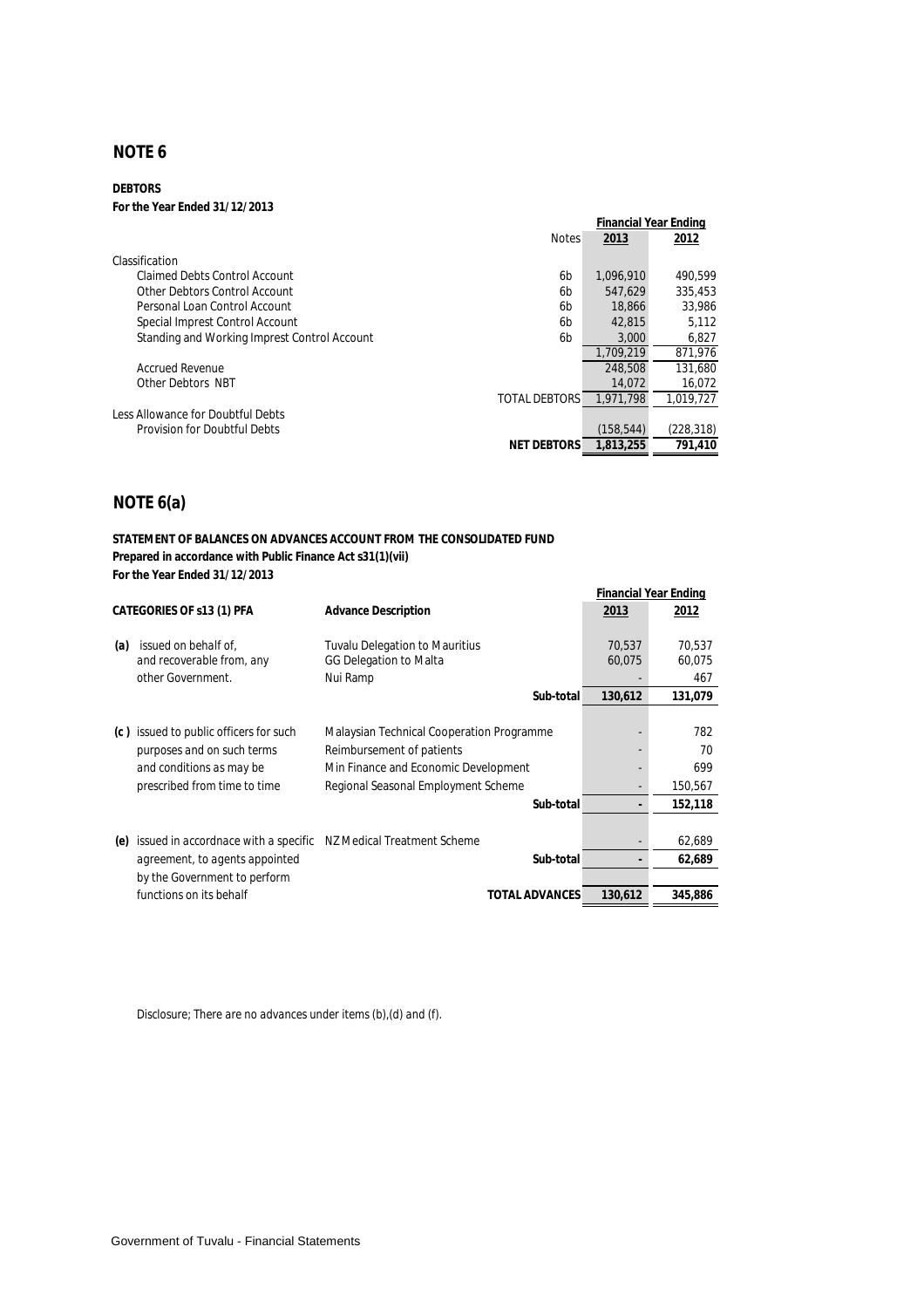### **NOTE 6(b)**

**Prepared in accordance with Public Finance Act s 31 (1)(xiv) For the Year Ended 31/12/2013 STATEMENT OF ARREARS OF REVENUE BY SUBHEAD**

*The accompanying notes form part of these financial statements.*

|                                     | <b>Head of Revenue / Government Function</b>          | <b>Total Arrears</b><br>of Revenue |
|-------------------------------------|-------------------------------------------------------|------------------------------------|
| <b>Office of the Prime Minister</b> |                                                       |                                    |
| B10                                 | Department of Women                                   | (67)                               |
|                                     | <b>Finance and Economic Development</b>               |                                    |
| F01                                 | Corporate Services - Finance                          | 2,861                              |
| F02                                 | Planning and Budget                                   | (69)                               |
| F07                                 | <b>Inland Revenue</b>                                 | 953,396                            |
| F09                                 | Industries                                            | 39                                 |
| <b>Public Utilities</b>             |                                                       |                                    |
| Health                              |                                                       |                                    |
| H <sub>01</sub>                     | Corporate Service - Health                            | (389)                              |
| <b>Natural Resources</b>            |                                                       |                                    |
| 10.3                                | <b>Fisheries</b>                                      | (10)                               |
| <b>Home Affairs</b>                 |                                                       |                                    |
| J01                                 | Corporate Services - Home Affairs                     | (51)                               |
| <b>Police and Prison Services</b>   |                                                       |                                    |
| K <sub>01</sub>                     | Police and Prison Services                            | 124,513                            |
|                                     | <b>Transport and Communications</b>                   |                                    |
| 102                                 | Marine                                                | (30)                               |
| LO7                                 | Meteorological Office                                 | (156)                              |
| <b>Education, Youth and Sports</b>  |                                                       |                                    |
| M02                                 | <b>Education Department</b>                           | (41)                               |
|                                     | Foreign Affairs, Trade, Tourism, Environment & Labour |                                    |
| O <sub>06</sub>                     | Environment                                           | (1)                                |
|                                     | Arrears not related to Sub-Head (clearing)            | 195.675                            |
|                                     | <b>TOTAL ARREARS OF REVENUE</b>                       | 1,275,669                          |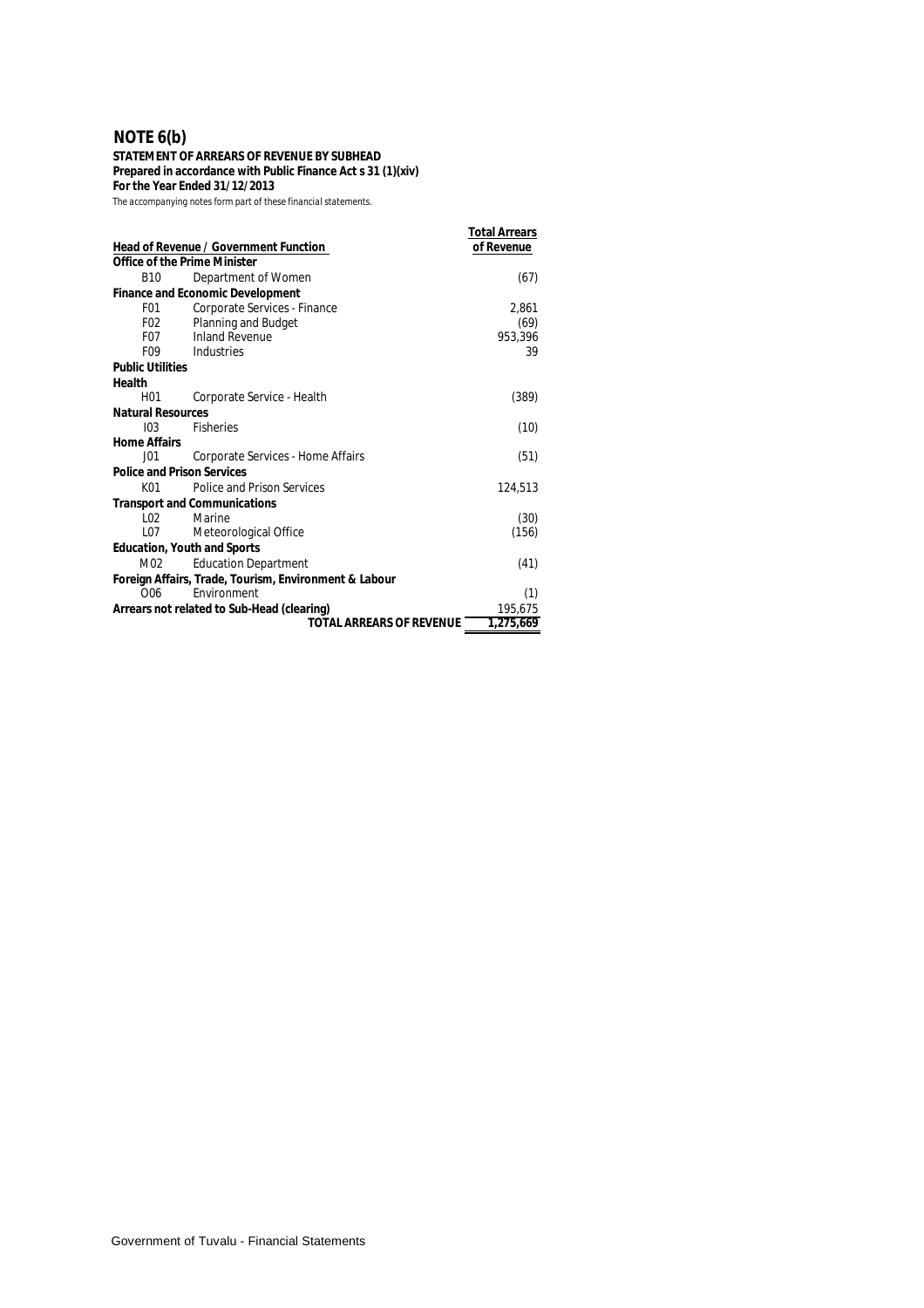### **NOTE 7 Prepared in accordance with Public Finance Act s31(1)(i) For the Year Ended 31/12/2013**

*The accompanying notes form part of these financial statements.*

|                                           | 2013                  | 2012  |
|-------------------------------------------|-----------------------|-------|
| OTHER RECURRENT LIABILITIES               |                       |       |
| Clearing - Money Order                    | 885                   | 740   |
| Police Fund                               | 1.513                 | 2,058 |
| Overseas Civil Servants Deductions to NBT | 1,550                 | 1.210 |
|                                           | 3.948<br><b>TOTAL</b> | 4.008 |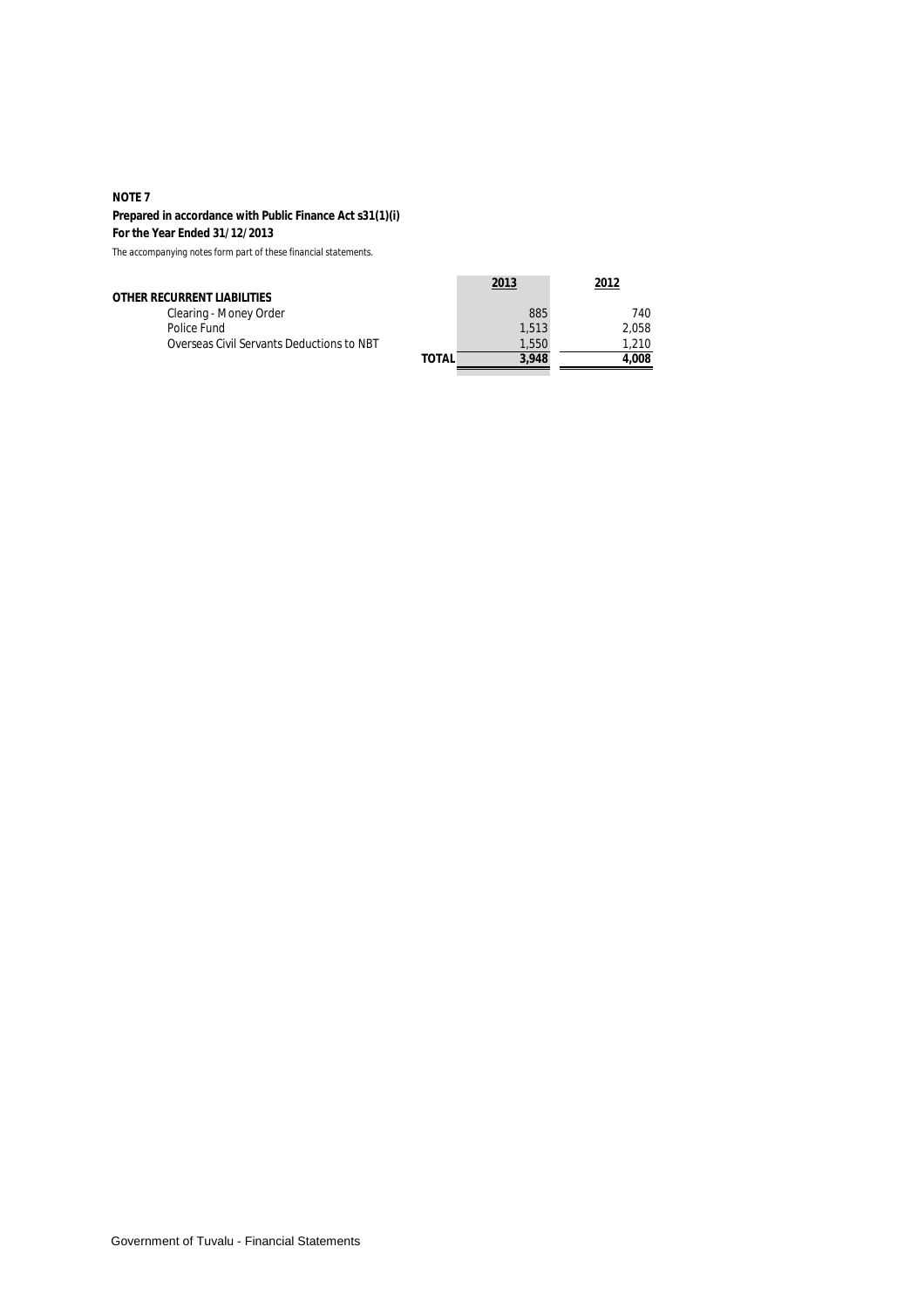**STATEMENT OF PUBLIC DEBT Prepared in accordance with Public Finance Act s31(1)(xiii) For the Year Ended 31/12/2012**

|                                                                     | Agency                                | Original<br>debt         | <b>2011 Debt</b><br><b>Balance</b> | <b>2012 Debt</b><br><b>Balance</b> | <b>2013 Debt</b><br><b>Balance</b> | Start      | Term                       | Grace period                           | <b>Interest Rate</b>     | Principal<br>repayments   |
|---------------------------------------------------------------------|---------------------------------------|--------------------------|------------------------------------|------------------------------------|------------------------------------|------------|----------------------------|----------------------------------------|--------------------------|---------------------------|
| <b>Government Offshore Loans</b>                                    |                                       |                          |                                    |                                    |                                    |            |                            |                                        |                          |                           |
| <b>Falekaupule Trust Fund</b>                                       | ADB - LN1693                          | US3.972m                 | 2.933.016                          | 2,629,566                          | 2,774,152 Nov-99                   |            | 24yrs, 16 yrs<br>repayment | 8 yrs - start Feb 1% in grace,<br>2008 | then 1.5%                | USD124.115<br>semi annual |
| <b>Interest Payment</b>                                             |                                       |                          | 53.731                             | 28,679                             | 32,087                             |            |                            |                                        |                          |                           |
| <b>Principle Repayment</b>                                          |                                       |                          | 248,230                            | 248.543                            | 259,728                            |            |                            |                                        |                          |                           |
| Movement due to Currency fluctuation                                |                                       |                          | $-6,001$                           | 54,908                             | $-404,314$                         |            |                            |                                        |                          |                           |
| <b>TMTI Original Loan</b>                                           | ADB - LN1921                          | SDR1.394m                | 1,789,948                          | 1,674,530                          | 1,884,709                          | Nov-02     | 32yrs, 24 yrs<br>repayment | 8 yrs - start Feb 1% in grace,<br>2011 | then 1.5%                | SDR29,041 Semi<br>annual  |
| <b>Interest Payment</b>                                             |                                       |                          | 26.843                             | 27.699                             | 14.435                             |            |                            |                                        |                          |                           |
| <b>Principle Repayment</b>                                          |                                       |                          | 39,271                             | 81,152                             | 73,592                             |            |                            |                                        |                          |                           |
| Movement due to Currency fluctuation                                |                                       |                          | 44,625                             | 34,265                             | $-283,770$                         |            |                            |                                        |                          |                           |
| <b>TMTI Supplementary Loan</b>                                      | ADB - LN2088                          | SDR1.353m                | 2,014,279                          | 1,929,009                          | 2,141,324                          | Aug-04     | 32yrs, 24 yrs<br>repayment | 8 yrs - start Feb 1% in grace,<br>2012 | then 1.5%                | SDR28,186 Semi<br>annual  |
| <b>Interest Payment</b>                                             |                                       |                          | 0                                  | 21.216                             | 31,314                             |            |                            |                                        |                          |                           |
| <b>Principle Repayment</b>                                          |                                       |                          | 0                                  | 42,340                             | 89.330                             |            |                            |                                        |                          |                           |
| Movement due to Currency fluctuation                                |                                       |                          | $-1,387$                           | 42,930                             | $-301,646$                         |            |                            |                                        |                          |                           |
| <b>DBT Equity Injection</b>                                         | EIB                                   | EUR0.3m                  | 382,312                            | 381,291                            | 462,606                            | $Jan-03$   | 15 yrs                     | 1 repayment<br>2018                    |                          | 2% Eur0.3m in 2018        |
| Movement due to Currency fluctuation                                |                                       |                          | 9.999                              | 1,020                              | $-81,315$                          |            |                            |                                        |                          |                           |
|                                                                     | <b>TOTAL GOVERNMENT OFFSHORE DEBT</b> |                          | 7,119,555                          | 6,614,397                          | 7,262,792                          |            |                            |                                        |                          |                           |
| <b>Unrealised Gain (Loss) on Currency Movement (Offshore Loans)</b> |                                       |                          | 47,235                             | 133,123                            | $-1,071,045$                       |            |                            |                                        |                          |                           |
|                                                                     | Agency                                | Original                 | <b>2011 Debt</b>                   | <b>2012 Debt</b>                   | <b>2013 Debt</b>                   | Start      | Term                       | <b>Grace period</b>                    | <b>Interest Rate</b>     | Principal                 |
|                                                                     |                                       | debt                     | <b>Balance</b>                     | Balance                            | <b>Balance</b>                     |            |                            |                                        |                          | repayments                |
| <b>Government Domestic Debt</b>                                     |                                       |                          |                                    |                                    |                                    |            |                            |                                        |                          |                           |
| Air Fiji O/D G'teed by Govt                                         | <b>NBT</b>                            |                          | 895,290                            | 920,486                            | 920,486                            |            |                            |                                        |                          |                           |
| Call on Government Gaurantee Expense                                |                                       |                          | $\Omega$                           | $\Omega$                           | $\overline{0}$                     |            |                            |                                        |                          |                           |
| <b>Interest Expense</b>                                             |                                       |                          | 120,305                            | 25,196                             | $\Omega$                           |            |                            |                                        |                          |                           |
| <b>NAFICOT Loan Gauranteed by Government</b>                        | <b>NBT</b>                            | AUD1.308m                | 1.308.100                          | 1,203,567                          | 1,260,737                          | Nov-03     | 129 months<br>from Aug 07  |                                        | 8% from 1st<br>repayment |                           |
| <b>Interest Expense</b>                                             |                                       |                          | $\mathbf{0}$                       | 10.436                             | 57.170                             |            |                            |                                        |                          |                           |
| <b>Principle Repayment</b>                                          |                                       |                          | $\mathbf{0}$                       | 114,969                            | $\Omega$                           |            |                            |                                        |                          |                           |
| <b>Outer Island Suspense Account</b>                                | <b>NBT</b>                            | AUD4.923m                | 298.763                            | 299.187                            | $\mathbf{0}$                       | Fully paid |                            |                                        | No interest              |                           |
| TMC - Tuvalu Media Corporation Loan                                 | <b>NBT</b>                            | AUD0.127m                | 130.117                            | 130,117                            | $\mathbf{0}$                       | Fully paid |                            |                                        | No interest              |                           |
|                                                                     | TOTAL GOVERNMENT DOMESTIC DEBT        |                          | 2,632,270                          | 2,553,358                          | 2.181.223                          |            |                            |                                        |                          |                           |
|                                                                     |                                       | <b>TOTAL PUBLIC DEBT</b> | 9,751,825                          | 9,167,755                          | 9.444.015                          |            |                            |                                        |                          |                           |
|                                                                     |                                       |                          |                                    |                                    |                                    |            |                            |                                        |                          |                           |

Note; TMC & Outer Island Suspense Account loans principals were fully paid during the year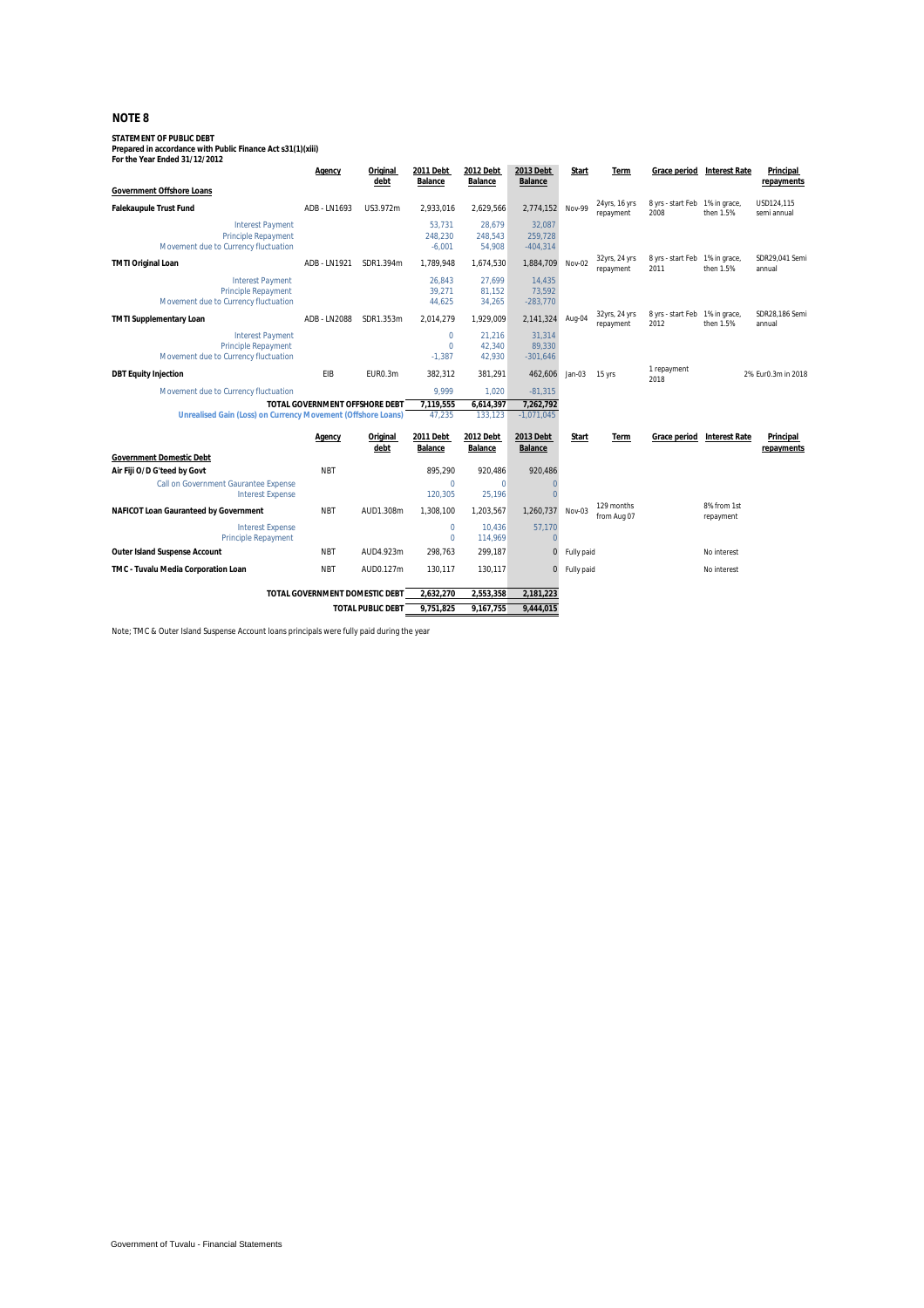### **NOTE 8 (a)**

## **STATEMENT OF CONTINGENT LIABILITIES Prepared in accordance with Public Finance Act s31(1)(x) For the Year Ended 31/12/2012**

|                                                                      | Agency         | Original<br>Guarantee | <b>2011 Debt</b><br><b>Balance</b> | <b>2012 Debt</b><br><b>Balance</b> | 2013 Debt<br><b>Balance</b> |                                                                                                                               |
|----------------------------------------------------------------------|----------------|-----------------------|------------------------------------|------------------------------------|-----------------------------|-------------------------------------------------------------------------------------------------------------------------------|
| Air Pacific Guarantee<br>(NBT Guarantee on Travel Office operations) | N <sub>B</sub> | AUD40000              | 40.000                             | 40.000                             | 40.000                      | The Government of Tuvalu guarantee with this amount of money Tuvalu<br>Travel Office operations on behalf of Air Pacific Ltd. |
| DBT Global Loan 2 - Guarantee                                        | <b>FIB</b>     | FUR0.7m               | 161.861                            | 532.607                            | 542.948                     | The Government of Tuvalu guarantee this loan made to the DBT by the<br>European Investment Bank.                              |
| National Bank of Tuvalu Deposits- Guarantee                          | N <sub>B</sub> | n/a                   | 21.206.446                         | 22.500.408                         | 30.149.190                  | s21 (1) - National Bank of Tuvalu Act - Government of Tuvalu Gaurantees all<br>Deposits held at the National Bank of Tuvalu.  |
|                                                                      |                |                       | 21.908.307                         | 23.073.015                         | 30,732,138                  |                                                                                                                               |

# Exchange Rates applied to Public Debt Balances at year end (Reserve Bank of Australia Website)<br>C<u>URRENCY</u><br>AUD - EURO AUD - AUD - AUD - AUD - AUD - AUD - AUD - AUD - AUD - AUD - AUD - AUD - AUD - AUD - AUD - AUD - AUD - AUD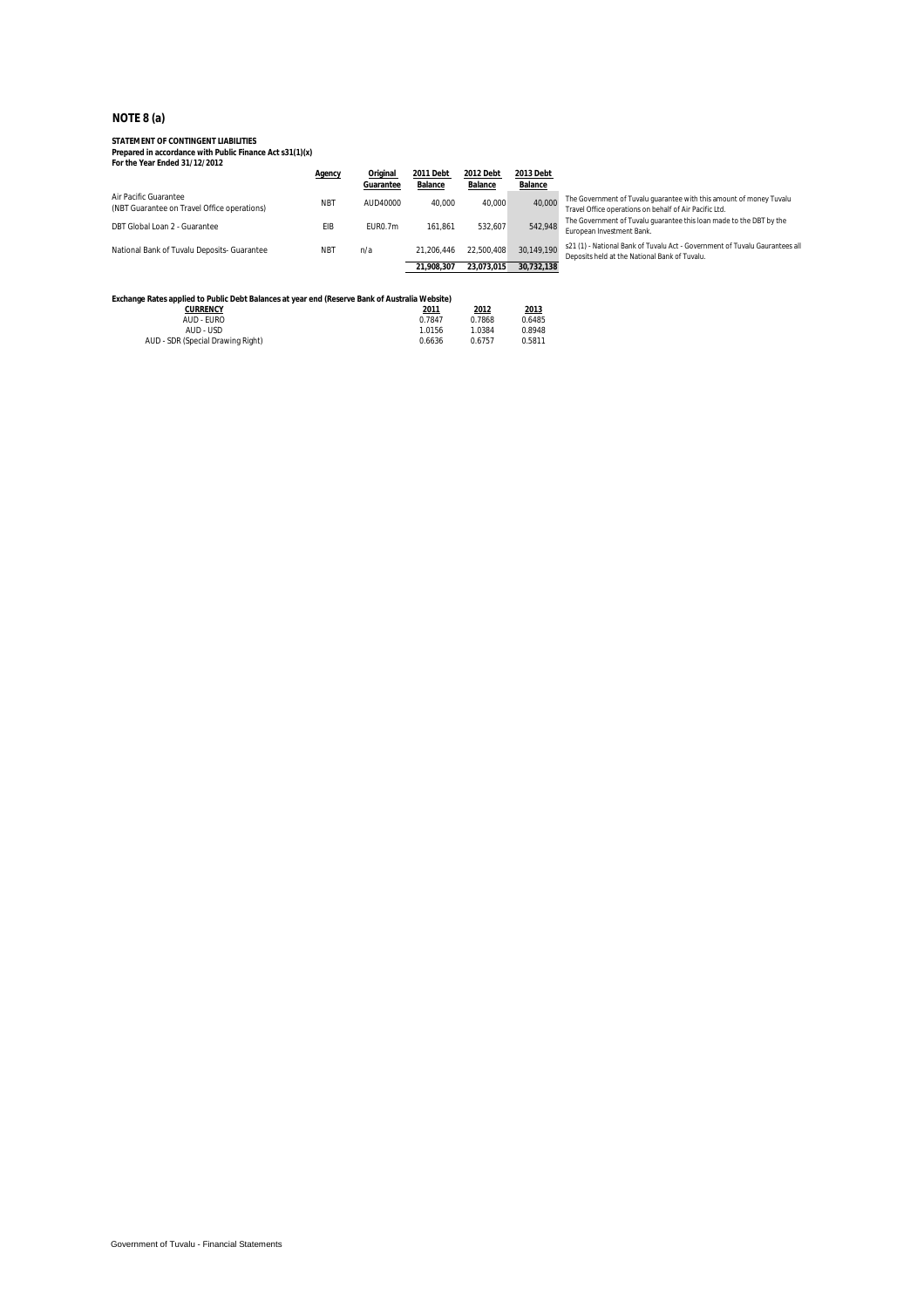| NOTE 9                        |               |               |           |
|-------------------------------|---------------|---------------|-----------|
|                               | 2013          | 2013          | 2012      |
| <b>TAXATION</b>               | <b>Actual</b> | <b>Budget</b> | Actual    |
| Income Tax                    | 1,655,650     | 1,500,000     | 2,184,271 |
| Company Tax                   | 2,977,900     | 1,900,000     | 1,018,153 |
| <b>Tuvalu Consumption Tax</b> | 649.475       | 250,000       | 20,662    |
| Import Duty                   | 2.046.696     | 2.350.000     | 1,749,722 |
| Import Levy & Excise          | 559,279       | 620,000       | 596,041   |
| <b>Other Taxes</b>            | 271.636       | 176.480       | 128,485   |
|                               | 8,160,636     | 6,796,480     | 5,697,335 |

| NOTE 10                               | 2013          | 2013          | 2012      |
|---------------------------------------|---------------|---------------|-----------|
| <b>INTEREST, DIVIDENDS &amp; RENT</b> | <b>Actual</b> | <b>Budget</b> | Actual    |
| Interest and Dividends                | 283,324       | 1,312,000     | 1.092.623 |
| Lease, rent and hire                  | 248.257       | 350.753       | 211.473   |
|                                       | 531,581       | 1.662.753     | 1,304,096 |

| <b>NOTE 11</b>                          | 2013          | 2013          | 2012       |
|-----------------------------------------|---------------|---------------|------------|
| <b>EXTERNAL ASSISTANCE &amp; GRANTS</b> | <b>Actual</b> | <b>Budget</b> | Actual     |
| European Union (EU)                     |               | 0             | 8.059      |
| EU - V-flex Grant                       |               | 0             | 1,999,784  |
| Republic of China (Taiwan)              | 5,355,306     | 4,680,000     | 4,766,540  |
| AusAID (CIF)                            | 500,000       | 0             | 3,900,000  |
| New Zealand (CIF)                       | 351,095       | 0             | $\Omega$   |
| World Bank, IMF, ADB                    | 2,178,733     | 10,000        | 0          |
| Project Development Fund (PDF)          |               | 156,000       | 0          |
| Other Donors                            | 1,372,405     |               | 86,530     |
|                                         | 9,757,540     | 4,846,000     | 10,760,913 |

| <b>NOTE 12</b>                                 | 2013          | 2013          | 2012      |
|------------------------------------------------|---------------|---------------|-----------|
| <b>OTHER INCOME</b>                            | <b>Actual</b> | <b>Budget</b> | Actual    |
| <b>Vessel Registrations</b>                    | 804.609       | 850,000       | 794.878   |
| Marine Services (Nivaga II & Manu Folau)       | 518,297       | 545,000       | 401,371   |
| Stevedoring and Wharfage                       | 174.028       | 339,000       | 136.643   |
| Provision of Goods and Services                | 585,306       | 798.437       | 656,186   |
| Foreign Exchange Gain                          | 77.083        | 0             | 9.515     |
| Regional Seasonal Employment Workers Repayment | 37.567        | 70,000        | 53.281    |
| <b>Other Charges</b>                           | 739.868       | 295.296       | 623.024   |
|                                                | 2.936.758     | 2,897,733     | 2.674.898 |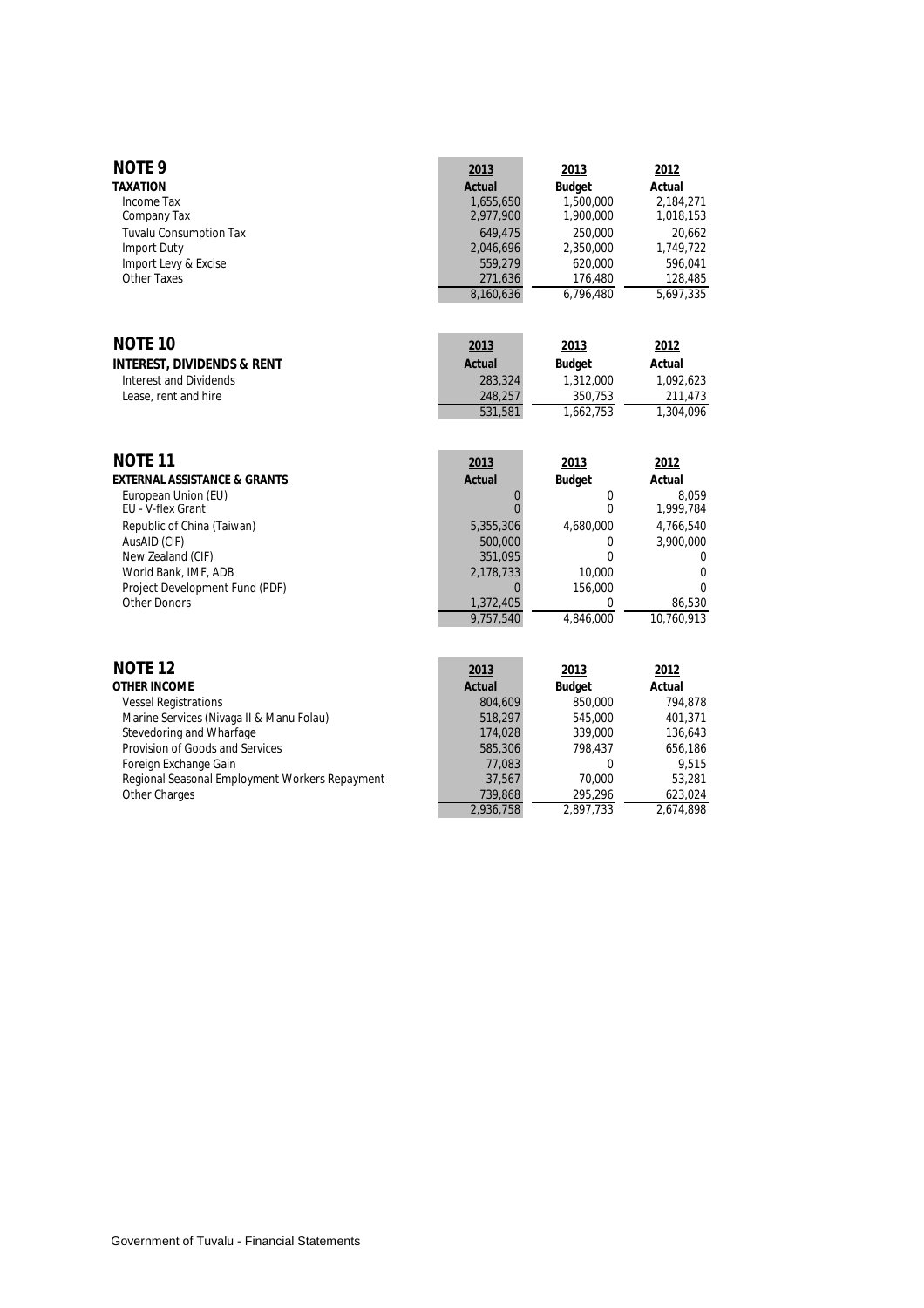| <b>NOTE 13</b><br>Travel<br>Overseas Travel & Subsistence<br>Local Travel & Subsistence<br>Leave Travel Entitlements<br><b>Statutory Travel</b>                                                                                               | 2013<br><b>Actual</b><br>474,798<br>461,450<br>51.291<br>427,392<br>1,414,932                    | 2013<br><b>Budget</b><br>432,928<br>383,446<br>188.034<br>212,413<br>1,216,821                   | 2012<br>Actual<br>616,373<br>460,995<br>91.839<br>521,620<br>1,690,827                          |
|-----------------------------------------------------------------------------------------------------------------------------------------------------------------------------------------------------------------------------------------------|--------------------------------------------------------------------------------------------------|--------------------------------------------------------------------------------------------------|-------------------------------------------------------------------------------------------------|
| <b>NOTE 14</b><br><b>GRANTS AND SUBSIDIES (incl. Scholarship Support)</b><br><b>Grants and Subsidies</b><br>Outer Island Projects (SDE)<br>Scholarships and Support<br>Contribution to Japan Grant Counterpart Fund<br>Overseas Contributions | 2013<br><b>Actual</b><br>4,070,987<br>1,173,349<br>1,800,429<br>$\Omega$<br>799,500<br>7,844,265 | 2013<br><b>Budget</b><br>4,059,203<br>1,200,000<br>2,253,118<br>$\Omega$<br>776,296<br>8,288,617 | <u>2012</u><br>Actual<br>2,316,359<br>1,028,019<br>1,878,982<br>886,372<br>407,839<br>6,517,570 |
| <b>NOTE 15</b><br><b>OTHER EXPENSES</b>                                                                                                                                                                                                       | 2013<br><b>Actual</b>                                                                            | 2013<br><b>Budget</b>                                                                            | 2012<br>Actual                                                                                  |

| Advertising and Provisions      |
|---------------------------------|
| Supplies and Equipment          |
| Senior Citizen Scheme / Pension |
| Land & Property Rent            |

| 10 U I U                        | 2013          | 2013          | 2012      |
|---------------------------------|---------------|---------------|-----------|
| THER EXPENSES                   | <b>Actual</b> | <b>Budget</b> | Actual    |
| Advertising and Provisions      | 862.296       | 822,580       | 806.075   |
| Supplies and Equipment          | 1,870,982     | 1.898.568     | 1.299.892 |
| Senior Citizen Scheme / Pension | 226.693       | 239,130       | 230.564   |
| Land & Property Rent            | 947.889       | 933.627       | 847,172   |
|                                 | 3.907.860     | 3,893,904     | 3.183.703 |
|                                 |               |               |           |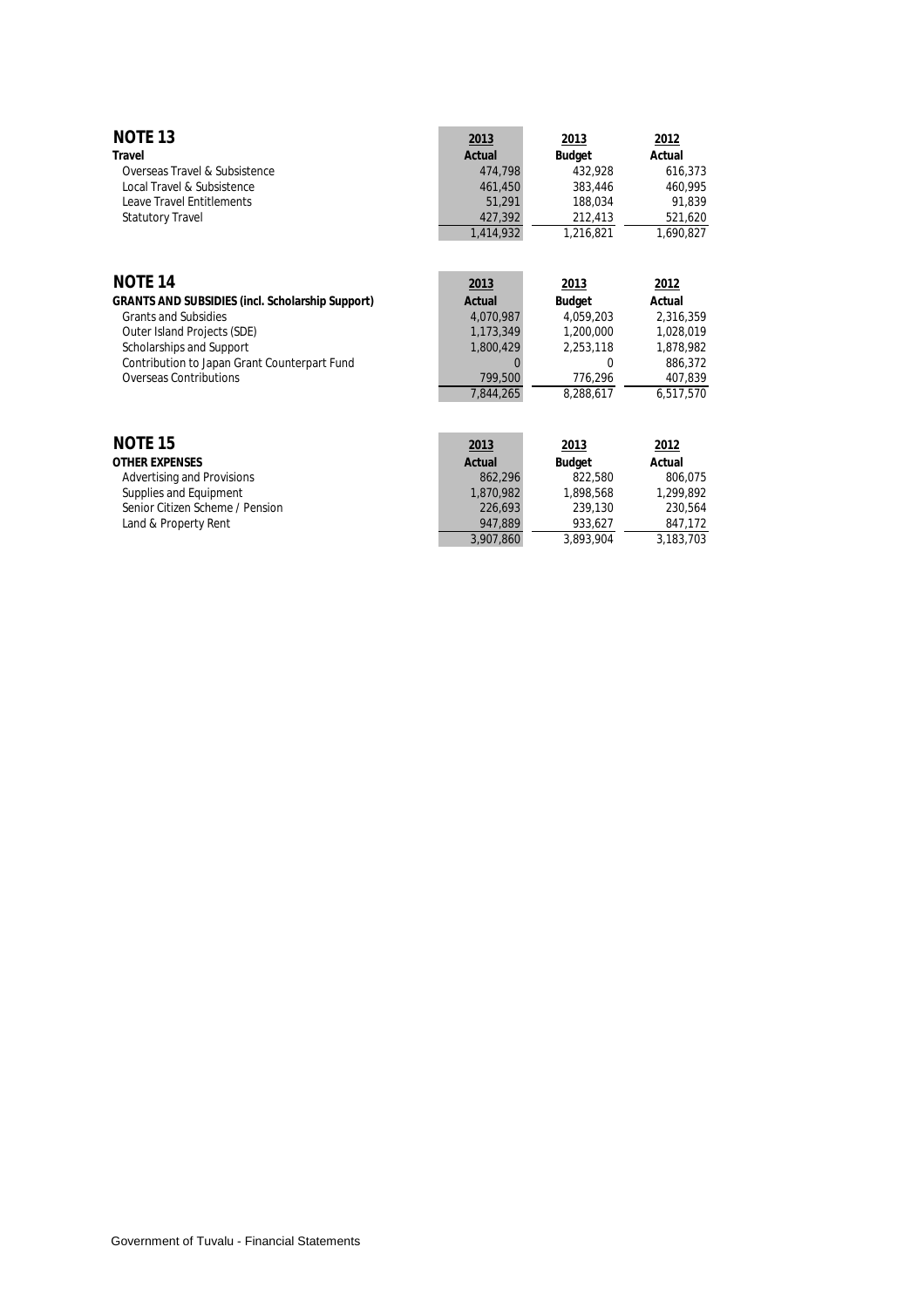### **STATEMENT ON BALANCE OF THE TUVALU DEVELOPMENT FUND ACCOUNT BY AGGREGATE RECEIPTS AND PAYMENTS Prepared in Accordance with Public Finance Act s31(1)(xvi)**

**For the Year Ended 31/12/2013**

*The accompanying notes form parts of these financial statements.*

| Donor            | <b>ACCTID</b>            | <b>Project Name</b>                                                     | <b>Payments</b>   | <b>Receipts</b>  | <b>Movements</b>     |
|------------------|--------------------------|-------------------------------------------------------------------------|-------------------|------------------|----------------------|
| <b>AUSAID</b>    |                          |                                                                         |                   |                  |                      |
|                  | 2013020020               | NAPA $1+$                                                               | 17,275            | 38,475           | 21,200               |
|                  | 2013020021               | Supply of materials & construction of store room (Police)               | 4,106             | 4,979            | 874                  |
| EU               |                          | <b>AUSAID Total</b>                                                     | 21,381            | 43,455           | 22,074               |
|                  | 2013270005               | EU SANITATION PE                                                        | 26,590            | 36,640           | 10,050               |
|                  |                          | <b>EU Total</b>                                                         | 26,590            | 36,640           | 10,050               |
| FFA              |                          |                                                                         |                   |                  |                      |
|                  | 2005060035               | Contribution to CFC                                                     | 1,080             | 1,080            | $\mathbf 0$          |
|                  | 2005060036               | Vesel Monitoring System Operation (VMS Operation)                       | 16,125            | 18               | $-16,106$            |
|                  | 2005060040               | <b>VESSEL MONITORING SYSTEM OPERATION</b>                               | 1,974             | $\mathbf{0}$     | $-1,974$             |
|                  | 2008060039               | Ref Observer fee for Albacora UNO                                       | 2,970             | 2,970            | $\mathbf{0}$         |
|                  | 2009060044<br>2011060052 | FISHERIES OBSERVER FEE PROJECT<br><b>Fisheries Programme Activities</b> | 329,410<br>35,078 | 331,659<br>2,625 | 2,249<br>$-32,453$   |
|                  | 2012060053               | Western & Central pacific Fisheries                                     | 150               | $\mathbf 0$      | $-150$               |
|                  | 2013060054               | Surveillance Fuel Contribution                                          | 47,348            | 407              | $-46,941$            |
|                  | 2013060055               | Island Council Consultation on Inshore Fisheries                        | 4,529             | 21,165           | 16,636               |
|                  |                          | <b>FFA Total</b>                                                        | 438,664           | 359,925          | $-78,739$            |
| <b>Forum SEC</b> |                          |                                                                         |                   |                  |                      |
|                  | 2012090013               | FORUMSEC: PACC (Created in ERROR - Do not use)                          | 50,000            | 0                | $-50,000$            |
|                  | 2013090013               | Support for Pacific Plain Review- Country Consultation                  | 2,229             | 2,250            | 21                   |
|                  | 2013090015               | Funds for Tuna Data Providers                                           | 11,858            | 23,052           | 11,194               |
|                  | 2013090014               | Support to Nukulaelae Local Government                                  | 2,412             | 2,408            | $-4$                 |
|                  | 2013090016               | To Purchase Office Equipment for Nui Kaupule                            | 995               | 2,733            | 1,738                |
|                  | 2013090017               | To Purchase Office Equipment for Nanumaga Kuapule                       | 2,965             | 2,986            | 21                   |
| India            |                          | <b>Forum SEC Total</b>                                                  | 70,460            | 33,429           | $-37,030$            |
|                  | 2009210003               | Hospital equipment                                                      | 1,942             | $\mathbf 0$      | $-1,942$             |
|                  | 2013210004               | PAYMENT FOR GRASS-CUTTERS                                               | 12,434            | 24,487           | 12,053               |
|                  |                          | <b>India Total</b>                                                      | 14,376            | 24,487           | 10,111               |
| Italy            |                          |                                                                         |                   |                  |                      |
|                  | 2009370002               | Tuvalu Photovoltaic Electricity Network Integration Project             | 2,541             | 1,335<br>1,335   | $-1,206$<br>$-1,206$ |
| Japan            |                          | <b>Italy Total</b>                                                      | 2,541             |                  |                      |
|                  | 2010070019               | Nanumaga Clinics                                                        | 6,069             | 0                | $-6,069$             |
|                  | 2011070022               | NUKUFETAU CLINIC CENTRE                                                 | 60                | $\overline{0}$   | $-60$                |
|                  | 2012070023               | Princess Margret Pediatric Ward                                         | 53,719            | 7,184            | $-46,535$            |
|                  | 2013070024               | Improvement of Water Supply System for Nanumea Island                   | 151,596           | 155,590          | 3,995                |
|                  | 2013070023               | PMH - Pediatric Ward                                                    | 5,626             | 5,626            | 0                    |
|                  |                          | Japan Total                                                             | 217,069           | 174,469          | $-42,601$            |
| Kazakhsatan      |                          |                                                                         |                   |                  |                      |
|                  | 2013500001               | Travel Support for Foreign Affairs Dept                                 | 25,602            | 27,619           | 2,017                |
|                  | 2013500002               | Tourism Marketing and Promotion                                         | 30,090            | 96,938           | 66,848               |
|                  |                          | Kazakhsatan Total                                                       | 55,692            | 124,557          | 68,865               |
| <b>NZAID</b>     | 2010010045               | Nui Shredder                                                            | 140               | 0                | $-140$               |
|                  | 2012010048               | <b>TEC GRANT</b>                                                        | 16,975            | 26,745           | 9,770                |
|                  | 2012010050               | Cost of 1 year for the Aid Adviser & Budget Adviser                     | 20,738            | 0                | $-20,738$            |
|                  | 2013010051               | NZ GRANT FOR NIVAGA II                                                  | 118,823           | 0                | $-118,823$           |
|                  | 2013010052               | Pension scheme planning for the future's study Programme                | 3,772             | $\mathbf 0$      | $-3,772$             |
|                  | 2013010053               | Tuvalu Short Term Technical Assistance for the Tuvalu Equity            | 19,999            | 20,625           | 626                  |
|                  | 2013010054               | FISHERIES ADVISOR TRAVEL                                                | 12,105            | 34,928           | 22,823               |
|                  |                          | <b>NZAID Total</b>                                                      | 192,551           | 82,298           | $-110,253$           |
| <b>OSSHHM</b>    |                          |                                                                         |                   |                  |                      |
|                  | 2009380001               | HIV TRAINNING IN TUVALU                                                 | 3,000             | 0                | $-3,000$             |
|                  |                          | <b>OSSHHM Total</b>                                                     | 3,000             | 0                | $-3,000$             |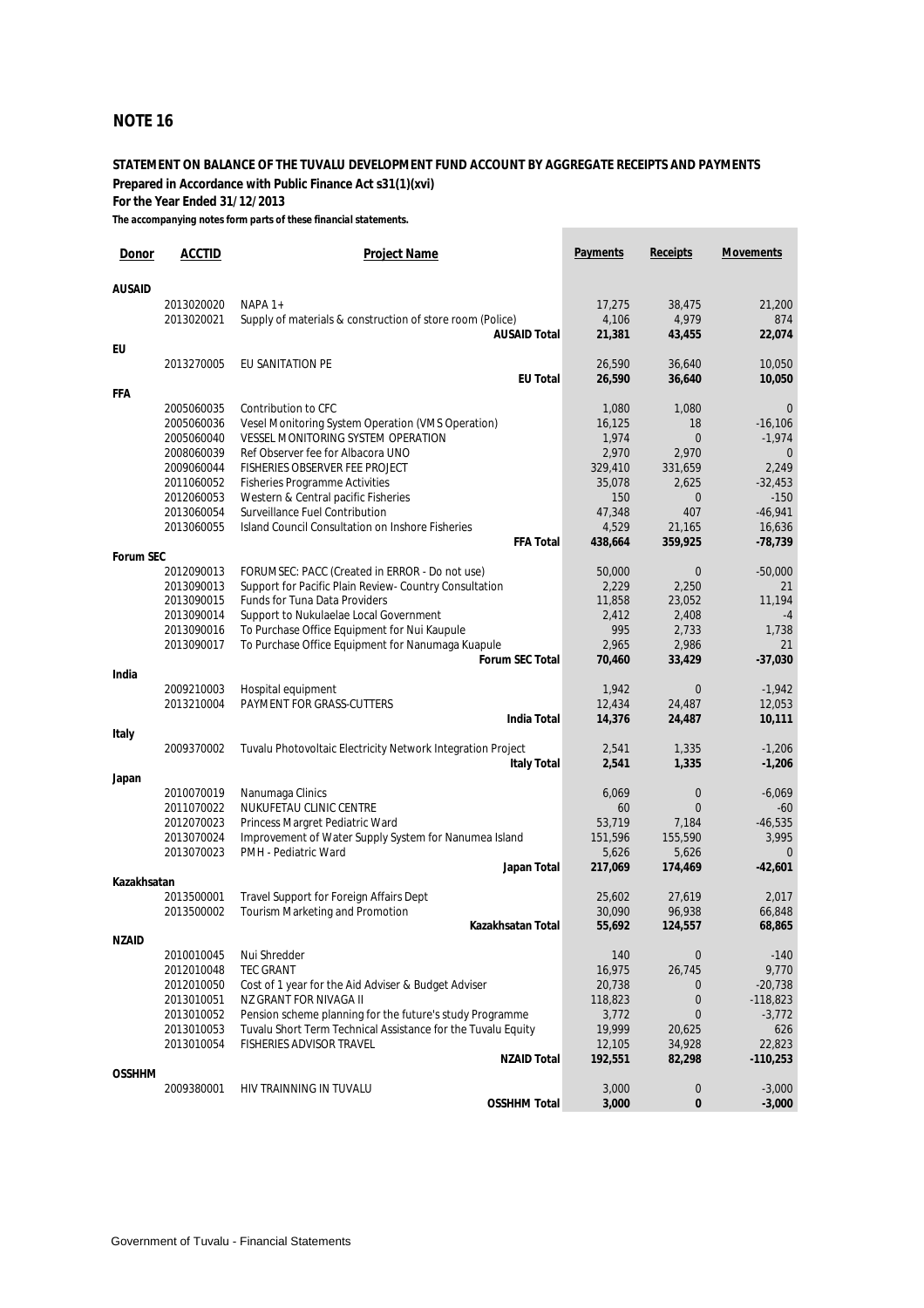| Donor         | <b>ACCTID</b>              | <b>Project Name</b>                                                                                        | <b>Payments</b> | <b>Receipts</b>       | <b>Movements</b>   |
|---------------|----------------------------|------------------------------------------------------------------------------------------------------------|-----------------|-----------------------|--------------------|
| <b>ROC</b>    |                            |                                                                                                            |                 |                       |                    |
|               | 2005110023                 | Support for ICT                                                                                            | 5,139           | 6,140                 | 1,001              |
|               | 2012110040                 | MV Nivaga II Emergency Slipping                                                                            | 110,183         | $\mathbf 0$           | $-110,183$         |
|               | 2012110041                 | Defects List and Manintenance                                                                              | 396,414         | $\mathbf{0}$          | $-396,414$         |
|               | 2012110043                 | Victualling for MV Nivaga II & MV Manufolau                                                                | 262,274         | 87,418                | $-174,856$         |
|               | 2012110045                 | Establishment Taipei Mission                                                                               | 4,212           | $\boldsymbol{0}$      | $-4,212$           |
|               | 2012110046                 | UNFCCC-COP18                                                                                               | 1,729           | $\mathbf 0$           | $-1,729$           |
|               | 2012110048                 | Establishment of the Tuvalu Mission to Taipei (Do not use)                                                 | 4,690           | 4,690                 | $\mathbf{0}$       |
|               | 2013110047                 | Printing of Primary School Textbooks                                                                       | $\mathbf 0$     | 78,635                | 78,635             |
|               | 2013110048                 | Establishment of the Tuvalu Mission to Taipei                                                              | 29,873          | 33,885                | 4,011              |
|               | 2013110049<br>2013110050   | Pediatric Ward in the Princess Margaret Hospital<br>International Women's Day Celebration (4-8 March 2013) | 77,677<br>300   | 77,729<br>300         | 52<br>$\mathbf{0}$ |
|               | 2013110051                 | <b>Tuvalu Trade Fair Contribution</b>                                                                      | 800             | 940                   | 140                |
|               |                            | <b>ROC Total</b>                                                                                           | 893,292         | 289,737               | $-603,555$         |
|               | Singapore (Ship Registry)  |                                                                                                            |                 |                       |                    |
|               | 2007310003                 | LELD in Tuvalu                                                                                             | 300             | $\mathbf 0$           | $-300$             |
|               | 2008310005                 | SUPPORT TO THE MHARD 7TH RURAL DEV.                                                                        | 5               | $\mathbf{0}$          | $-5$               |
|               | 2011310001                 | Kaupule Election                                                                                           | 151             | $\mathbf 0$           | $-151$             |
|               | 2012310002                 | <b>Contribution LEL Rollout</b>                                                                            | 43              | $\mathbf{0}$          | $-43$              |
|               | 2013310003                 | Unforeseen Expenses-LEL and ISP Training of Trainer's W/S 12                                               | 4,212           | 5,372                 | 1,160              |
|               | 2013310004                 | Local Elected Leadership 2013 Roll Out Workshops Activity                                                  | 0               | 38,372                | 38,372             |
|               |                            | Singapore (Ship Registry) Total                                                                            | 4,711           | 43,744                | 39,033             |
| <b>SOPAC</b>  | 2009140009                 | <b>IWRM</b>                                                                                                | 15,772          | 8,424                 | $-7,348$           |
|               | 2010140010                 | Water & Sanitation with MOH                                                                                | 145             | $\mathbf 0$           | $-145$             |
|               | 2012140011                 | Advance Payment for PUI-Diasater REduction Program                                                         | 2,842           | $\mathbf{0}$          | $-2,842$           |
|               |                            | <b>SOPAC Total</b>                                                                                         | 18,759          | 8,424                 | $-10,335$          |
|               |                            | <b>SPBEA South Pacific Board of Education Assessment</b>                                                   |                 |                       |                    |
|               | 2013420002                 | Manaui Charter Drop Off MSS Examination Papers                                                             | 1,988           | 1,988                 | $\boldsymbol{0}$   |
| SPC           |                            | SPBEA South Pacific Board of Education Assessment Total                                                    | 1,988           | 1,988                 | $\bf{0}$           |
|               | 2009100004                 | SPC DHS WORKING ADV                                                                                        | 2,579           | $\mathbf{0}$          | $-2,579$           |
|               | 2011100012                 | Tuvalu National Strategic Plan for NCD 2011-2015                                                           | 75,377          | 1,631                 | $-73,746$          |
|               | 2012100011                 | <b>Tuvalu Grant PMH</b>                                                                                    | 585             | $\mathbf{0}$          | $-585$             |
|               | 2013100014                 | International Women's Day Celebration (4-8 Marh 2013)                                                      | 11,830          | 10,190                | $-1,640$           |
|               | 2013100015                 | Funafuti FADS Fishing Skills Workshop Allowances                                                           | 21,084          | 20,306                | $-778$             |
|               | 2013100016                 | The Global Cimate Chage Alliance for Pacific Small IS State                                                | 19,769          | 40,050                | 20,281             |
|               | 2013100017                 | Gender Policy Consultation                                                                                 | 2,300           | 2,300                 | $\mathbf{0}$       |
|               | 2013100018                 | Global Climate Change Alliance(Adaptation Fund)                                                            | 0               | 426,000               | 426,000            |
| <b>SPREP</b>  |                            | <b>SPC Total</b>                                                                                           | 133,525         | 500,477               | 366,953            |
|               | 2008040009                 | Fund to Legislative Assistance                                                                             | 72              | $\boldsymbol{0}$      | $-72$              |
|               | 2009040013                 | PACC PROJECT (LOIA)                                                                                        | 142,659         | 291,987               | 149,329            |
|               | 2013040015                 | <b>GEF PAS PROJECT</b>                                                                                     | 0               | 15,282                | 15,282             |
|               | 2014040016                 | Support for Tuvalu's Energy Efficiency Demonstration House                                                 | 0               | 17,002                | 17,002             |
|               |                            | <b>SPREP Total</b>                                                                                         | 142,730         | 324,272               | 181,542            |
| <b>Turkey</b> | 2013360003                 | Improving of Office Equipments within the Ekalesi Kelisiano                                                | 0               | 22,910                | 22,910             |
|               |                            | <b>Turkey Total</b>                                                                                        | 0               | 22,910                | 22,910             |
| Tuvalu        |                            |                                                                                                            |                 |                       |                    |
|               | 2012440001                 | Disaster Relief Fund                                                                                       | 10,940          | 41,149                | 30,209             |
|               |                            | <b>Tuvalu Total</b>                                                                                        | 10,940          | 41,149                | 30,209             |
|               | <b>UN Office at Geneva</b> |                                                                                                            |                 |                       | $-2,507$           |
|               | 2012470001                 | LEG 22nd Workshop<br><b>UN Office at Geneva Total</b>                                                      | 2,507<br>2,507  | $\boldsymbol{0}$<br>0 | $-2,507$           |
|               |                            |                                                                                                            |                 |                       |                    |

 $\overline{\phantom{a}}$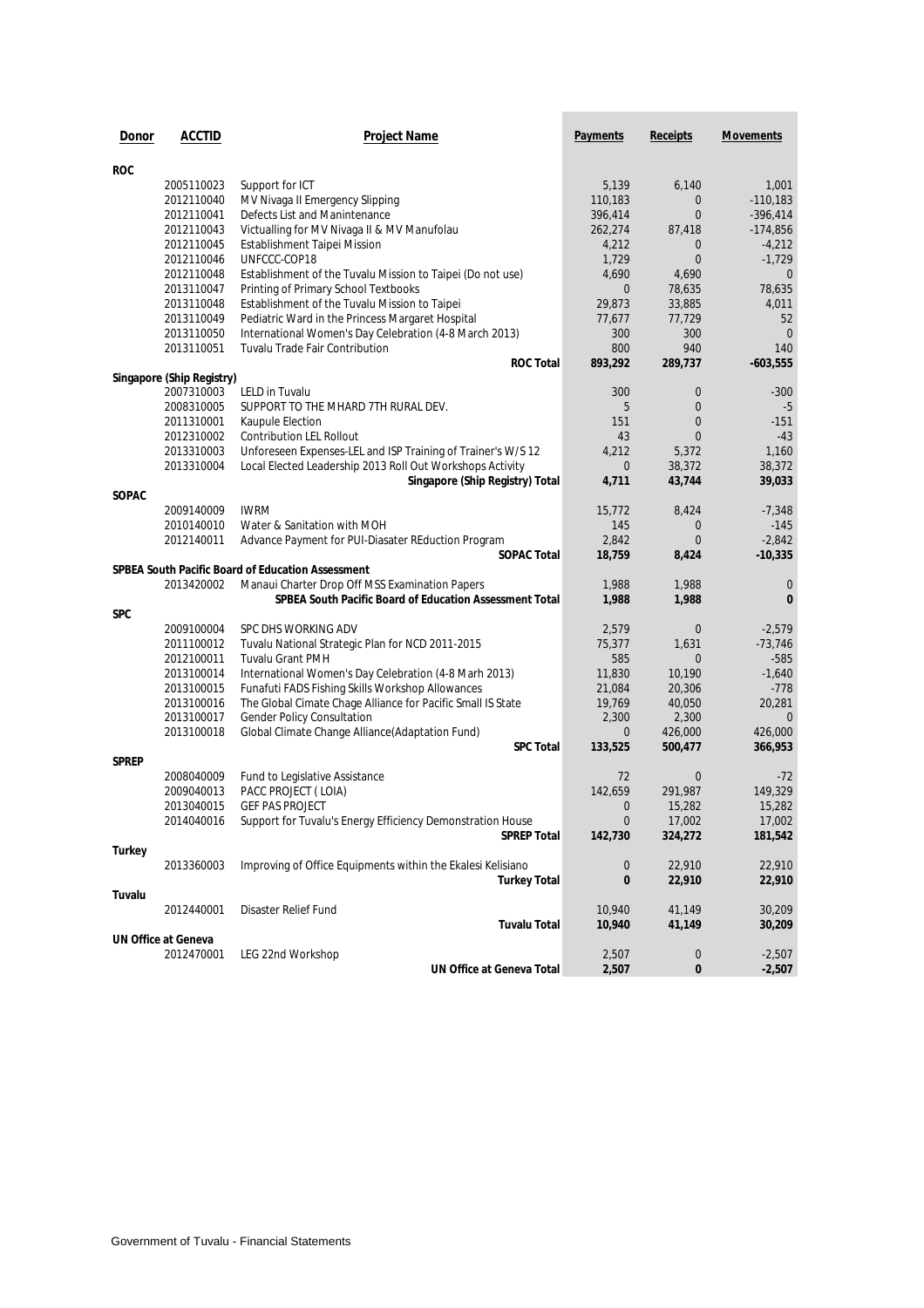| Donor         | ACCTID                                   | <b>Project Name</b>                                                                                                     | <b>Payments</b>       | <b>Receipts</b>      | <b>Movements</b>   |
|---------------|------------------------------------------|-------------------------------------------------------------------------------------------------------------------------|-----------------------|----------------------|--------------------|
| <b>UNDP</b>   |                                          |                                                                                                                         |                       |                      |                    |
|               | 2003050010                               | National Adaptation Programme of Action (NAPA)                                                                          | 619,668               | 588,117              | $-31,551$          |
|               | 2005050015                               | National Biosafety Frame Work                                                                                           | 3,921                 | 1,700                | $-2,221$           |
|               | 2005050016                               | Stocktacking Exercise 2nd National Communication                                                                        | 310                   | 310                  | $\mathbf{0}$       |
|               | 2006050019<br>2006050027                 | <b>GEF Operational Focal Point Activities</b><br>Support to Local Governance                                            | 420<br>6,201          | $\mathbf{0}$<br>0    | $-420$<br>$-6,201$ |
|               | 2007050022                               | Capacity Building for Sustainable Land Management                                                                       | 269                   | $\mathbf{0}$         | $-269$             |
|               | 2007050025                               | Tuvalu Community Tree Care Enviroment                                                                                   | 320                   | $\mathbf 0$          | $-320$             |
|               | 2008050030                               | NATIONAL BIODIVERSITY STRATEGIC ACTION                                                                                  | 4,169                 | $\mathbf{1}$         | $-4,168$           |
|               | 2012050053                               | Wire Transfer Clearing Acc                                                                                              | 75                    | 75                   | $\boldsymbol{0}$   |
|               | 2013050001                               | EIF-Tuvalu Trade capacity Development & Institiutional Stren                                                            | 6,861                 | 6,861                | $\mathbf{0}$       |
|               | 2013050010                               | New UN Project to be confirm                                                                                            | $\mathbf{0}$          | 5,900                | 5,900              |
|               | 2013050034                               | EIF-Tuvalu Trade capacity Development & Institiutional Stren<br><b>UNDP Total</b>                                       | 33,676<br>675,889     | 43,028<br>645,991    | 9,352<br>$-29,898$ |
|               |                                          | <b>UNEP (United Nation Enviroment Program)</b>                                                                          |                       |                      |                    |
|               | 2010390001                               | Ozone Depleting Substances (ODS)                                                                                        | 32,939                | 25,290               | $-7,649$           |
|               | 2010390002                               | HCFC Phase - Out Mgmnt Plan (HPMP)                                                                                      | 21,461                | 22,534               | 1,073              |
|               |                                          | <b>UNEP (United Nation Enviroment Program) Total</b>                                                                    | 54,400                | 47,824               | $-6,576$           |
| <b>UNESCO</b> |                                          |                                                                                                                         |                       |                      |                    |
|               | 2005180015                               | Tuvalu Children Conference                                                                                              | 3,409                 | 3,109                | $-300$             |
|               | 2011180034<br>2011180035                 | UNESCO TESP II<br><b>UNESCO Activities</b>                                                                              | 1,200<br>48,426       | 258<br>50,733        | $-942$<br>2,308    |
|               |                                          | <b>UNESCO Total</b>                                                                                                     | 53,035                | 54,101               | 1,066              |
| <b>UNFPA</b>  |                                          |                                                                                                                         |                       |                      |                    |
|               | 2012450001                               | <b>Tuvalu National Population Policy</b>                                                                                | 3,740                 | 3,740                | $\mathbf{0}$       |
|               | 2012450002                               | Tuvalu National Census 2012                                                                                             | 14,694                | 42,100               | 27,406             |
|               | 2013450003                               | RH & FP PROGRAMME                                                                                                       | 16,594                | 20,940               | 4,346              |
|               | 2013450004                               | Youth AHD Programme                                                                                                     | $\mathbf 0$           | 1,085                | 1,085              |
| <b>UNICEF</b> |                                          | <b>UNFPA Total</b>                                                                                                      | 35,028                | 67,865               | 32,837             |
|               | 2013130010                               | UNICEF: Implement the MEYS-UNICEF 2012 Cooperation Agreemel                                                             | 517,244               | 504,756              | $-12,488$          |
|               | 2013130011                               | World Immunization Week 2013                                                                                            | 5,411                 | 5,760                | 349                |
|               |                                          | <b>UNICEF Total</b>                                                                                                     | 522,655               | 510,516              | $-12,139$          |
|               | <b>Unversity of Auckland</b>             |                                                                                                                         |                       |                      |                    |
|               | 2012460001                               | Climate Change Education for Sustainable Development                                                                    | 200                   | 400                  | 200                |
| USP           |                                          | <b>Unversity of Auckland Total</b>                                                                                      | 200                   | 400                  | 200                |
|               | 2007150002                               | Teachers In - Services Training Workshop                                                                                | 5,153                 | $\mathbf 0$          | $-5,153$           |
|               |                                          | <b>USP Total</b>                                                                                                        | 5,153                 | 0                    | $-5,153$           |
| <b>WHO</b>    |                                          |                                                                                                                         |                       |                      |                    |
|               | 2005080034                               | DE-Worming Program in Tuvalu                                                                                            | 375                   | $\mathbf 0$          | $-375$             |
|               | 2006080042                               | DE-WORMING PROGRAM IN TUVALU                                                                                            | 1,675                 | 0                    | $-1,675$           |
|               | 2010080056                               | National Training W/shop for Strategic Health Community<br>Junior Nurses Refreshing W/shop                              | 6,406                 | 0                    | $-6,406$           |
|               | 2010080061<br>2010080064                 | Tu8 World Blood day                                                                                                     | 116<br>5,909          | 0<br>6,000           | $-116$<br>91       |
|               | 2010080065                               | Lymphatic Filarisis                                                                                                     | 1,450                 | $\mathbf 0$          | $-1,450$           |
|               | 2010080069                               | Workshop on IHR (Implemented with MOH & Others Agencies)                                                                | 6,412                 | 7,939                | 1,527              |
|               | 2011080072                               | In-country Training Workshop                                                                                            | 3,260                 | 0                    | $-3,260$           |
|               | 2011080075                               | World NO Tobacco Day 2011                                                                                               | 353                   | 0                    | $-353$             |
|               | 2011080078                               | Global School Base Health Survey                                                                                        | 4,232                 | 50                   | $-4,182$           |
|               | 2012080080                               | DFC-WORK TO CONDUCT RATION DRUG USE AWARENESS BY IEC                                                                    | 0                     | 11,308               | 11,308             |
|               | 2012080081<br>2012080083                 | Human Resources for Health Plan<br>Revising of Standard Treatment Guideline in Tuvalu                                   | 5,929<br>530          | 1,140<br>$\mathbf 0$ | $-4,789$<br>$-530$ |
|               | 2012080085                               | Household Survey for Medicines Use and Access                                                                           | 400                   | 0                    | $-400$             |
|               | 2012080088                               | Workshop/Seminar/Presentation of NCCHAP Plan                                                                            | 1,460                 | 0                    | $-1,460$           |
|               | 2012080089                               | TUV-PEN and Salt Reduction & TUV-Crisis Response                                                                        | 20,636                | 325                  | $-20,311$          |
|               | 2013080090                               | Support for Biomedical Technician Salary and Maintenance                                                                | 7,502                 | 26,139               | 18,637             |
|               | 2013080091                               | Health Budget Analysis/Tracking                                                                                         | $\mathbf 0$           | 5,360                | 5,360              |
|               | 2013080092                               | Workshop for Nurses on Managing Drug Supplies & POLHN                                                                   | 16,280                | 25,045               | 8,765              |
|               | 2013080093                               | Data Violence Project-Injury and Prevention                                                                             | 1,420                 | 1,540                | 120                |
|               | 2013080094<br>2013080095                 | To Support Purchasing of Supplies & Equipments for Health In<br>Local Consultation & Meetings on Draft Legislation Bill | 0<br>$\boldsymbol{0}$ | 6,318<br>7,725       | 6,318<br>7,725     |
|               | 2013080096                               | Procurement of Equipments for the POLHN Center                                                                          | $\boldsymbol{0}$      | 11,380               | 11,380             |
|               | 2013080097                               | To Purchase Computers for the Pharmacy Dept                                                                             | $\mathbf{0}$          | 5,758                | 5,758              |
|               |                                          | <b>WHO Total</b>                                                                                                        | 84,346                | 116,027              | 31,681             |
|               | <b>International Labour Organisation</b> |                                                                                                                         |                       |                      |                    |
|               | 2013490002                               | 1st Payment ILo MLC MTG                                                                                                 | 260                   | 1,500                | 1,240              |
|               | 2013490001                               | Labour Market Survey                                                                                                    | 13,241                | 13,804               | 562                |
|               |                                          | <b>International Labour Organisation Total</b>                                                                          | 13,501                | 15,304               | 1,802              |

**COL**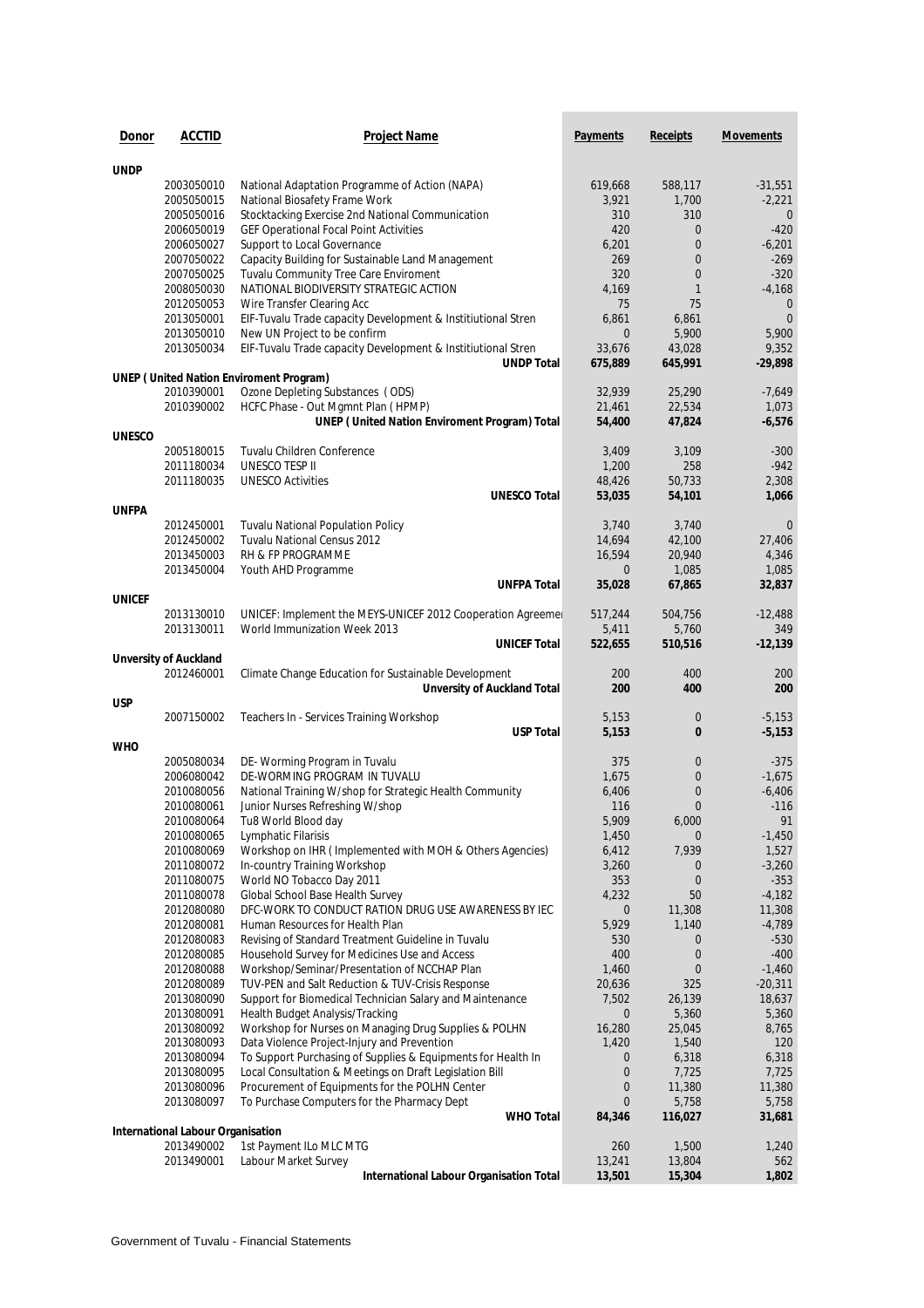| <b>Donor</b>          | <b>ACCTID</b>                | <b>Project Name</b>                                                                                            | <b>Payments</b>  | <b>Receipts</b>              | <b>Movements</b>    |
|-----------------------|------------------------------|----------------------------------------------------------------------------------------------------------------|------------------|------------------------------|---------------------|
| Russia                |                              |                                                                                                                |                  |                              |                     |
|                       | 2013480001                   | OFFICE EQUIPMENT FOR FOREIGN AFFAIRS                                                                           | 7,476            | 7,673                        | 197                 |
|                       | 2013480002                   | Funding Assistance for Delegation to 44th PIF Leader's Meeti<br><b>Russia Total</b>                            | 62,266<br>69,742 | 63,222<br>70,895             | 956<br>1,153        |
| <b>FAO</b>            |                              |                                                                                                                |                  |                              |                     |
|                       | 2013510001                   | FOOD & AGRICULTURE ORGANIZATION OF THE UN                                                                      | 12,079           | 20,415                       | 8,337               |
|                       |                              | <b>FAO Total</b>                                                                                               | 12,079           | 20,415                       | 8,337               |
| France                | 2013520001                   | Workshop on Record Keeping and Information Management                                                          | 8,850            | 8,913                        | 64                  |
|                       |                              | <b>France Total</b>                                                                                            | 8,850            | 8,913                        | 64                  |
| <b>CZECH REPUBLIC</b> |                              |                                                                                                                |                  |                              |                     |
|                       | 2013530001                   | MOTUFOUA SECONDARY SCHOOL AS AN E-LEARNING MODE                                                                | 8,285            | 8,285                        | $\mathbf 0$         |
|                       | <b>Pacific Islands Trade</b> | <b>CZECH REPUBLIC Total</b>                                                                                    | 8,285            | 8,285                        | $\bf{0}$            |
|                       | 2013540001                   | <b>Tuvalu Trade Fair Contribution</b>                                                                          | 6,241            | 7,261                        | 1,021               |
|                       |                              | <b>Pacific Islands Trade Total</b>                                                                             | 6,241            | 7,261                        | 1,021               |
| <b>SAUDI ARABIA</b>   |                              |                                                                                                                |                  |                              |                     |
|                       | 2013550001                   | <b>DSA FOR UNGA DELEGATION</b><br><b>SAUDI ARABIA Total</b>                                                    | 0<br>$\bf{0}$    | 25,523<br>25,523             | 25,523<br>25,523    |
|                       |                              |                                                                                                                |                  |                              |                     |
|                       |                              | <b>Gross Income (Projects Receipts - Payments)</b>                                                             | 3,800,180        | 3,689,707                    | $-110,474$          |
|                       |                              |                                                                                                                |                  | <b>Non Project Related;</b>  |                     |
|                       |                              | Unidentified payments and deposits allocated to TDF                                                            |                  | <b>Bank Fees and Charges</b> | 721<br>35,894       |
|                       |                              |                                                                                                                |                  |                              |                     |
|                       |                              | Net Financial Performance of TDF for 2013                                                                      |                  |                              | 73,859              |
|                       |                              | Reconcile to TDF Cash Movement - Refer to Note 3;                                                              |                  |                              |                     |
|                       |                              | Tuvalu Development Fund Statement Balance as at 31/12/2012                                                     |                  |                              | 2,384,160           |
|                       |                              | less Unpresented Cheques as at 31/12/2013                                                                      |                  | 5,031                        |                     |
|                       |                              | Net Financial Performance of TDF for 2013                                                                      |                  | 73,859                       |                     |
|                       |                              | Gain (Loss) on Tuvalu Development Fund Operation<br>Derrived balance of Tuvalu Development Fund as at 31/12/13 |                  |                              | 68,828<br>2,315,332 |
|                       |                              |                                                                                                                |                  |                              |                     |
|                       |                              | Tuvalu Development Fund Statement Balance as at 31/12/2013                                                     |                  |                              | 2,220,903           |
|                       |                              | <b>Unreconciled amount</b>                                                                                     |                  |                              | 94,429              |

п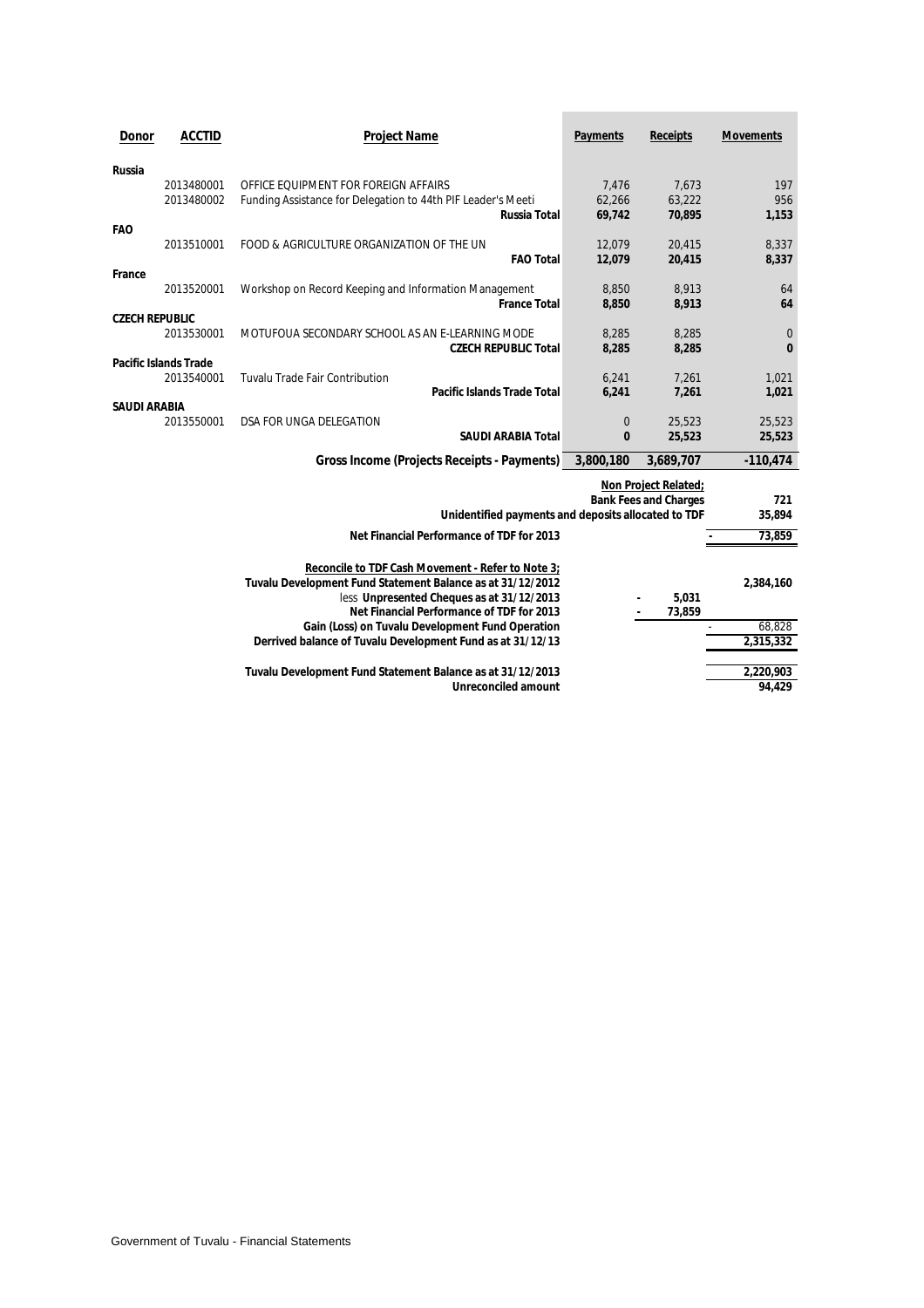### **REQUIREMENTS OF THE PUBLIC FINANCE ACT WITH ZERO BALANCE**

Statement of Other Leger Balances (Nil Balances) Statement of Outstanding Loans made from the Consolidated Revenue Fund Tabulated summaries of unallocated stores and manufacturing accounts Statement of balances on remittance account (Remittance Account no longer exists)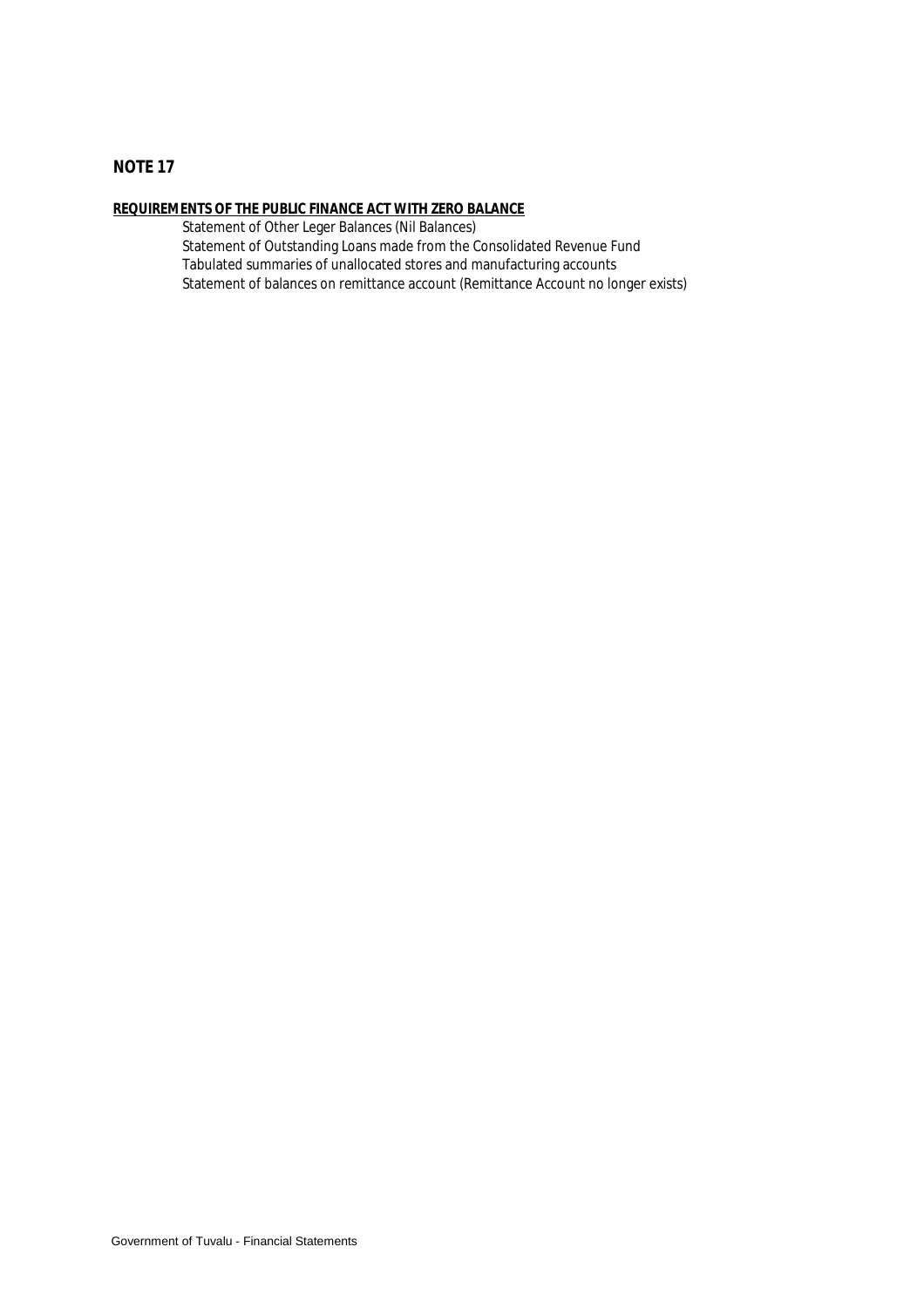### **STATEMENT OF PROPERTY, PLANT AND EQUIPMENT ASSETS BY DEPARTMENT Prepared in accordance with Public Finance Act s31(1)(xiii) For the Year Ended 31/12/2013**

| <b>Department</b><br>A01           | <b>Department Name</b><br>Office of the Governor General    | <b>Book Value</b><br>3,331 |
|------------------------------------|-------------------------------------------------------------|----------------------------|
| <b>B01</b>                         | Corporate Services - Office of the Prime Minister           | 19,610,405                 |
| <b>B04</b>                         | Personnel and Training                                      | 6,689                      |
| <b>B08</b>                         | Tuvalu Media Department                                     | 6,405,141                  |
| <b>B10</b>                         | Department of Women                                         | 5,867                      |
| B11                                | Immigration                                                 | 6,641                      |
| CO <sub>1</sub>                    | Office of the Attorney General                              | 3,539                      |
| CO <sub>2</sub>                    | People's Lawyer                                             | 3,267                      |
| D <sub>0</sub> 1                   | Office of the Parliament                                    | 11,990                     |
| E01                                | Office of the Auditor General                               | 14,319                     |
| F <sub>0</sub> 1                   | Corporate Services - Finance                                | 2,692                      |
| F <sub>02</sub>                    | Planning and Budget                                         | 4,091                      |
| F <sub>0</sub> 3                   | <b>Central Statistics Division</b>                          | 3,905                      |
| F <sub>04</sub>                    | Customs                                                     | 9,216                      |
| F <sub>0</sub> 5                   | Postal                                                      | 2,338                      |
| F06                                | Treasury                                                    | 10,439                     |
| F07                                | <b>Inland Revenue</b>                                       | 8,252                      |
| F <sub>08</sub>                    | Public Enterprise Reform and Montoring Unit                 | 2,454                      |
| F09                                | Industries                                                  | 6,487                      |
| G <sub>0</sub> 1                   | Corporate Services - Public Utilities                       | 3,680,452                  |
| G02                                | Energy                                                      | 1,326                      |
| G <sub>03</sub>                    | <b>Public Works Department</b>                              | 140,964                    |
| H <sub>0</sub> 1                   | Corporate Service - Health                                  | 527                        |
| H <sub>02</sub>                    | <b>Health Administration</b>                                | 6,984,570                  |
| H <sub>0</sub> 3                   | Curative                                                    | 202,648                    |
| 101                                | <b>MNRE Headquarters</b>                                    | 1,190                      |
| 102                                | Agriculture                                                 | 75,292                     |
| 103                                | <b>Fisheries</b>                                            | 388,146                    |
| 104                                | Lands and Surveys                                           | 175,476                    |
| JO1                                | Corporate Services - Home Affairs                           | 5,960                      |
| J02                                | Department of Rural Development                             | 1,239,064                  |
| JO3                                | <b>Community Affairs</b>                                    | 14,761                     |
| JO5                                | Culture                                                     | 3,002                      |
| J08                                | Solid Waste Agency of Tuvalu (SWAT)                         | 119,928                    |
| K01                                | Police and Prison Services                                  | 887,920                    |
| LO1                                | Corporate Services - Communications and Transport<br>Marine | 2,178,917                  |
| LO <sub>2</sub><br>LO <sub>3</sub> | Aviation                                                    | 10,771,475<br>1,412,047    |
| LO4                                | Information, Communication and Technology                   |                            |
| LO7                                | Meteorological Office                                       | 8,660<br>583               |
| M01                                | Corporate Services - Educations, Youth and Sports           | 7,671                      |
| M02                                | <b>Education Department</b>                                 | 5,624                      |
| M04                                | EFA Secondary School                                        | 3,436,422                  |
| M05                                | Library                                                     | 122,971                    |
| M06                                | Sports                                                      | 826                        |
| M07                                | Pre-service Scholarships                                    | 516                        |
| M08                                | Youth                                                       | 728                        |
| N01                                | Judiciary                                                   | 89                         |
| 001                                | <b>MFAETLT Headquarter</b>                                  | 13,907                     |
| <b>O03</b>                         | Suva Mission                                                | 124,541                    |
| 004                                | Permanent Mission of Tuvalu to the UN                       | 12,778                     |
| 005                                | <b>Brussels Mission</b>                                     | 2,488                      |
| O06                                | Environment                                                 | 2,527                      |
| 007                                | Tuvalu Consulate in Auckland                                | 2,585                      |
| 008                                | Trade Office                                                | 1,629                      |
| 009                                | Tourism                                                     | 15,384                     |
| 010                                | Labour                                                      | 2,788                      |
| 011                                | <b>Taipei Mission</b>                                       | 139,254                    |
|                                    | <b>TOTAL</b>                                                | 58,306,697                 |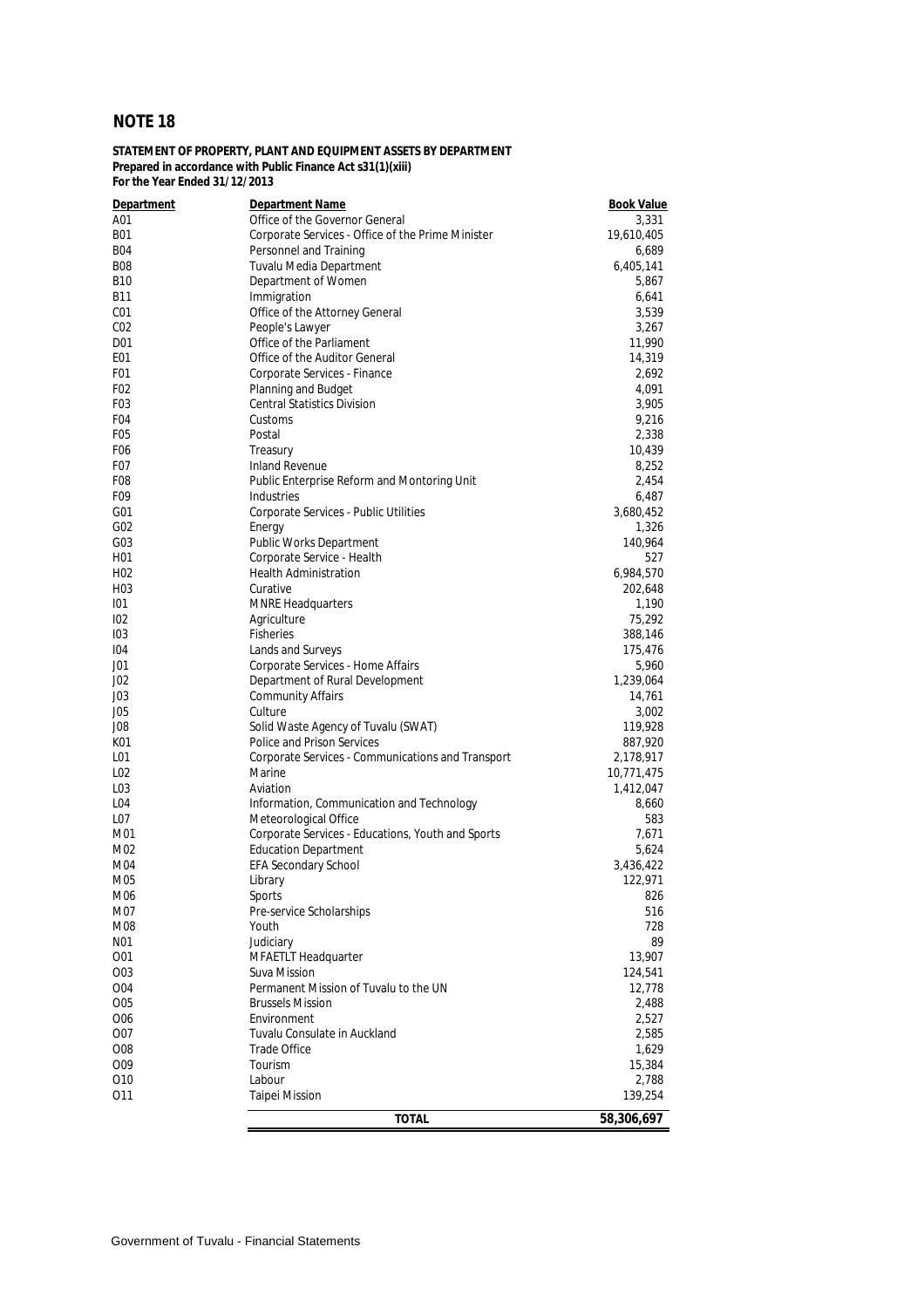### **NOTE 18 (a)**

**STATEMENT OF PROPERTY, PLANT AND EQUIPMENT BY CATEGORY Prepared in accordance with Public Finance Act s31(1)(xiii) For the Year Ended 31/12/2013**

| <b>Category Code</b> | <b>Category Name</b>        | <b>Book Value</b> |
|----------------------|-----------------------------|-------------------|
| <b>BUDI</b>          | <b>Building</b>             | 44,372,822        |
| <b>SHPI</b>          | Ships and Boats             | 11,326,201        |
| <b>PLAN</b>          | <b>Plants and Machinery</b> | 226.787           |
| EQUP                 | Equipments                  | 1,802,847         |
| <b>FFIM</b>          | Furnitures and fittings     | 153,251           |
| <b>AUTO</b>          | Automobile and Bikes        | 407.955           |
| <b>TECH</b>          | <b>Technical Equipments</b> | 16,834            |
|                      | TOTAL                       | 58,306,697        |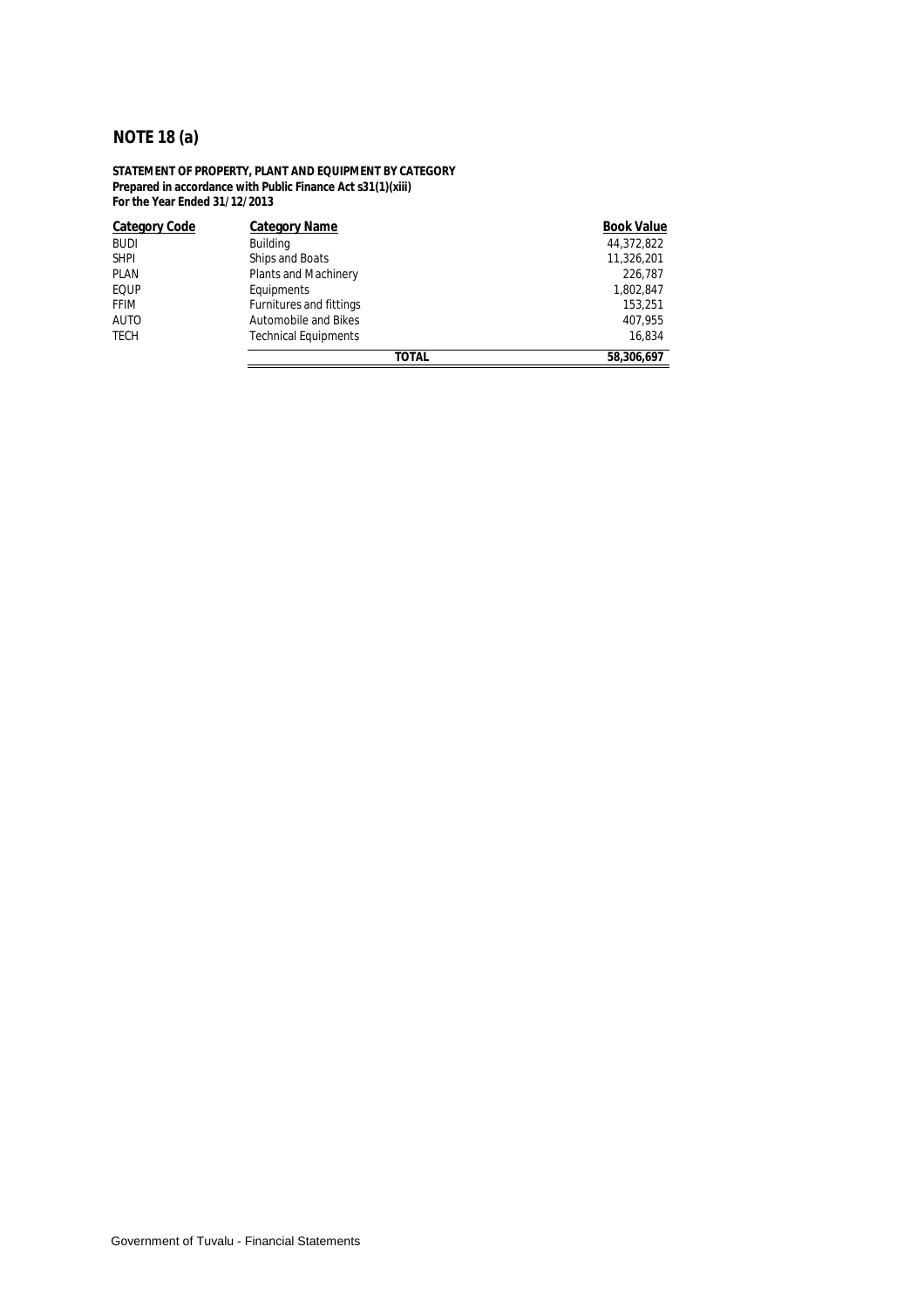STATEMENT OF UNAUTHORISED EXPENDITURE by SUB HEAD and ITEM<br>Prepared in accordance with Public Finance Act s31 (xviii)<br>Government of Tuvalu for the Year Ended 31/12/2013<br>Budget Approved on the Cash Basis

|                          | <b>Head of Expenditure / Government Function</b>                 |                            |                                                            | <b>Actual Expense</b> | <b>Accrual</b>          | <b>Payments</b> | <b>Final Budget</b> | <b>Variance</b> |
|--------------------------|------------------------------------------------------------------|----------------------------|------------------------------------------------------------|-----------------------|-------------------------|-----------------|---------------------|-----------------|
|                          | STATUTORY ALLOCATIONS                                            |                            |                                                            |                       | Movement                |                 | Provision           |                 |
|                          |                                                                  |                            |                                                            |                       |                         |                 |                     |                 |
|                          | <b>Office of the Governer General</b>                            |                            |                                                            |                       |                         |                 |                     |                 |
| A01                      | Office of the Governor General                                   | 711110A01ST                | Housemaids Salaries & Leave Travel                         | 20,028                | $\mathbf 0$             | 20,028          | 14,879              | (5, 149)        |
| A01                      | Office of the Governor General                                   | 711120A01ST                | Allowances                                                 | 5,968                 | $\mathbf 0$             | 5,968           | 2,600               | (3, 368)        |
| A01                      | Office of the Governor General                                   | 712130A01ST                | TNPF (Housemaids)                                          | 2,594                 | $\mathbf 0$             | 2,594           | 1,488               | (1, 106)        |
| A01                      | Office of the Governor General                                   | 721200A01ST                | <b>Statutory Travel</b>                                    | 3,000                 | $\Omega$                | 3,000           | 1,000               | (2,000)         |
| A01                      | Office of the Governor General                                   | 72120AA01ST                | <b>GG's Travel</b>                                         | 35,739                | $\mathbf 0$             | 35,739          | 15,000              | (20, 739)       |
|                          | <b>Office of the Prime Minister</b>                              |                            |                                                            |                       |                         |                 |                     |                 |
| <b>B01</b>               | Office of the Governor General                                   | 711211B01ST                | PM's Housemaids Salaries                                   | 18,285                | $\mathbf 0$             | 18,285          | 14,960              | (3, 325)        |
| <b>B01</b>               | Office of the Governor General                                   | 711240B01ST                | PM's TNPF                                                  | 3,648                 | $\mathbf 0$             | 3,648           | 3,595               | (54)            |
| <b>B01</b>               | Office of the Governor General                                   | 71124AB01ST                | PM's Clothing Allowances                                   | 873                   | $\mathbf 0$             | 873             | 500                 | (373)           |
| <b>B01</b>               | Office of the Governor General                                   | 711280B01ST                | <b>Housemaids TNPF</b>                                     | 2,491                 | $\mathbf 0$             | 2,491           | 1,631               | (860)           |
| <b>B01</b><br><b>B01</b> | Office of the Governor General<br>Office of the Governor General | 711290B01ST<br>712110B01ST | Housemaids Overtime Allowances<br>PM's Local Entertainment | 5,613                 | $\mathbf 0$             | 5,613<br>9,448  | 1,350               | (4, 263)        |
|                          |                                                                  |                            |                                                            | 8,007                 | (1, 442)<br>$\mathbf 0$ |                 | 6,000               | (3, 448)        |
| <b>B01</b><br><b>B01</b> | Office of the Governor General<br>Office of the Governor General | 721100B01ST<br>72120AB01ST | PM's Overseas Entertainment<br>PM's Travel                 | 7,351<br>49,917       | $\mathbf 0$             | 7,351<br>49,917 | 5,000<br>15,000     | (2, 351)        |
| <b>B01</b>               | Office of the Governor General                                   | 723320B01ST                | Petrol & Oil                                               |                       | $\mathbf 0$             | 2,560           | 2,000               | (34, 917)       |
| <b>Legal Services</b>    |                                                                  |                            |                                                            | 2,560                 |                         |                 |                     | (560)           |
| C <sub>01</sub>          | Office of the Governor General                                   | 711210C01ST                | Attorney General's Salary                                  | 28,564                | $\mathbf 0$             | 28,564          | 28,487              | (77)            |
| Parliament               |                                                                  |                            |                                                            |                       |                         |                 |                     |                 |
| D01                      | Office of the Governor General                                   | 711210D01ST                | Speaker's Salary                                           | 31,666                | $\bf 0$                 | 31,666          | 31,121              | (545)           |
| D <sub>01</sub>          | Office of the Governor General                                   | 711250D01ST                | Parliamentarians Local Entertainment                       | 20,294                | 0                       | 20,294          | 14,000              | (6, 294)        |
| D <sub>01</sub>          | Office of the Governor General                                   | 71125AD01ST                | Speaker's Local Entertainment                              | 4,270                 | (272)                   | 4,542           | 3,500               | (1,042)         |
| D <sub>01</sub>          | Office of the Governor General                                   | 712110D01ST                |                                                            | 6,358                 | 0                       | 6,358           | 5,048               | (1, 310)        |
| D <sub>01</sub>          |                                                                  |                            | Speaker's Houseboy Salary & PF                             |                       | $\mathbf 0$             |                 |                     |                 |
|                          | Office of the Governor General                                   | 72120BD01ST                | Parliamentarians Travel & Subsistance                      | 87,289                |                         | 87,289          | 69,000              | (18, 289)       |
| D <sub>01</sub>          | Office of the Governor General                                   | 722500D01ST                | Parliamentarians Motorcycles Maintena                      | 11,711                | $\mathbf 0$             | 11,711          | 1,000               | (10, 711)       |
| D <sub>01</sub>          | Office of the Governor General                                   | 723460D01ST                | <b>Committee Allowances</b>                                | 16,780                | $\mathbf 0$             | 16,780          | 9,000               | (7,780)         |
| F01                      | <b>Finance and Economic Delelopment</b>                          | 72120AF01ST                | Minister's Travel                                          |                       | $\mathbf 0$             |                 |                     |                 |
|                          | Office of the Governor General                                   |                            |                                                            | 56,503                |                         | 56,503          | 15,000              | (41, 503)       |
| <b>Public Utilities</b>  |                                                                  |                            |                                                            |                       |                         |                 |                     |                 |
| G <sub>01</sub>          | Office of the Governor General                                   | 711210G01ST                | Minister's Salary                                          | 12,357                | 0                       | 12,357          | 0                   | (12, 357)       |
| G01                      | Office of the Governor General                                   | 711250G01ST                | <b>Local Entertainment</b>                                 | 1,460                 | $\Omega$                | 1,460           | 0                   | (1, 460)        |
| G01                      | Office of the Governor General                                   | 711280G01ST                | Minister's Overseas Entertainment                          | 990                   | 0                       | 990             | 0                   | (990)           |
| G01                      | Office of the Governor General                                   | 711290G01ST                | <b>Statutory Utilities</b>                                 | 402                   | 0                       | 402             | 0                   | (402)           |
| G <sub>01</sub>          | Office of the Governor General                                   | 712110G01ST                | Housemaids Salary, PF & leave                              | 2,185                 | $\mathbf 0$             | 2,185           | 0                   | (2, 185)        |
| G01                      | Office of the Governor General                                   | 719200G01ST                | TNPF (Statutory)                                           | 1,236                 | $\mathbf 0$             | 1,236           | 0                   | (1, 236)        |
| G01                      | Office of the Governor General                                   | 72120AG01ST                | Minister's Travel                                          | 252                   | $\Omega$                | 252             | $\mathbf 0$         | (252)           |
| Health                   |                                                                  |                            |                                                            |                       |                         |                 |                     |                 |
| H <sub>0</sub> 1         | Office of the Governor General                                   | 711250H01ST                | Local Entertainment                                        | 3,123                 | (924)                   | 4,047           | 3,500               | (547)           |
| H <sub>0</sub> 1         | Office of the Governor General                                   | 72120AH01ST                | Minister's Travel                                          | 70,078                | 0                       | 70,078          | 15,000              | (55,078)        |
| <b>Natural Resources</b> |                                                                  |                            |                                                            |                       |                         |                 |                     |                 |
| 101                      | Office of the Governor General                                   | 711210I01ST                | Minister's Salary                                          | 12,357                | $\mathbf 0$             | 12,357          | $\mathbf 0$         | (12, 357)       |
| 101                      | Office of the Governor General                                   | 711250I01ST                | Local Entertainment                                        | 1,671                 | $\mathbf 0$             | 1,671           | 0                   | (1,671)         |
| 101                      | Office of the Governor General                                   | 711290I01ST                | <b>Statutory Utilities</b>                                 | 539                   | $\mathbf 0$             | 539             | 0                   | (539)           |
| 101                      | Office of the Governor General                                   | 712110l01ST                | Housemaid's Salary and Leave                               | 1,571                 | $\Omega$                | 1,571           | 0                   | (1, 571)        |
| 101                      | Office of the Governor General                                   | 712130I01ST                | Housemaids TNPF                                            | 157                   | $\mathbf 0$             | 157             | 0                   | (157)           |
| 101                      | Office of the Governor General                                   | 719200I01ST                | TNPF (Statutory)                                           | 1,236                 | $\pmb{0}$               | 1,236           | 0                   | (1, 236)        |
| 101                      | Office of the Governor General                                   | 721200I01ST                | <b>Statutory Travel</b>                                    | 2,550                 | $\mathbf 0$             | 2,550           | 0                   | (2, 550)        |
| 101                      | Office of the Governor General                                   | 72120AI01ST                | Minister's Travel                                          | 10,966                | $\mathbf 0$             | 10,966          | 0                   | (10, 966)       |
| <b>Home Affairs</b>      |                                                                  |                            |                                                            |                       |                         |                 |                     |                 |
| J01                      | Office of the Governor General                                   | 711210J01ST                | Minister's Salary                                          | 30,263                | $\mathbf 0$             | 30,263          | 30,196              | (67)            |
| J01                      | Office of the Governor General                                   | 711250J01ST                | Local Entertainment                                        | 8,263                 | $\mathbf 0$             | 8,263           | 3,500               | (4, 763)        |
| J01                      | Office of the Governor General                                   | 712110J01ST                |                                                            | 5,993                 | $\mathbf 0$             | 5,993           | 4,468               | (1, 525)        |
| J01                      | Office of the Governor General                                   | 712130J01ST                | <b>Housemaid TNPF</b>                                      | 599                   | $\mathbf 0$             | 599             | 447                 | (152)           |
| J <sub>01</sub>          | Office of the Governor General                                   | 719200J01ST                | TNPF (Statutory)                                           | 3,028                 | $\mathbf 0$             | 3,028           | 3,020               | (8)             |
|                          | <b>Police and Prison Services</b>                                |                            |                                                            |                       |                         |                 |                     |                 |
| K01                      | Office of the Governor General                                   | 711210K01ST                | Commissioner's Salary                                      | 26,365                | 0                       | 26,365          | 26,294              | (71)            |
|                          | <b>Transport and Communications</b>                              |                            |                                                            |                       |                         |                 |                     |                 |
| L01                      | Office of the Governor General                                   | 711120L01ST                | Allowance for Housemaid                                    | 400                   | $\mathbf 0$             | 400             | 0                   | (400)           |
| L01                      | Office of the Governor General                                   | 711210L01ST                | Minister's Salary                                          | 30,577                | $\mathbf 0$             | 30,577          | 30,196              | (381)           |
| L <sub>01</sub>          | Office of the Governor General                                   | 711250L01ST                | Minister's Local Entertainment                             | 6,292                 | $\mathbf 0$             | 6,292           | 3,500               | (2, 792)        |
| L <sub>01</sub>          | Office of the Governor General                                   | 712110L01ST                | Housemaid's Salary, PF & Leave                             | 5,879                 | $\mathbf 0$             | 5,879           | 4,915               | (964)           |
| L01                      | Office of the Governor General                                   | 719200L01ST                | TNPF (Statutory)                                           | 3,028                 | $\pmb{0}$               | 3,028           | 3,020               | (8)             |
| L01                      | Office of the Governor General                                   | 721200L01ST                | Statutory Travel (Spouse)                                  | 20,442                | $\pmb{0}$               | 20,442          | 1,000               | (19, 442)       |
|                          | <b>Education, Youth and Sports</b>                               |                            |                                                            |                       |                         |                 |                     |                 |
| M01                      | Office of the Governor General                                   | 711250M01ST                | <b>Local Entertainment</b>                                 | 4,248                 | 355                     | 3,894           | 3,500               | (394)           |
| M01                      | Office of the Governor General                                   | 712110M01ST                | Housemaid Salary, PF and Leave                             | 4,630                 | $\pmb{0}$               | 4,630           | 4,569               | (61)            |
| M01                      | Office of the Governor General                                   | 721200M01ST                | <b>Statutory Travel</b>                                    | 11,319                | $\pmb{0}$               | 11,319          | 1,000               | (10, 319)       |
| M01                      | Office of the Governor General                                   | 72120AM01ST                | Minister's Travel                                          | 27,690                | 0                       | 27,690          | 15,000              | (12,690)        |
|                          | Foreign Affairs, Trade, Tourism, Environment & Labour            |                            |                                                            |                       |                         |                 |                     |                 |
| 001                      | Office of the Governor General                                   | 711210001ST                | Minister's Salary                                          | 30,277                | $\pmb{0}$               | 30,277          | 30,196              | (81)            |
| 001                      | Office of the Governor General                                   | 711250001ST                | Local Entertainment                                        | 6,940                 | (169)                   | 7,109           | 3,500               | (3,609)         |
| 001                      | Office of the Governor General                                   | 712110O01ST                | Housemaid salary and leave entitlement                     | 5,026                 | 0                       | 5,026           | 4,403               | (623)           |
| 001                      | Office of the Governor General                                   | 719200001ST                | <b>TNPF</b>                                                | 3,079                 | $\pmb{0}$               | 3,079           | 3,020               | (59)            |
| <b>O01</b>               | Office of the Governor General                                   | 719201001ST                | Housemaid TNPF                                             | 451                   | 0                       | 451             | $\Omega$            | (451)           |
| 001                      | Office of the Governor General                                   | 721200001ST                | Statutory Travel (Spouse)                                  | 2,850                 | 0                       | 2,850           | 1,000               | (1,850)         |
| 001                      | Office of the Governor General                                   | 72120AO01ST                | Minister's Travel                                          | 18,659                | $\mathbf 0$             | 18,659          | 15,000              | (3,659)         |
|                          |                                                                  |                            |                                                            |                       |                         |                 |                     |                 |
|                          |                                                                  |                            |                                                            |                       |                         |                 |                     |                 |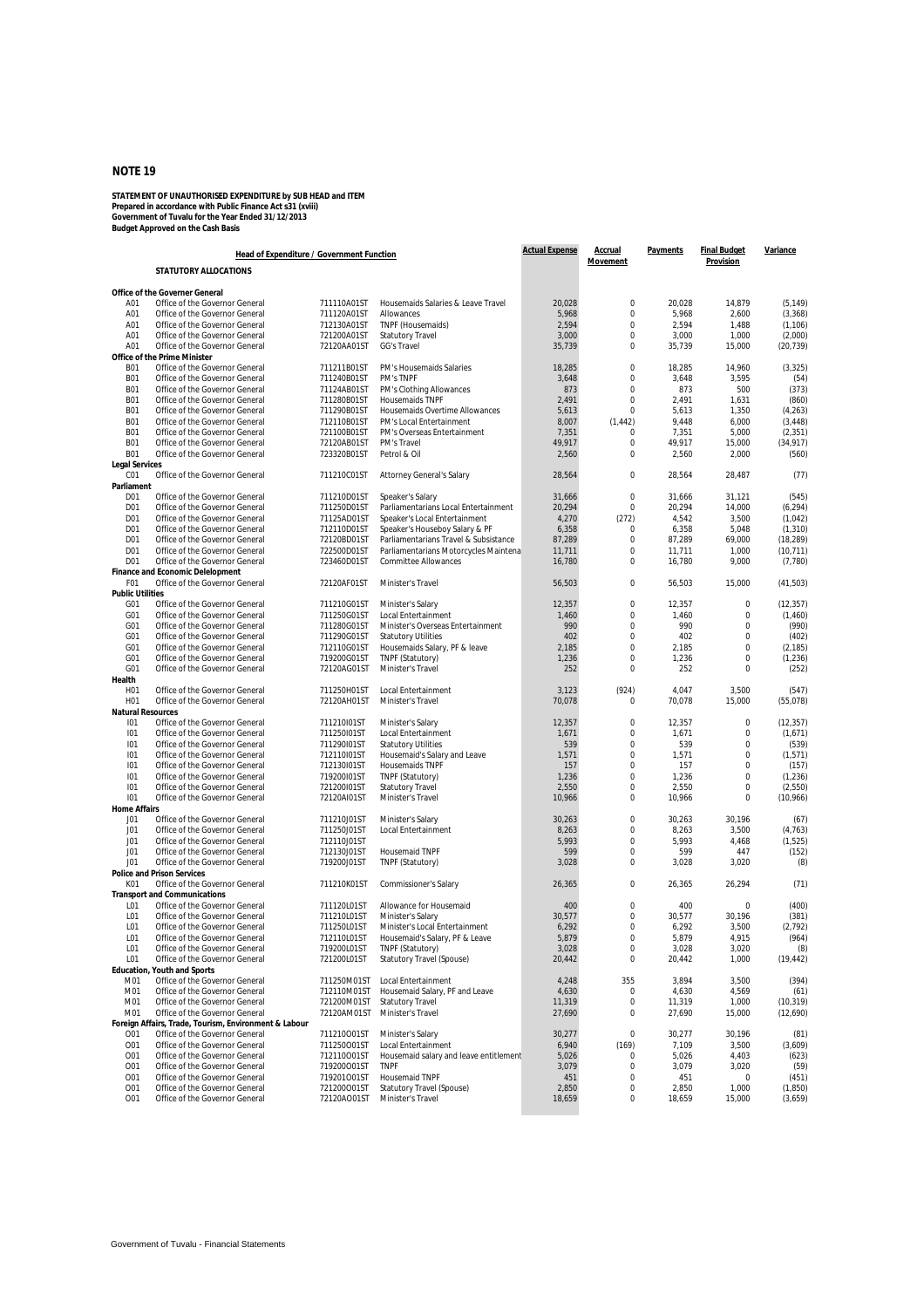|                                     | Head of Expenditure / Government Function                    |                            |                                                                  | <b>Actual Expense</b> | <b>Accrual</b>   | <b>Payments</b>  | <b>Final Budget</b> | <u>Variance</u>   |
|-------------------------------------|--------------------------------------------------------------|----------------------------|------------------------------------------------------------------|-----------------------|------------------|------------------|---------------------|-------------------|
|                                     |                                                              |                            |                                                                  |                       | Movement         |                  | Provision           |                   |
|                                     | <b>NON STATUTORY ALLOCATIONS</b>                             |                            |                                                                  |                       |                  |                  |                     |                   |
|                                     | <b>Office of the Governer General</b>                        |                            |                                                                  |                       |                  |                  |                     |                   |
| A01                                 | Office of the Governor General                               |                            | 72110AA0101 Local Travel & Subsistence                           | 576                   | 0                | 576              | 500                 | (76)              |
|                                     | <b>Office of the Prime Minister</b>                          |                            |                                                                  |                       |                  |                  |                     |                   |
| <b>B01</b><br><b>B01</b>            | Corp. Services - Office of the PM                            | 721100B0101                | Overseas Travel & Subsistence<br>Independence Celebration        | 56,196                | 0<br>0           | 56,196           | 56,113              | (83)              |
| <b>B01</b>                          | Corp. Services - Office of the PM                            | 723430B01TG                |                                                                  | 90,628                | 500              | 90,628           | 90,615              | (13)              |
| <b>B01</b>                          | Corp. Services - Office of the PM                            | 723470B01SD                | <b>Bye Election</b><br>Office Expenses                           | 73,847                | 280              | 73,347           | 50,000              | (23, 347)         |
|                                     | Corp. Services - Office of the PM                            | 723510B0101                |                                                                  | 12,289                |                  | 12,009           | 9,057               | (2,952)           |
| <b>B01</b>                          | Corp. Services - Office of the PM                            | 723540B0101                | Office Stationery                                                | 4,442                 | 0<br>0           | 4,442            | 4,000               | (442)             |
| <b>B01</b><br><b>B04</b>            | Corp. Services - Office of the PM                            | 723740B0101                | Household Items (PM)                                             | 2,500                 | $\mathbf 0$      | 2,500            | 1,875               | (625)             |
|                                     | Personnel and Training                                       | 711110B0402                | Salaries                                                         | 31,716                | $\mathbf 0$      | 31,716           | 28,202              | (3, 514)          |
| <b>B04</b><br><b>B04</b>            | Personnel and Training                                       | 711110B0403                | Salaries<br>Allowances                                           | 16,336                | 0                | 16,336           | 16,292              | (44)              |
| <b>B04</b>                          | Personnel and Training                                       | 711120B0401                | <b>TNPF</b>                                                      | 10,121<br>3,246       | 0                | 10,121           | 7,157<br>2,904      | (2,964)           |
|                                     | Personnel and Training                                       | 719100B0402                |                                                                  |                       |                  | 3,246            |                     | (342)             |
| <b>B04</b><br><b>B08</b>            | Personnel and Training                                       | 72110AB0401                | Local Travel & Subsistence<br>Salaries                           | 1,688<br>218,084      | 0<br>0           | 1,688<br>218,084 | 500                 | (1, 188)          |
|                                     | Tuvalu Media Department                                      | 711110B0801                |                                                                  |                       |                  |                  | 198,300             | (19, 784)         |
| <b>B08</b><br><b>B08</b>            | Tuvalu Media Department                                      | 719100B0801                | <b>TNPF</b>                                                      | 24,230                | 0<br>0           | 24,230           | 22,407              | (1,824)           |
| <b>B10</b>                          | Tuvalu Media Department                                      | 723530B0801                | Computer Supply                                                  | 1,468                 | 0                | 1,468            | 1,000               | (468)             |
| <b>B11</b>                          | Department of Women                                          | 711120B1001                | Allowances                                                       | 1,935                 | 0                | 1,935            | 1,000               | (935)             |
|                                     | Immigration                                                  | 711110B1101                | Salaries                                                         | 39,107                |                  | 39,107           | 35,102              | (4,005)           |
| <b>B11</b>                          | Immigration                                                  | 711120B1101                | Allowances                                                       | 4,444                 | 0                | 4,444            | 4,282               | (161)             |
| <b>B11</b>                          | Immigration                                                  | 719100B1101                | <b>TNPF</b>                                                      | 4,355                 | 0                | 4,355            | 3,834               | (522)             |
|                                     | <b>Office of the Attorney General</b>                        |                            |                                                                  |                       | 0                |                  |                     |                   |
| CO <sub>1</sub>                     | Office of the Attorney General                               | 711110C0103                | Salaries                                                         | 9,712                 |                  | 9,712            | 9,685               | (27)              |
| CO <sub>1</sub>                     | Office of the Attorney General                               | 711120C0102                | Allowances<br><b>TNPF</b>                                        | 1,204                 | 0<br>$\mathbf 0$ | 1,204            | 1,132               | (72)              |
| CO <sub>1</sub>                     | Office of the Attorney General                               | 719100C0101                |                                                                  | 9,127                 |                  | 9,127            | 7,903               | (1, 223)          |
| CO <sub>1</sub>                     | Office of the Attorney General                               | 72110AC0101                | Local Travel & Subsistence                                       | 274                   | 0                | 274              | 200                 | (74)              |
| CO <sub>2</sub><br>Parliament       | People's Lawyer                                              | 791220C0201                | <b>Building &amp; Office Maintenance</b>                         | 463                   | 0                | 463              | 200                 | (263)             |
|                                     |                                                              |                            |                                                                  |                       | (604)            | 12,937           | 11,482              |                   |
| D <sub>0</sub> 1<br>D <sub>01</sub> | Office of the Parliament                                     | 723220D0101                | Sessions & Committe Refreshm't<br><b>Committee Allowances</b>    | 12,333                |                  |                  |                     | (1, 456)          |
|                                     | Office of the Parliament                                     | 723460D0100                |                                                                  | 2,310                 | 0                | 2,310            | 0                   | (2, 310)          |
|                                     | <b>Office of the Auditor General</b>                         |                            |                                                                  |                       |                  |                  |                     |                   |
| E01                                 | Office of the Auditor General                                | 712710E01SD                | Advisor to the Auditor-General                                   | 15,361                | 0                | 15,361           | 0                   | (15, 361)         |
| E01                                 | Office of the Auditor General                                | 719100E0101                | <b>TNPF</b>                                                      | 10,572                | 0                | 10,572           | 9,254               | (1, 318)          |
|                                     | <b>Finance and Economic Development</b>                      |                            |                                                                  |                       |                  |                  |                     |                   |
| F <sub>0</sub> 1                    | Corp. Services - Finance                                     | 712600F0101                | TA to NAO & Local Counterpart                                    | 124,102               | 0                | 124,102          | 0                   | (124, 102)        |
| F01                                 | Corp. Services - Finance                                     | 723010F0101                | Advertising & Publication Cost                                   | $\mathbf{0}$          | 0                | 0                | (220)               | (220)             |
| F <sub>01</sub>                     | Corp. Services - Finance                                     | 723011F0101                | High Level Dialogue                                              | 73,447                | 0                | 73,447           | 70,000              | (3, 447)          |
| F01                                 | Corp. Services - Finance                                     | 798103F01SD                | <b>Reviving TCS</b>                                              | 10,062                | $\mathbf 0$      | 10,062           | $\mathbf 0$         | (10,062)          |
| F <sub>02</sub>                     | Planning and Budget                                          | 711110F0204                | Salaries                                                         | 37,018                | 0                | 37,018           | 30,307              | (6, 711)          |
| F02                                 | Planning and Budget                                          | 719100F0203                | <b>TNPF</b>                                                      | 3,114                 | 0                | 3,114            | 3,043               | (71)              |
| F02                                 | Planning and Budget                                          | 719100F0204                | <b>TNPF</b>                                                      | 4,418                 | 0                | 4,418            | 3,094               | (1, 324)          |
| F <sub>0</sub> 3                    | <b>Central Statistics Division</b>                           | 711110F0301                | Salaries                                                         | 47,044                | 0                | 47,044           | 46,936              | (108)             |
| F <sub>04</sub>                     | Customs                                                      | 711110F0402                | Salaries                                                         | 69,273                | 0                | 69,273           | 60,380              | (8, 893)          |
| F04                                 | Customs                                                      | 711120F0401                | Allowances                                                       | 2,904                 | 0                | 2,904            | 1,900               | (1,004)           |
| F <sub>04</sub>                     | Customs                                                      | 719100F0402                | <b>TNPF</b>                                                      | 7,001                 | 0                | 7,001            | 6,288               | (713)             |
| F <sub>04</sub>                     | Customs                                                      | 721110F0402                | Leave Travel Entitlements                                        | 1,019                 | 0                | 1,019            | 0                   | (1,019)           |
| F <sub>04</sub>                     | Customs                                                      | 722500F0401                | Vehicle Maintenance                                              | 2,135                 | 0                | 2,135            | 1,875               | (260)             |
| F <sub>05</sub>                     | Postal                                                       | 723540F0501                | Office Stationery                                                | 5,548                 | (135)            | 5,683            | 3,728               | (1, 955)          |
| F <sub>06</sub>                     | Treasury                                                     | 719100F0601                | <b>TNPF</b>                                                      | 20,304                | 0                | 20,304           | 20,032              | (272)             |
| F <sub>06</sub>                     | Treasury                                                     | 723510F0601                | Office Expenses                                                  | 198                   | (12)             | 210              | 200                 | (10)              |
| F06                                 | Treasury                                                     | 723540F0601                | Office Stationery                                                | 7,969                 | (263)            | 8,232            | 8,000               | (232)             |
| F06                                 | Treasury                                                     | 742100F0601                | Bank Charge & Interests                                          | 46,475                | 0                | 46,475           | 165,500             | 119,025           |
| F06                                 | Treasury                                                     | 742110F0601                | Foreign Exchange Cost                                            | 153,248               | 0                | 153,248          | 5,000               | (148, 248)        |
| F09                                 | Industries                                                   | 711110F0903                | Salaries                                                         | 26,967                | 0                | 26,967           | 26,506              | (461)             |
| F09                                 | Industries                                                   | 732020F0902                | Awareness Workshops                                              | 2,978                 | 0                | 2,978            | 2,800               | (178)             |
| <b>Public Utilities</b>             |                                                              |                            |                                                                  |                       |                  |                  |                     |                   |
| G01                                 | Corp. Services - Public Utilities                            | 711120G0101                | Allowances                                                       | 6,511                 | 0                | 6,511            | 6,434               | (77)              |
| G01                                 | Corp. Services - Public Utilities                            | 723540G0101                | Office Stationery                                                | 6,761                 | 0                | 6,761            | 6,702               | (59)              |
| G <sub>02</sub>                     | Energy                                                       | 719100G0202                | <b>TNPF</b>                                                      | 3,486                 | 0                | 3,486            | 3,414               | (72)              |
| G03                                 | Public Works Department                                      | 711110G0304                | Salaries                                                         | 30,363                | 0                | 30,363           | 29,797              | (566)             |
| G03                                 | Public Works Department                                      | 711110G0305                | Salaries<br>Salaries                                             | 69,815                | 0<br>$\Omega$    | 69,815           | 63,026              | (6, 789)          |
| G03                                 | Public Works Department                                      | 711110G0307                |                                                                  | 20,854                |                  | 20,854           | 20,825              | (29)              |
| G03                                 | Public Works Department                                      | 711110G0308                | Salaries                                                         | 44,446                | $\bf 0$          | 44,446           | 41,363              | (3,083)           |
| G03                                 | Public Works Department                                      | 711110G0309                | Salaries                                                         | 27,133                | 0                | 27,133           | 40,142              | 13,009            |
| G03                                 | Public Works Department                                      | 711120G0301                | Allowances                                                       | 7,944                 | 0                | 7,944            | 2,500               | (5, 444)          |
| G03                                 | Public Works Department                                      | 719100G0305                | <b>TNPF</b><br><b>TNPF</b>                                       | 7,294                 | 0<br>0           | 7,294            | 6,453               | (842)             |
| G03                                 | Public Works Department                                      | 719100G0307                |                                                                  | 2,494                 |                  | 2,494            | 2,383               | (112)             |
| G03                                 | Public Works Department<br>Public Works Department           | 719100G0308                | <b>TNPF</b>                                                      | 6,266                 | 0                | 6,266            | 5,986               | (280)             |
| G03                                 |                                                              | 719100G0309                | <b>TNPF</b>                                                      | 2,841                 | 0                | 2,841            | 4,164               | 1,323             |
| G03<br>G03                          | Public Works Department<br>Public Works Department           | 721110G0301<br>722250G0307 | <b>Leave Travel Entitlements</b><br><b>Equipment Maintenance</b> | 4,166<br>2,118        | 0<br>0           | 4,166<br>2,118   | 3,000<br>2,000      | (1, 166)<br>(118) |
|                                     | Public Works Department                                      |                            |                                                                  |                       |                  |                  |                     |                   |
| G03                                 |                                                              | 722660G0309                | Electrical Maintenance / Rewiring                                | 10,093                | 0                | 10,093           | 10,000              | (93)              |
| GO <sub>3</sub>                     | Public Works Department                                      | 723760G0303                | Tools                                                            | 115                   | (387)            | 502              | 200                 | (302)             |
| GO <sub>3</sub>                     | Public Works Department                                      | 729040G0306                | Welding                                                          | 1,719                 | 0                | 1,719            | 1,500               | (219)             |
| Health                              |                                                              |                            |                                                                  |                       |                  |                  |                     |                   |
| H <sub>0</sub> 1                    | Corporate Service - Health                                   | 711110H0101                | Salaries                                                         | 82,892                | 0                | 82,892           | 80,904              | (1,988)           |
| H <sub>0</sub> 1                    | Corporate Service - Health                                   | 719100H0101                | <b>TNPF</b>                                                      | 9,039                 | 0                | 9,039            | 8,681               | (358)             |
| H <sub>0</sub> 1                    | Corporate Service - Health                                   | 719200H0100                | <b>TNPF</b>                                                      | 801                   | 0                | 801              | 0                   | (801)             |
| H <sub>0</sub> 1                    | Corporate Service - Health                                   | 721110H0101                | Leave Travel Entitlements                                        | 5,651                 | 0                | 5,651            | 5,348<br>2,147,886  | (303)             |
| H <sub>0</sub> 1                    | Corporate Service - Health                                   | 725040H01TG                | Medical Treatment Scheme                                         | 2,309,365             | 0                | 2,309,365        |                     | (161, 479)        |
| H <sub>02</sub>                     | <b>Health Administration</b>                                 | 711110H0201                | Salaries                                                         | 47,900                | 0                | 47,900           | 47,566              | (334)             |
| H <sub>02</sub><br>H <sub>02</sub>  | <b>Health Administration</b><br><b>Health Administration</b> | 71259AH0201                | <b>Cuban Doctors Housing</b>                                     | 1,350                 | 0                | 1,350            | 0                   | (1, 350)          |
|                                     |                                                              | 722250H0201                | <b>Equipment Maintenance</b>                                     | 3,015                 | (671)            | 3,686            | 1,100               | (2,586)           |
| H <sub>02</sub>                     | <b>Health Administration</b>                                 | 722700H0201                | Maintenance of PMH (new)                                         | 24,641                | 0                | 24,641           | 21,500              | (3, 141)          |
| H <sub>02</sub>                     | <b>Health Administration</b>                                 | 723320H0201                | Petrol & Oil                                                     | 1,593                 | (232)            | 1,825            | 1,500               | (325)             |
| H <sub>02</sub>                     | <b>Health Administration</b>                                 | 723510H0201                | Office Expenses                                                  | 6,546                 | (2,697)          | 9,244            | 7,000               | (2, 244)          |
| H <sub>02</sub>                     | <b>Health Administration</b>                                 | 723540H0201                | Office Stationery                                                | 7,000                 | (599)            | 7,599            | 7,000               | (599)             |
| H <sub>0</sub> 3                    | Curative                                                     | 711110H0301                | Salaries                                                         | 583,512               | 0                | 583,512          | 551,255             | (32, 257)         |
| H <sub>0</sub> 3                    | Curative                                                     | 711110H0302                | Salaries                                                         | 31,993                | 0                | 31,993           | 31,488              | (505)             |
| H <sub>0</sub> 3                    | Curative                                                     | 711110H0303                | Salaries                                                         | 21,588                | 0                | 21,588           | 20,490              | (1,098)           |
| H <sub>0</sub> 3                    | Curative                                                     | 711110H0304                | Salaries                                                         | 38,218                | 0                | 38,218           | 36,004              | (2, 214)          |
| H <sub>0</sub> 3                    | Curative                                                     | 711110H0305                | Salaries                                                         | 4,932                 | 0                | 4,932            | 4,919               | (13)              |
| H <sub>0</sub> 3                    | Curative                                                     | 711110H0306                | Salaries                                                         | 13,437                | 0                | 13,437           | 12,942              | (495)             |
| H <sub>0</sub> 3                    | Curative                                                     | 719100H0301                | <b>TNPF</b>                                                      | 63,234                | 0                | 63,234           | 60,019              | (3, 214)          |
| H <sub>0</sub> 3                    | Curative                                                     | 719100H0302                | <b>TNPF</b>                                                      | 3,544                 | 0                | 3,544            | 3,451               | (93)              |
| H <sub>0</sub> 3                    | Curative                                                     | 723210H0301                | Ration                                                           | 98,356                | (7,679)          | 106,035          | 100,000             | (6,035)           |
| H <sub>0</sub> 3                    | Curative                                                     | 725020H0304                | <b>Consumable Medical Supplies</b>                               | 160,361               | 165              | 160,196          | 137,000             | (23,196)          |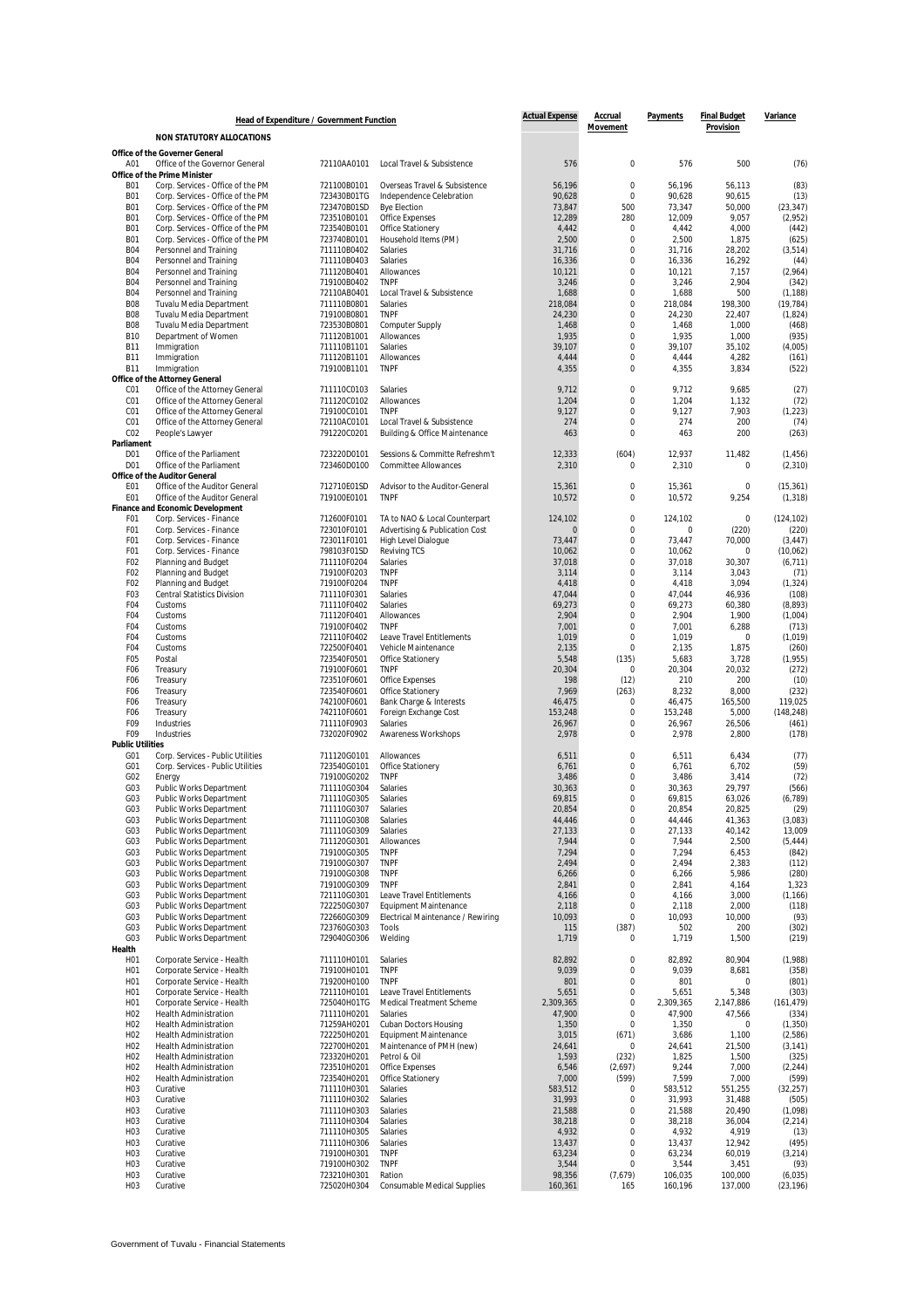|                          | <b>Head of Expenditure / Government Function</b>                              |                            |                                         | <b>Actual Expense</b> | <b>Accrual</b>   | <b>Payments</b>  | <b>Final Budget</b> | <b>Variance</b>     |
|--------------------------|-------------------------------------------------------------------------------|----------------------------|-----------------------------------------|-----------------------|------------------|------------------|---------------------|---------------------|
| H <sub>04</sub>          | Preventative Primary and Health Services                                      | 711110H0404                | <b>Salaries</b>                         | 81,473                | Movement<br>0    | 81,473           | Provision<br>81,057 | (416)               |
| H <sub>04</sub>          | Preventative Primary and Health Services                                      | 723020H0401                | Campaign for the FCTC                   | 1,247                 | (141)            | 1,388            | 1,100               | (288)               |
| H <sub>04</sub>          | Preventative Primary and Health Services                                      | 723710H0401                | <b>Cleaning Supplies</b>                | 1,848                 | (827)            | 2,675            | 2,000               | (675)               |
| <b>Natural Resources</b> |                                                                               |                            |                                         |                       |                  |                  |                     |                     |
| 101                      | <b>MNRE Headquarters</b>                                                      | 711110l0101                | Salaries                                | 44,334                | $\mathbf 0$      | 44,334           | 41,233              | (3, 101)            |
| 101                      | <b>MNRE Headquarters</b>                                                      | 71112010101                | Allowances                              | 7,886                 | 0                | 7,886            | 7,000               | (886)               |
| 101                      | <b>MNRE Headquarters</b>                                                      | 71112010102                | Allowances                              | 6,101                 | $\mathbf 0$      | 6,101            | 960                 | (5, 141)            |
| 101<br>102               | <b>MNRE Headquarters</b>                                                      | 719100l0101                | <b>TNPF</b><br>Salaries                 | 5,222                 | $\mathbf 0$<br>0 | 5,222            | 4,823               | (399)<br>(1,933)    |
| 102                      | Agriculture<br>Agriculture                                                    | 711110l0202<br>711110l0203 | Salaries                                | 41,932<br>73,534      | $\mathbf 0$      | 41,932<br>73,534 | 39,999<br>72,542    | (993)               |
| 102                      | Agriculture                                                                   | 712110l0205                | ROC Commitment for Labours              | 34,417                | 0                | 34,417           | 34,324              | (93)                |
| 102                      | Agriculture                                                                   | 719100l0202                | <b>TNPF</b>                             | 4,503                 | 0                | 4,503            | 4,395               | (108)               |
| 102                      | Agriculture                                                                   | 721110l0201                | Leave Travel Entitlements               | 564                   | $\mathbf 0$      | 564              | 500                 | (64)                |
| 103                      | Fisheries                                                                     | 711110l0302                | Salaries                                | 108,935               | $\mathbf 0$      | 108,935          | 108,163             | (772)               |
| 103                      | Fisheries                                                                     | 711110l0304                | Salaries                                | 56,765                | $\mathbf 0$      | 56,765           | 50,750              | (6, 015)            |
| 103                      | Fisheries                                                                     | 71112010301                | Allowances                              | 7,086                 | 0                | 7,086            | 7,086               | (0)                 |
| 103                      | Fisheries                                                                     | 71112010302                | Allowances                              | 11,405                | $\mathbf 0$      | 11,405           | 11,250              | (155)               |
| 103                      | <b>Fisheries</b>                                                              | 719100l0302                | <b>TNPF</b>                             | 12,240                | $\mathbf 0$      | 12,240           | 11,516              | (723)               |
| 103                      | Fisheries                                                                     | 72225010301                | <b>Equipment Maintenance</b>            | 302                   | 0                | 302              | 300                 | (2)                 |
| 103                      | Fisheries                                                                     | 723510l0301                | <b>Office Expenses</b>                  | 1,292                 | (1, 440)         | 2,732            | 1,800               | (932)               |
| 104<br>104               | Lands and Surveys                                                             | 711110l0402<br>71112010401 | Salaries<br>Allowances                  | 37,042<br>767         | 0<br>0           | 37,042<br>767    | 36,319<br>500       | (723)<br>(267)      |
| 104                      | Lands and Surveys<br>Lands and Surveys                                        | 71112010403                | Allowances                              | 639                   | $\mathbf 0$      | 639              | 500                 | (139)               |
| 104                      | Lands and Surveys                                                             | 71910010402                | <b>TNPF</b>                             | 3,788                 | 0                | 3,788            | 3,716               | (72)                |
| 104                      | Lands and Surveys                                                             | 72250010401                | Vehicle Maintenance                     | 20                    | (30)             | 50               | 20                  | (30)                |
| <b>Home Affairs</b>      |                                                                               |                            |                                         |                       |                  |                  |                     |                     |
| JO <sub>1</sub>          | Corporate Services - Home Affairs                                             | 711110J0101                | Salaries                                | 74,609                | $\bf 0$          | 74,609           | 65,544              | (9,065)             |
| J01                      | Corporate Services - Home Affairs                                             | 711120J0101                | Allowances                              | 5,825                 | $\mathbf 0$      | 5,825            | 5,074               | (751)               |
| J01                      | Corporate Services - Home Affairs                                             | 711310J0101                | ADLC                                    | 550                   | $\mathbf 0$      | 550              | 500                 | (50)                |
| J01                      | Corporate Services - Home Affairs                                             | 719100J0101                | <b>TNPF</b>                             | 8,292                 | $\mathbf 0$      | 8,292            | 6,954               | (1, 337)            |
| J01                      | Corporate Services - Home Affairs                                             | 721100J0101                | Overseas Travel & Subsistence           | 8,034                 | $\mathbf 0$      | 8,034            | 7,329               | (704)               |
| J01                      | Corporate Services - Home Affairs                                             | 721300J0101                | Telecom & Internet                      | 1,900                 | 0                | 1,900            | 1,500               | (400)               |
| J01                      | Corporate Services - Home Affairs                                             | 723510J0101                | <b>Office Expenses</b>                  | 3,222                 | $\mathbf 0$      | 3,222            | 1,800               | (1, 422)            |
| J02                      | Department of Rural Development                                               | 723540J0201                | <b>Office Stationery</b>                | 999                   | (200)            | 1,199            | 1,000               | (199)               |
| JO3<br><b>JO5</b>        | <b>Community Affairs</b>                                                      | 723530J0301<br>711110J0501 | <b>Computer Supply</b>                  | 160                   | 0<br>$\mathbf 0$ | 160              | 100                 | (60)                |
| J <sub>05</sub>          | Culture<br>Culture                                                            | 719100J0501                | Salaries<br><b>TNPF</b>                 | 16,336<br>1,765       | $\mathbf 0$      | 16,336<br>1,765  | 16,292<br>1,639     | (44)<br>(126)       |
|                          | <b>Police and Prison Services</b>                                             |                            |                                         |                       |                  |                  |                     |                     |
| K01                      | Police and Prison Services                                                    | 711120K0102                | Allowances                              | 49,102                | $\bf 0$          | 49,102           | 44,978              | (4, 124)            |
| K01                      | Police and Prison Services                                                    | 711120K0104                | Allowances                              | 3,924                 | $\mathbf 0$      | 3,924            | 2,906               | (1,018)             |
| K01                      | Police and Prison Services                                                    | 712310K0102                | Police Special Allowances               | 31,682                | $\mathbf 0$      | 31,682           | 29,926              | (1,756)             |
| K01                      | Police and Prison Services                                                    | 719100K0102                | <b>TNPF</b>                             | 44,042                | 0                | 44,042           | 37,068              | (6,974)             |
| K01                      | Police and Prison Services                                                    | 719100K0103                | <b>TNPF</b>                             | 21,993                | $\mathbf 0$      | 21,993           | 20,921              | (1,072)             |
| K01                      | Police and Prison Services                                                    | 72110AK0101                | Local Travel & Subsistence              | 1,620                 | $\mathbf 0$      | 1,620            | 0                   | (1,620)             |
| K01                      | Police and Prison Services                                                    | 723320K0101                | Petrol & Oil                            | 5,174                 | 0                | 5,174            | 4,500               | (674)               |
| K01                      | Police and Prison Services                                                    | 723820K01TG                | Local Contrib'n to Mataili Annual Prog. | 9,848                 | $\mathbf 0$      | 9,848            | 9,800               | (48)                |
| K01                      | Police and Prison Services                                                    | 723910K0101                | Electricity                             | 16,941                | (3,624)          | 20,566           | 17,000              | (3,566)             |
| L <sub>01</sub>          | <b>Transport and Communications</b><br>Corp. Services - Comm. and Trans       | 711110L0101                | Salaries                                | 52,306                | $\mathbf 0$      | 52,306           | 51,711              | (595)               |
| L01                      | Corp. Services - Comm. and Trans                                              | 711110L0102                | Salaries                                | 38,363                | $\bf 0$          | 38,363           | 44,344              | 5,981               |
| L01                      | Corp. Services - Comm. and Trans                                              | 711120L0101                | Allowances                              | 7,663                 | $\mathbf 0$      | 7,663            | 4,514               | (3, 149)            |
| L01                      | Corp. Services - Comm. and Trans                                              | 711120L0102                | Allowances                              | 6,961                 | 0                | 6,961            | 4,146               | (2, 815)            |
| L01                      | Corp. Services - Comm. and Trans                                              | 719100L0101                | <b>TNPF</b>                             | 5,926                 | $\mathbf 0$      | 5,926            | 5,623               | (303)               |
| L01                      | Corp. Services - Comm. and Trans                                              | 762100L01TG                | Overseas Contribution                   | 67,979                | 0                | 67,979           | 60,000              | (7, 979)            |
| L02                      | Marine                                                                        | 711110L0202                | Salaries                                | 255,587               | 0                | 255,587          | 247.148             | (8, 439)            |
| L02                      | Marine                                                                        | 711110L0203                | Salaries                                | 202,927               | $\mathbf 0$      | 202,927          | 186,108             | (16, 819)           |
| L <sub>02</sub>          | Marine                                                                        | 711120L0201                | Allowances                              | 38,151                | $\mathbf 0$      | 38,151           | 9,029               | (29, 122)           |
| L02                      | Marine                                                                        | 711120L0204                | Allowances                              | 33,479                | 0                | 33,479           | 30,500              | (2,979)             |
| L02                      | Marine                                                                        | 712410L0204                | Stevedoring                             | 252,953               | $\mathbf 0$      | 252,953          | 220,000             | (32, 953)           |
| L <sub>02</sub><br>L02   | Marine                                                                        | 712900L0201<br>719100L0201 | <b>Relieving Fund</b><br><b>TNPF</b>    | 37,378<br>10,751      | 0<br>0           | 37,378           | 30,000              | (7, 378)            |
| L02                      | Marine<br>Marine                                                              | 719100L0202                | <b>TNPF</b>                             | 40,055                | $\mathbf 0$      | 10,751<br>40,055 | 4,815<br>38,666     | (5,936)<br>(1, 389) |
| L02                      | Marine                                                                        | 719100L0203                | <b>TNPF</b>                             | 30,421                | $\mathbf 0$      | 30,421           | 27,734              | (2,687)             |
| L02                      | Marine                                                                        | 719100L0204                | <b>TNPF</b>                             | 9,590                 | 0                | 9,590            | 9,247               | (343)               |
| L02                      | Marine                                                                        | 722100L0204                | Building & Office Maintenance           | 7,885                 | (131)            | 8,016            | 8,000               | (16)                |
| L02                      | Marine                                                                        | 722500L0204                | Vehicle Maintenance                     | 9,227                 | (4, 350)         | 13,577           | 13,000              | (577)               |
| L02                      | Marine                                                                        | 722550L0202                | Vessel Maintenance                      | 354,486               | 0                | 354,486          | 286,619             | (67, 868)           |
| L02                      | Marine                                                                        | 722550L0203                | Vessel Maintenance                      | 189,276               | 0                | 189,276          | 176,096             | (13, 180)           |
| L02                      | Marine                                                                        | 723210L0202                | Victualling                             | 119,395               | (17, 024)        | 136,419          | 125,000             | (11, 419)           |
| L02                      | Marine                                                                        | 723330L0202                | <b>Vessel Fuel</b>                      | 484,223               | $\Omega$         | 484,223          | 450.000             | (34, 223)           |
| L02                      | Marine                                                                        | 723920L0202                | Water                                   | 2,936                 | 0                | 2,936            | 250                 | (2,686)             |
| L02<br>L <sub>03</sub>   | Marine<br>Aviation                                                            | 723920L0203                | Water<br>Salaries                       | 2,212<br>30,163       | 0<br>0           | 2,212            | 945                 | (1, 267)            |
| L03                      | Aviation                                                                      | 711110L0303<br>711120L0302 | Allowances                              |                       | 0                | 30,163<br>9,074  | 28,839              | (1, 324)            |
| L04                      | Information, Comm. and Technology                                             | 711110L0401                | Salaries                                | 9,074<br>24,702       | 0                | 24,702           | 8,400<br>21,884     | (674)<br>(2,818)    |
| L04                      | Information, Comm. and Technology                                             | 719100L0401                | <b>TNPF</b>                             | 2,513                 | 0                | 2,513            | 2,438               | (75)                |
| L04                      | Information, Comm. and Technology                                             | 722150L0402                | Computer Maintenance                    | 15,062                | 0                | 15,062           | 10,000              | (5,062)             |
| L <sub>04</sub>          | Information, Comm. and Technology                                             | 791210L0402                | <b>Computer Equipments</b>              | 53,347                | 0                | 53,347           | 27,008              | (26, 339)           |
| L07                      | Meteorological Office                                                         | 711110L0702                | Salaries                                | 14,768                | 0                | 14,768           | 14,206              | (562)               |
| L <sub>0</sub> 7         | Meteorological Office                                                         | 711110L0703                | Salaries                                | 18,774                | 0                | 18,774           | 18,664              | (110)               |
| L <sub>0</sub> 7         | Meteorological Office                                                         | 723510L0701                | Office Expenses                         | 1,620                 | 0                | 1,620            | 1,618               | (2)                 |
| L07                      | Meteorological Office                                                         | 72351AL0701                | <b>Rainfall Station</b>                 | 262                   | 0                | 262              | 250                 | (12)                |
| L07                      | Meteorological Office                                                         | 762100L0701                | WMO Membership                          | 25,508                | 0                | 25,508           | 14,035              | (11, 473)           |
| L07                      | Meteorological Office                                                         | 791220L0703                | Office Equipment                        | 2,076                 | 0                | 2,076            | 2,000               | (76)                |
| M01                      | <b>Education, Youth and Sports</b><br>Corp. Services - Edu., Youth and Sports | 711110M0102                | Salaries                                | 11,379                | 0                | 11,379           | 11,356              | (23)                |
| M01                      | Corp. Services - Edu., Youth and Sports                                       | 711110M0103                | Salaries                                | 12,356                | 0                | 12,356           | 9,285               | (3,071)             |
| M01                      | Corp. Services - Edu., Youth and Sports                                       | 711110M01TG AFP Salaries   |                                         | 32,799                | 0                | 32,799           | 0                   | (32, 799)           |
| M01                      | Corp. Services - Edu., Youth and Sports                                       | 719100M0101                | <b>TNPF</b>                             | 6,871                 | 0                | 6,871            | 6,871               | (1)                 |
| M01                      | Corp. Services - Edu., Youth and Sports                                       | 719100M0103                | <b>TNPF</b>                             | 1,236                 | 0                | 1,236            | 969                 | (267)               |
| M01                      | Corp. Services - Edu., Youth and Sports                                       |                            | 762100M01TG Overseas Contribution       | 376,894               | 0                | 376,894          | 343,769             | (33, 125)           |
| M02                      | <b>Education Department</b>                                                   | 711110M0201                | Salaries                                | 22,157                | 0                | 22,157           | 22,098              | (59)                |
| M02                      | <b>Education Department</b>                                                   | 782370M0203                | Supervisory Unit                        | 18,250                | 0                | 18,250           | 15,000              | (3, 250)            |
| M02                      | <b>Education Department</b>                                                   | 782381M02TG                | <b>TVET Support</b>                     | 155,363               | (81)             | 155,443          | 155,360             | (83)                |
| M03                      | Primary Education                                                             | 711110M0303                | Salaries                                | 738,049               | 0                | 738,049          | 714,424             | (23, 625)           |
| M03                      | Primary Education                                                             | 712210M0303                | <b>Contract Teachers</b>                | 172,814               | 0                | 172,814          | 150,000             | (22, 814)           |
| M03                      | <b>Primary Education</b>                                                      | 719100M0303                | <b>TNPF</b>                             | 73,977                | 0                | 73,977           | 71,442              | (2, 535)            |
| M03<br>M03               | Primary Education<br><b>Primary Education</b>                                 | 721300M0301<br>723560M0302 | Telecom & Internet<br>Textbooks (EU)    | 803<br>40,680         | 0<br>0           | 803<br>40,680    | 800<br>30,000       | (3)<br>(10,680)     |
|                          |                                                                               |                            |                                         |                       |                  |                  |                     |                     |